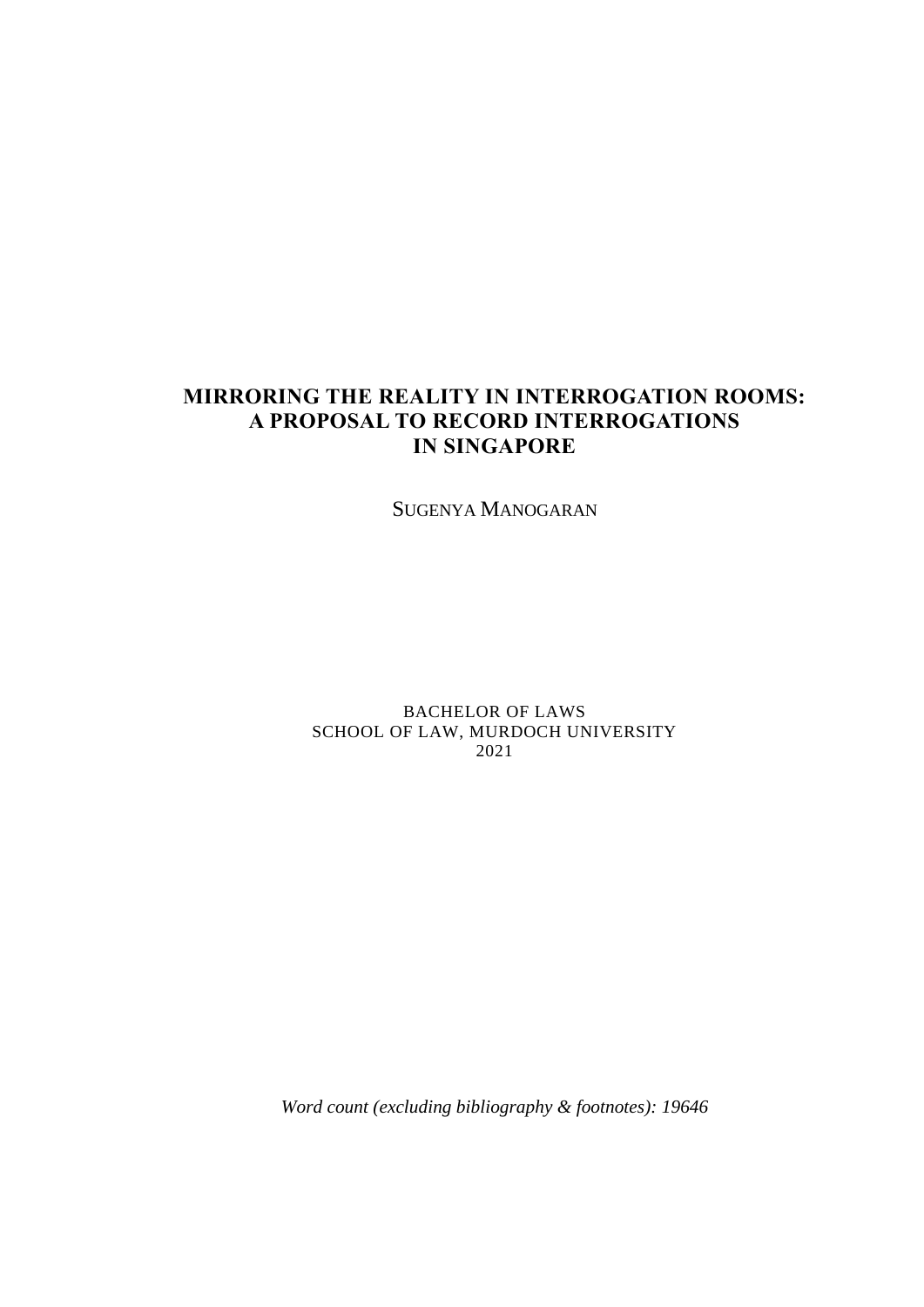## **DECLARATION**

This thesis paper is presented to fulfil the requirements for the degree of Bachelor of Laws (Honours) of Murdoch University.

This thesis has not been previously submitted to meet the requirements for any award at this institution. I declare that this submission is my own work. To the best of my knowledge and belief, it contains no material previously published or written by another person except where due reference is made.

Sugenya Manogaran

\_\_\_\_\_\_\_\_\_\_\_\_\_\_\_\_\_\_\_\_\_\_\_\_\_\_\_

November 2021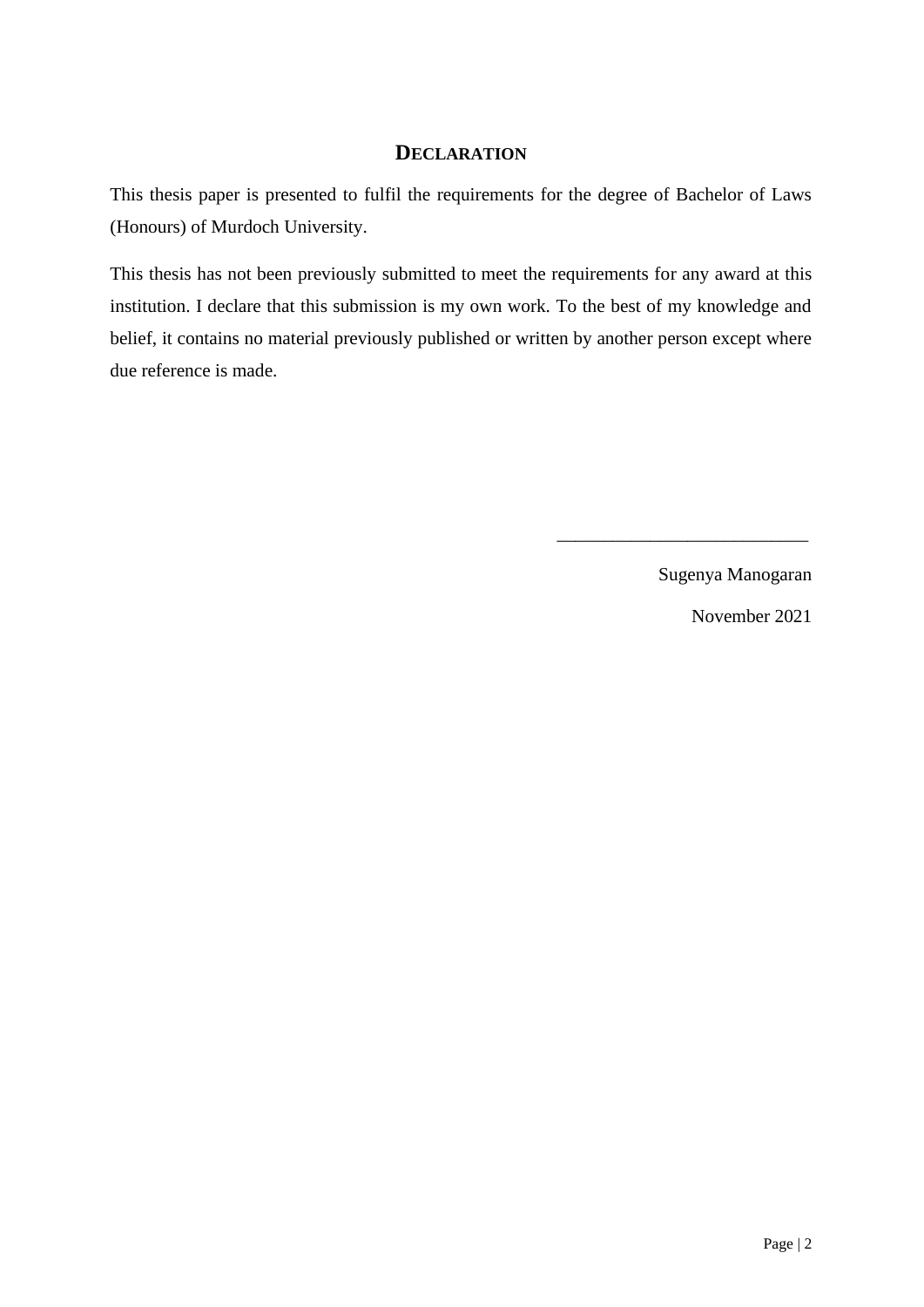#### **ABSTRACT**

Wrongful convictions are grave miscarriages of justice as the wrongfully convicted individuals endure catastrophic sufferings. Such convictions are only identified as 'wrongful' upon exonerations. The most basic wrongful conviction cases arise when individuals are adjudged guilty for crimes they did not commit (often known as 'wrong man' cases) or when convictions are obtained even though there was no commission of crimes (often known as 'no crime' cases). Though of noteworthy concern, cases of wrongful convictions plagued by 'no crime' errors are beyond the scope of this paper. Rather, this paper encompasses discussions on 'wrong man' cases, with an emphasis on false confessions.

Although false confessions remain one of the widely studied causes of wrongful convictions, they remain counterintuitive. A central issue in false confessions is that people, being rational, find it impossible to comprehend how people would confess to crimes they did not commit. Author David Karr Shipler wrote, 'intuition holds that the innocent do not make false confessions'.<sup>1</sup> At the heart of this statement is the assumption that no one engages in selfdestructive behaviour. Some commentators have attributed the reasons for false confessions to mental illnesses or coercion by law enforcement officers. This paper agrees with the latter and will consider in-depth the causes of false confessions, including the investigative methods by which these confessions are elicited.

As a result of the analysis, this paper will recommend that all countries, particularly Singapore, record custodial interrogations. While Singapore has implemented new changes such as recording statements in the form of audiovisuals for selected offences, these have not wholly guaranteed the absence of false confessions and wrongful convictions.

Essentially, this paper is written with three purposes in mind: (a) to examine the extent of miscarriages of justice caused by false confessions and wrongful convictions; (b) to analyse the criminal justice system in Singapore in the context of obtaining statements from accused persons and the admissibility of such statements; and finally (c) to suggest that serious considerations should be accorded to recording custodial interrogations in Singapore as to

<sup>&</sup>lt;sup>1</sup> David K Shipler, 'Why Do Innocent People Confess?', *The New York Times* (online, 23 February 2012) [6] <https://www.nytimes.com/2012/02/26/opinion/sunday/why-do-innocent-people-confess.html>.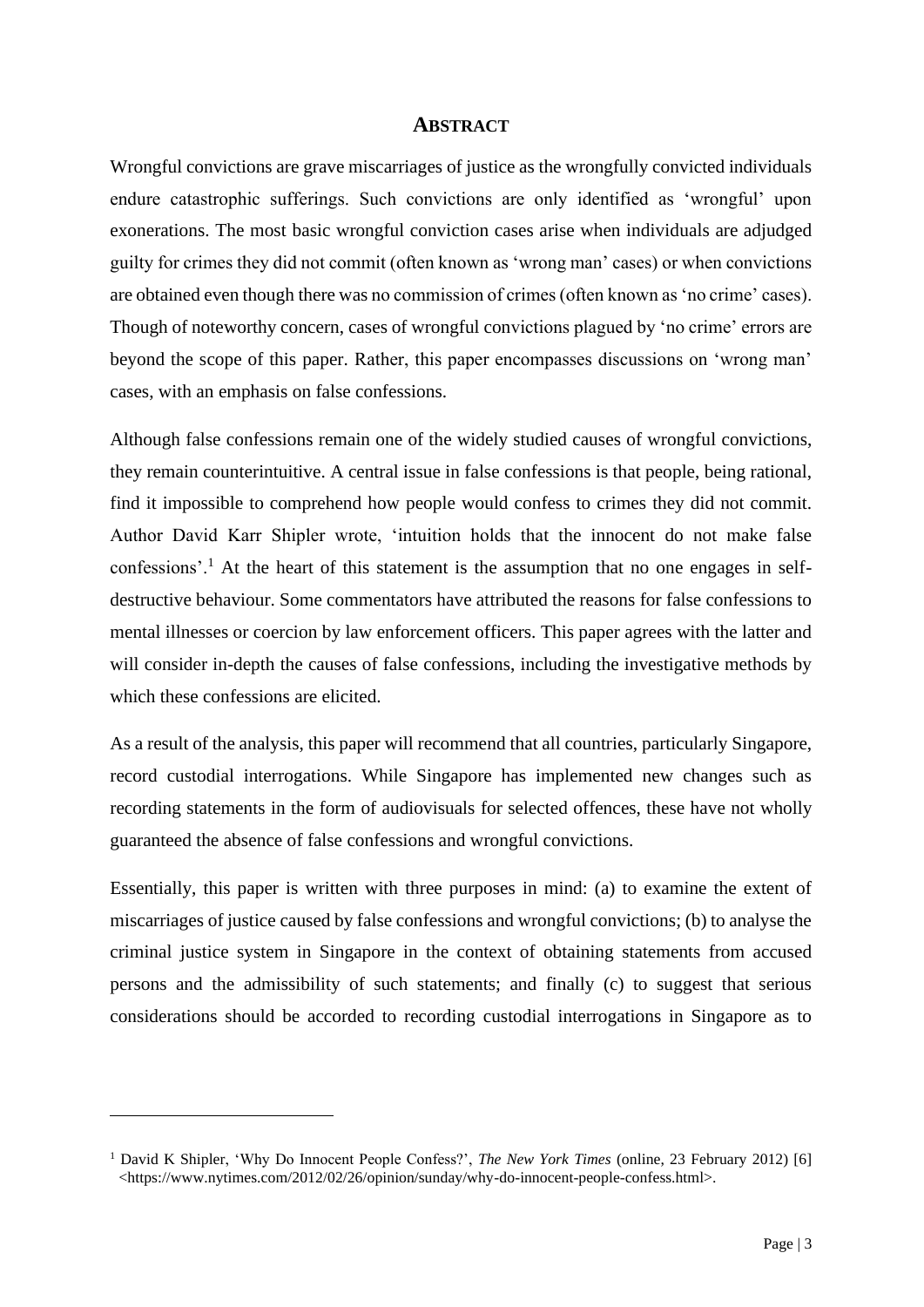enable a more adjudicated process which will, in turn, reduce false confessions and wrongful convictions.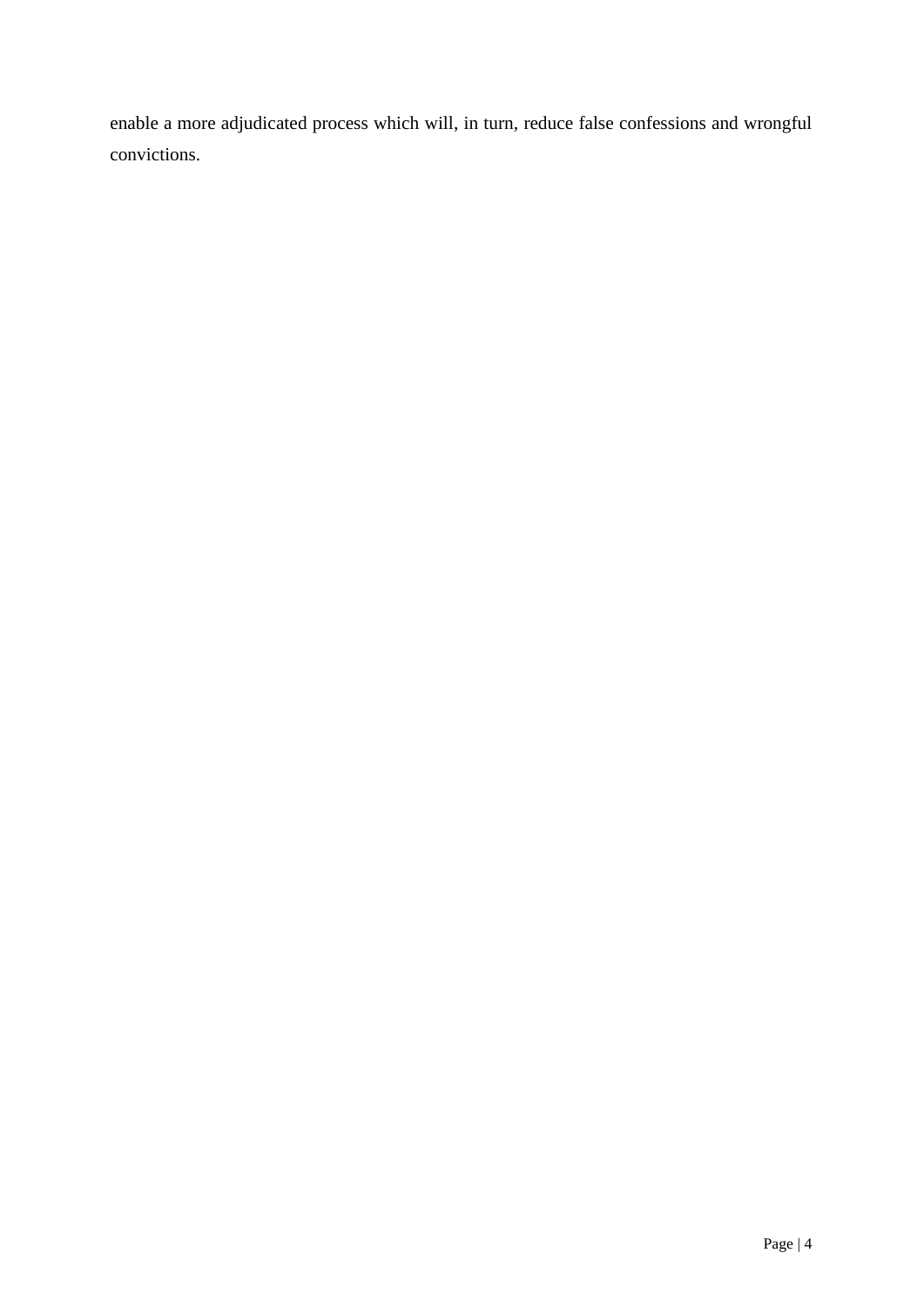| I           |   |  |  |
|-------------|---|--|--|
| $\mathbf H$ |   |  |  |
|             |   |  |  |
|             |   |  |  |
|             | 1 |  |  |
|             | 2 |  |  |
|             | 3 |  |  |
|             | 4 |  |  |
|             | 5 |  |  |
|             |   |  |  |
|             | 1 |  |  |
|             | 2 |  |  |
|             | 3 |  |  |
|             | 4 |  |  |
|             |   |  |  |
|             | 1 |  |  |
|             | 2 |  |  |
|             |   |  |  |
|             | 1 |  |  |
|             | 2 |  |  |
|             | 3 |  |  |
|             |   |  |  |
|             |   |  |  |
| Ш           |   |  |  |
|             |   |  |  |
|             |   |  |  |
|             | 1 |  |  |
|             |   |  |  |
|             |   |  |  |
|             |   |  |  |
|             | 2 |  |  |

# **TABLE OF CONTENTS**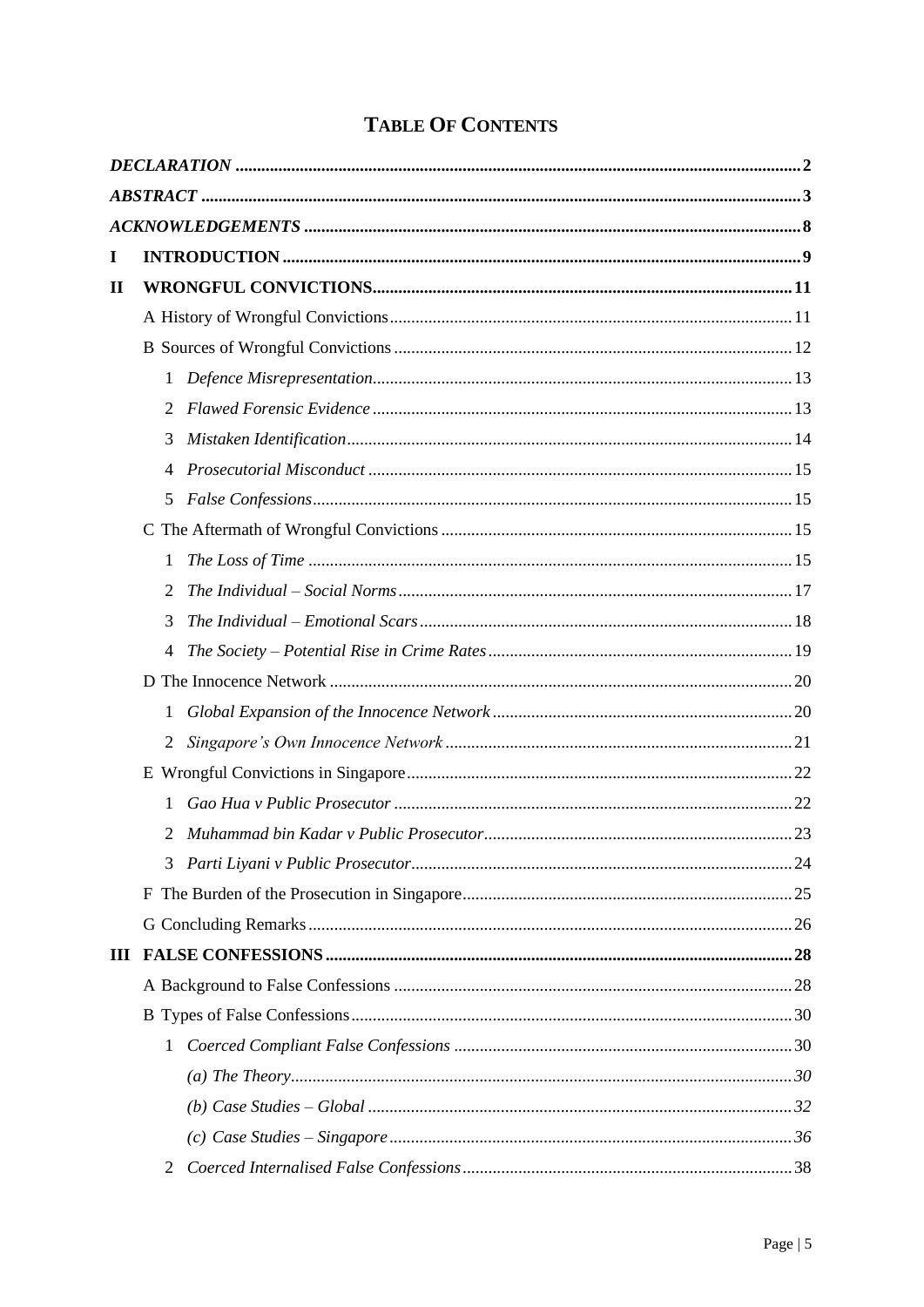|    | 3            |  |  |
|----|--------------|--|--|
|    |              |  |  |
|    |              |  |  |
|    | 4            |  |  |
|    |              |  |  |
|    | 1            |  |  |
|    | 2            |  |  |
|    | 3            |  |  |
|    |              |  |  |
| IV |              |  |  |
|    |              |  |  |
|    | $\mathbf{1}$ |  |  |
|    | 2            |  |  |
|    |              |  |  |
|    | 1            |  |  |
|    | 2            |  |  |
|    | 3            |  |  |
|    |              |  |  |
|    |              |  |  |
|    |              |  |  |
|    |              |  |  |
| V  |              |  |  |
|    |              |  |  |
|    | $\mathbf{1}$ |  |  |
|    | 2            |  |  |
|    |              |  |  |
|    |              |  |  |
|    | 1            |  |  |
|    |              |  |  |
|    |              |  |  |
|    | 2            |  |  |
|    |              |  |  |
|    |              |  |  |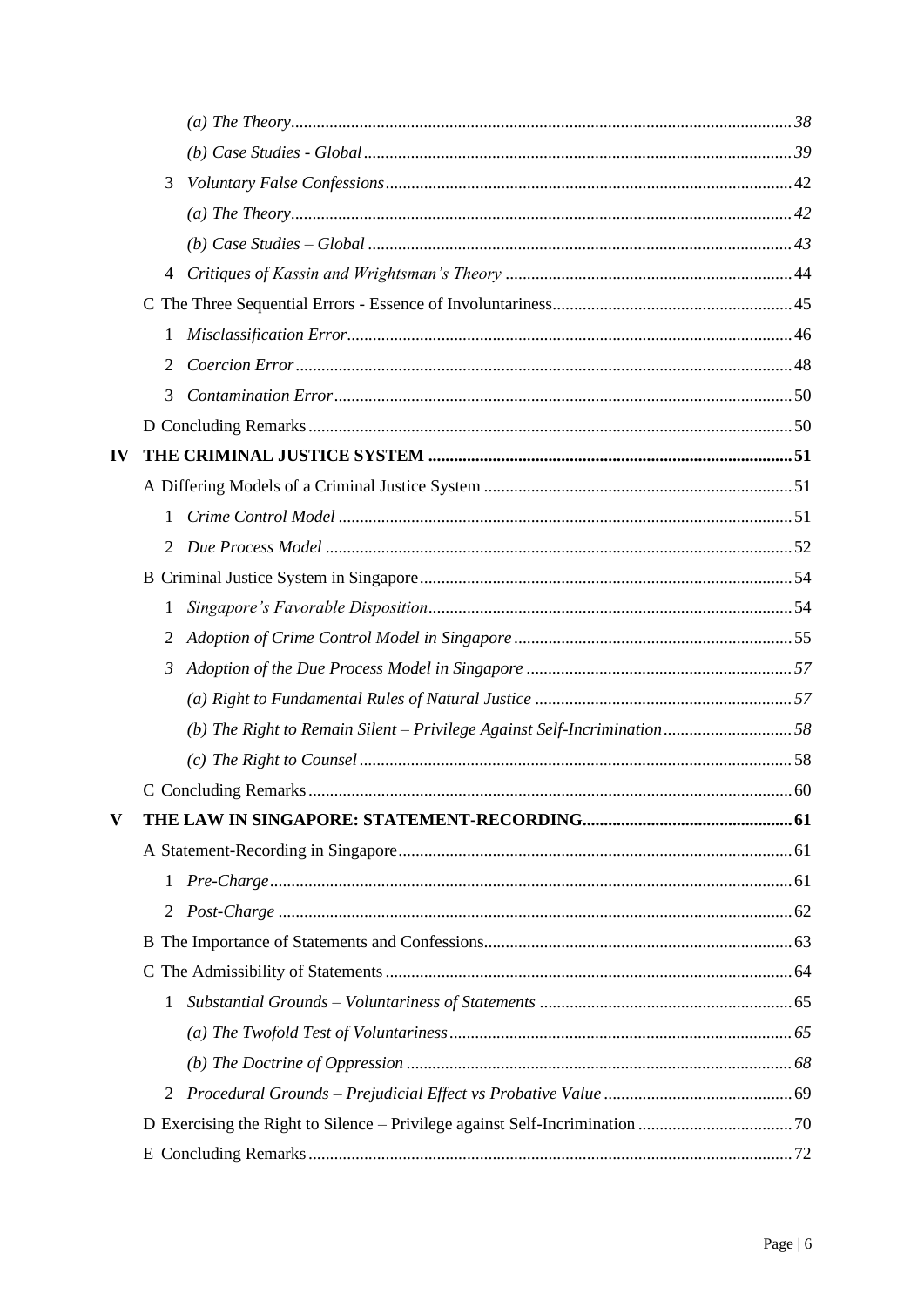| VI |   | <b>MANDATE THE RECORDING OF CUSTODIAL INTERROGATIONS  73</b> |  |  |
|----|---|--------------------------------------------------------------|--|--|
|    |   |                                                              |  |  |
|    |   |                                                              |  |  |
|    | C |                                                              |  |  |
|    | 1 |                                                              |  |  |
|    | 2 |                                                              |  |  |
|    |   |                                                              |  |  |
|    | 1 |                                                              |  |  |
|    | 2 |                                                              |  |  |
|    | 3 |                                                              |  |  |
|    | 4 |                                                              |  |  |
|    | 5 |                                                              |  |  |
|    |   |                                                              |  |  |
|    | 1 |                                                              |  |  |
|    | 2 |                                                              |  |  |
|    | F |                                                              |  |  |
|    |   |                                                              |  |  |
|    |   |                                                              |  |  |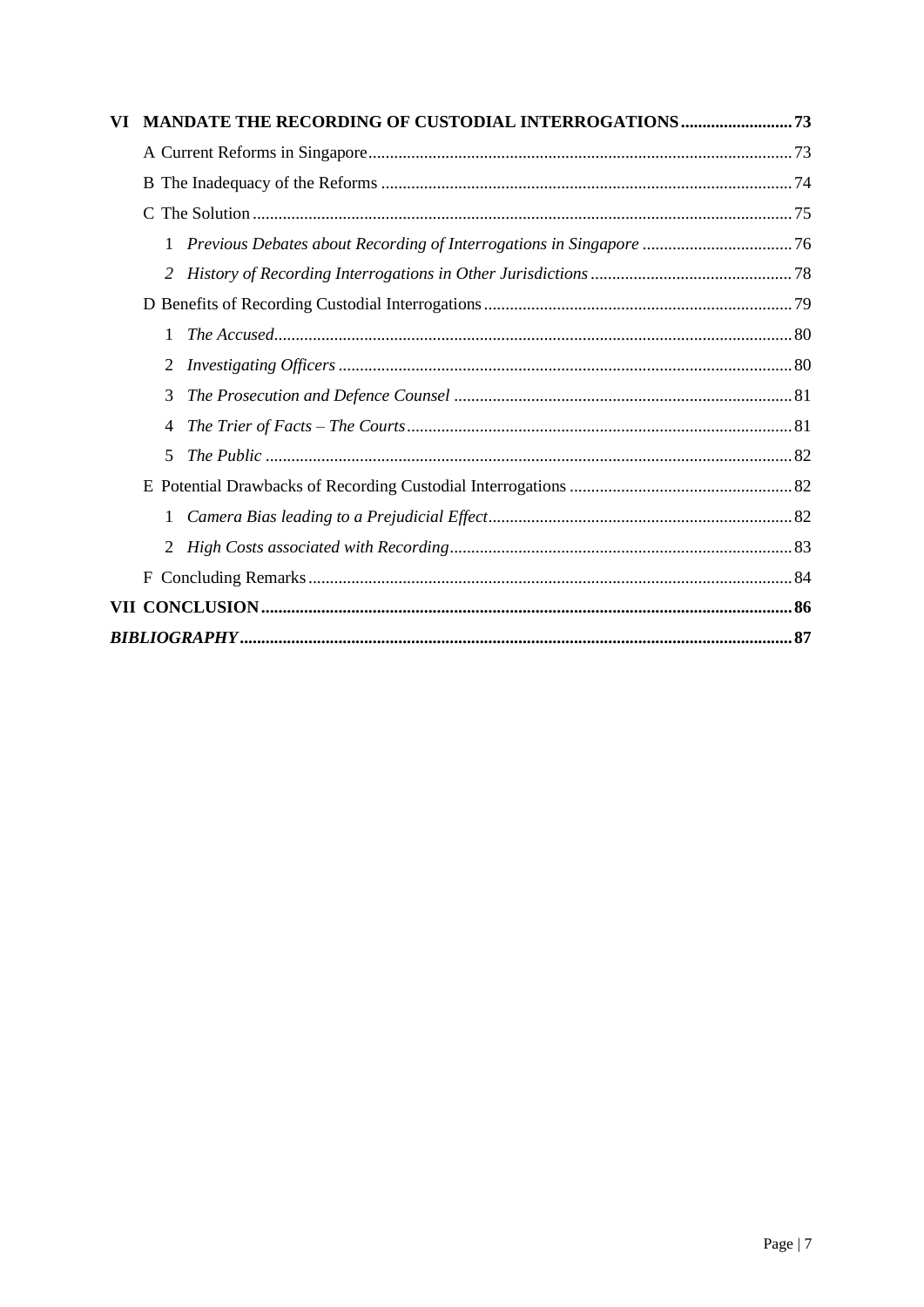## **ACKNOWLEDGEMENTS**

I wish to thank my supervisor, Dr Steve Shaw, for his supervision. His astute guidance and feedback on the dozens of drafts of this paper have been beyond invaluable. Without his occasional berates, this paper would not be of the standard it is now. That being said, all errors in this paper remain solely mine.

I also wish to acknowledge my mentor, Mr Thrumurgan Ramapiram of Trident Law Corporation, Singapore. He left an impression seven years ago, one that has cemented my passion for criminal law, and will continue to do so for as long as I am in this industry.

I wish, finally, to extend my gratitude and appreciation to my family and friends for their unwavering support and understanding throughout the development of this paper.

I dedicate this paper to and for all the victims of wrongful convictions who are already, and yet to be exonerated.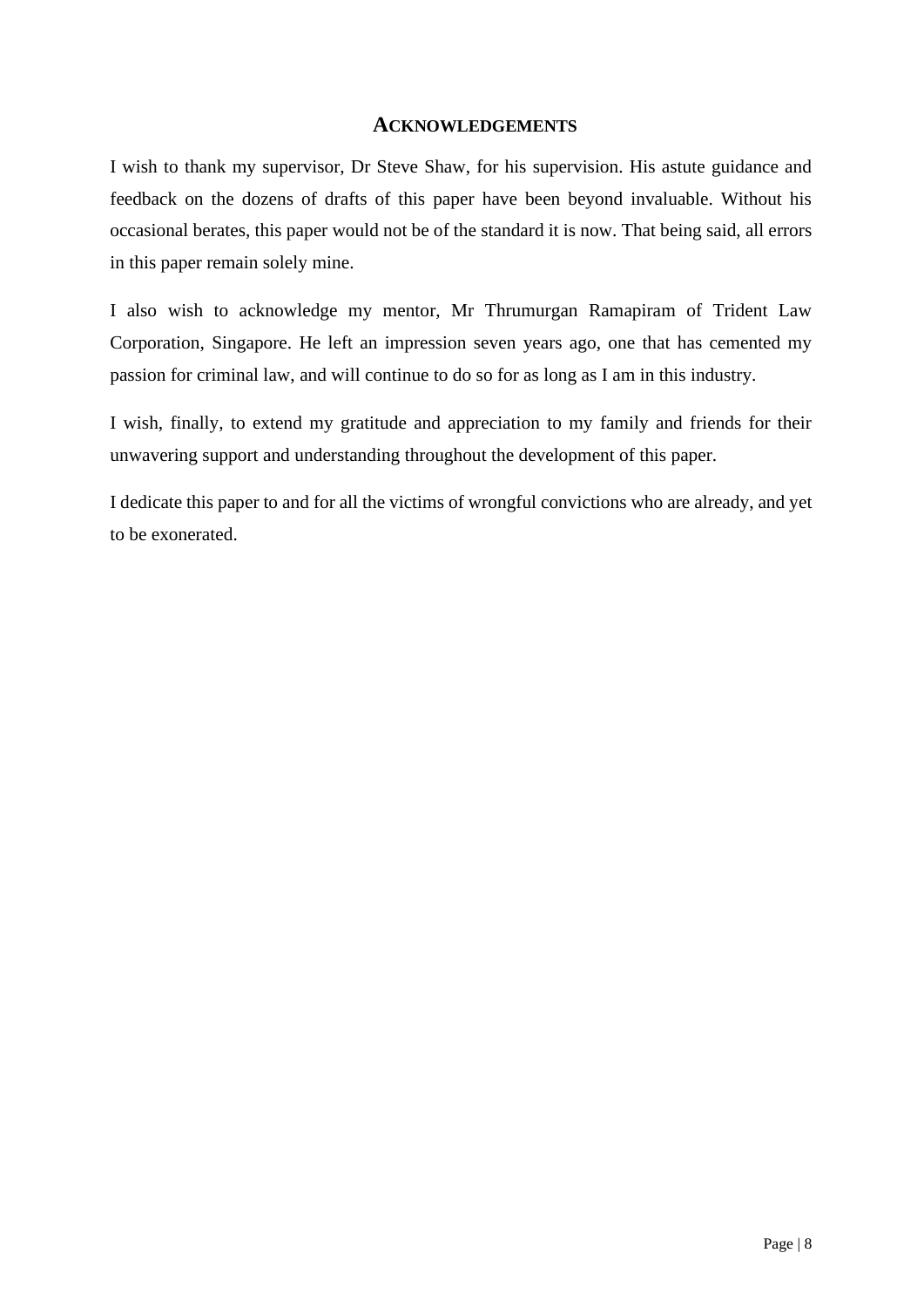#### I INTRODUCTION

In criminal law, confessional evidence is potent yet fallible. Confessions are noted to be the 'most suspicious of all testimony; ever liable to be obtained by artifice, false hopes, promises of favour, or menaces; seldom remembered accurately, or reported with due precision; and incapable in their nature of being disproved by negative evidence'.<sup>2</sup> Consequently, a suspect's confessions have the 'greatest impact on decision-making' on a trier of fact.<sup>3</sup> Hence, it is not surprising for countries to exercise caution in relation to the admissibility of confessions. Despite the high probative value of confessions, there have been various cases involving innocent individuals who falsely confessed during custodial interrogations ('interrogations'), resulting in their wrongful convictions.<sup>4</sup> This then begs the question as to why innocent people would falsely confess for a crime they did not commit? The answer perhaps lies within the interrogation process. As this paper will demonstrate, the occurrences during interrogations remain a significant cause of false confessions.

Considering the growing concern of wrongful convictions at an international level is apposite, given that false confessions often lead to such convictions. More significantly, the paper will focus on Singapore, a country considered to be on a lower spectrum of wrongful convictions, yet not done enough to ensure that even the low rate of such convictions is reduced or becomes close to none. This paper canvasses wrongful convictions, identifies false confessions as their causal factor, and postulates that Singapore should mandate recordings of interrogations. This, successively, will guarantee that justice truly is the 'greatest interest' of mankind.<sup>5</sup>

This paper unfolds as follows. Following this introductory chapter, Chapter II starts with a brief history of wrongful convictions, followed by a description of commonly identified sources of wrongful convictions, including false confessions. This will provide an understanding as to how and why wrongful convictions occur. The chapter progresses with the aftermath of

<sup>&</sup>lt;sup>2</sup> Thomas M Cooley, *Commentaries on the Laws of England* (Callaghan and Company, 4<sup>th</sup> ed, 1899) 257.

<sup>&</sup>lt;sup>3</sup> Charles Tilford McCormick, *McCormick's Handbook of the Law of Evidence* (West Publishing Company, 2<sup>nd</sup> ed, 1972) ('*McCormick's Handbook of the Law of Evidence*'). See also Saul Kassin and Katherine Neumann, 'On the Power of Confession Evidence: An Experimental Test of the Fundamental Difference Hypothesis' (1997) 21(5) *Law and Human Behaviour* 468, 471.

<sup>4</sup> See generally Frank R Baumgartner and Amber E Boydstun, *The Decline of the Death Penalty and the Discovery of Innocence* (Cambridge University Press, 2007) 39 ('*The Decline of the Death Penalty*').

<sup>5</sup>Lloyd Duhaime, 'Duhaime', It is the Ligament (Blog Post, 24 October 2010) <http://www.duhaime.org/LawMuseum/LawArticle-558/It-Is-The-Ligament.aspx>.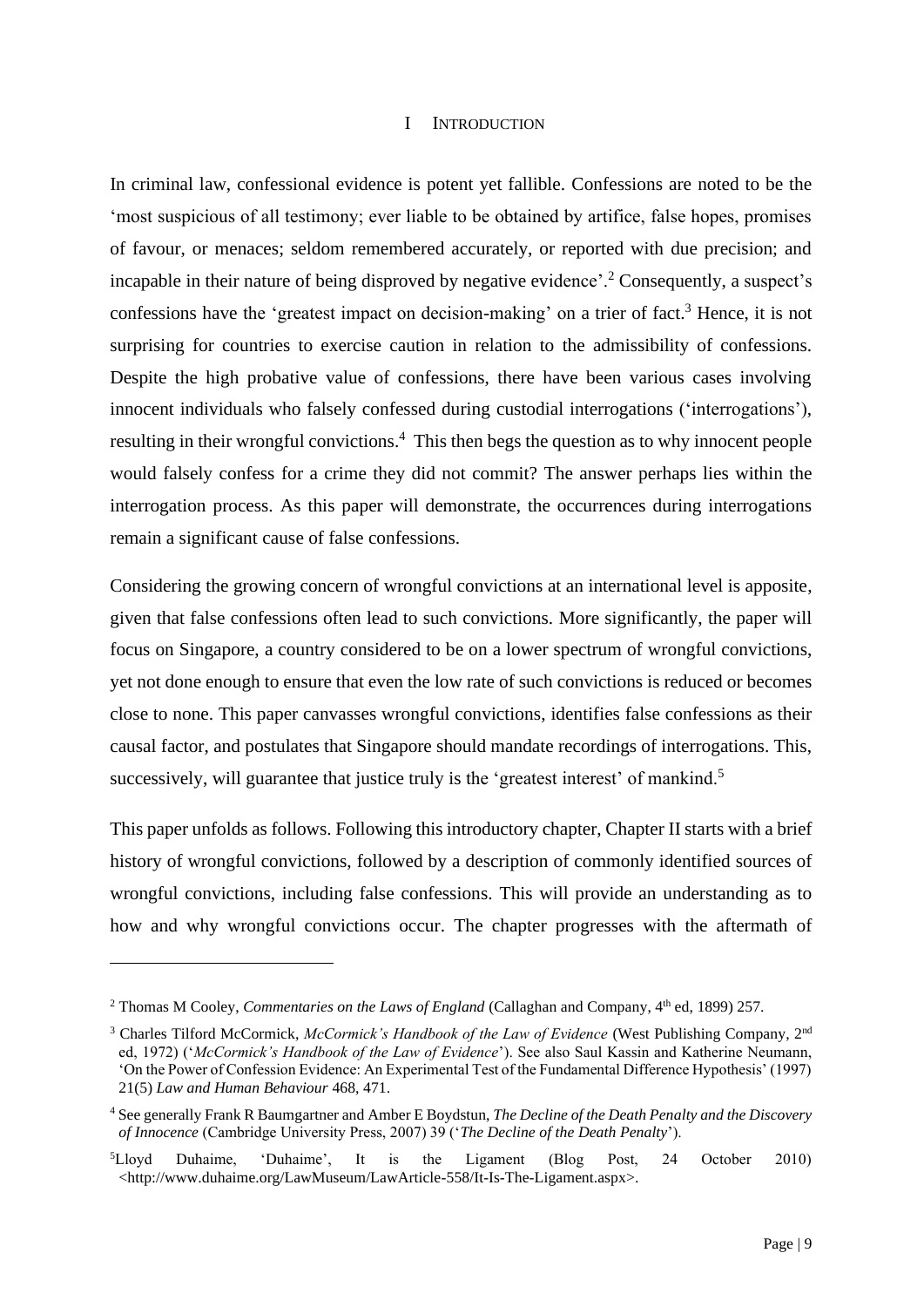wrongful convictions, demonstrating the challenges faced by individuals upon exoneration. The chapter continues by identifying the efforts that have been taken to minimise wrongful convictions. The chapter will demonstrate with a multitude of cases that wrongful convictions are still an area of concern in Singapore. Chapter III reviews the literature on the role of false confessions in wrongful convictions. The chapter also distinguishes between three types of false confessions, and three sequential errors resulting in such confessions. Both global and Singapore cases are used to illustrate the different types of false confessions. Chapter IV deals with the varying models present in a criminal justice system and progresses to demonstrate the adoption of both models in Singapore.

Next, Chapter V discusses the due process for interrogations and statement-recording in Singapore. Notably, the chapter will examine the legislation and common law governing the admissibility of statements and procedural safeguards of interrogations. Chapter VI will, finally, provide the solution to mandate recording of interrogations in Singapore. Attention will be paid to the current reforms and how the limits of these reforms still pave the way for false confessions, and ultimately wrongful convictions. The chapter will address the advantages and disadvantages of recording interrogations and conclude that the mandatory recording of interrogations will promote a better criminal justice system in Singapore.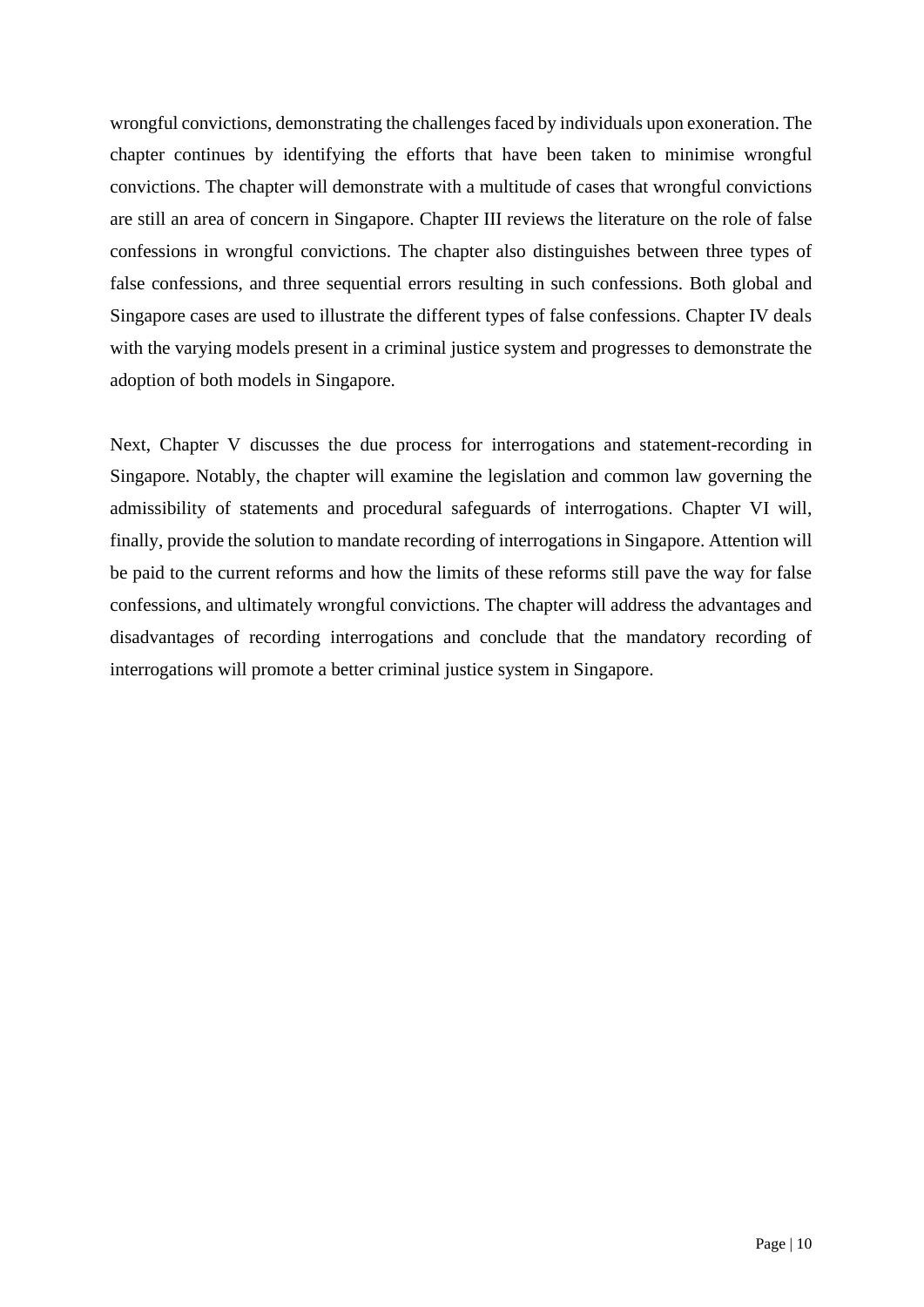#### II WRONGFUL CONVICTIONS

#### A *History of Wrongful Convictions*

'Wrongful conviction' refers to people convicted of crimes they did not commit; or simply put, the conviction of the factually innocent.<sup>6</sup> Edwin Bouchard's ('Bouchard') study is often defined as the 'dawning era' of wrongful convictions.<sup>7</sup> In his book, Bouchard identified 65 cases where innocent individuals were wrongfully convicted and incarcerated.<sup>8</sup> The motivation of Bouchard's study stemmed from the supposition that it is a 'physical impossibility' for 'innocent men' to be convicted.<sup>9</sup>

Bouchard identified that wrongful convictions could occur in various ways: (i) prosecutors who transgress the law because they prioritised securing convictions over obtaining justice for suspects; or (ii) wrongfully understood evidence such as incorrect witness identification or DNA evidence; or (iii) police interrogators' unlawful actions to obtain convictions that violate suspects' human rights.<sup>10</sup> While Bouchard identified these, he did not attempt to analyse them systematically.<sup>11</sup> Many other academics followed Bouchard's path by merely describing the cases of wrongful convictions, rather than analysing and tabulating the sources of these errors in detail.<sup>12</sup> They published an article or book 'every decade or so on the subject of miscarriages of justice, many of which followed a familiar structure'.<sup>13</sup> However, these works were known

<sup>10</sup> Ibid 425.

<sup>6</sup> Ronald Huff, 'Wrongful Conviction and Public Policy: The American Society of Criminology 2001 Presidential Address' (2002) 40(1) *Criminology and Public Policy* 1.

<sup>7</sup> Robert J Norris, Catherine L Bonventre and James R Acker, *When Justice Fails: Causes and Consequences of Wrongful Convictions* (Carolina Academic Press, 2018) 11.

<sup>8</sup> Edwin M Bouchard, *Convicting the Innocent: Sixty-five Actual Errors of Criminal Justice* (Doubleday & Company Inc, 1932) 367.

<sup>9</sup> Ibid v.

 $11$  Ibid.

<sup>&</sup>lt;sup>12</sup> See Erle Stanley Gardner, *The Court of Last Resort: The True Story of a Team of Crime Experts Who Fought to Save the Wrongfully Convicted* (Open Road Media, 2017) 23; Jerome Frank and Barbara Frank, *Not Guilty* (Doubleday & Company Inc, 1957) 262.

<sup>13</sup> Ibid. See also Bruce P Smith, 'The History of Wrongful Execution' (2005) 56(6) *Hastings Law Journal* 1185, 1188–89 ('*The History*').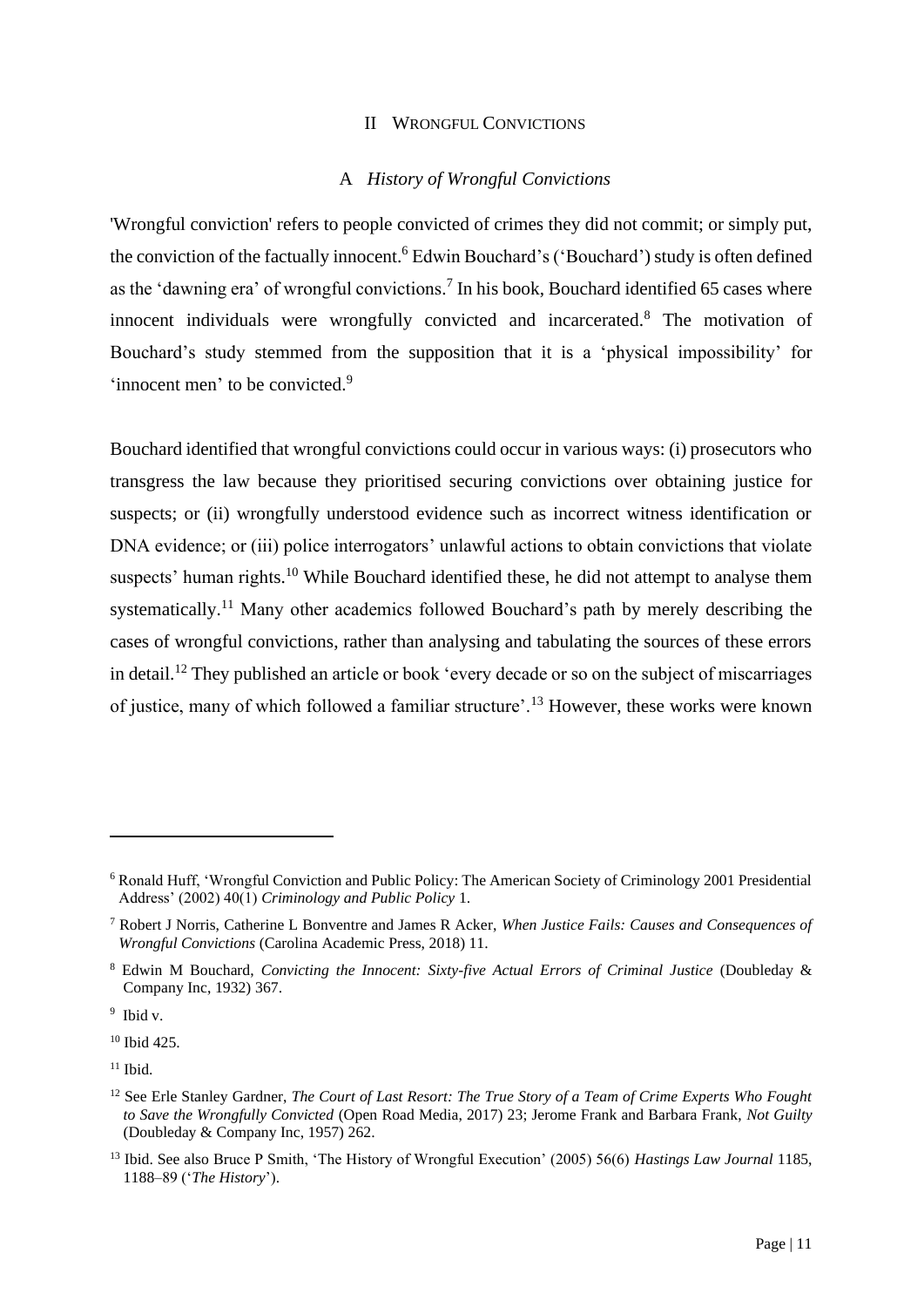to be 'sporadic' and incoherent, as it appeared to suggest 'that the study of miscarriages of justice' was 'merely a series of unrelated and relatively infrequent articles and books'.<sup>14</sup>

The breakthrough came in 1987 when Hugo Adam Bedau ('Bedau') and Michael Radelet ('Radelet') unearthed 350 cases of wrongful convictions in the United States of America ('United States') between 1990 and 1987.<sup>15</sup> The focus was primarily on cases that may have or eventually did result in a death sentence.<sup>16</sup> Their study was significant for various reasons. In challenging the fallibility of the criminal justice system, they introduced the highest compiled data on wrongful convictions available at that point in time. Moreover, what distinguished their study from other preceding studies was that Bedau and Radelet systematically analysed the causes of the errors within the system that led to wrongful convictions.<sup>17</sup> Their study inspired others to follow with extensive research on analysing the sources and implications of wrongful convictions.<sup>18</sup> These works, while pursuing a 'familiar plot' collectively, were a reminder that wrongful convictions exist; such convictions violated the criminal justice system, and the errors leading to them had to be rectified.<sup>19</sup>

## B *Sources of Wrongful Convictions*

Bedau and Radelet introduced a 'coding instrument' to classify variables such as demographics and outcomes found in wrongful conviction cases.<sup>20</sup> Subsequently, these were used to analyse

<sup>16</sup> Ibid.

<sup>14</sup> Jon B Gould and Richard A Leo, 'One Hundred Years Later: Wrongful Convictions after a Century of Research' (2010) 100(3) *Journal of Criminal Law and Criminology* 825, 828 ('*One Hundred Years Later'*). See also *The History* (n 13) 1215; Richard A Leo, 'Rethinking the Study of Miscarriages of Justice: Developing a Criminology of Wrongful Conviction' (2005) 21(3) *Journal of Contemporary Criminal Justice* 201, 204 ('*Rethinking the Study of Miscarriages of Justice*').

<sup>&</sup>lt;sup>15</sup> Hugo Adam Bedau and Michael L Radelet, 'Miscarriages of Justice in Potentially Capital Cases' (1987) 40(1) *Stanford Law Review* 21, 23 ('*Miscarriages of Justice*').

<sup>&</sup>lt;sup>18</sup> See generally Samuel Gross, 'The Risks of Death: Why Erroneous Convictions Are Common in Capital Cases' (1996) 44(2) *Buffalo Law Review* 469, 494; Samuel Gross, 'Lost Lives: Miscarriages of Justice in Capital Cases' (1998) 61 *Law and Contemporary Problems* 125; Richard A Leo and Richard J Ofshe, 'The Consequences of False Confessions: Deprivations of Liberty and Miscarriages of Justice in the Age of Psychological Interrogation' (1998) 88 *Journal of Criminal Law and Criminology* 429.

<sup>19</sup> *One Hundred Years Later* (n 14) 829; *Rethinking the Study of Miscarriages of Justice* (n 14) 207.

<sup>20</sup> *Miscarriages of Justice* (n 15) 33.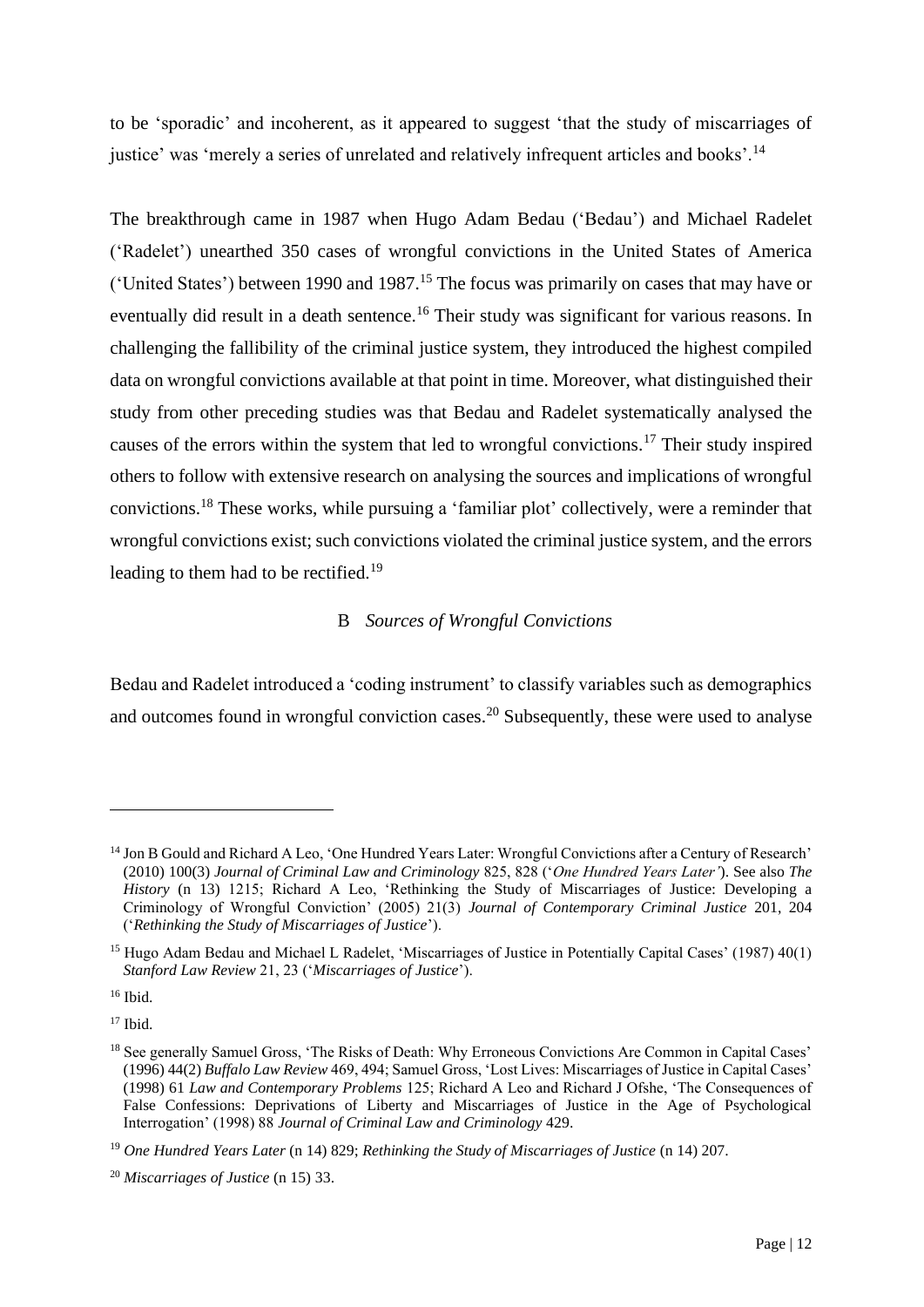the 'patterns, correlations, and outcomes that emerge from the aggregated data'.<sup>21</sup> Many fellow researchers followed this instrument in their studies on wrongful convictions.<sup>22</sup> The repeated use of this instrument makes it clear that the following sources are some common causes of wrongful convictions. Though the sources outlined below are profoundly problematic and lead to wrongful convictions, they, with the exception of false confessions and prosecutorial misconduct, are not the subject of this thesis and thus examined in brief.

#### 1 *Defence Misrepresentation*

Professor Adele Bernhard opined that it is the responsibility of a defence counsel to protect an innocent person from the mistakes of others, such as witness misidentifications or prosecutorial misconduct.<sup>23</sup> Though others make these mistakes, 'ineffective defence lawyering' still plays a considerable role in wrongful convictions.<sup>24</sup> In some circumstances, the reasons for ineffective lawyering are attributed to 'lack of motivation', 'absence of quality control', and even 'inadequate funding'.<sup>25</sup>

## 2 *Flawed Forensic Evidence*

In today's technology era, the testing of forensic evidence, particularly deoxyribonucleic acid (commonly known as 'DNA'), has played a remarkable role in the administration of criminal justice, specifically for prosecuting criminal cases and securing convictions.<sup>26</sup> Some examples

<sup>21</sup> *Miscarriages of Justice* (n 15) 26. See also Richard A Leo and Jon B Gould, 'Wrongful Convictions: Learning from Social Science' (2009) 7 *Ohio State Journal of Criminal Law* 7, 19 ('*Wrongful Convictions*').

<sup>22</sup> *Wrongful Convictions* (n 21) 19. See also Barry C Scheck and Peter J Neufeld, 'Toward the Formation of "Innocence Commissions" in America' (2002) 86(2) *Judicature* 100, 104.

<sup>23</sup> Adele Bernhard, 'Exonerations Change Judicial Views on Ineffective Assistance of Counsel' (2003) 18 *Journal of Criminal Justice* 37, 45.

<sup>24</sup> Sheila Martin Berry, 'Bad Lawyering: How Defense Attorneys Help Convict the Innocent' (2003) 26 *Northern Kentucky Law Review* 487, 492.

<sup>&</sup>lt;sup>25</sup> Adele Bernhard, 'Effective Assistance of Counsel' in Saundra D Westervelt (ed) and John A Humphrey, *Wrongly Convicted: Perspectives on Failed Justice* (Rutgers University Press, 2001) 227.

<sup>&</sup>lt;sup>26</sup> Gerald LaPorte, 'Wrongful Convictions and DNA Exonerations: Understanding the Role of Forensic Science' (2018) 279 *National Institute of Justice Journal* 1 ('*DNA Exonerations*'). See also Andre A Moenssens, 'Novel Scientific Evidence in Criminal Cases: Some Words of Caution' (1993) 84(1) *The Journal of Criminal Law and Criminology* 1, 5.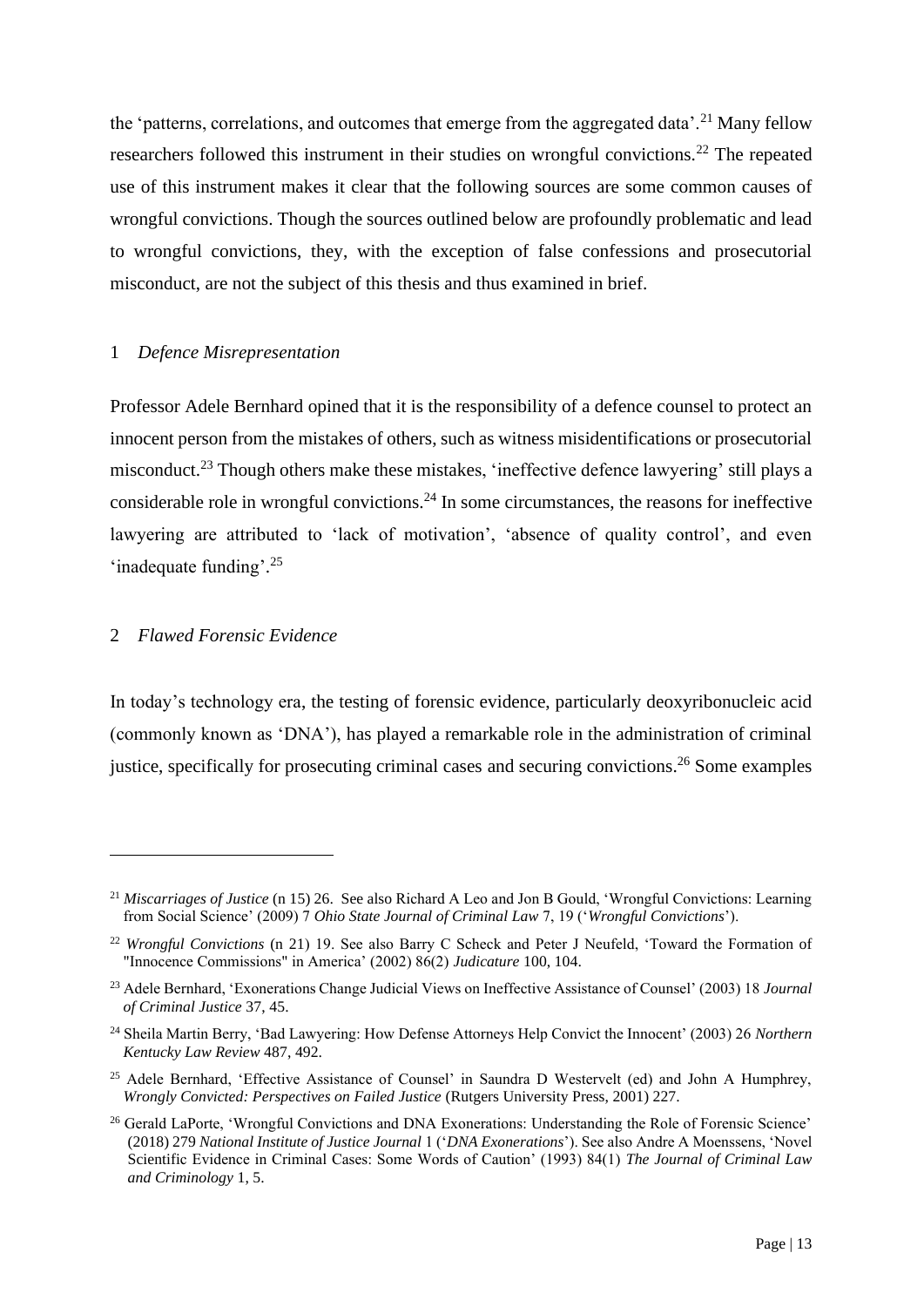of such tests include the analysis of fingerprints, hairs, and even serology.<sup>27</sup> Although every individual has their unique set of DNAs, studies have shown that a DNA sample is not entirely sufficient to identify an individual in criminal matters.<sup>28</sup> Often, DNA evidence is labelled as 'misleading' because of its inaccuracy in identifying innocent people as suspects.<sup>29</sup> Though DNA evidence is the 'most powerful scientific tool' available to the criminal justice system, it can easily and instantly become flawed due to its inaccuracy.<sup>30</sup>

## 3 *Mistaken Identification*

Studies have shown that eyewitness misidentifications secure almost 88% of wrongful rape convictions in the United States.<sup>31</sup> These misidentifications are due to 'psychological errors in human judgement'.<sup>32</sup> For instance, victims who were fixated on the weapon when confronted with it during a crime may not recall important details of their perpetrators.<sup>33</sup> The stressful nature of the situation has been known to 'alter' the victims' perception of the event.<sup>34</sup>

Furthermore, studies revealed that victims could be influenced by the identification process, leading them to 'distort their reports of the witnessing experiences'.<sup>35</sup> This may happen when police officers confirm a suspect's identification, for instance, subtly thanking the witnesses

<sup>&</sup>lt;sup>27</sup> Edward J Imwinkelried, 'Forensic Hair Analysis: The Case Against the Underemployment of Scientific Evidence' (1982) 39 *Washington and Lee Law Review* 41; Larry S Miller, 'Procedural Bias in Forensic Science Examinations of Human Hair' (1987) 11 *Law Human Behaviour Journal* 157; Lyn Haber and Ralph Norman Haber, 'Scientific Validation of Fingerprint Evidence Under Daubert' (2008) 7(2) *Law, Probability and Risk* 87.

<sup>28</sup> *DNA Exonerations* (n 26) 3.

 $29$  Ibid.

<sup>30</sup> See also Robin Williams and Paul Johnston, *Genetic Policing: The Use of DNA in Criminal Investigations* (Willan Publishing, 2008) 23.

<sup>31</sup> Barry Scheck, Peter Neufeld and Jim Dwyer, *Actual Innocence: Five Days to Execution and Other Dispatches from the Wrongly Convicted* (Doubleday & Company Inc, 2000) 23; Samuel R Gross, Kristen Jacoby, Daniel J Matheson and Nicholas Montgomery, 'Exonerations in the United States 1989 through 2003' (2005) 95(2) *The Journal of Criminal Law and Criminology* 523, 528–529.

<sup>32</sup> *One Hundred Years Later* (n 14) 841.

<sup>&</sup>lt;sup>33</sup> Ibid. See also Gary L Wells and Donna M Murray, 'What Can Psychology Say about the Neil v. Biggers Criteria for Judging Eyewitness Accuracy?' (1983) 68 *Journal of Applied Psychology* 347, 349 ('*Neil v Biggers Criteria'*).

<sup>34</sup> Ibid.

<sup>35</sup> *One Hundred Years Later* (n 14) 842. See also Gary L Wells and Amy L Bradfield, '"Good, You Identified the Suspect": Feedback to Eyewitnesses Distorts Their Reports of the Witnessing Experience' (1998) 83(3) *Journal of Applied Psychology* 360, 366.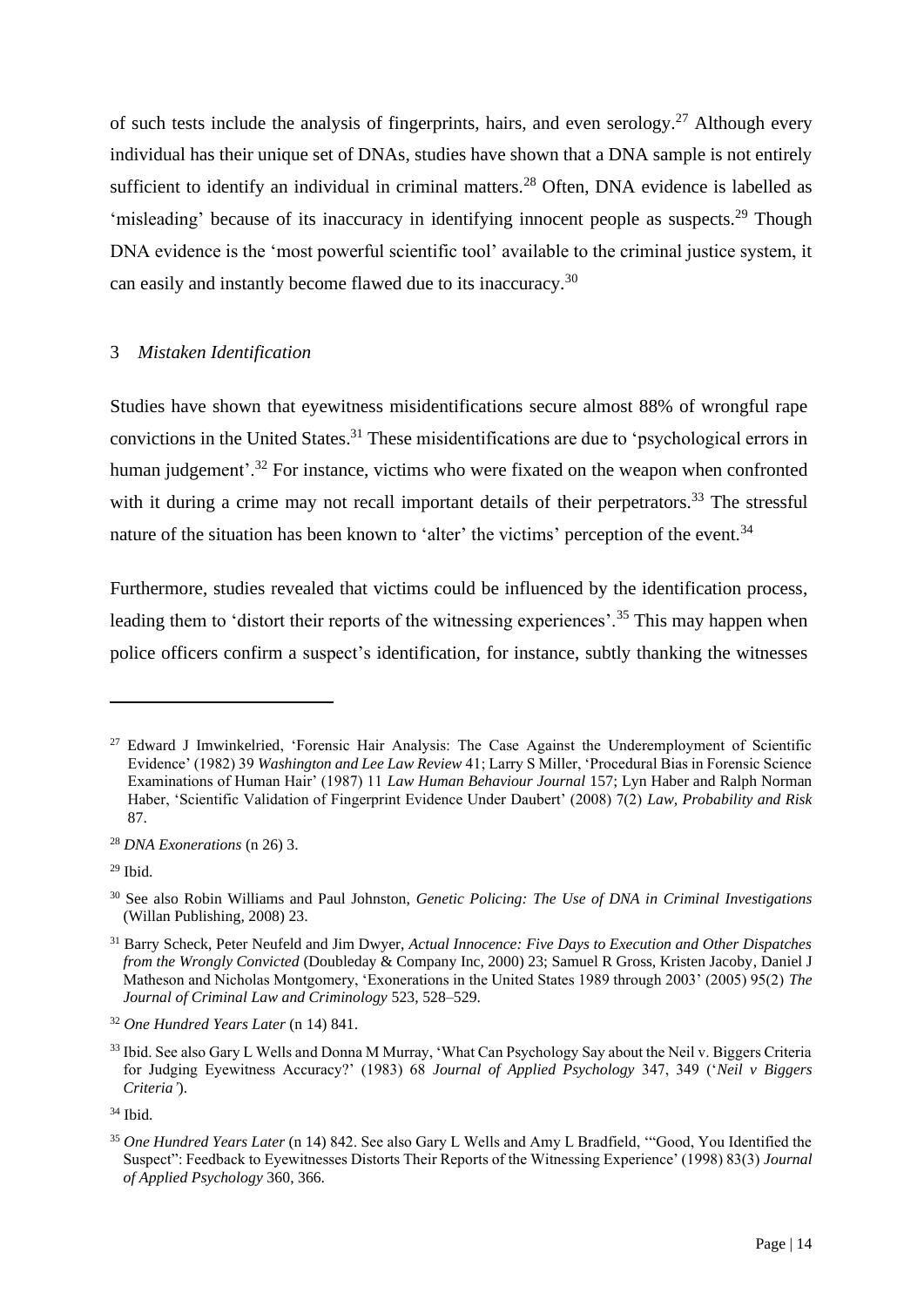'for confirming their suspicions'.<sup>36</sup> This might instill false confidence in the witnesses even if their identifications were incorrect.<sup>37</sup>

#### 4 *Prosecutorial Misconduct*

Prosecutors may engage in misconduct merely to secure a conviction at all costs.<sup>38</sup> This misconduct includes failing to dismiss charges against accused persons they suspect, despite being unable to prove their guilt to the requisite standard.<sup>39</sup> Some prosecutors also fail to disclose exculpatory evidence to defence counsel or excessively engage in 'suggestive' witness coaching.<sup>40</sup> This is further discussed below.<sup>41</sup>

#### 5 *False Confessions*

False confessions occur when suspects admit their involvement in a crime that they are not guilty of.<sup>42</sup> Significantly, Bedau and Radelet found that false confessions played a role in 49 of the 350 identified cases of wrongful convictions.<sup>43</sup> As the issue of false confessions forms the crux of this paper, it will be discussed below in detail. 44

## C *The Aftermath of Wrongful Convictions*

## 1 *The Loss of Time*

The American National Registry of Exonerations ('Registry'), instituted in 2012, is a collaboration between the University of California Irvine, Michigan State University College

<sup>36</sup> *One Hundred Years Later* (n 14) 843.

<sup>37</sup> *Neil v Biggers Criteria* (n 33) 357–358.

<sup>38</sup> Bennett L Gershman, 'Witness Coaching By Prosecutors' (2002) 23 *Cardozo Law Review* 829 (2002) 839, 843.

<sup>39</sup> Ibid.

<sup>&</sup>lt;sup>40</sup> Ibid. See also Andrea Elliott and Benjamin Weiser, 'When Prosecutors Err, Others Pay the Price; Disciplinary Action Is Rare After Misconduct or Mistakes', *New York Times* (New York, 21 March 2004). See, eg, *United States v Bagley*, 473 US 667 (1985); *Brady v Maryland*, 373 US 83 (1963).

<sup>41</sup> See below Part F.

<sup>42</sup> Saul M Kassin and Gisli H Gudjonsson, 'The Psychology of Confessions: A Review of the Literature and Issues' (2004) 5 (2) *Psychological Science Public Interest* 33, 35 ('*The Psychology of Confessions*').

<sup>43</sup> *Miscarriages of Justice* (n 15) 35.

<sup>44</sup> See below Chapter III.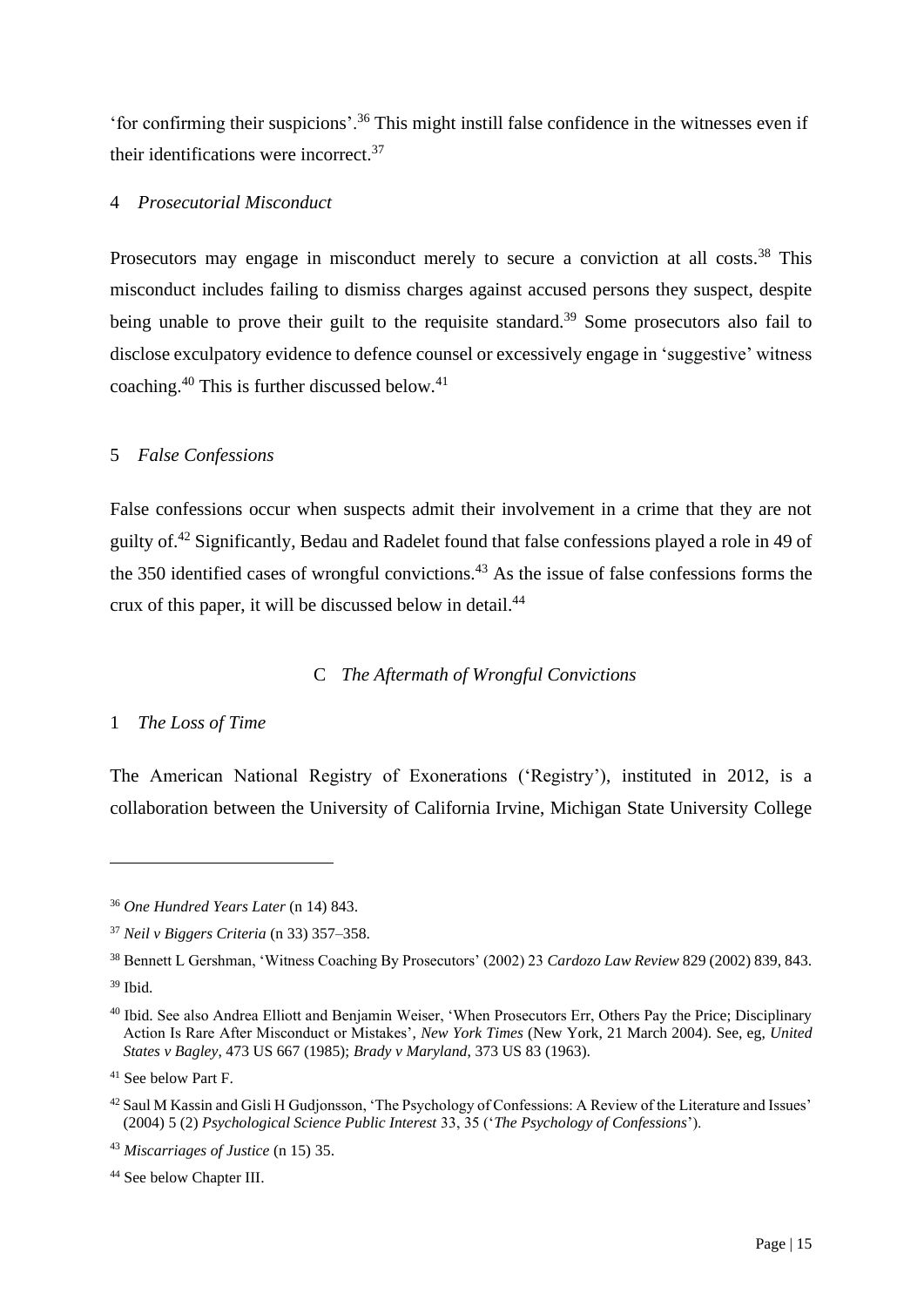of Law and University of Michigan School of Law.<sup>45</sup> The Registry collates data of all known exonerations in the United States from 1989 to the present.<sup>46</sup> The Registry indicated that the exonerations were mainly possible through DNA evidence that was essential to establishing the innocence of many convicted individuals.<sup>47</sup> As of 1 June 2021, the total number of exonerations were 2,795, and the time exonerees have lost across all wrongful convictions exceeded 25,000 years.<sup>48</sup> The Registry reported that dozens of exonerees served more than 25 years in prison after being wrongfully convicted.<sup>49</sup>

Amongst them was Ronnie Long ('Long'), who served 44 years in prison after being wrongfully convicted of rape by an all-white jury in 1976.<sup>50</sup> There was no evidence tying Long to the scene; however, a witness' mistaken identification secured the conviction.<sup>51</sup> Long's legal team continued pursuing various petitions throughout the years while he was in prison. <sup>52</sup> In 2005, the final petition succeeded, wherein the courts ordered to review the biological evidence from the scene.<sup>53</sup>

Investigations revealed that the clothing fibers and hair samples collected at the crime scene did not match Long's.<sup>54</sup> Furthermore, none of these samples was made available to the defence

<sup>51</sup> Ibid.

<sup>45</sup> See generally 'About the Registry', *The National Registry of Exonerations* (Web Page, 14 November 2021) <https://www.law.umich.edu/special/exoneration/Pages/mission.aspx>.

<sup>46</sup> See generally 'Our Mission', *The National Registry of Exonerations* (Web Page, 14 November 2021)  $\lt$ https://www.law.umich.edu/special/exoneration/Pages/mission.aspx>. Note that an exoneration occurs when 'a person who has been convicted of a crime is officially cleared based on new evidence of innocence', and an exoneree is defined as a 'person who was convicted of a crime and later officially declared innocent of that crime, or relieved of all legal consequences of the conviction because evidence of innocence was not presented at trial that now required a reconsideration of the case'.

 $47$  Ibid.

<sup>48</sup> See '25,000 Years Lost to Wrongful Convictions', *The National Registry of Exonerations* (Web Page, 14 June 2021) <https://www.law.umich.edu/special/exoneration/Documents/25000%20Years.pdf>.

 $49$  Ibid.

<sup>50</sup> See *Ronnie Wallace Long v Erik A Hooks, Secretary, Department of Public Safety* 18-6980 (4th Circuit, 2020) ('*Ronnie Long*').

<sup>52</sup> See 'Ronnie Long – Longest Incarcerations', *The National Registry of Exonerations* (Web Page, 5 April 2021) <https://www.law.umich.edu/special/exoneration/Pages/casedetail.aspx?caseid=5801> ('*Ronnie's Incarcerations*').

<sup>54</sup> *Ronnie Long* (n 50) 55.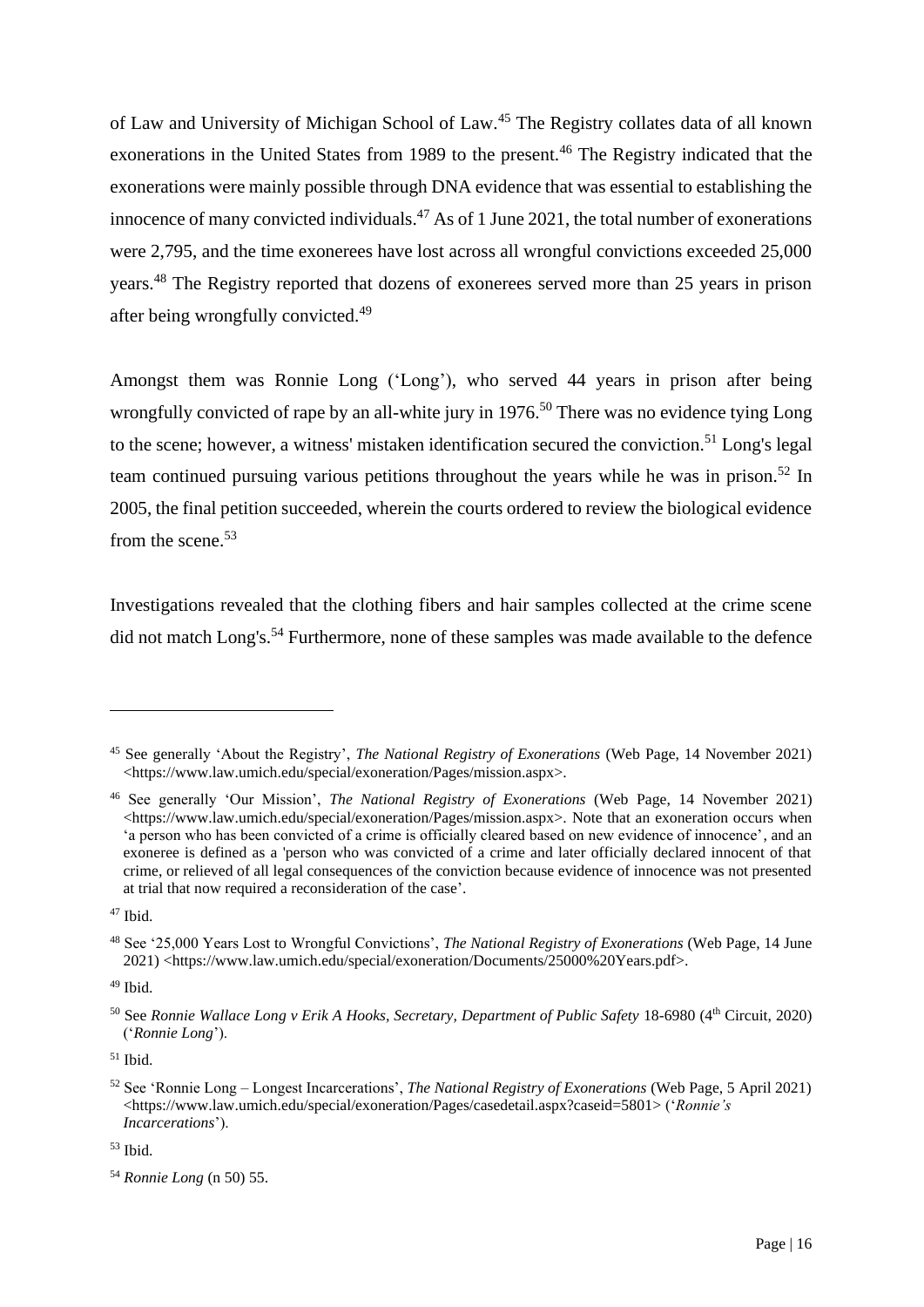counsel during the discovery stage of Long's trial proceedings. <sup>55</sup> Remarkably, the rape kit administered on the victim was not found as well.<sup>56</sup> The most startling discovery came in 2015 when Long participated in the Postconviction DNA Testing Assistance Program by the North Carolina Innocence Inquiry Commission.<sup>57</sup> It revealed that the 43 DNA prints taken from the crime scene were never disclosed to Long's defence counsel.<sup>58</sup> The testing of these prints excluded Long as its 'source'.<sup>59</sup> The fact that this evidence was different from what was presented during the trial proceedings supported Long's declaration that he was innocent.<sup>60</sup> Shortly after, the courts withdrew Long's guilty verdict and dismissed the case.<sup>61</sup>

#### 2 *The Individual – Social Norms*

Victims of wrongful convictions often struggle with various consequences upon exoneration. These consequences include the social stigma of being imprisoned, losing loved ones, and even the end of a career for many exonerees.<sup>62</sup> They may find it challenging to adapt to social norms upon being released, such as finding employment, housing,  $63$  or even obtaining medical attention.<sup>64</sup>

It is worth noting that many individuals are already subjected to these social consequences the moment they are wrongfully charged. Such was the case for one Tan Kah Heng ('Heng'), who was wrongfully accused of eight outrage of modesty offences against his two employees sometime in 2017.<sup>65</sup> He was eventually acquitted in February this year after the prosecution

<sup>60</sup> Ibid 75.

<sup>55</sup> See generally *Ronnie's Incarcerations* (n 52).

<sup>56</sup> *Ronnie Long* (n 50) 62.

<sup>57</sup> See generally *Ronnie's Incarcerations* (n 52).

<sup>58</sup> Ibid. See also Michelle Boudin, '44 years later, federal appeals court rules the rights of Concord man were violated at trial', *WCNC* (North Carolina, 25 August 2020.)

<sup>59</sup> *Ronnie Long* (n 50) 74.

 $61$  Ibid 155.

<sup>62</sup> Campbell K and Denov M, 'The Burden of Innnocence: Coping with a Wrongful Imprisonment' (2004) 46(2) *Canadian Journal of Criminology and Criminal Justice* 139, 145 ('*The Burden of Innocence*').

<sup>64</sup> Ibid 152.

<sup>&</sup>lt;sup>65</sup> See Louisa Tang, 'The Big Read: Accused persons get no sympathy but long proceedings are tough, more so on those not found guilty', *Channel News Asia* (Singapore, 19 April 2021) ('*The Big Read*').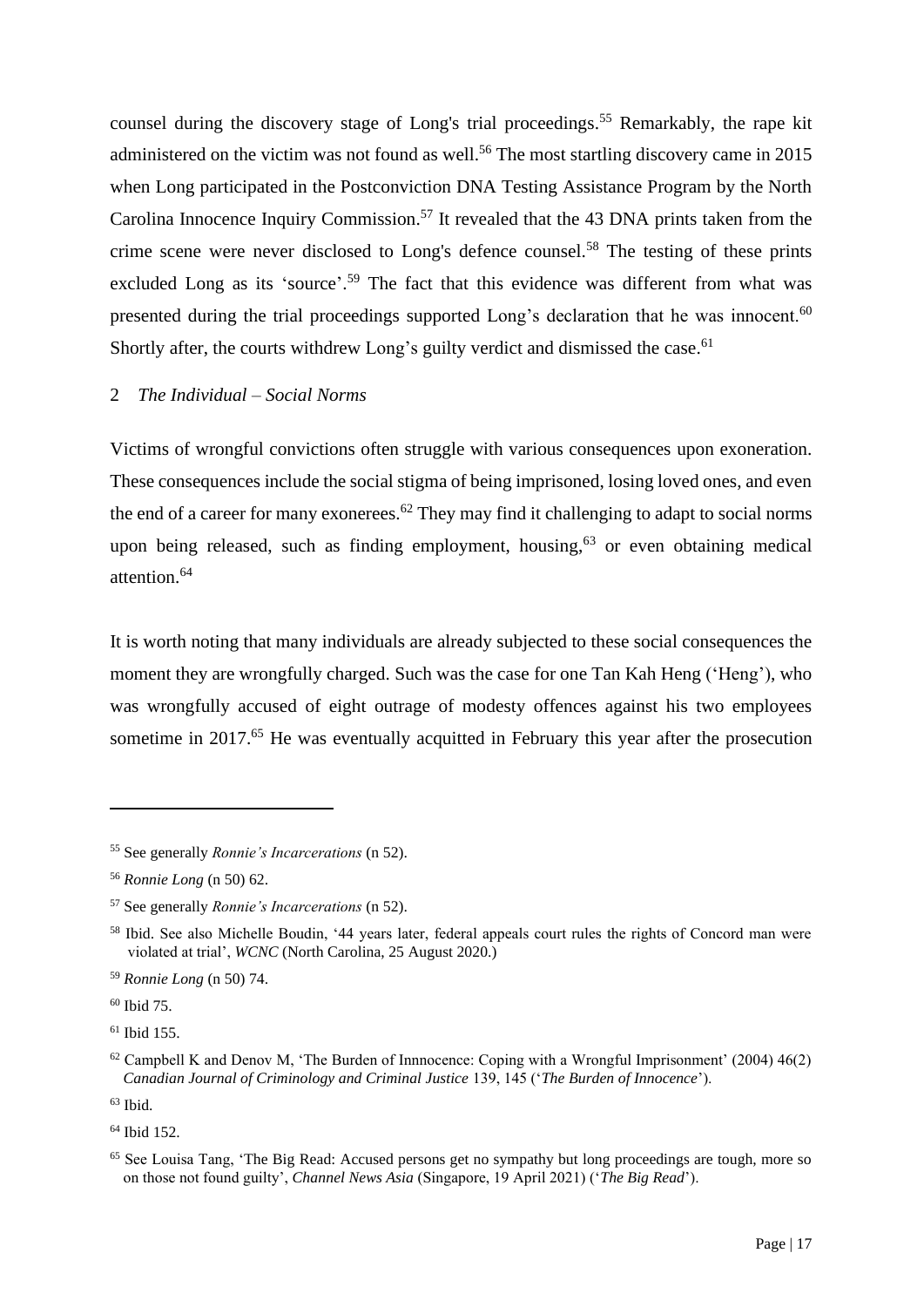failed to prove its case beyond a reasonable doubt.<sup>66</sup> Though Heng was exculpated, the ramifications of the allegations remained.<sup>67</sup> Heng had to close his new business and struggled to find even odd jobs while being on bail.<sup>68</sup> He went from renting his own place to staying with his sister.<sup>69</sup>

More recently, Dr Lui Weng Sun was acquitted of an outrage of modesty charge against his female patient.<sup>70</sup> He stated that he was told to leave the clinic he worked at merely to 'preserve the reputation' of the clinic and fellow practitioners.<sup>71</sup>

## 3 *The Individual – Emotional Scars*

A similar finding in most victims of wrongful convictions is the existence of Post-Traumatic Stress Disorder ('PTSD').<sup>72</sup> Academic writers note that victims of wrongful convictions are likely to experience PTSD similar to victims of wars.<sup>73</sup> PTSD is brought about by trauma, in which the person has 'experienced, witnessed or was confronted with an event or events that involved actual or threatened death or serious injury, or a threat to the physical integrity of the self or others'.<sup>74</sup> In response to these events, a person reacts by fear, horror, denial or helplessness.<sup>75</sup> Similarly, individuals, though exonerated, may be emotionally scarred from the incarceration.<sup>76</sup> Lawyers from Kalidass Law Corporation opined that they suffer 'so much stress and anxiety that they develop psychiatric issues, requiring medication or counselling'.<sup>77</sup>

- <sup>67</sup> Ibid.
- $68$  Ibid.
- $69$  Ibid.
- <sup>70</sup> Ibid.

<sup>66</sup> Ibid.

 $71$  Ibid.

<sup>72</sup> Ibid. PTSD was introduced as a diagnosis in the *Diagnostic and Statistical Manual of Mental Disorders* (DSM-III).

<sup>73</sup> Samantha K Brooks and Neil Greenberg, 'Psychological Impact of being Wrongfully Accused of Criminal Offences: A Systematic Literature Review' (2021) 61(1) *Medical Science Law Journal* 44, 47.

<sup>74</sup> Ibid.

 $75$  Ibid.

<sup>76</sup> *The Burden of Innocence* (n 62) 147.

<sup>77</sup> *The Big Read* (n 65).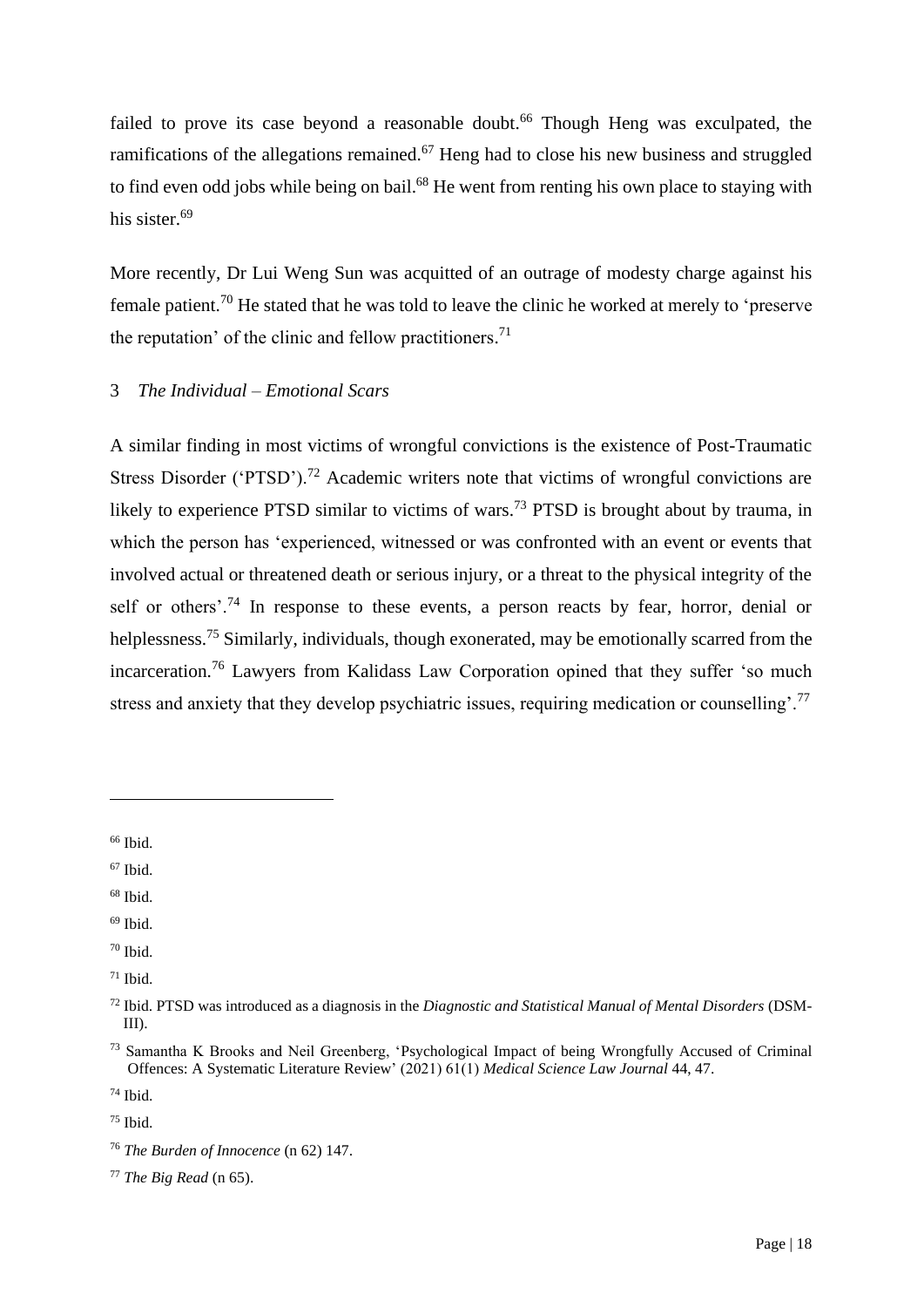Studies also show that these individuals are prone to emotional outbursts and estrangement from their loved ones.<sup>78</sup> They may struggle to reconnect with their family members and children after being away for an extended period.<sup>79</sup> In addition to victims, family members of victims can also suffer various consequences including PTSD.<sup>80</sup> They may have had different traumatic experiences with society, or their relationships with the victims may be strained due to their incarceration.<sup>81</sup>

## 4 *The Society – Potential Rise in Crime Rates*

When wrongful convictions occur, cases remain unsolved, often leaving the perpetrator out on the streets. Professor Frank Baumgartner stated that the 'perpetrator remains at liberty' and may continue committing crimes. $82$  He identified the period between the commission of the original crime and the perpetrator's arrest as one of 'wrongful liberty'.<sup>83</sup> The Innocence Network supported his theory in 2016, which revealed that almost 165 perpetrators committed more crimes after committing the original crime for which they were not convicted.<sup>84</sup> For instance, in the sexual assault case of Jennifer Thompson-Cannino, the perpetrator committed six more crimes after Ronald Cotton was wrongfully convicted.<sup>85</sup>

<sup>78</sup> S Hattenstone, 'I am dead inside', *The Guardian* (London,17 June 2002).

<sup>79</sup> Ibid.

<sup>80</sup> Sion Jenkins, 'Secondary Victims and the Trauma of Wrongful Conviction: Families and Children's Perspectives on Imprisonment, Release and Adjustment' (2013) 46 *Australian & New Zealand Journal of Criminology* 119, 127.

 $81$  Ibid.

<sup>82</sup> Frank R Baumgartner, Amanda Grigg, Rachelle Ramirez and J Sawyer Lucy, 'The Mayhem of Wrongful Liberty: Documenting the Crimes of True Perpetrators in Cases of Wrongful Incarceration (2018) 4 *Albany Law Review* 81, 82.

 $83$  Ibid.

<sup>84</sup> See 'The DNA Exonerations in the United States', *The Innocence Project* (Web Page, 14 November 2021) < https://innocenceproject.org/dna-exonerations-in-the-united-states/>.

<sup>85</sup> See generally Erin Torneo, Jennifer Thompson-Cannino and Ronald Cotton, *Picking Cotton (Our Memoir of Injustice and Redemption)* (St Martin's Publishing Group, 2009).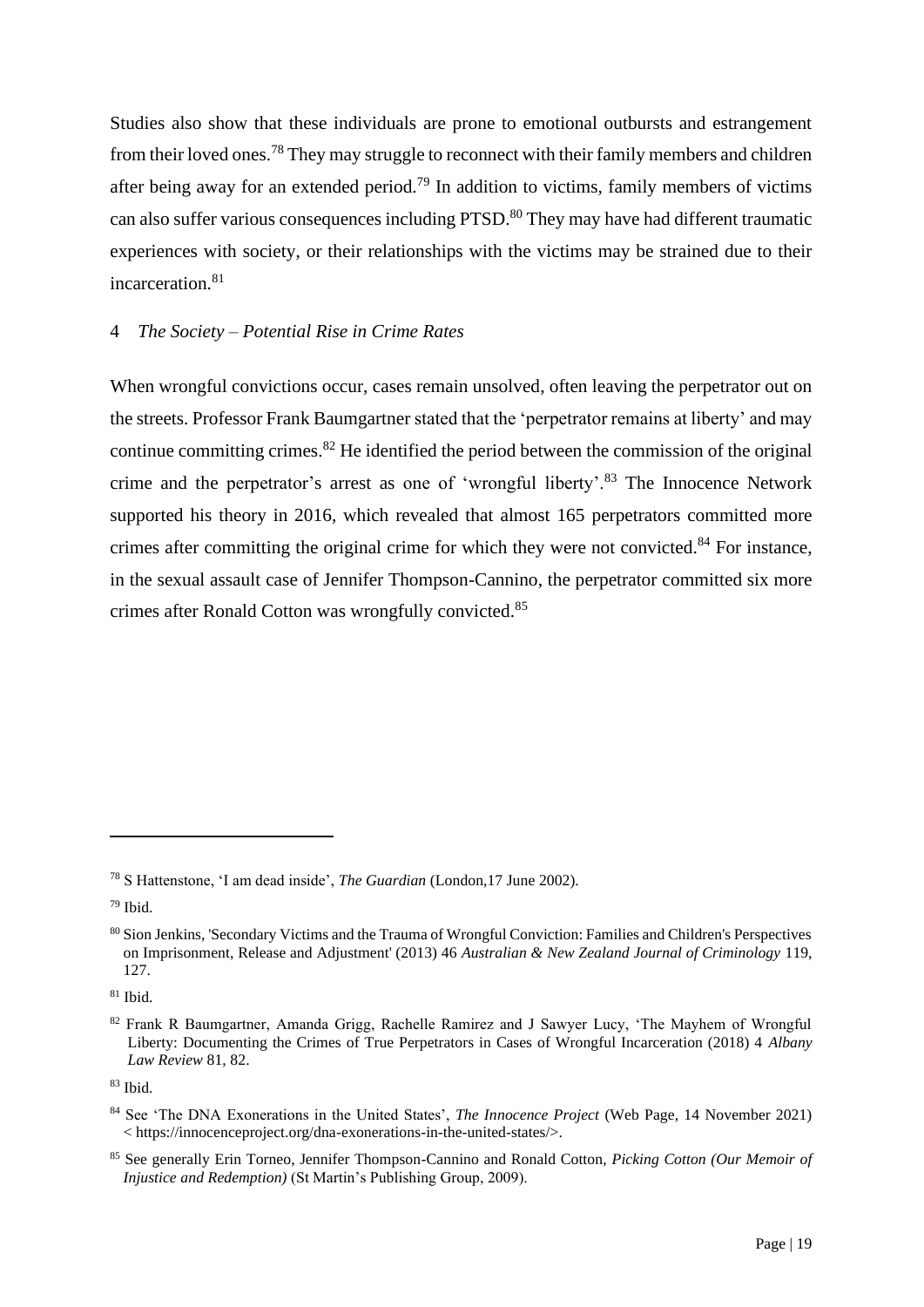## D *The Innocence Network*

The Innocence Network, originating from the United States, is an organisation that seeks to exonerate individuals who were wrongfully convicted.<sup>86</sup> Its mission is to investigate miscarriages of justice with a central focus on wrongful convictions.<sup>87</sup> As per the graph illustrated below, the Innocence Network found that 61% of wrongful convictions can be traced to perjury or false accusations, while 12% derived from false confessions.<sup>88</sup>



Strikingly, the rate of false confessions and official misconduct appeared to be the highest in homicide cases.<sup>89</sup>

## 1 *Global Expansion of the Innocence Network*

The expansion of the Innocence Network in various countries makes it evident that wrongful convictions remain a global issue to date. Currently, the Innocence Network has over 65 organisations in multiple countries, including Canada and England.<sup>90</sup>

In 2011, the Innocence Network hosted its first-ever conference in Cincinnati – the 'International Exploration of Wrongful Conviction' Conference ('Conference'). The four-day

<sup>86</sup> See 'About', *The Innocence Project* (Web Page, 14 November 2021) < https://innocenceproject.org/about/ />.

<sup>87</sup> See 'Get Involved', *The Innocence Project* (Web Page, 14 November 2021) <https://innocenceproject.org/getinvolved/>.

<sup>88</sup> See 'Contributing Factors by Type and Crime', *The National Registry of Exonerations* (Web Page, 7 November 2021) <https://www.law.umich.edu/special/exoneration/Pages/ExonerationsContribFactorsByCrime.aspx>.

<sup>89</sup> Ibid.

<sup>90</sup> See 'Get Involved', *The Innocence Project* (Web Page, 14 November 2021) <https://innocenceproject.org/getinvolved/>.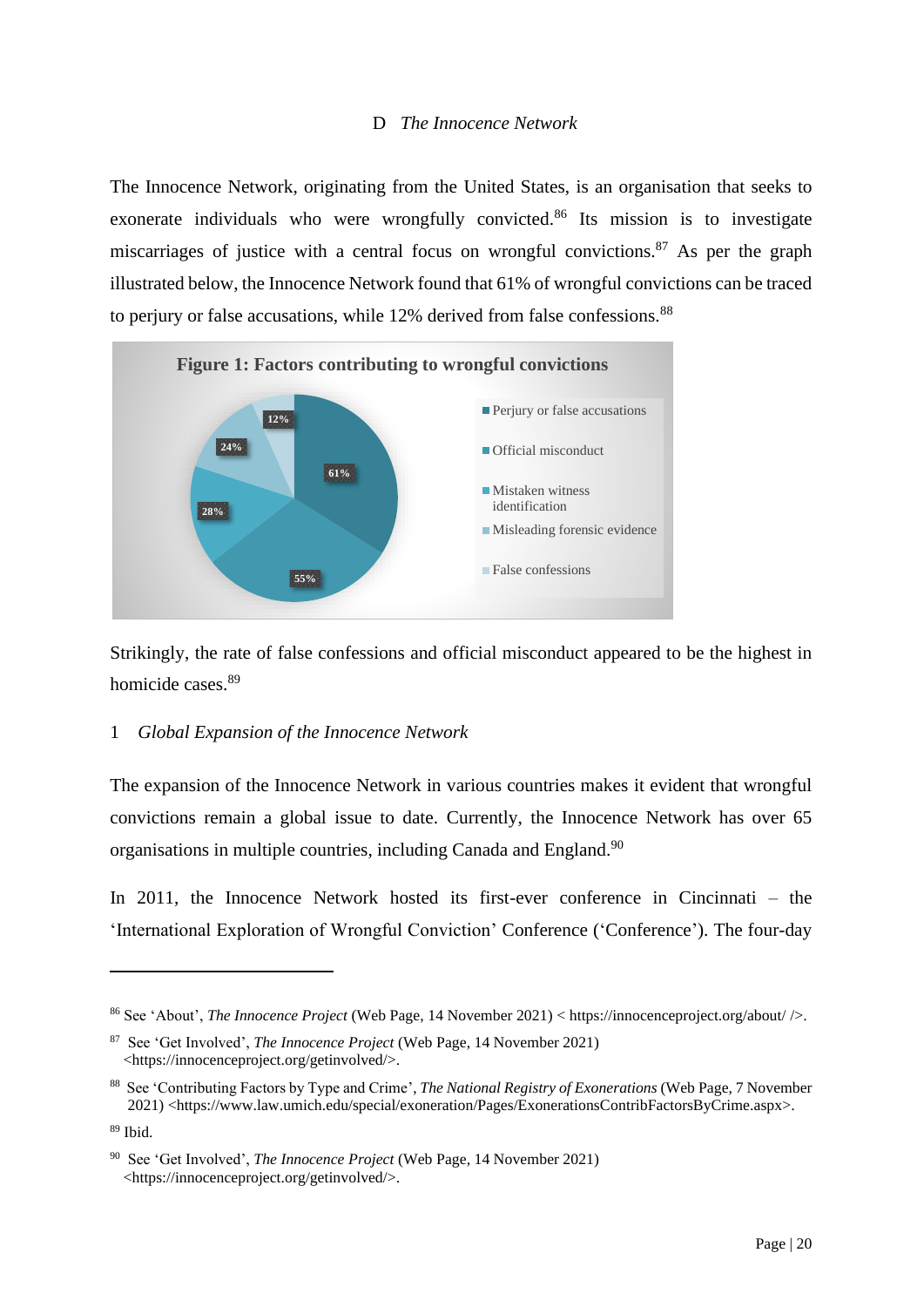Conference was dedicated to exploring the phenomenon of wrongful convictions.<sup>91</sup> It involved over 500 representatives from 25 jurisdictions, including Singapore.<sup>92</sup> These representatives came from all walks of life – lawyers, academic scholars and exonerees.<sup>93</sup> The Conference detailed various wrongful conviction issues specific to each jurisdiction, including problems concerning global human rights.<sup>94</sup> Many exonerees worldwide gave first-hand accounts of their experiences in prison and how the wrongful convictions affected their lives upon release.<sup>95</sup>

## 2 *Singapore's Own Innocence Network*

The Innocence Network based in Singapore is called the 'Recourse Initiative'.<sup>96</sup> Formerly known as the 'Innocence Project', it is a collaboration between the National University of Singapore, the Association of Criminal Lawyers of Singapore, and the Law Society of Singapore.<sup>97</sup> However, as it is a student-led initiative, the scope of the Recourse Initiative primarily surrounds the empirical research of wrongful convictions.<sup>98</sup> This research includes factors contributing to wrongful convictions and the importance of DNA testing in criminal law matters.<sup>99</sup> In addition to research, the Recourse Initiative team has also organised various talks to raise awareness about wrongful convictions.<sup>100</sup> Legal practitioners and criminal justice experts often lead these talks. $101$ 

In stark contrast with the Innocence Network and the Registry, the Singapore government does not have a database capturing the data of wrongful convictions or exonerations. This may be due to the perception that such a database is un-needed. In this regard, academic writers Chen Siyuan and Eunice Chia noted that 'the risk of wrongful convictions in Singapore may not be

- $93$  Ibid.
- <sup>94</sup> Ibid.

<sup>98</sup> Ibid.

<sup>99</sup> Ibid.

 $100$  Ibid.

 $91$  Ibid.

 $92$  Ibid.

<sup>&</sup>lt;sup>95</sup> Ibid.

<sup>96</sup>'The Recourse Initiative', *NUS Criminal Justice Club* (Web Page, 14 November 2021) <https://nuscriminaljustice.com/tri/>.

<sup>97</sup> Ibid. See also Nisha Francine Rajoo, 'Than That One Innocence Suffer' (2012) 30 *Singapore Law Review* 23, 32.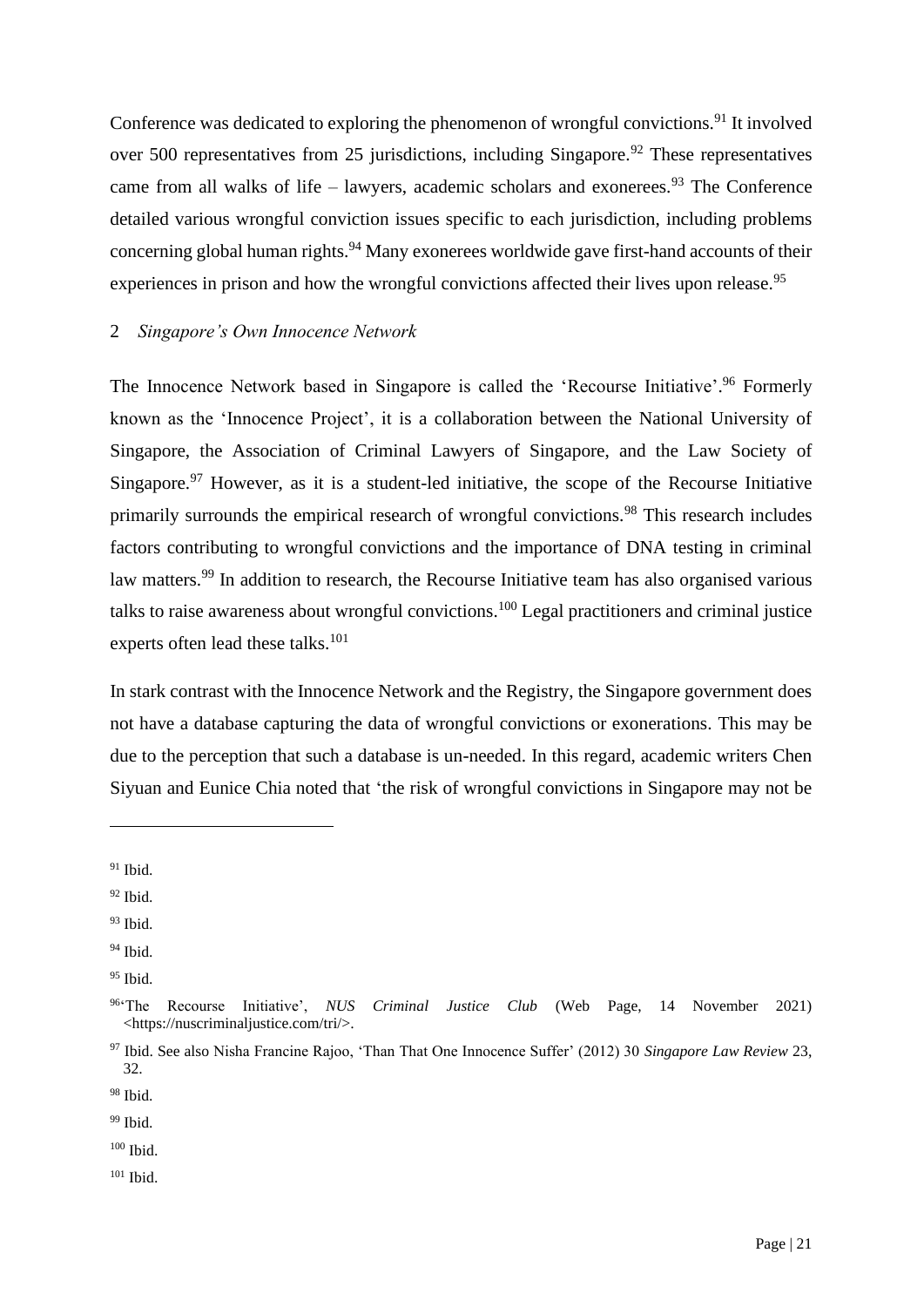high because of the system's strong values and high standards'.<sup>102</sup> In 2006, the State Courts, formerly known as the Subordinate Courts, commissioned a survey to determine the level of public confidence in the criminal justice system.<sup>103</sup> The survey revealed that 95% of respondents felt 'trust and confidence in the fair administration of justice'.<sup>104</sup> A further 97% agreed that this administration of justice was 'regardless of language, race, religion or social class'.<sup>105</sup> In 2015, the Ministry of Law conducted a similar survey wherein 92% of participants had trust and confidence in Singapore's legal system.<sup>106</sup>

While this paper agrees with these perceptions about the high standard of Singapore's criminal justice system, one cannot disagree that there appears to be a lack of public awareness about the issue of wrongful convictions in Singapore.

## E *Wrongful Convictions in Singapore*

There are indeed no statistics concerning the actual number of wrongful convictions in Singapore; however, there are several well-known cases, as discussed below.<sup>107</sup> The courts have overturned various convictions, as allowing them to hold would cause 'serious injustice'.<sup>108</sup>

## 1 *Gao Hua v Public Prosecutor*

In *Gao Hua v Public Prosecutor*, investigations revealed that the accused was innocent and yet only pleaded guilty due to the pressures from her lawyers.<sup>109</sup> Upon appeal, the Supreme Court overturned her conviction.<sup>110</sup>

<sup>102</sup> Chen Siyuan and Eunice Chua, 'Wrongful Convictions in Singapore: A General Survey of Risk Factors' (2010) 28 *Singapore Law Review* 98, 122 ('*General Survey of Risk Factors in Singapore*').

<sup>103</sup>Subordinate Court of Singapore, *Annual Report* (Report, 2007) <https://www.statecourts.gov.sg/cws/Resources/Documents/AnnualReport2007.pdf>.

<sup>104</sup> Ibid.

<sup>105</sup> Ibid.

<sup>106</sup> Singapore, *Parliamentary Speech*, MP, 21 March 2018, Christopher de Souza.

<sup>107</sup> See *Kwan Peng Hong v Public Prosecutor* [2000] 2 SLR (R) 824; *Abdul Munaf bin Mohd Ismail v Public Prosecutor* [2004] SGHC 4.

<sup>108</sup> *Ang Poh Chuan v Public Prosecutor* [1995] 3 SLR (R) 929 [17].

<sup>109</sup> *Gao Hua v Public Prosecutor* [2009] SGHC 95.

<sup>110</sup> Ibid.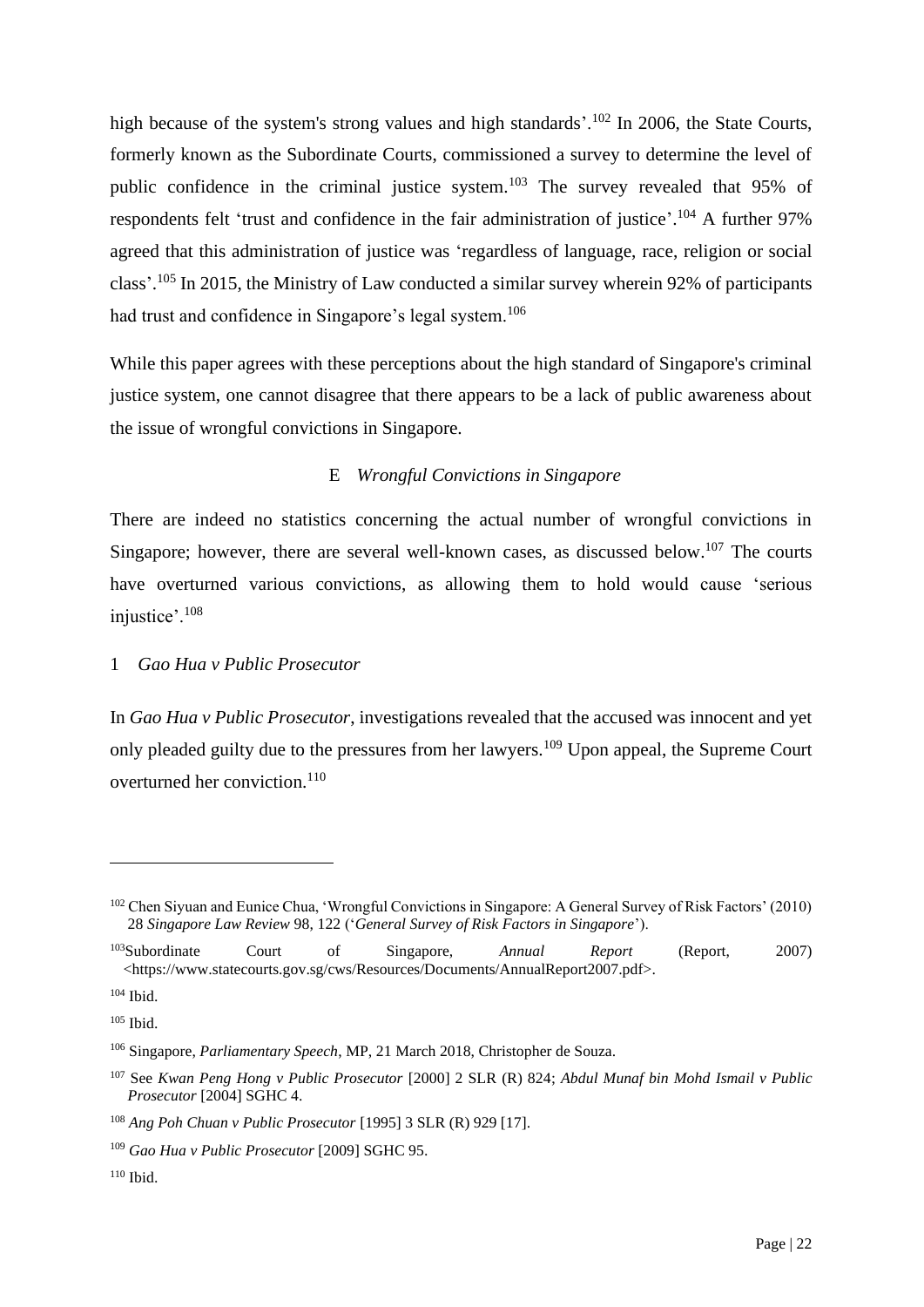#### 2 *Muhammad bin Kadar v Public Prosecutor*

Another prominent case was *Muhammad bin Kadar v Public Prosecutor* wherein two Appellants, Muhammad bin Kadar ('Muhammad') and Ismil bin Kadar ('Ismil'), were convicted for murdering an elderly woman in her flat.<sup>111</sup> Ismil was initially arrested for an unrelated offence but was later interrogated about this offence.<sup>112</sup> During the interrogations, Ismil initially denied but eventually confessed to murdering the woman. His confessions were delineated in two statements.<sup>113</sup> It bears mention that the investigating officers failed to comply with the requisite procedures when recording Ismil's statements: (i) to read his statements back to him; and (ii) to ensure that Ismil signed the statements to confirm they were true. $114$ Furthermore, Ismil was also not given any opportunity to make any amendments to the statements.<sup>115</sup>

Subsequently, Muhammad was charged for the same offence based on DNA evidence found at the victim's flat.<sup>116</sup> In his statements, Muhammad stated that both he and Ismil were present at the victim's flat.<sup>117</sup> He, however, said that he only assisted in robbing the victim while Ismil committed the murder.<sup>118</sup> After Muhammad had provided his statements, Ismil provided further statements indicating that Muhammad was present too and had only assisted in robbing the victim.<sup>119</sup> It is pertinent to note that Ismil's additional statements contrasted with his first two statements, where he confessed to being the sole offender.

During the trial, both Ismil and Muhamad argued the admissibility of their statements in that the statements were not provided voluntarily.<sup>120</sup> This was on the basis that they, as chronic abusers of various substances, were suffering from withdrawal symptoms at the time of

<sup>120</sup> Ibid 1206.

<sup>111</sup> *Muhammad bin Kadar v Public Prosecutor* [2011] 3 SLR 1205 ('*Kadar*').

<sup>112</sup> Ibid 1205, 1231, 1246.

<sup>113</sup> Ibid 1206, 1282–1283.

<sup>114</sup> Ibid 1207,1235–1239. Note that officers involved in the interrogation process are generally termed as 'investigaitng officers' in Singapore.

<sup>115</sup> Ibid 1206.

<sup>116</sup> Ibid 1207.

<sup>117</sup> Ibid 1206,1212–1213.

<sup>118</sup> Ibid 1206.

<sup>119</sup> Ibid 1206.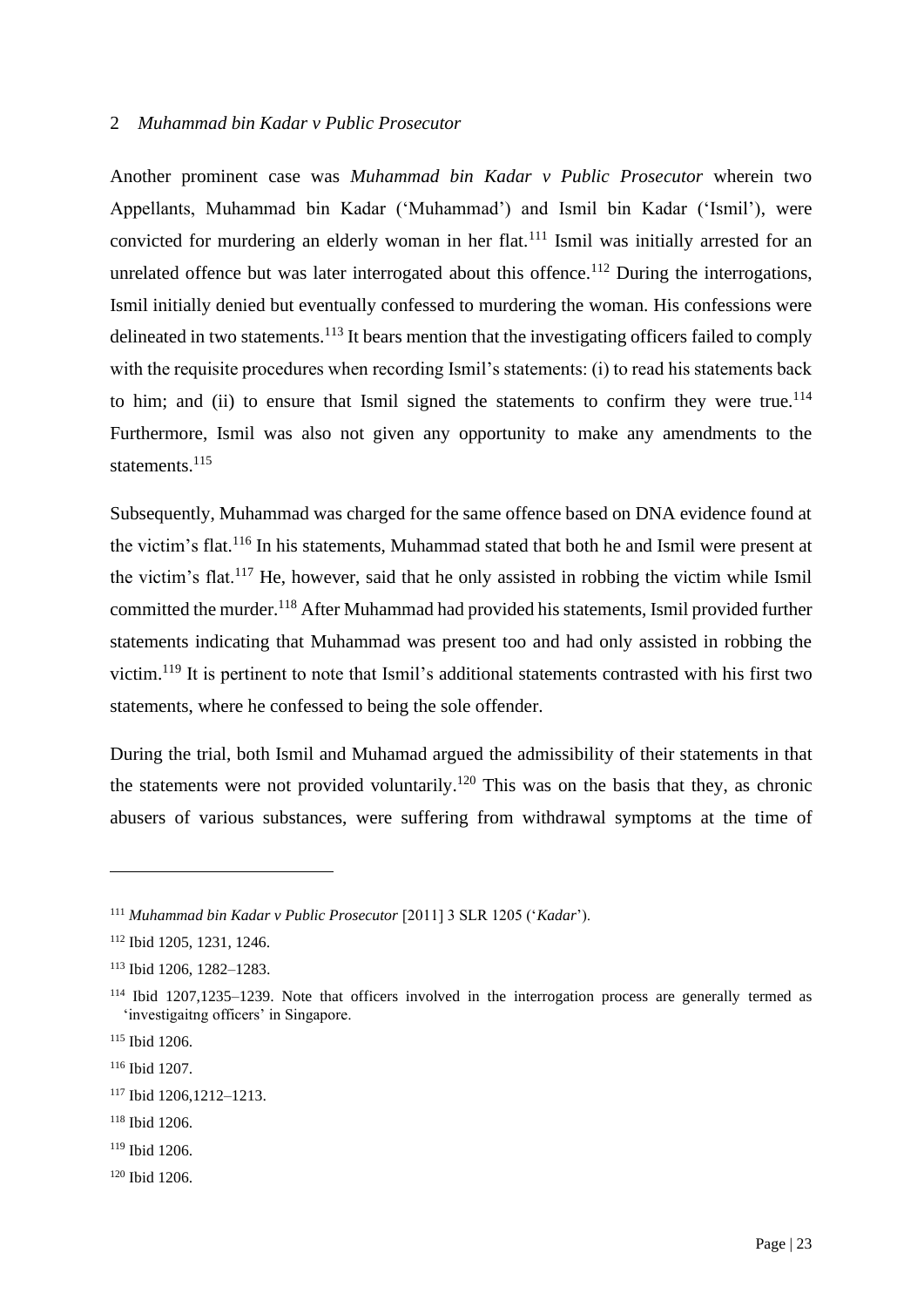statement-recording. Specifically, that they were under the influence of Dormicum, which was intended to cause drowsiness.<sup>121</sup> The trial judge dismissed their arguments and held their statements to be admissible.<sup>122</sup> Further evidence, including the statements of the victim's husband, was adduced during the trial.<sup>123</sup> These statements indicated that there was only one intruder present at the flat. Regardless, without determining whether Ismil or Muhammad was the actual offender, the trial judge convicted both of murder. $124$ 

On appeal, the Court found that Ismil's first two statements were inadmissible as they were obtained in breach of various procedural requirements.<sup>125</sup> Even if the statements were to be admissible, they directly contradicted the statements of the victim's husband.<sup>126</sup> Furthermore, it was noted that Ismil suffered from low intelligence and a 'malleable personality'.<sup>127</sup> Therefore, the Court held that the prosecution failed to prove that Ismil was present at the victim's flat and had committed the murder.<sup>128</sup> Eventually, after spending six years on remand, Ismil was acquitted of the murder charge and freed from prison.

## 3 *Parti Liyani v Public Prosecutor*

More recently, the Court of Appeal acquitted one Parti Liyani ('Parti') of four theft-related charges.<sup>129</sup> The acquittal was on the basis that the prosecution had failed to prove its case beyond a reasonable doubt. $130$ 

Parti, a foreign domestic worker, was accused of stealing various items from her employers before she was terminated.<sup>131</sup> Parti maintained her position that (i) she had purchased some of the items; or (ii) her employers had given the items to her; or (iii) she had found the items after

<sup>121</sup> Ibid 1207.

<sup>122</sup> Ibid 1207.

<sup>123</sup> Ibid 1206,1213,1223.

<sup>124</sup> Ibid 1206.

<sup>125</sup> Ibid 1207. See also *Criminal Procedure Code* (Singapore, cap 68, 2012 rev ed) s 121(3) ('*CPC*').

<sup>126</sup> Ibid.

<sup>127</sup> *Kadar* (n 107) 1207,1276.

<sup>128</sup> Ibid 1207, 1212,1283,1293.

<sup>129</sup> *Parti Liyani v Public Prosecutor* [2020] SGHC 187.

<sup>130</sup> Ibid 235.

<sup>131</sup> Ibid 188.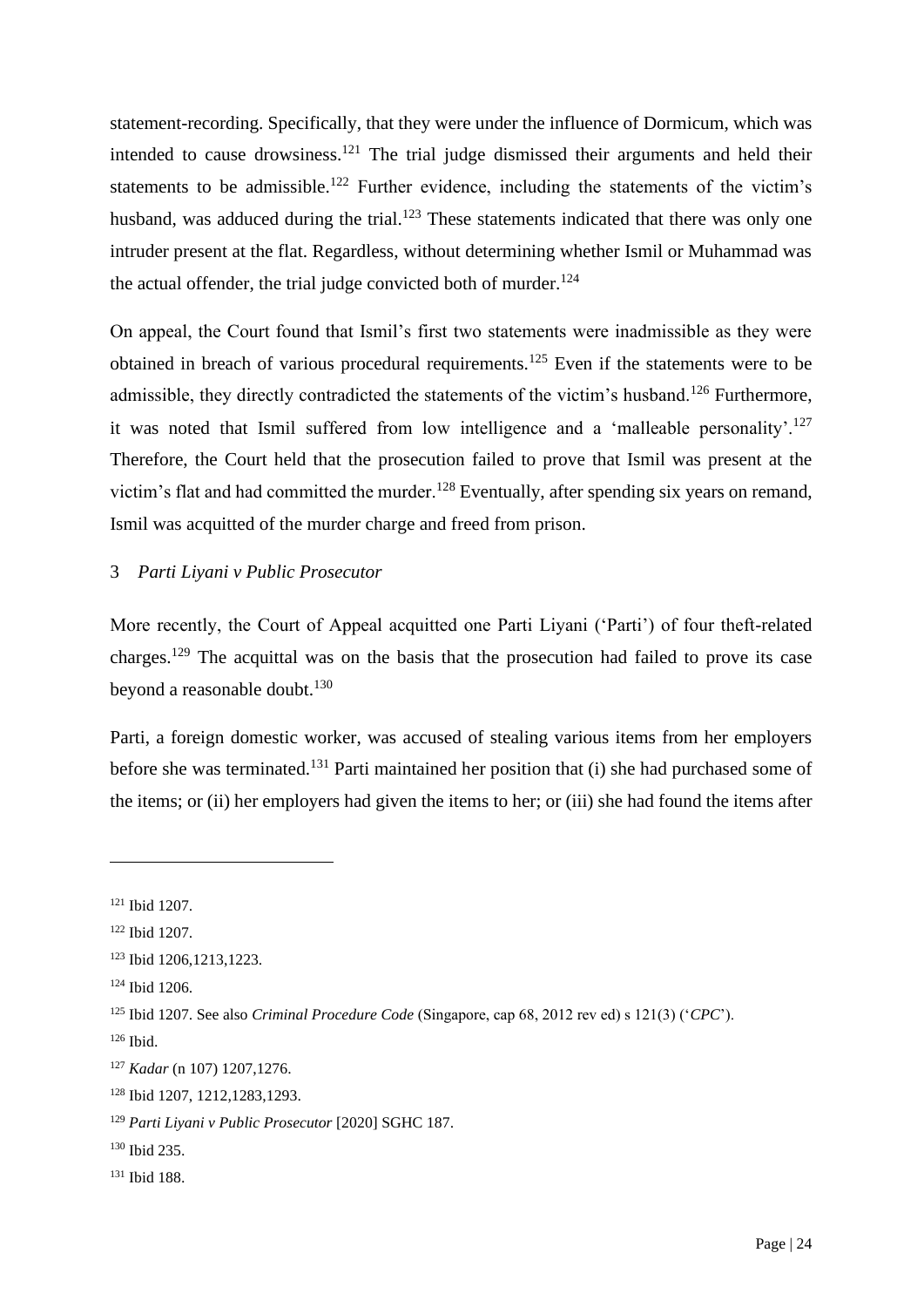they were discarded.<sup>132</sup> The trial judge found the evidence of the employers to be highly credible and compelling as they provided consistent details as to the items stolen, their estimated values and whether they were ever discarded or given away.<sup>133</sup> On the contrary, Parti's evidence in court was found to be inconsistent with her statements.<sup>134</sup> Therefore, the trial judge convicted Parti of all four charges and sentenced her to an aggregate sentence of 26 months' imprisonment.<sup>135</sup>

In overturning these convictions, the Court of Appeal found that the prosecution failed to prove beyond a reasonable doubt that Parti's employers had no improper motive.<sup>136</sup> Furthermore, there was the question of 'proper handling of evidence by the police' and the employer's recording of the allegedly stolen items were 'crucial to preserve the chain of custody'.<sup>137</sup> Though this case does not concern false confessions, it serves as a gentle reminder of the prosecution's role in criminal matters coupled with the fact that wrongful convictions still exist in Singapore today.

## F *The Burden of the Prosecution in Singapore*

The preceding paragraphs identified in Part B identified prosecutorial misconduct as one of the sources of wrongful convictions. The role of the prosecutors is fundamentally relevant to this discussion as eliminating human fallibility in the criminal legal system may result in a lower rate of wrongful convictions. The Court in *Kadar* noted that a prosecutor's duty was 'not to secure a conviction at all costs'.<sup>138</sup> Instead, he 'owes a duty to the court and the wider public to ensure that only the guilty are convicted'.<sup>139</sup>

As expressed in Latin '*ei incumbit probatio qui dicit, non qui negat*', the burden of proof lies upon the one who affirms, but not who denies.<sup>140</sup> Thus, the prosecution bears the burden of

<sup>132</sup> Ibid 192–193.

<sup>133</sup> Ibid 193.

<sup>134</sup> Ibid193.

<sup>135</sup> Ibid 193.

<sup>136</sup> Ibid 193–194,197–200.

<sup>137</sup> Ibid 228.

<sup>138</sup> *Kadar* (n 111) 1267.

 $139$  Ibid.

<sup>&</sup>lt;sup>140</sup> Jonathan Law and Elizabeth A Martin, *Oxford: A Dictionary of Law* (Oxford University Press, 7<sup>th</sup> ed, 2014).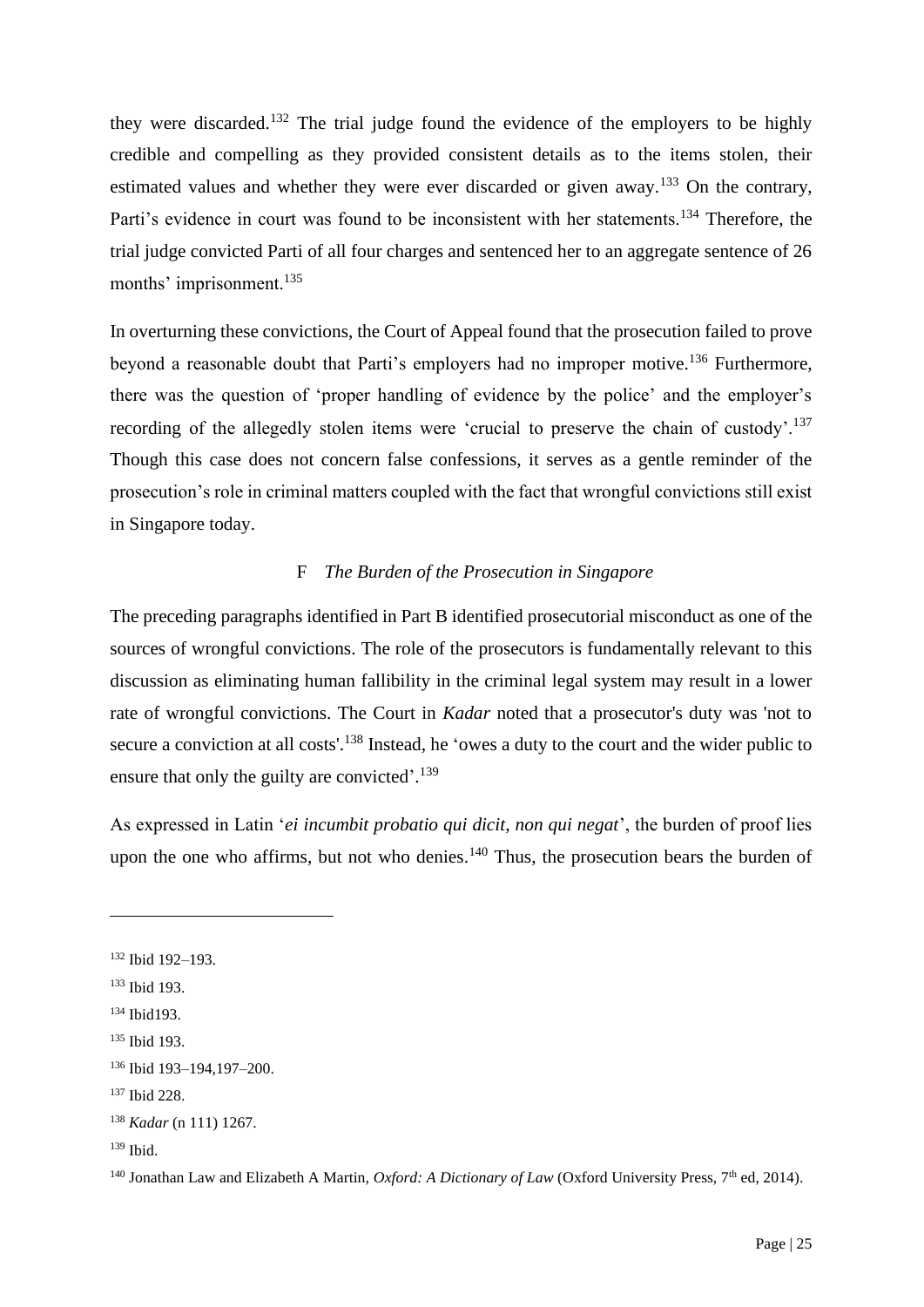proving elements of an offence and disproving any defence that the accused person may rely on.<sup>141</sup> This is provided for in the *Evidence Act*. 142

The Supreme Court of the United States, in the case of *Re Winship,* stated that 'a society that values the good name and freedom of every individual should not condemn a man for the commission of a crime where there is reasonable doubt about his guilt'.<sup>143</sup> *Re Winship* was fundamental to establish that an accused would not be convicted unless the prosecution proves his guilt beyond a reasonable doubt.<sup>144</sup> This burden borne by the prosecution was regarded as the 'golden thread' of criminal law as established in *Woolmington v DPP*. <sup>145</sup> The courts in Singapore have agreed and illustrated this golden thread in various cases.<sup>146</sup> In the Court of Appeal, Justice Andrew Phang opined that this golden thread being 'precious and indispensable' will be upheld in Singapore.<sup>147</sup> The former Chief Justice, Chan Sek Keong opined that the prosecution only prosecutes when there is a 'reasonable prospect of a conviction'.<sup>148</sup> Otherwise, it becomes an 'abuse of the public trust and may undermine confidence in a criminal justice system'.<sup>149</sup>

## G *Concluding Remarks*

This paper argues that no criminal justice system is flawless, and thus, wrongful convictions are inherent in the system. 'The test of a country's justice is not the blunders which are sometimes made but the zeal with which they are put right'.<sup>150</sup> These words of Cyril Connoly that were said 60 years ago remains just as accurate today. Countries like the United States focus on advanced DNA technology to uncloak wrongful convictions, while Canada has chosen

<sup>141</sup> Ibid.

<sup>142</sup> *Evidence Act* (Singapore, cap 97, 1997 rev ed) s 103, s 105 ('*Evidence Act*').

<sup>143</sup> *Re Winship* 397 US 358 (1970) 362.

<sup>144</sup> Ibid.

<sup>145</sup> *Woolmington v DPP* [1935] AC 462, 481. See also Glanville Williams, *The Proof of Guilt* (Stevens & Sons Limited, 3rd ed, 1963)185.

<sup>146</sup> *Ramakrishnan s/o Ramayan v Public Prosecutor* [1998] 3 SLR 161; *Took Leng How v Public Prosecutor* [2006] 2 SLR 70. See also *Mohammed Ali Bin Johari v Public Prosecutor* [2008] 4 SLR 158.

<sup>147</sup> *AOF v Public Prosecutor* [2012] 3 SLR 34 [3].

<sup>&</sup>lt;sup>148</sup> Chan Sek Keong, 'Rethinking the Criminal Justice System of Singapore for the 21<sup>st</sup> Century' (Speech, Singapore Conference: Leading the Law and Lawyers into the New Millenium, 12 April 2000) 26.

 $149$  Ibid.

<sup>150</sup> Bob Woffinden, *Miscarriages of Justice* (Hodder and Stoughton, 1988) 247.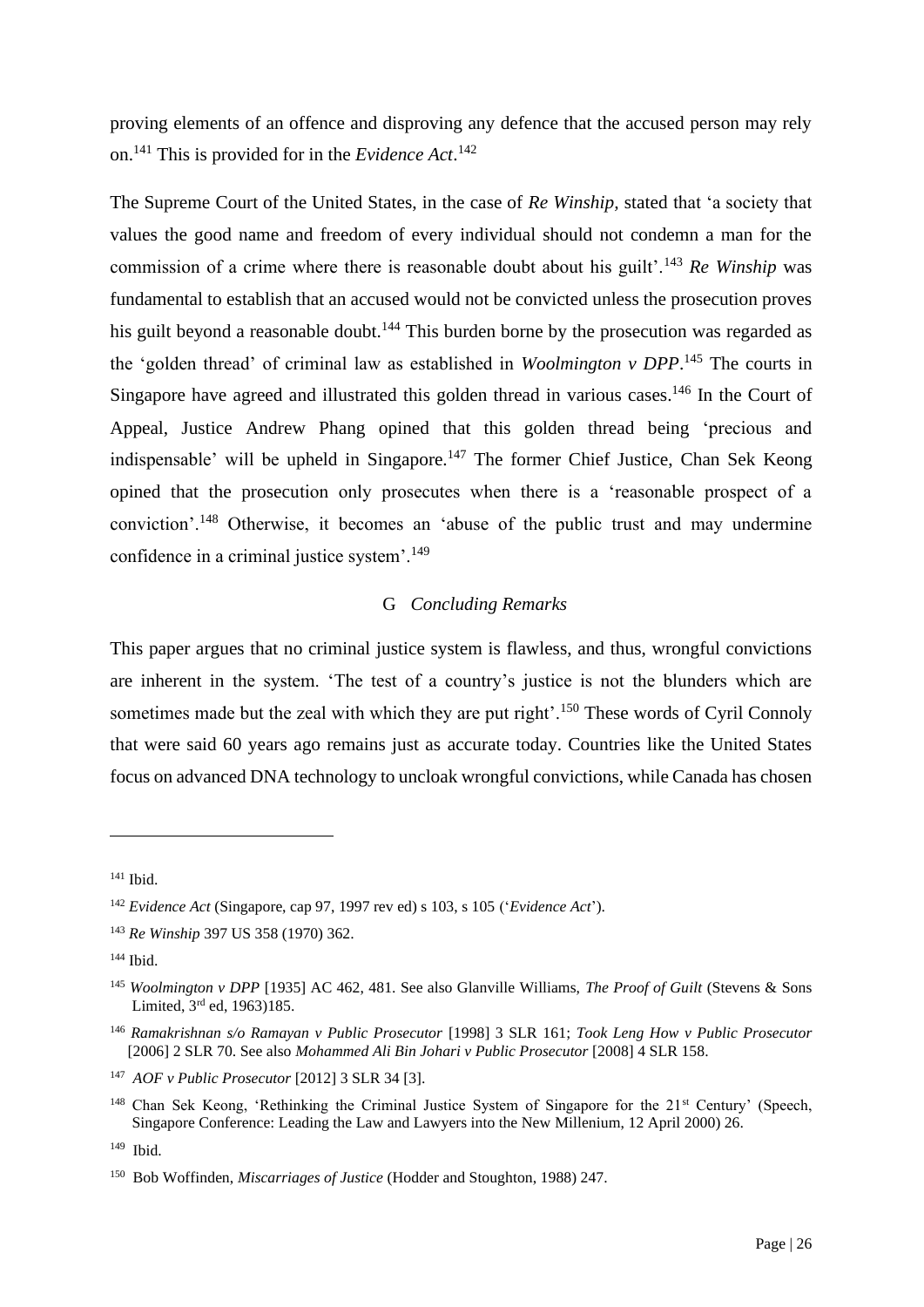to eradicate the death penalty due to the high risk of wrongful convictions.<sup>151</sup> While these measures prove the existence of wrongful convictions, they do not ultimately provide a solution to reduce wrongful convictions. What then is the right solution to prevent wrongful convictions? This paper, in Chapter VI, will attempt to provide this solution, particularly for Singapore, to envisage and ultimately reduce wrongful convictions.<sup>152</sup> Though Singapore does not have an actual database capturing wrongful convictions, the existence of such convictions are apparent in the demonstrated cases.

<sup>151</sup> Harry Kreisler, 'A Passion for Justice: Conversation with Peter Neufeld' (2001) *Institute of International Studies* 2.

<sup>152</sup> See below Chapter VI.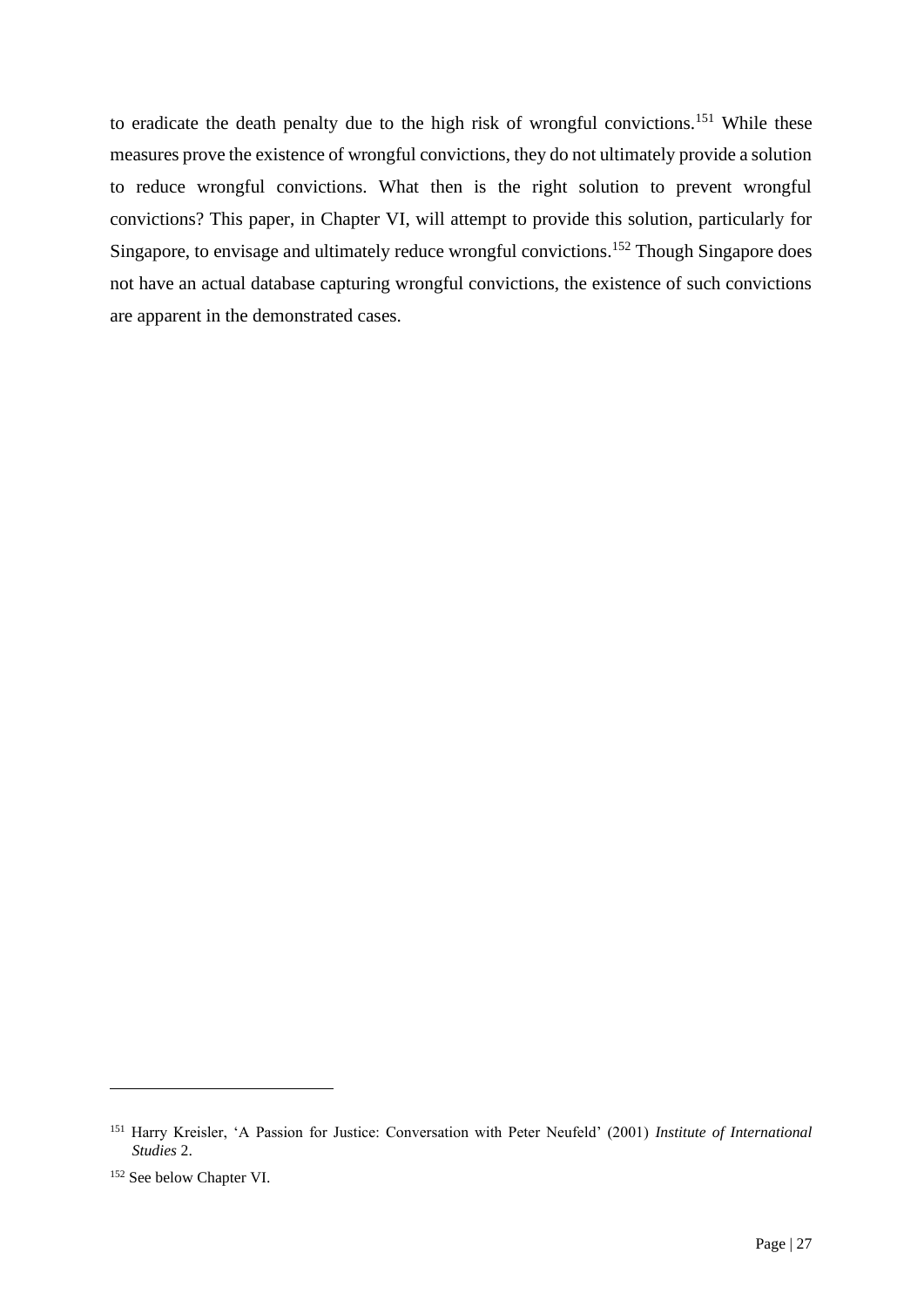#### III FALSE CONFESSIONS

### A *Background to False Confessions*

A confession refers to a detailed statement in which a suspect acknowledges that he is guilty of being involved in a crime.<sup>153</sup> A confession can be provided in an oral or written form.<sup>154</sup> The existence of a confession is said to 'make other aspects of a trial in court superfluous'.<sup>155</sup> Yet, errors in relation to obtaining confessions still occur.<sup>156</sup>

A false confession refers to 'an admission of a criminal act the suspect did not commit'.<sup>157</sup> However, it is usually not a 'mere bare bone admission of guilt'.<sup>158</sup> Generally, false confessions are said to have a 'simple admission that "I did it"', followed by a narrative statement that details how the crime was committed.<sup>159</sup> While it is hard to fathom why someone would confess to a crime that they did not commit, it is the reality that the pressure placed on a suspect during interrogations may give rise to false confessions.

The issue of false confessions is not a new phenomenon. In 1666, Robert Hubert ('Hubert') falsely confessed to starting the Great Fire of London that lasted four days and destroyed almost 80 percent of the city.<sup>160</sup> He was executed after being found guilty of various murder and arson charges.<sup>161</sup> Years after his execution, it transpired that Hubert had only reached the shores of London two days after the fire had started.<sup>162</sup> This meant that he was not in the city at the time

<sup>153</sup> *The Psychology of Confessions* (n 42) 36.

<sup>154</sup> David Ormerod, *Blackstone's Criminal Practice 2012* (Oxford University Press, 2012) 2655 [17.3].

<sup>155</sup> *McCormick's Handbook of the Law of Evidence* (n 3) 316.

<sup>156</sup> Saul M Kassin, 'False Confessions' (2010) 73(4) *Albany Law Review* 1227, 1230 ('*False Confessions*').

<sup>157</sup> Saul M Kassin, Steven A Drizin, Thomas Grisso, Gisli H Gudjonsson, Richard A Leo and Allison D Redlich, 'Police-Induced Confessions: Risk Factors and Recommendations' (2010) 34 *Law and Human Behaviour Journal* 3, 5 ('*Police-Induced Confessions*').

<sup>158</sup> *False Confessions* (n 156) 1232.

<sup>159</sup> Ibid. See generally Brandon L Garrett, 'The Substance of False Confessions' (2010) 62(4) *Stanford Law Review* 1051.

<sup>160</sup> Neil Hanson, *The Dreadful Judgement: The True Story of the Great Fire of London, 1666* (Doubleday Publishers, 2001); Neil Hanson, *The Great Fire of London: In that Apocalyptic Year, 1666* (John Wiley & Sons Publishing, 2002).

<sup>161</sup> Ibid.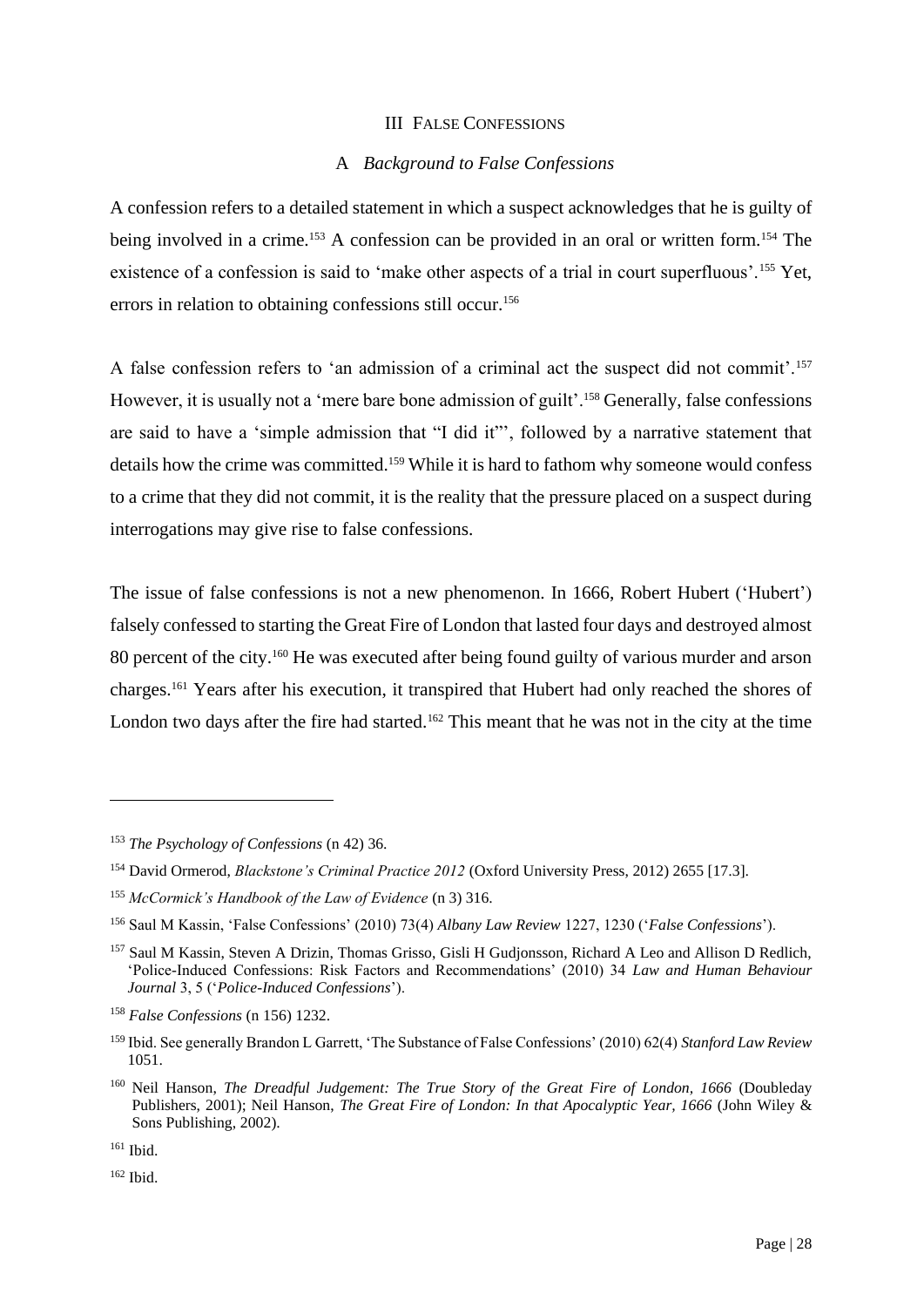of the fire.<sup>163</sup> There were many explanations as to why Hubert falsely confessed, in which the main assertion was that the officers tortured him into confessing.<sup>164</sup> Despite his inconsistent confessions, Hubert was convicted and sentenced to death.<sup>165</sup> Subsequently, the fire was attributed to 'great wind and very dry seasons'.<sup>166</sup> Consequently, Hubert was posthumously exonerated in 1670.<sup>167</sup> Another prominent example was the Salem witch trials in 1692, where more than 50 women falsely confessed to using witchcraft due to the nature of the interrogations that they were subjected to.<sup>168</sup>

In 1908, Hugo Munsterberg, the first psychologist to write on false confessions, understood such confessions to be a common phenomenon that was merely prompted by extraordinary circumstances.<sup>169</sup> There were no further substantial developments in this area till the 1980s. In 1987, Michael Radelet and Hugo Bedau identified 49 false confessions in their study of wrongful convictions.<sup>170</sup> This was followed by the 15 cases revealed by Barry Scheck, Jim Dwyer and Peter Neufeld in 2000.<sup>171</sup> In 2008, Richard Leo and Steven Drizin identified 125 cases of false confessions.<sup>172</sup> They opined that false confessions are 'inherently prejudicial and highly damaging to a defendant, especially if they result from coercive interrogations'.<sup>173</sup>

<sup>163</sup> Simon Winchester, 'When London Started Over', *The New York Times* (online, 22 September 2002) <https://www.nytimes.com/2002/09/22/books/when-london-started-over.html>.

<sup>165</sup> Ibid.

<sup>166</sup>'Investigate The Great Fire of London', *Museum of London* (Web Page, 27 April 2006) <https://web.archive.org/web/20060427114020/http://www.museumoflondon.org.uk/learning/features\_facts/tu dor\_stuart\_london\_2.html>.

<sup>167</sup> Ibid.

<sup>168</sup> Ibid.

<sup>169</sup> Hugo Munsterberg, *On the Witness Stand: Essays on Psychology and Crime (Classics in Psychology)* (Greentop Academic Press, 2009).

<sup>170</sup> Hugo Adam Bedau and Michael L Radelet, 'Miscarriages of Justice in Potentially Capital Cases' (1987) 40(1) *Stan L Rev* 21, 78. See also Richard Ofshe, 'Coerced Confessions: The Logic of Seemingly Irrational Action' (1989) 6(1) *Cultic Studies Journal* 1, 2 ('*Coerced Confessions*').

<sup>171</sup> See generally Barry Scheck, Jim Dwyer and Peter Neufield, *Actual Innocence: Five Days to Execution and Other Dispatches from the Wrongly Convicted* (Doubleday Publishers, 2000).

<sup>172</sup> Steven A Drizin and Richard A Leo, 'The Problem of False Confessions in the Post-DNA World' (2008) 82 *North Carolina Law Review* 892, 900.

<sup>173</sup> Ibid 959.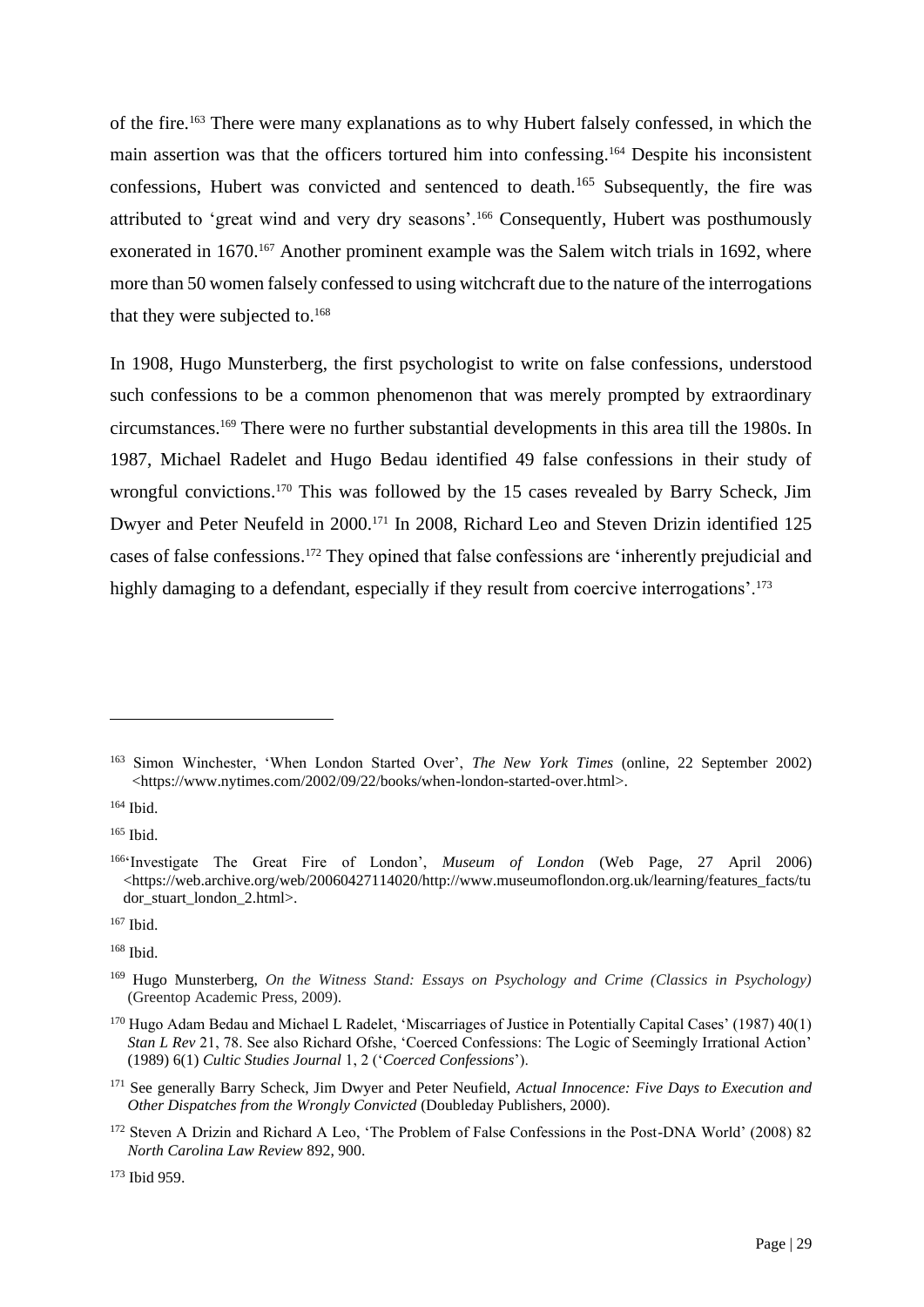#### B *Types of False Confessions*

Kassin opined that false confessions could be identified in four ways: (i) when the confessed crime did not occur; (ii) when it becomes 'physically impossible' for the confessor to commit the crime; (iii) when the actual perpetrator is 'apprehended and his guilt clearly established'; and (ii) forensic evidence, including DNA, supports the confessor's innocence.<sup>174</sup>

Kassin and Wrightsman introduced a typology to distinguish three different types of false confessions: (i) coerced compliant false confessions; (ii) coerced internalised false confessions; and (iii) voluntary false confessions.<sup>175</sup> It is essential to note that mentally ill people can be prone to making false confessions without being coerced. <sup>176</sup> However, that area of false confessions is beyond the scope of this paper.

#### 1 *Coerced Compliant False Confessions*

#### *(a) The Theory*

Kassin and Wrightsman identified that a coerced compliant false confession is when 'a suspect publicly professes guilt in response to extreme interrogation methods', despite knowing that they are genuinely innocent.<sup>177</sup> This type of confession is bound to occur when innocent confessors succumb to the pressure of the interrogations and believe in the interrogators' promises.<sup>178</sup> Such promises are considered to be 'coercive in law and psychology'.<sup>179</sup>

This may be the most common type of false confessions, as Kassin stated that 'the pages of legal history are filled with stories of coerced compliant confessions'.<sup>180</sup> Compliant false

<sup>174</sup> *False Confessions* (n 156) 1228.

<sup>175</sup> Saul M Kassin and Lawrence S Wrightsman, *The Psychology of Evidence and Trial Procedure* (SAGE Publications, 1985) 76 ('*The Psychology of Evidence and Trial Procedure*').

<sup>176</sup> Hollida Wakefield and Ralph Underwager, 'Coerced or Nonvoluntary Confessions' (1998) 16(4) *Behavioral Sciences and the Law Journal* 423, 425. See generally *Reck v Pate,* 367 US 433, 435 (1961).

<sup>&</sup>lt;sup>177</sup> *The Psychology of Evidence and Trial Procedure* (n 175) 77. See also Lawrence S Wrightsman and Saul M Kassin, *Confessions in the Courtroom* (SAGE Publishing, 1993) 57.

<sup>178</sup> *The Psychology of Evidence and Trial Procedure* (n 175) 77.

<sup>&</sup>lt;sup>179</sup> Richard A Leo and Richard J Ofshe, 'The Social Psychology of Police Interrogation: The Theory and Classification of True and False Confessions' (1997) 16 *Studies in Law, Politics and Society* 189, 195 ('*The Social Psychology of Police Interrogation*').

<sup>180</sup> Saul M Kassin, 'The Psychology of Confession Evidence' (1997) 52(3) *American Psychologist Association* 221, 225 ('*The Psychology of Confession Evidence*').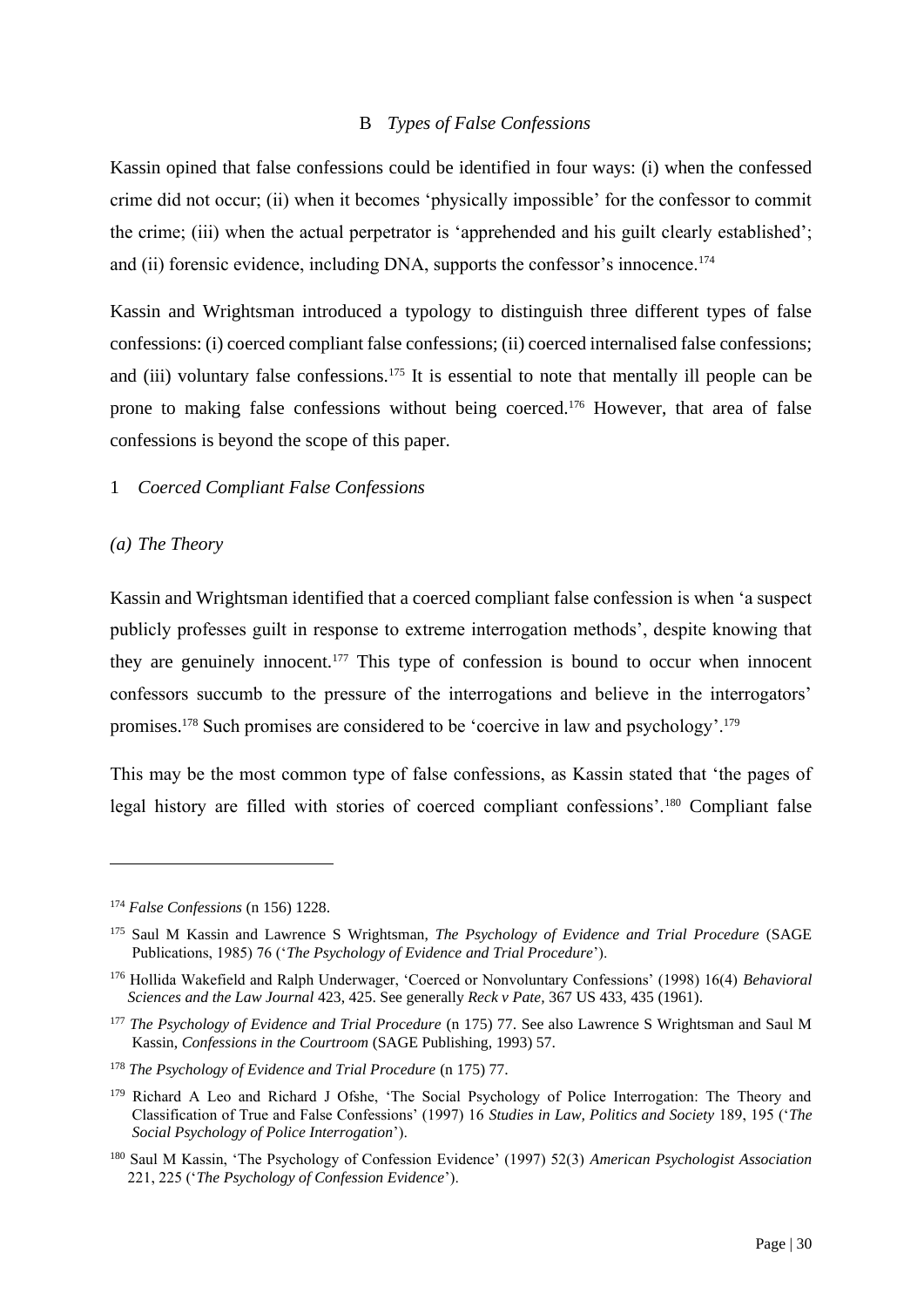confessions are caused by several factors, namely psychological coercion, stress, and pressure.<sup>181</sup> It is essential to note that these factors are external to the suspect, and therefore, not caused by the suspects' characters.<sup>182</sup>

Kassin and Wrightsman noted that suspects confessed to avoid physical coercion such as torture and assault in the past.<sup>183</sup> However, in the modern era, 'psychological coercion' gives rise to false confessions and can extract false confessions in the same way physical coercion used to.<sup>184</sup>

The basis of a compliant false confession is that an 'intolerable' custodial environment is created in which an innocent suspect falsely confesses to finding an escape from that environment.<sup>185</sup> Interrogators may make promises of long-term or short-term benefits.<sup>186</sup> Longterm benefits for confessing include a less severe punishment or immediate release from custody, while short-term benefits may include food, sleep or even access to a phone.<sup>187</sup> In some circumstances, innocent suspects, at that moment, may perceive that the benefits they are promised in exchange for their confessions are more advantageous than subjecting themselves to lengthy interrogations.<sup>188</sup>

Kassin further stated that the techniques used by interrogators are mainly designed to induce stress on the suspects.<sup>189</sup> Some of these techniques include being demanding, hostile, or even manipulative.<sup>190</sup> Author David Simon wrote that a 'good interrogator controls the physical environment from the moment a suspect is dumped in the small cubicle....<sup>'191</sup> He further stated,

<sup>181</sup> Ibid 234.

<sup>182</sup> Ibid.

<sup>183</sup> *The Psychology of Evidence and Trial Procedure* (n 175) 77.

<sup>184</sup> Ibid 78. See generally G Daniel Lassiter, *Interrogations, Confessions and Entrapment* (Springer Publishers, 2004) 37*–*82.

<sup>185</sup> *The Psychology of Evidence and Trial Procedure* (n 175) 80. See also G H Gudjonsson and Brek LeBegue, 'Psychological and Psychiatric Aspects of a Coerced-Internalized False Confession' (1989) *Forensic Science Journal* 261, 263 ('*Psychological and Psychiatric Aspects*').

<sup>186</sup> *The Psychology of Evidence and Trial Procedure* (n 175) 81.

<sup>187</sup> *Police-Induced Confessions* (n 157) 11. See also Gisli H Gudjonsson, *The Psychology of Interrogations and Confessions: A Handbook* (John Wiley & Sons Publishing, 2003) ('*Psychology Handbook*') 67.

<sup>188</sup> *Police-Induced Confessions* (n 157) 14.

<sup>189</sup> Saul M Kassin, 'On the Psychology of Confessions: Does Innocence Put Innocents at Risk?' (2005) 60(3) *American Psychologist Association* 215, 225 ('*Kassin's Psychology of Confessions*').

<sup>190</sup> Ibid. See also Richard J Ofshe and Richard A Leo, 'The Decision to Confess Falsely: Rational Choice and Irrational Action' (1997) 74(4) *Denver Law Review* 979, 1006 ('*The Decision to Confess Falsely*').

<sup>191</sup> David Simon, *Homicide: A Year on the Killing Streets* (Canongate Publishers, 1991) 28.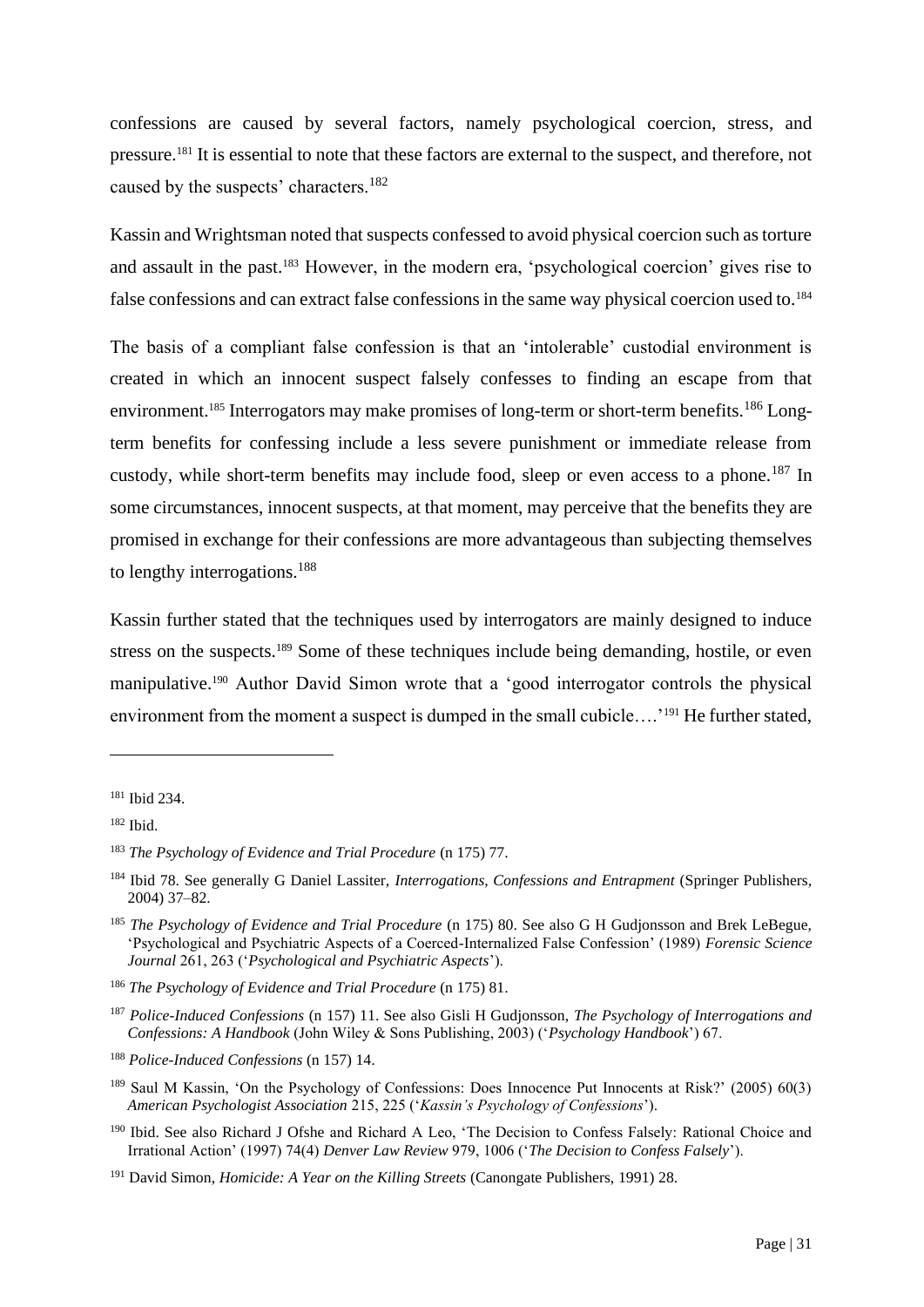"every time a suspect has to ask for…. water… or a trip to the bathroom, he is being reminded that he's lost control'.<sup>192</sup> The interrogation, extending for hours, 'weaken the suspect's resistance, inducing fatigue and heightening suggestibility'.<sup>193</sup> Due to the lack of control, suspects may end up telling interrogators what they want to hear, which may seem like the only escape at that point in time.<sup>194</sup>

#### *(b) Case Studies – Global*

The infamous Central Park Five indictment ('Central Park indictment') in 1989 is a prominent example of a coerced compliant confession.<sup>195</sup> The Central Park indictment sparked public interest in its miscarriage of justice, which led to the wrongful convictions of five innocent black juveniles ('juveniles') between the ages of14 and 16.<sup>196</sup> They were charged with assaulting and raping a 28-year-old white woman.<sup>197</sup> The brutality of the crime turned the case into a 'media tsunami' – the victim was bludgeoned with a rock, raped, and left for dead.<sup>198</sup> The juveniles were detained individually and interrogated for approximately 14 to 30 hours without any food and sleep.<sup>199</sup> The police officers employed various techniques in their interrogations, including using a 'good-cop bad-cop routine'.<sup>200</sup> The interrogation process also included numerous threats from the police officers that the juveniles' family members would lose their jobs if they did not confess to the crime.<sup>201</sup> As DNA evidence at the scene did not

<sup>192</sup> Ibid.

<sup>193</sup> Richard A Leo, 'False Confessions: Causes, Consequences and Implications' (2009) 37 *The Journal of the American Academy of Psychiatry and the Law* 332, 339. See also *The Psychology of Evidence and Trial Procedure* (n 175) 82.

<sup>194</sup> *The Psychology of Confessions* (n 42) 43.

<sup>195</sup> Sarah Burns, *Central Park Five: The Untold Story Behind One of New York City's Most Infamous Crimes* (Vintage Publishers, 2012). ('*The Untold Story*').

<sup>196</sup> Ibid.

<sup>197</sup> *The People of the State of New York v Kharey Wise, Kevin Richardson, Anton Mccray, Yusef Salaam and Raymond Santana* 194 Misc 481 (New York Supreme Court, 2002), 2 ('*New York v The Defendants*').

<sup>198</sup> Yusef Salaam, 'I'm one of the Central Park Five. Donald Trump won't leave me alone', *The Washington Post*  (Washington DC, 12 October 2016) ('*Yusef Salaam's Story*'). See generally *The Untold Story* (n 195).

<sup>199</sup> See generally *The Untold Story* (n 195).

<sup>200</sup> Ibid.

<sup>&</sup>lt;sup>201</sup> Ibid. See also Kate Storey, 'When They See Us' Shows The Disturbing Truth About How False Confessions Happen', *Esquire* (United States, 1 June 2019).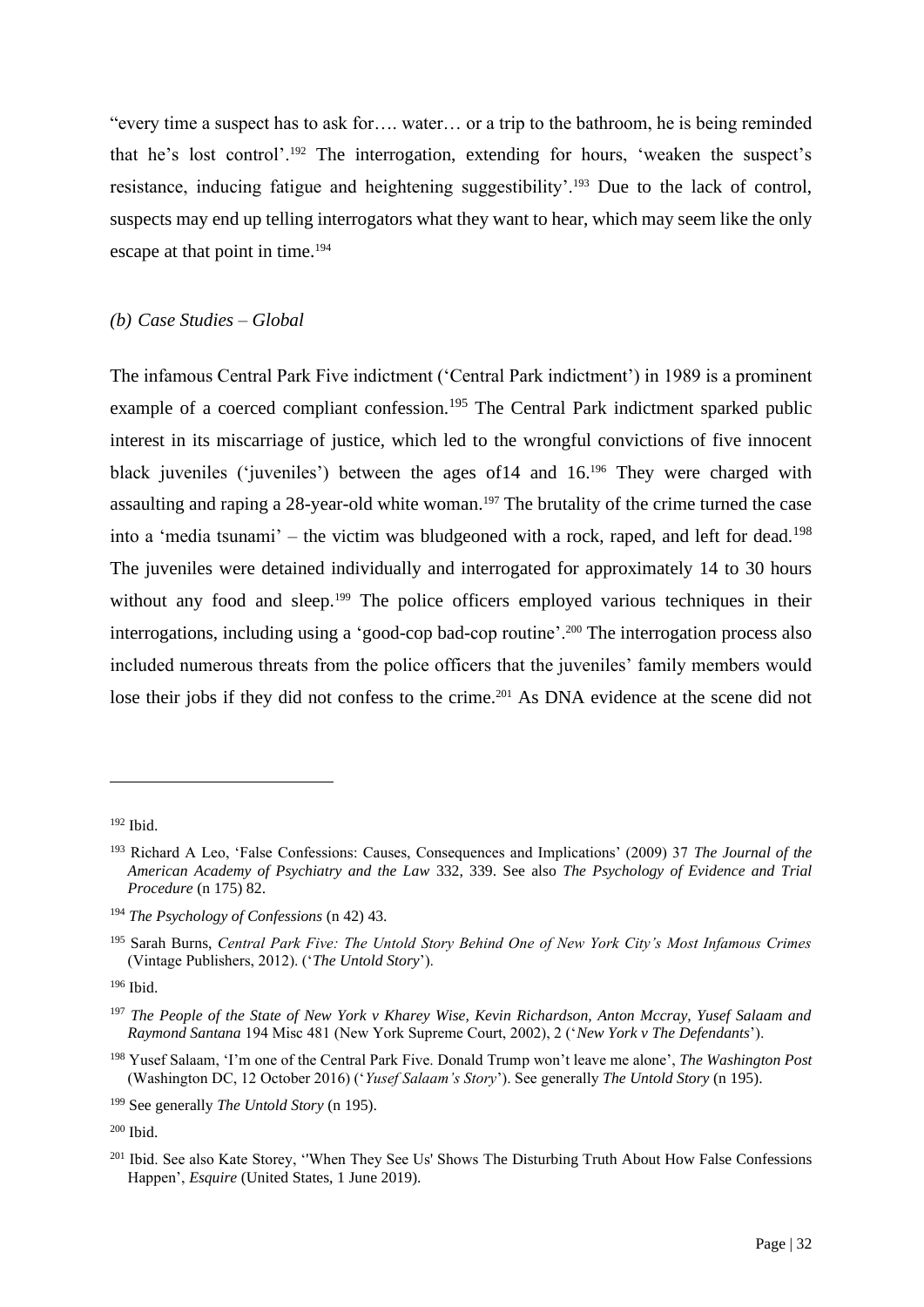match any of the juveniles, police officers collaborated with the prosecutors to solely rely on the interrogations to obtain the juveniles' convictions.<sup>202</sup>

The police officers and prosecutors wholly disregarded the juveniles' conflicting confessions and the lack of physical evidence.<sup>203</sup> The only evidence that tied the juveniles to the crime was their coerced confessions.<sup>204</sup> Yusef Saalam, one of the juveniles, stated that the police deprived them of food, drink and sleep for more than 24 hours when they were arrested.<sup>205</sup> He added that they 'falsely confessed under duress'.<sup>206</sup> They were convicted and sentenced to imprisonment terms ranging from 5 to 15 years, based mainly on their incriminating statements.<sup>207</sup> The juveniles were subsequently exonerated from their charges after the perpetrator, Matias Reyes, came forward to give a full confession that included unknown details of the crime.<sup>208</sup> Furthermore, the DNA found at the scene matched Reyes'.<sup>209</sup>

Upon their exonerations, the juveniles pursued a lawsuit against the City of New York for their wrongful convictions.<sup>210</sup> They received a compensation of \$41 million.<sup>211</sup> However, the City failed to admit any liability.<sup>212</sup> While the compensation may be argued to be a remedy for the juveniles' pain and sufferings, one cannot agree that the compensation will heal all wounds. The anguish remains that the truth was only revealed after years of being branded as rapists, and four of the juveniles had already served their sentences in their entirety. Borrowing the words from one of the juveniles, Kharey Wise, who served 13 years in prison, 'you can forgive,

<sup>202</sup> See generally *The Untold Story* (n 195).

<sup>203</sup> Carl Suddler, 'How the Central Park Five Expose the Fundamental Injustice in our Legal System', *The Washington Post* (United States, 12 June 2019).

<sup>204</sup> Ibid. See generally *The Untold Story* (n 195).

<sup>205</sup> *Yusef Salaam's Story* (n 198).

<sup>206</sup> Ibid.

<sup>207</sup> *New York v The Defendants* (n 197).

<sup>208</sup> See *The Untold Story* (n 195) 78.

<sup>209</sup> Ibid.

<sup>210</sup> Ibid.

<sup>&</sup>lt;sup>211</sup>Alissa Wilkinson, 'A Changing America Finally Demands that the Central Park Five Prosecutors Face<br>Consequences'. Vox Media (online. 8 July 2019) <https://www.vox.com/the-Consequences', *Vox Media* (online, 8 July 2019) <https://www.vox.com/thehighlight/2019/6/27/18715785/linda-fairstein-central-park-five-when-they-see-us-netflix>.

<sup>212</sup> Ibid.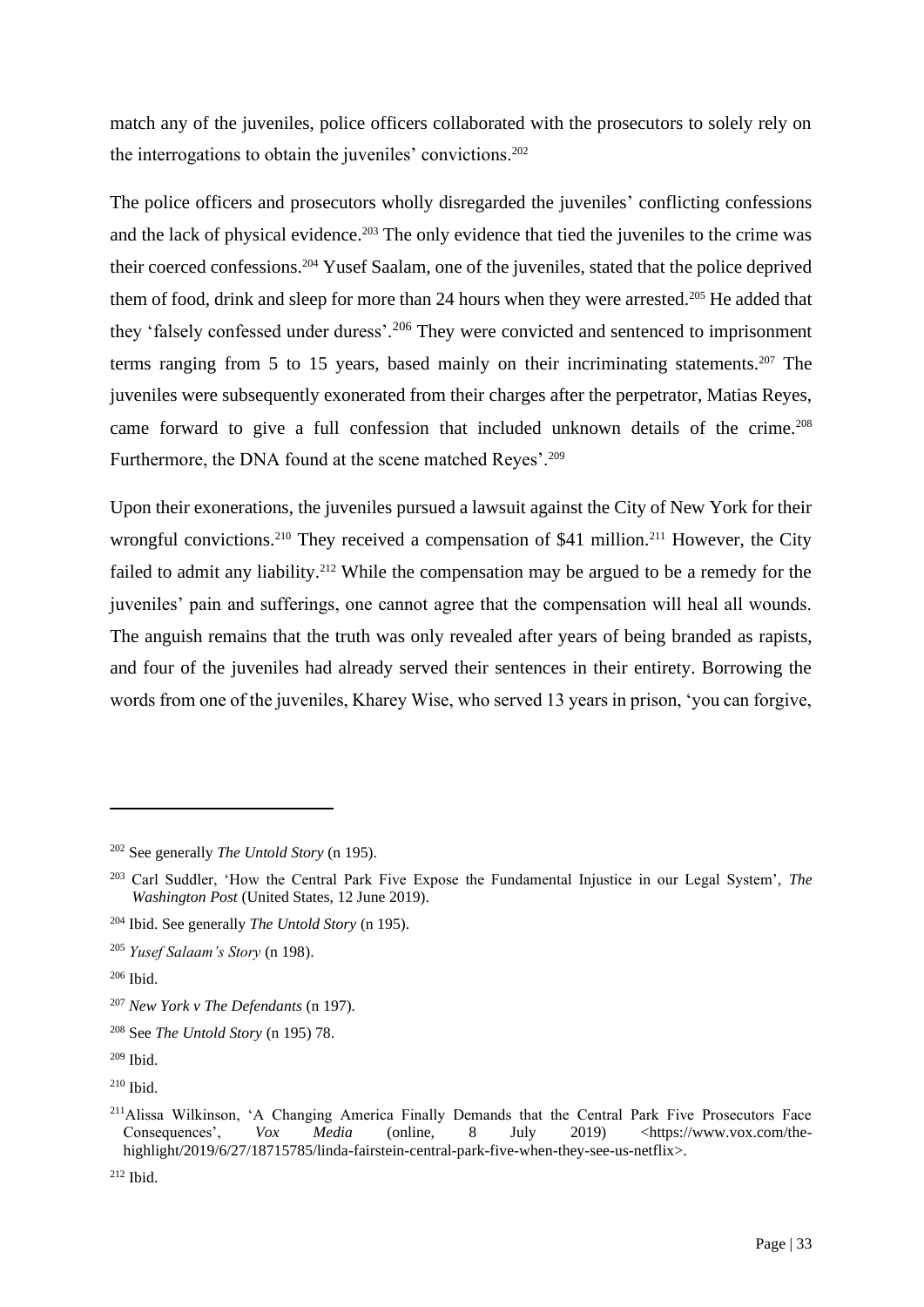but you can never forget'.<sup>213</sup> The Central Park indictment was an exemplar that exposed the significance of how coerced confessions can lead to miscarriages of justice.

Another clear example of coerced compliant false confessions is seen in the case of David Saraceno ('Saraceno') in 1994.<sup>214</sup> The 18-year-old teenager was arrested for burning 15 school buses in Connecticut, United States of America.<sup>215</sup> Saraceno was interrogated for more than 10 hours.<sup>216</sup> During the interrogation, the interrogators repeatedly accused him of starting the fire.<sup>217</sup> Saraceno denied doing so as he was at his girlfriend's house the night of the fire.<sup>218</sup> Every time Saraceno attempted to explain his innocence, the interrogators interrupted him by repeating that he had started the fire.<sup>219</sup> Interrogators said, 'don't bother wasting our time.... we are not idiots… you know you did this… just admit to it….'<sup>220</sup> Saraceno said he felt confused and knew that the interrogators were not going to stop.<sup>221</sup> Apart from the false accusations, the interrogators used promises to convince Saraceno to confess falsely.<sup>222</sup> Specifically, as Saraceno recalled, 'why don't you make this easy... you know... we will let you go'.<sup>223</sup> While the exact words of 'you can go home if you admit' was not used, Saraceno understood from 'let you go' to mean he could go home if he confessed.<sup>224</sup>

 $217$  Ibid.

 $218$  Ibid.

<sup>213</sup> Laura Jane Turner, 'Korey Wise: What really happened in the Central Park Five case and where is he now?', *The Digital Spy* (online, 3 June 2019) < https://www.digitalspy.com/tv/ustv/a27696057/korey-wise-prisonguard-now-central-park-five-when-they-see-us/>.

<sup>214</sup> Donald Connery, 'A Disgraceful End to the Bus-Burning Case', *Hartford Courant* (online, 17 December 1999) <https://www.courant.com/news/connecticut/hc-xpm-1999-12-17-9912170995-story.html> ('*A Disgraceful End*'). See also Joseph O'Brien, 'Man Says Confession was False; Defendant Claims Fear of Jail Led to Lies in Bus Burning Case', *Hartford Courant* (online, 2 June 1995) ('*Man Says Confession was False*').

<sup>215</sup> *A Disgraceful End* (n 214) [1].

<sup>216</sup> Ibid [5].

<sup>219</sup> Ibid [7].

<sup>220</sup> *Man Says Confession was False* (n 214).

<sup>221</sup> Ibid.

 $222$  Ibid.

<sup>223</sup> Robert P Burns, *Kafka's Law: "The Trial" and American Criminal Justice* (University of Chicago Press, 2014) 2 ('*Kafka's Law*').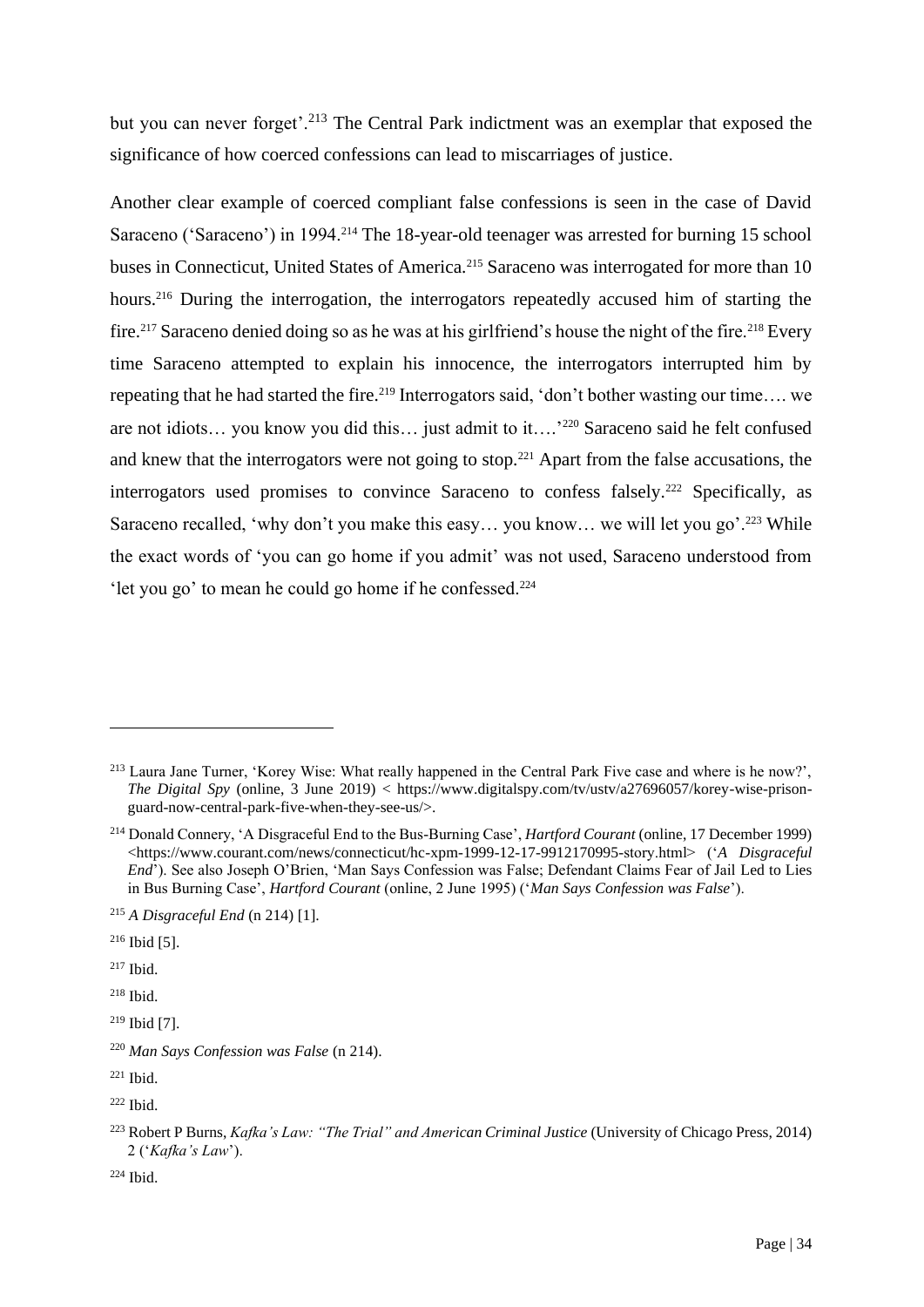Furthermore, the interrogators used the promise of leniency - that they would speak to the prosecutors to ensure that Saraceno would get only community service or probation.<sup>225</sup> Towards the end of the interrogation came the interrogators' most severe threats. They said Saraceno would not survive in prison because it would be similar to 'throwing a lamb to the lions' where he would 'be raped by a big black nigger'.<sup>226</sup> Upon hearing these threats, Saraceno recalled that he felt nauseous and thought he was going to faint.<sup>227</sup> He told the interrogators about this and requested medical attention.<sup>228</sup> The interrogators denied his request and said to him that his guilt was causing the nausea.<sup>229</sup>

Saraceno eventually gave in and asked the interrogators if they wanted him to lie.<sup>230</sup> They responded by saying that he should do what he felt was right.<sup>231</sup> At this point, Saraceno began fabricating his confessions with details that the interrogators had told him.<sup>232</sup> Along the way, he continued agreeing to the interrogators' suggestions of how he set the fire and other facts that were crucial to his conviction.<sup>233</sup> The interrogators, however, did not record the interrogation or take written notes of his confessions.<sup>234</sup> Instead, they reconstructed his confessions purely from memory two days later.<sup>235</sup> Saraceno's confessions secured his convictions of arson and other related charges.<sup>236</sup>

After Saraceno was convicted, private investigators found evidence leading to the actual perpetrators of the crime the State was trying to protect.<sup>237</sup> However, the statute of limitations had expired, and it was too late to charge the actual perpetrators.<sup>238</sup> Saraceno's ordeal did not

<sup>225</sup> *Man Says Confession was False* (n 214).

<sup>226</sup> *Kafka's Law* (n 223) 2.

 $227$  Ibid.

<sup>228</sup> *Man Says Confession was False* (n 214).

 $229$ Ibid.

<sup>230</sup> *Kafka's Law* (n 223) 2.

 $231$  Ibid.

<sup>232</sup> Ibid.

<sup>233</sup> *A Disgraceful End* (n 214) [6].

<sup>234</sup> Ibid.

<sup>236</sup> *Man Says Confession was False* (n 214).

 $237$  Ibid.

<sup>238</sup> *A Disgraceful End* (n 214) [9].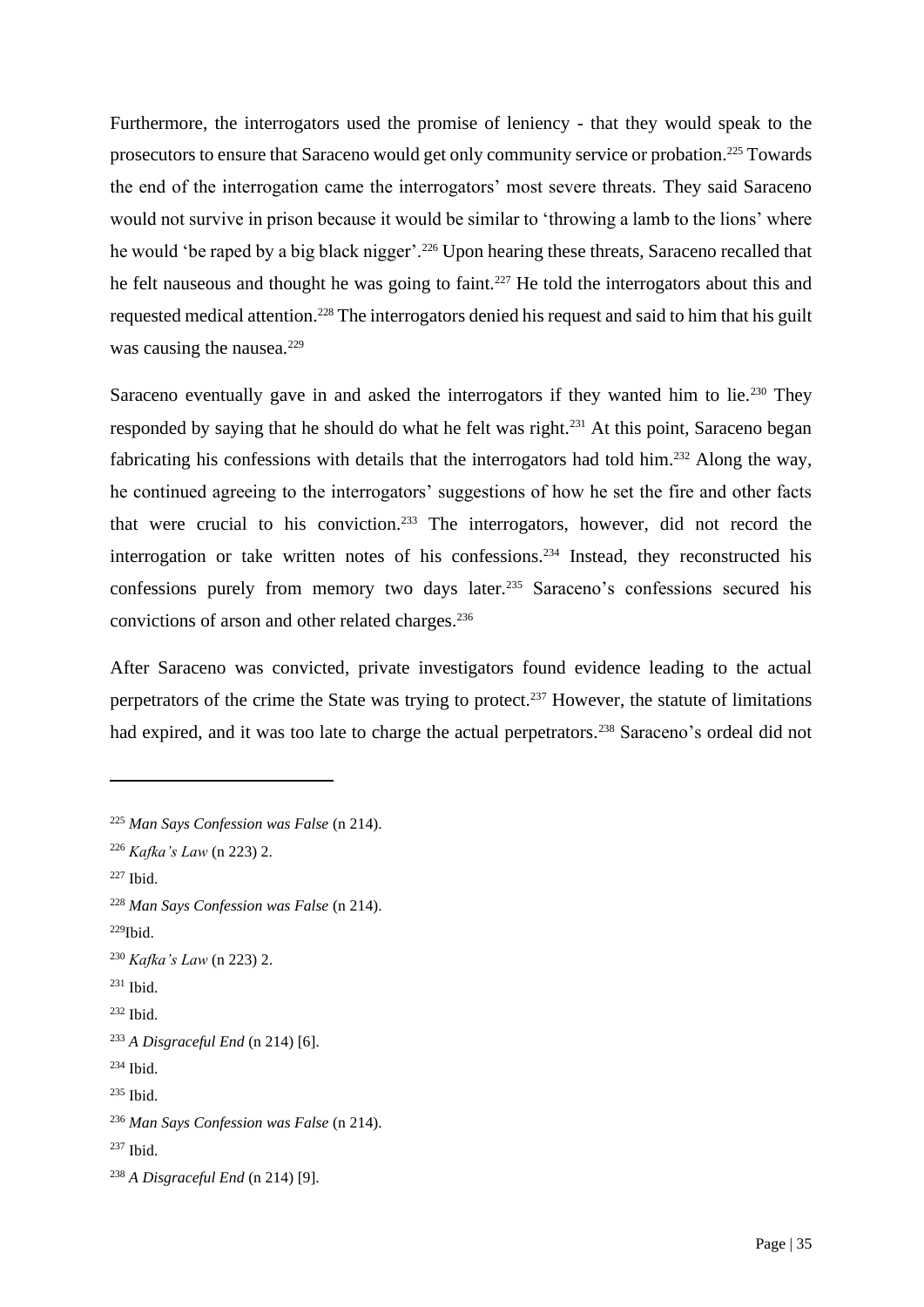end even when his conviction was overturned. The prosecutors threatened to prosecute further unless Saraceno pleaded 'no contest' to a less severe fire charge.<sup>239</sup> This essentially meant that Saraceno was not admitting guilt to the offence but agreed to the facts of the crime.<sup>240</sup> The prosecutors subsequently offered him a deal to plead guilty to the offence of 'hindering prosecution by falsely confessing'.<sup>241</sup> Saraceno eventually agreed to the deal to end the 'surreal prosecution'.<sup>242</sup>

#### *(c) Case Studies – Singapore*

The methods used by the investigating officers in the Singaporean case of *Public Prosecutor v Lim Kian Tat* bear some similarity to that of the Central Park indictment.<sup>243</sup> The accused was interrogated for an extensive period of 18 hours and was only accorded a one-hour break.<sup>244</sup> One of the statements were obtained during the fourth night in a row in which the accused did not have any sleep.<sup>245</sup> The Court believed that the accused had only provided his statements after the police had rejected his previous statements and 'only spoke when he would not have otherwise'.<sup>246</sup> In this regard, the Court excluded his statements on the basis that they were obtained by oppression.<sup>247</sup> The concept of oppression is further discussed in Chapter V.<sup>248</sup>

The *Lim Kian Tat* case is not an isolated one. The case of *Public Prosecutor v Azman Bin Mohamed Sanwan* provides a more recent example of coerced compliant confessions.<sup>249</sup> Azman Bin Mohamed Sanwan ('Azman') was charged with trafficking a controlled drug, namely cannabis, under the *Misuse of Drugs Act*. <sup>250</sup> Azman alleged that the investigating officer

<sup>239</sup> *A Disgraceful End* (n 214) [10].

<sup>240</sup> Ibid.

<sup>241</sup> *Man Says Confession was False* (n 214).

<sup>242</sup> *A Disgraceful End* (n 214) [10].

<sup>243</sup> *Public Prosecutor v Lim Kian Tat* [1990]1 SLR (R) 273 ('*Lim Kian Tat*'). See also Hock Lai Ho, 'On the Obtaining and Admissibility of Incriminating Statements' (2016) *Singapore Journal of Legal Studies* 249, 260.

<sup>244</sup> *Lim Kian Tat* (n 243) [26].

<sup>245</sup> Ibid.

<sup>246</sup> Ibid.

<sup>247</sup> Ibid [29].

<sup>&</sup>lt;sup>248</sup> See below Chapter V.

<sup>249</sup> *Public Prosecutor v Azman Bin Mohamed Sanwan* [2010] SGHC 196 ('*Azman's Trial*'). See generally *Abdul Munaf bin Mohd Ismail v Public Prosecutor* [2004] SGHC 4.

<sup>250</sup> *Misuse of Drugs Act* (Singapore, cap 185, 2001 rev ed) s 5.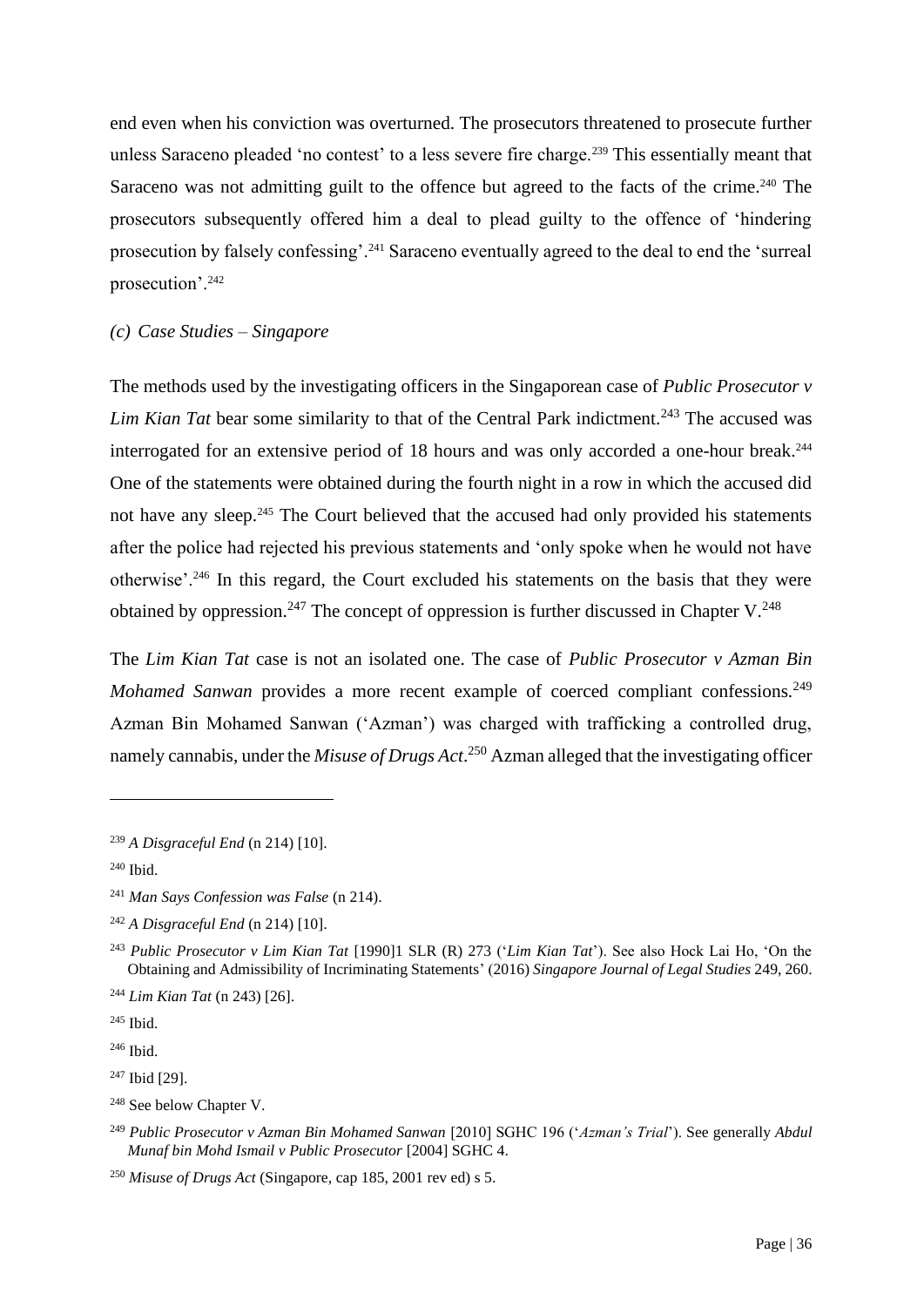obtained his confessions through threats - that the officer would take action against his wife if he did not cooperate.<sup>251</sup> Azman also alleged that he was informed that he would be spared the death penalty if he cooperated and thus admitted guilt to the offences.<sup>252</sup>

The main contention in the case was whether Azman's confessions were voluntarily given and whether he was the victim of police misconduct due to the threats and inducements from the investigating officers.<sup>253</sup> The trial judge accepted the investigating officer's evidence that the allegations did not occur; Azman's confessions were voluntary, thus admitting his confessional statements into evidence.<sup>254</sup>

However, the Court of Appeal considered various facts that challenged the reliability of Azman's statements.<sup>255</sup> The Court held that there were reasonable doubts about the voluntariness of Azman's confessional statements for multiple reasons.<sup>256</sup> Firstly, the statements were obtained when the investigating officer's initial investigations had already concluded.<sup>257</sup> The investigating officer visited Azman while he was on remand to record two inculpatory statements.<sup>258</sup> The investigating officer reasoned that the purpose of his visits was to seek clarification on a DNA analysis report and to serve an additional drug charge on Azman.<sup>259</sup> However, these visits were 'questionable' given that they were uninformed and further made in the absence of Azman's counsel.<sup>260</sup>

Secondly, the fact that his inculpatory statements were only obtained after several months from the date of his arrest invited 'keen scrutiny', given that Azman had 'unequivocally and consistently denied his guilt right from the date of his arrest'. <sup>261</sup> Lastly, the interpreter who

<sup>258</sup> Ibid.

<sup>261</sup> Ibid [20].

<sup>251</sup> *Azman's Trial* (n 249) [45].

<sup>252</sup> Ibid.

<sup>253</sup> Ibid [54].

 $254$  Ibid [52-56], [71-76].

<sup>255</sup> *Azman bin Mohamed Sanwan v Public Prosecutor* [2012] SGCA 19 ('*Azman's Appeal*').

<sup>256</sup> Ibid [19].

<sup>257</sup> Ibid [20].

<sup>259</sup> Ibid [16–18].

<sup>260</sup> Ibid [16], [22].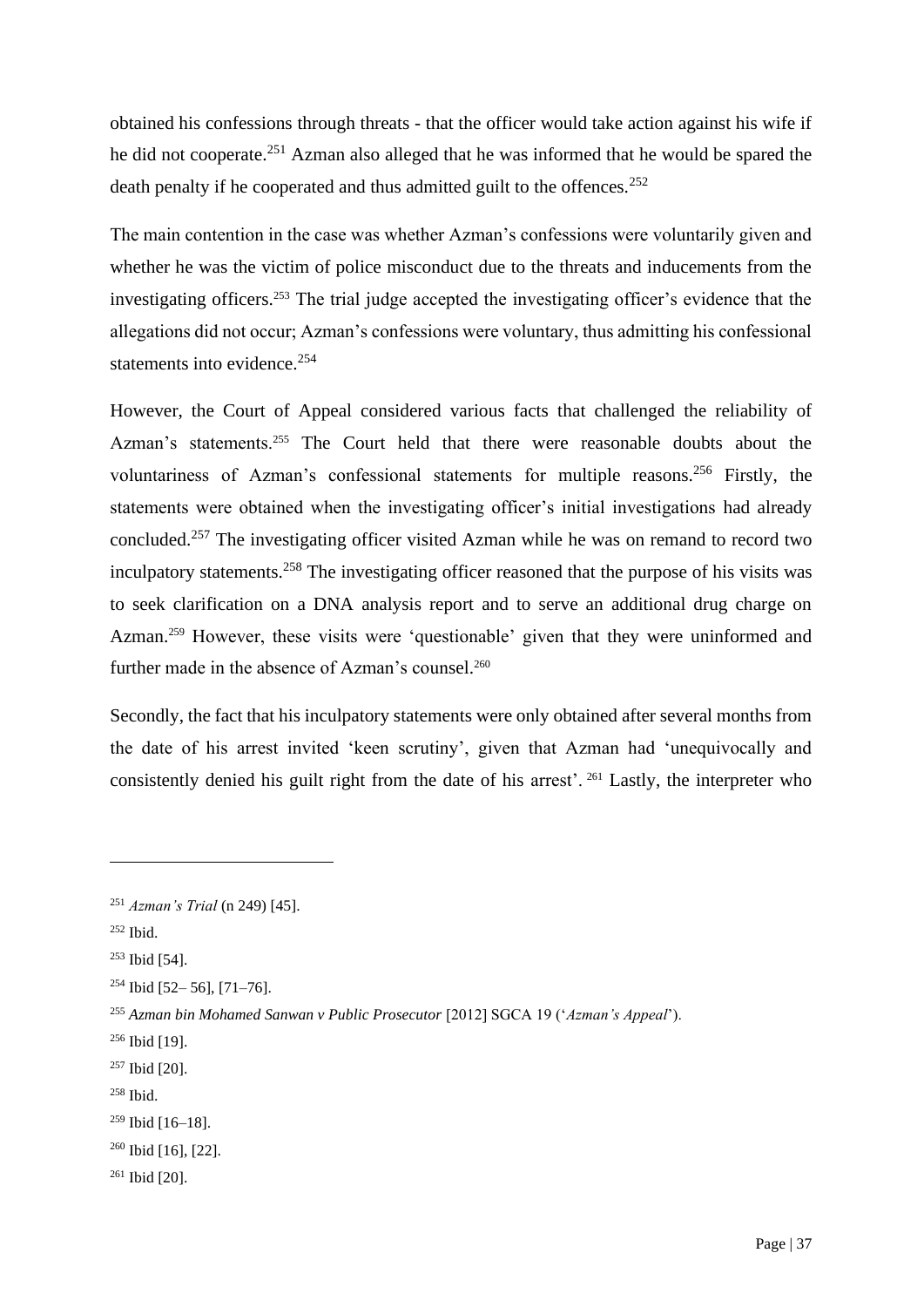accompanied the investigating officer to assist with translation had not recorded any notes of what transpired during the interview.<sup>262</sup>

The Court questioned whether the investigating officer needed to serve further drug charges so late given that it is 'common sense practice not to given the irreversible nature of a conviction on a capital charge'.<sup>263</sup> This led the Court to conclude that the investigating officer's evidence was unpersuasive and ambiguous.<sup>264</sup> Investigations further revealed that the investigating officer made promises to Azman during multiple interrogations, which led to his selfinculpatory statements.<sup>265</sup> Consequently, the Court of Appeal set aside Azman's conviction.<sup>266</sup>

As discussed above, the investigating officer's promise to Azman that he would be spared the death penalty is a benefit. This is apparent because Azman only cooperated with the investigating officer's interrogations upon this promise. Therefore, it can be said that the promise of such a benefit influenced Azman's decision to cooperate.

# 2 *Coerced Internalised False Confessions*

## *(a) The Theory*

Coerced internalised false confessions occur when innocent suspects believe that they may have committed the crime despite having no actual memory of it.<sup>267</sup> The interrogators use an array of extremely 'suggestive and misleading' tactics on innocent yet vulnerable suspects, creating distrust in their own memory.<sup>268</sup> This distrust then leads the suspects to raise doubts about their innocence in the crime.<sup>269</sup> Therefore, the suspects' dilemma is only resolved when they confess to the crime.<sup>270</sup> This type of false confession differs from the previously discussed coerced

<sup>262</sup> Ibid [25].

<sup>263</sup> Ibid [25].

<sup>264</sup> Ibid [32].

<sup>265</sup> *Azman's Appeal* (n 255) [40].

 $266$  Ibid.

<sup>267</sup> *The Psychology of Evidence and Trial Procedure* (n 175) 77.

<sup>268</sup> Ibid. See also Saul M Kassin, 'Internalised False Confessions' in Michael Toglia, J Pon Read, David F Ross and R C L Lindsay (ed), *The Handbook of Eyewitness Psychology: Volume I* (Lawrence Erlbaum Associates Publishers, 2007) 171.

<sup>269</sup> *The Psychology of Evidence and Trial Procedure* (n 175) 77.

<sup>270</sup> Ibid.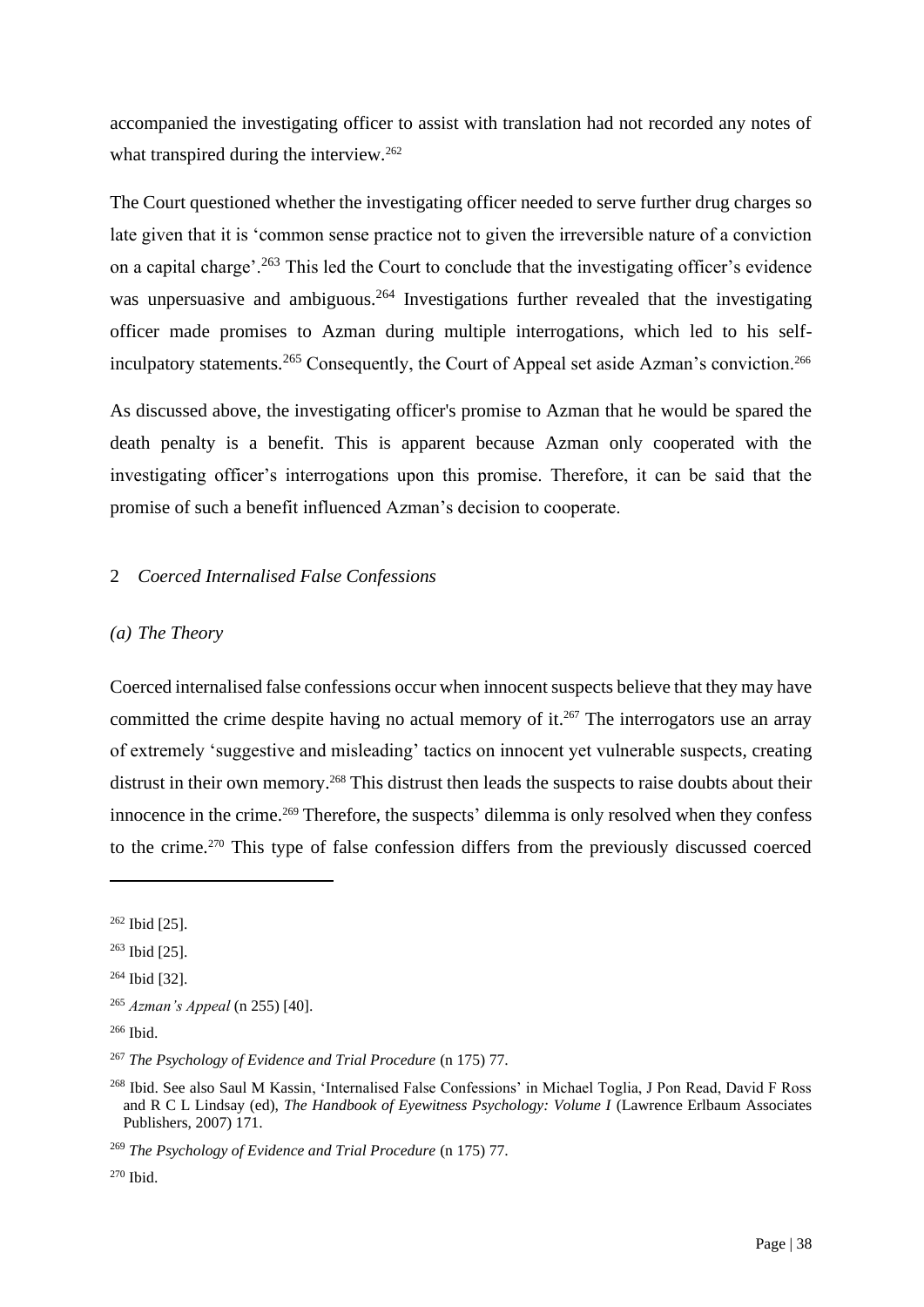compliant false confessions where innocent suspects do not believe the interrogators but merely confess to escape an 'intolerable situation'.<sup>271</sup> Kassin described this typology to be the 'most interesting' from a psychological perspective.<sup>272</sup> He further opined that this type of confession is 'particularly frightening' because innocent suspects' respective memory of their actions 'may be altered, rendering the original contents potentially irretrievable'.<sup>273</sup>

Gudjonsson stated that this type of false confession results from 'Memory Distrust Syndrome' ('MDS').<sup>274</sup> MDS is defined as a 'condition where people develop a profound distrust of their memory recollections, as a result of which they are particularly susceptible to relying on external cues and suggestions'.<sup>275</sup> MDS is said to occur in two situations: (i) where suspects have no memory of the offence possibly due to alcohol or amnesia, even if they committed it; or (ii) where suspects have no recollection of committing the offence at the initial stage of interrogations, but gradually began to distrust their own beliefs because of manipulations from the officers during interrogations.<sup>276</sup>

## *(b) Case Studies - Global*

In 1998, one Michael Crowe ('Crowe') was arrested for the murder of his 12-year-old sister in California.<sup>277</sup> The interrogations occurred for more than ten hours over three days.<sup>278</sup> During the interrogations, the interrogators employed various tactics in an attempt to extract his confessions.<sup>279</sup> They used false evidence, namely that they had found blood prints in his room

<sup>271</sup> *Psychological and Psychiatric Aspects* (n 185) 267.

<sup>272</sup> *The Psychology of Confession Evidence* (n 180) 226.

<sup>273</sup> Ibid. See also *Psychology Handbook* (n 187) 194.

<sup>274</sup> *Psychology Handbook* (n 187) 196.

<sup>275</sup> Ibid. See also *Police-Induced Confessions* (n 157) 20.

<sup>276</sup> *Psychology Handbook* (n 187) 196. See also *Police-Induced Confessions* (n 157) 32; Pekka Santtila MA, Petri Alkiora, Magnus Ekholm and Pekka Niemi, 'False Confessions to Robbery: The Role of Suggestibility, Anxiety, Memory Disturbance and Withdrawal Symptoms' (1999) 10 *Journal of Forensic Psychiatry* 399, 402.

<sup>277</sup> See generally *Crowe v County of San Diego* Crim No. (2008) 99-0241-R ('*Crowe v San Diego*').

<sup>278</sup> Ibid 23.

<sup>279</sup> Ibid.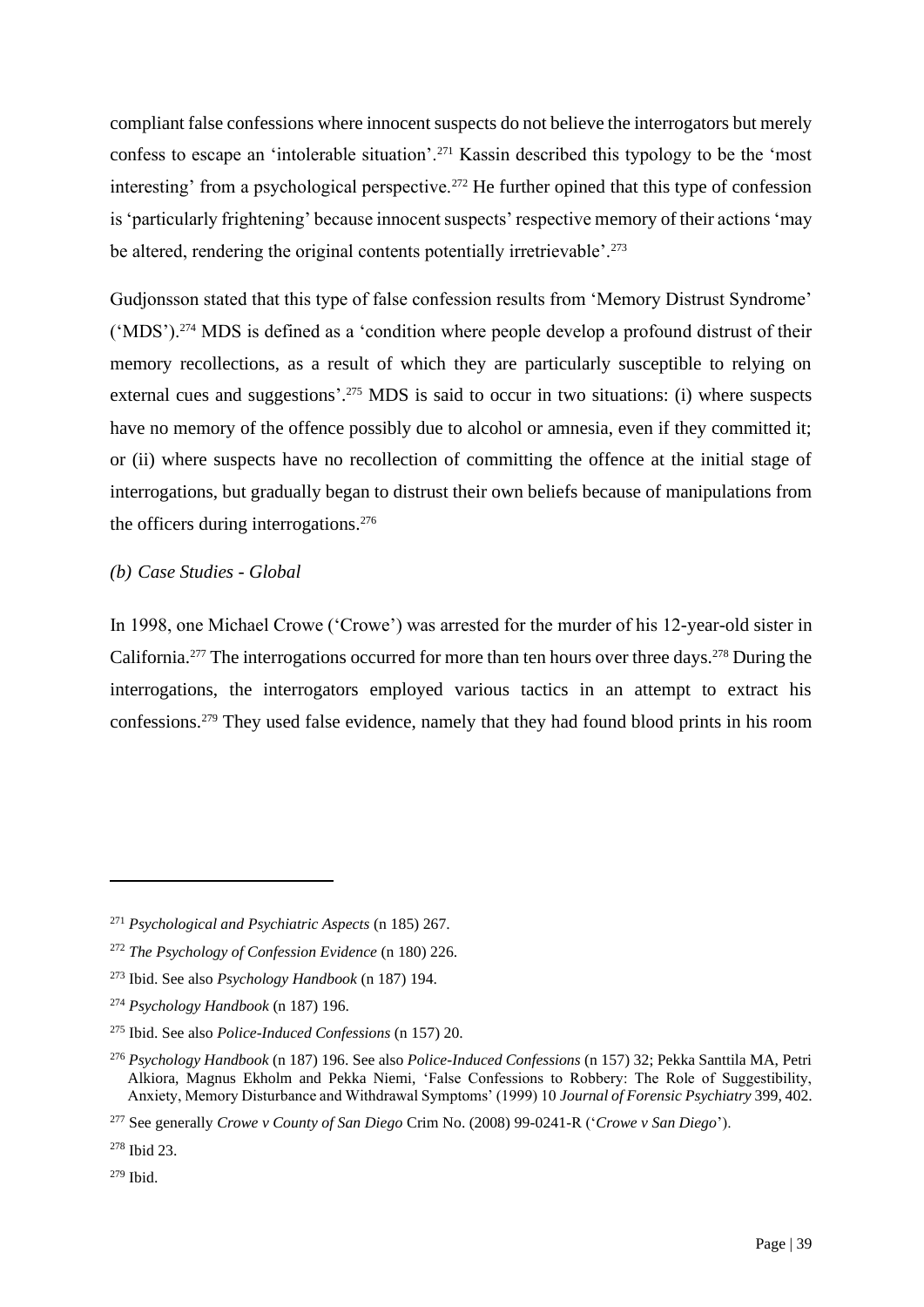and his hair strands in his sister's hands. <sup>280</sup> Crowe repeatedly denied that he murdered his sister $^{281}$ 

Subsequently, the interrogators administered a 'Computer Voice Stress Analyser' test on Crowe.<sup>282</sup> Before the test, they told Crowe that the test would help prove his innocence given its accuracy.<sup>283</sup> After Crowe took the test, the interrogators told him that he failed and was guilty of murdering his sister.<sup>284</sup> Crowe, who remembered being asleep during the murder, began to question his memory and started crying.<sup>285</sup> The interrogators suggested that Crowe may have blacked out since he did not remember having murdered his sister.<sup>286</sup> They also told him, '…what happened is not an issue…why it happened and how we will help you get through this …'.<sup>287</sup>

Crowe maintained his position that he did not murder his sister throughout the interrogation, while the interrogators continued accusing him.<sup>288</sup> They said, 'there were two Michaels... you will be treated as if this was an unconscious act... use your imagination...<sup>'289</sup> Crowe responded that he did not have the answers to the questions that were being asked.<sup>290</sup> Though Crowe maintained that he was not responsible for the murder of his sister, he started having doubts about his involvement. $291$  Specifically, he said:

If I did it, I hope she forgives me…. If I did this, then I must be subconsciously blocking it out or something like that....<sup>'292</sup> Crowe eventually caved in to the interrogators' suggestions and

 $291$  Ibid.

<sup>280</sup> Ibid.

<sup>281</sup> Michael Crowe, 'Deposition of Michael Crowe', Submission in *Stephen Crowe v City of Escondido*, Crim No. 99-0241-R, 18 December 2002, ('*Deposition of Michael Crowe*').

<sup>282</sup> *Crowe v San Diego* (n 277) 30.

<sup>283</sup> Ibid.

<sup>284</sup> *Deposition of Michael Crowe* (n 281) [62].

<sup>285</sup> Ibid.

<sup>286</sup> Ibid.

<sup>287</sup>'Interrogation Transcript of Michael Crowe', *Stephen Crowe v City of Escondido* (California Police Department, No 99-0241-R, 22 January 1998) [88] ('*Interrogation of Michael Crowe*').

<sup>288</sup> Ibid. See also *Deposition of Michael Crowe* (n 281) [172].

<sup>289</sup> *Interrogation of Michael Crowe* (n 287) [74], [76].

<sup>290</sup> Ibid.

<sup>292</sup> Ibid [94], [103].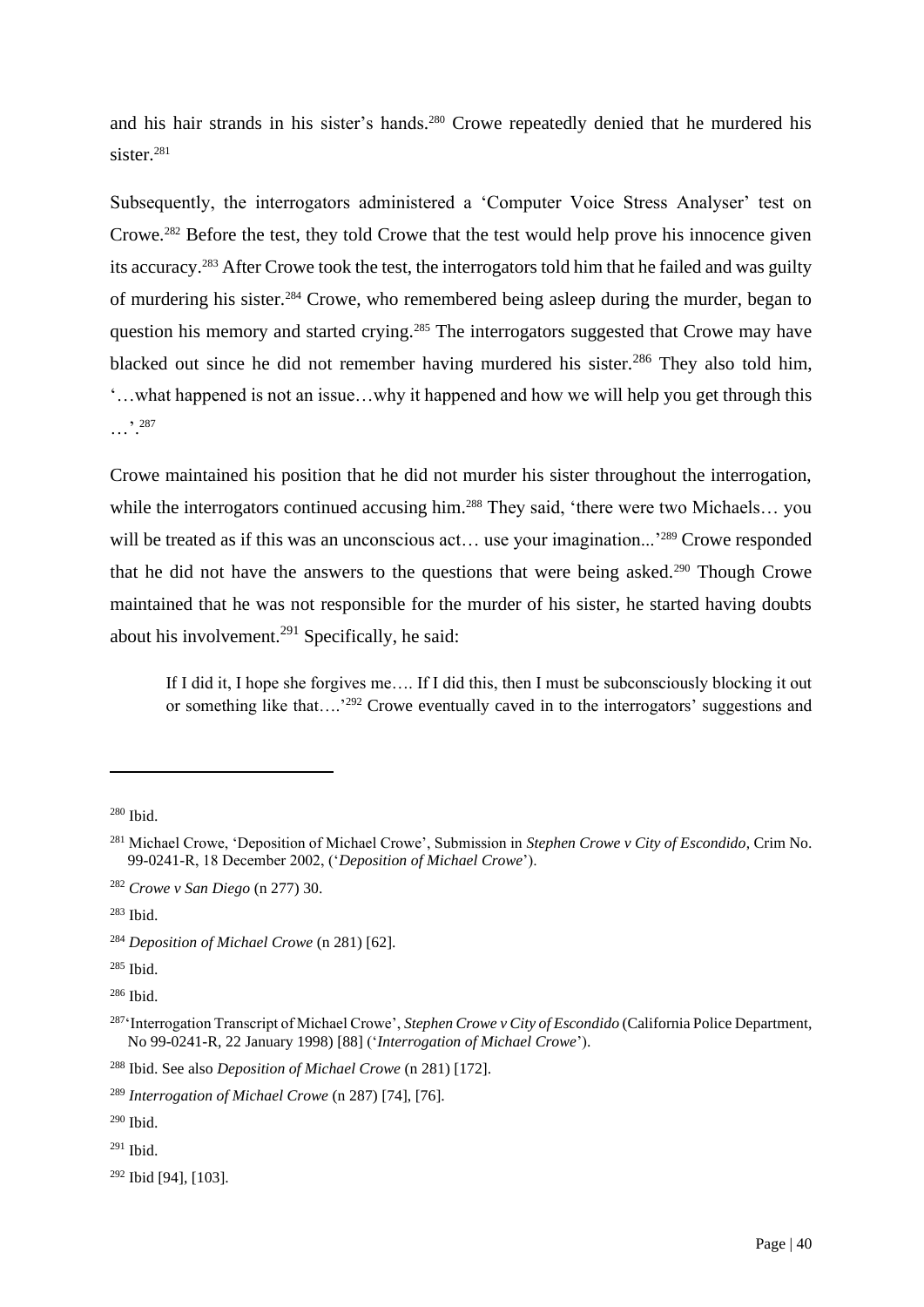said, '...I know I did it but don't know how... I think the reason I don't remember was rage... All I know is I am positive I killed her.<sup>293</sup>

Crowe was placed on remand for seven months in a juvenile prison after his confessional statements while waiting for his trial.<sup>294</sup> The charges against Crowe were eventually dismissed when investigators found his sister's blood on a mentally unstable person, one Richard Tuite.<sup>295</sup> Years later, during a deposition in 2002, Crowe stated that the reason for his doubts arose from the interrogators' suggestions in that: (i) though he was sleeping during the time of the murder, he could not have remembered murdering his sister because he possibly blacked out; (ii) there was irrefutable evidence pointing towards his guilt such as the blood and hair; and (iii) his failure of the administered test.<sup>296</sup>

MDS was also present in the American case of Ryan Ferguson.<sup>297</sup> Ferguson was charged with the murder of a newspaper editor.<sup>298</sup> Ferguson and an acquaintance, Charles Erickson, were at a bar at the time of the murder.<sup>299</sup> There was no physical evidence tying Ferguson or Erikson to the murder scene.<sup>300</sup> However, what led to Ferguson's arrest was an anonymous phone call by someone who heard from Erickson that they might have been involved in the crime.<sup>301</sup> Investigators questioned Erickson, who stated that he was unsure but felt that he might have been involved.<sup>302</sup> As Erickson had no recollection of committing the murder or being present when the crime occurred, the investigators incorporated details to known facts of the crime scene to fit the story.<sup>303</sup> This constituted Erickson's confessions.<sup>304</sup>

- <sup>301</sup> Ibid 17.
- <sup>302</sup> Ibid.

<sup>304</sup> Ibid.

<sup>293</sup> Ibid [163], [173].

<sup>294</sup> *Crowe v San Diego* (n 277) 42.

<sup>295</sup> Ibid.

<sup>296</sup> *Deposition of Michael Crowe* (n 281) [193].

<sup>297</sup> Chris Hamby, 'The Ryan Ferguson Case: An Examination of a Strange Murder and Conviction' (2010) *University of Missouri Journalism Projects* 2.

<sup>298</sup> Ibid 16.

<sup>299</sup> Ibid.

<sup>300</sup> Ibid 14.

<sup>303</sup> Ibid 21.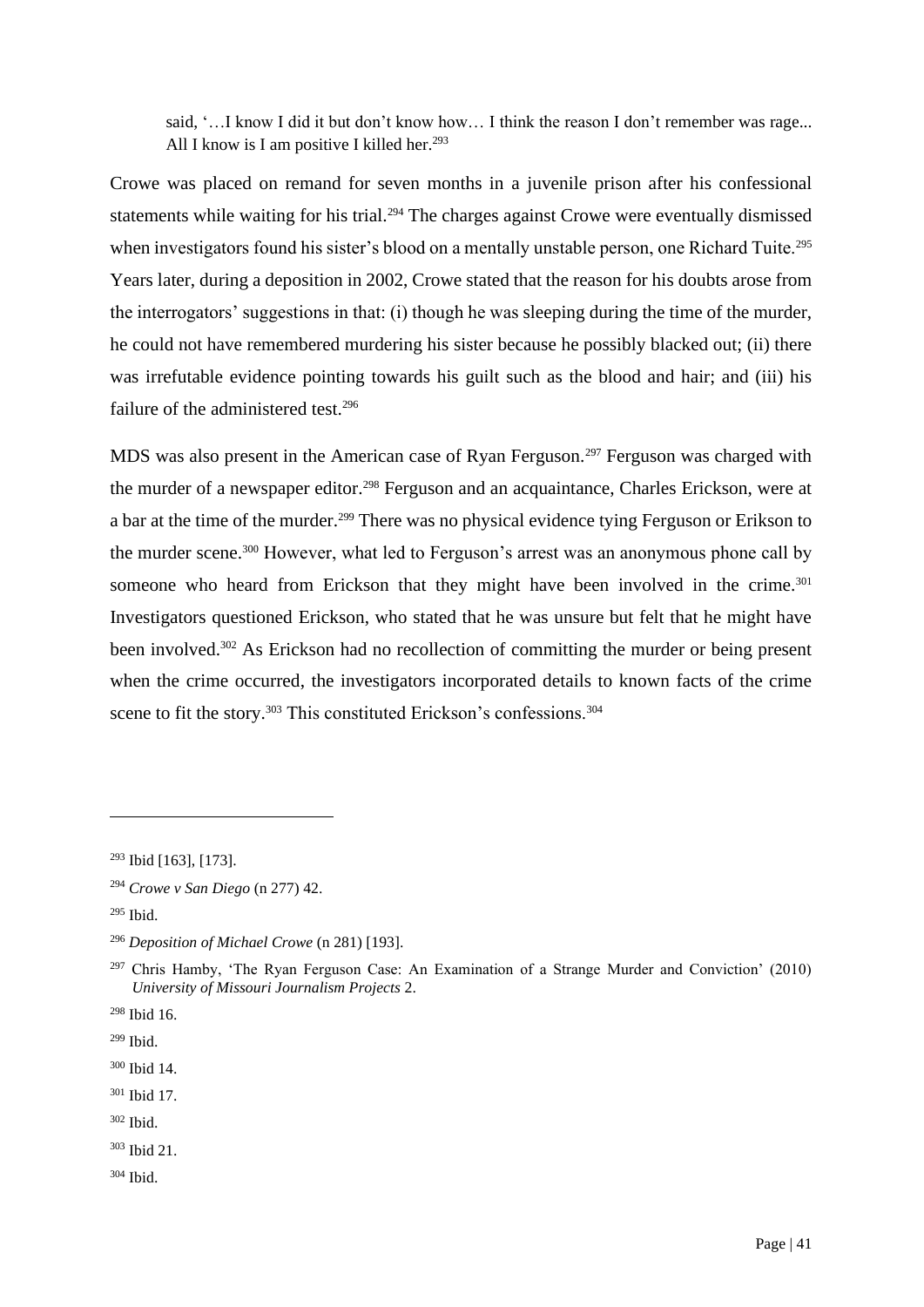Furthermore, Erickson gave investigators the name of Ferguson, given that two men were seen leaving the crime scene.<sup>305</sup> During the trial, various prosecution witnesses recanted their statements and provided evidence that Ferguson and Erickson were not the two men seen at the scene.<sup>306</sup> In addition, these witnesses cited pressure from the prosecution and investigators to help make their case.<sup>307</sup> A review of the interrogations revealed that Erickson was unaware of what occurred during a possible blackout, and the investigators had to 'educate' him on how the murder occurred.<sup>308</sup> However, it is strange that Erickson still claimed that he was involved in the crime during his testimony at trial.<sup>309</sup> Nevertheless, Ferguson's conviction was subsequently overturned in 2013.<sup>310</sup>

# 3 *Voluntary False Confessions*

## *(a) The Theory*

Voluntary false confessions are when innocent suspects voluntarily confess in response to little or no police pressure.<sup>311</sup> They are known to do so for various reasons. Firstly, innocent individuals may voluntarily confess due to a desire to gain notoriety.<sup>312</sup> They may be feeling inadequate and worthless and thus possess a pathological need to be famous, even if it means confessing to a severe crime and facing harsh sentences.<sup>313</sup> For some individuals, being famous could also help to boost their self-esteem.<sup>314</sup>

<sup>305</sup> Ibid 23.

<sup>306</sup> Ibid. See generally Brent E Turvey and Craig Cooley, *Miscarriages of Justice: Actual Innocence, Forensic Evidence, and the Law* (Academic Press, 1<sup>st</sup> ed, 2014).

<sup>307</sup> Ibid 31.

<sup>308</sup> Ibid.

<sup>309</sup> Ibid 40.

<sup>310</sup> Ibid.

<sup>311</sup> See generally *The Psychology of Evidence and Trial Procedure* (n 175) 77. See also *Police-Induced Confessions* (n 157) 14.

<sup>312</sup> See *Police-Induced Confessions* (n 157) 14. See also Gisli H Gudjonsson, Jon Fridrik Sigurdsson, Olafur O Bragason, Emil Einarsson and Eva B Valdimarsdottir, 'Confessions and Denials and the Relationship with Personality' (2004) 9(1) *Legal and Criminological Psychology* 121, 129.

<sup>313</sup> *The Psychology of Evidence and Trial Procedure* (n 175) 79. See also *Police-Induced Confessions* (n 157) 16.

<sup>314</sup> Ibid. See also *Psychology Handbook* (n 187) 195.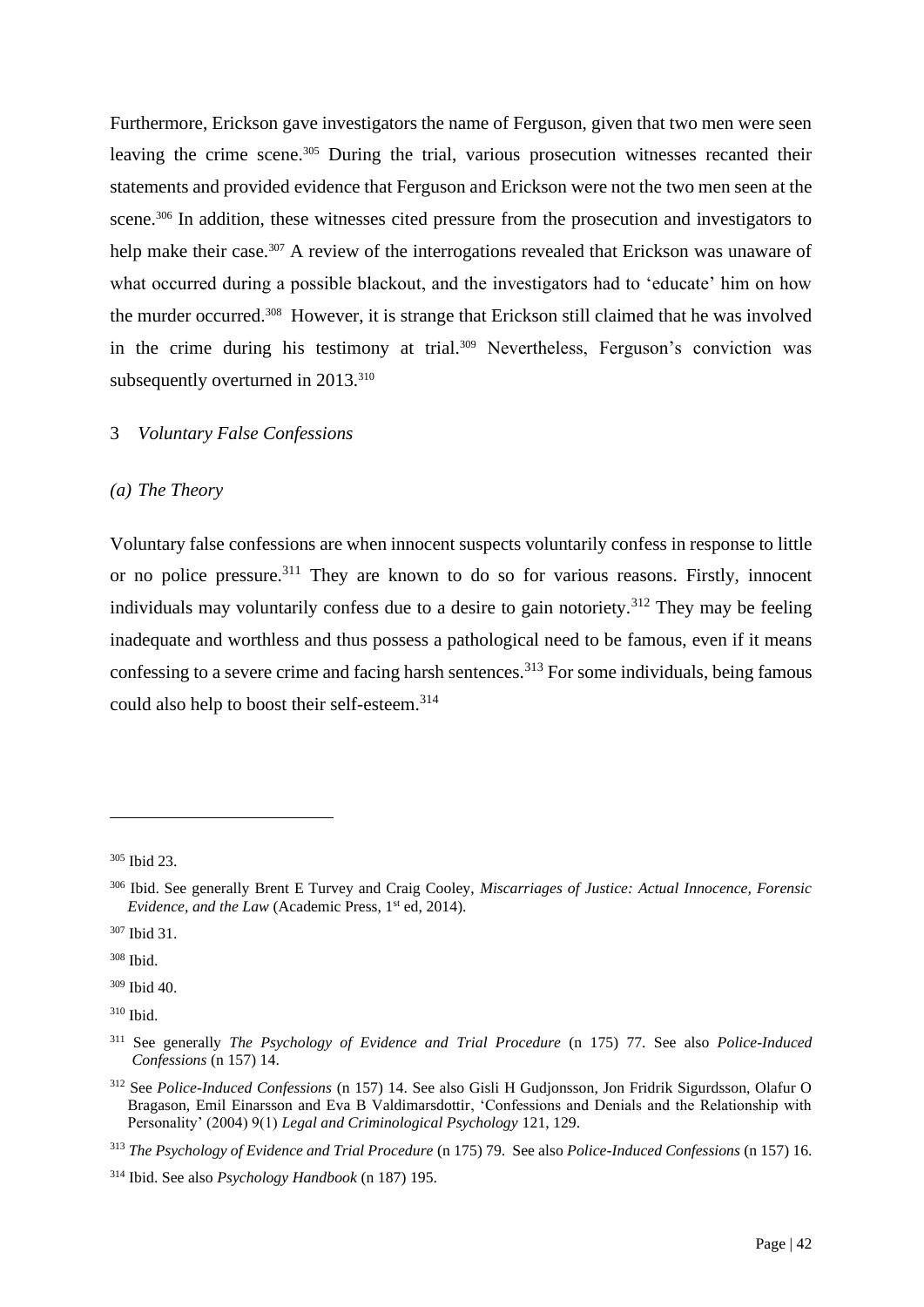Secondly, individuals may voluntarily confess to aid and protect the actual offender. Mental illnesses are unlikely to fuel this reason of confessing.<sup>315</sup> Instead, the main reason would be to spare the protected party from the consequences of the crime.<sup>316</sup> Gudjonsson opined that this, however, is most likely to occur in less severe criminal cases.<sup>317</sup> Thirdly, voluntary false confessions may also arise in circumstances where confessors possess the need to atone for their previous wrongdoings. This guilt could be an actual as well as an 'imagined' act.<sup>318</sup>

## *(b) Case Studies – Global*

Voluntarily confessing to gain notoriety is evident in the famous *Charles Lindbergh* case where over 200 people falsely confessed to kidnapping the Lindbergh baby.<sup>319</sup> One John Mark Karr also admitted for the same reason to the murder of one JonBenet Ramsey in 2006.<sup>320</sup> Karr had provided a detailed confession of how he committed the murder even though he was not the perpetrator.<sup>321</sup> Experts opined that Karr might have had a pathological need for notoriety and attention.<sup>322</sup> Another possibility was that Karr was suffering from delusion, where reality and fantasy became a blur after he studied the case and deluded that he was involved when, in fact, he was not.<sup>323</sup> However, investigators ultimately excluded him as a viable suspect with the use of DNA evidence.<sup>324</sup>

The case of Gunther Kaufmann is an example of a confession made to protect the actual offender.<sup>325</sup> Kaufmann was sentenced to an imprisonment term of 15 years.<sup>326</sup> During his

<sup>321</sup> Ibid.

<sup>322</sup> Ibid.

<sup>323</sup> Ibid.

 $324$  Ibid.

<sup>326</sup> Ibid.

<sup>315</sup> *Psychology Handbook* (n 187) 197.

<sup>316</sup> Ibid.

<sup>317</sup> Ibid 195.

<sup>318</sup> Ibid.

<sup>319</sup> Vivian Lord and Allen D Cowan, *Interviewing in Criminal Justice: Victims, Witnesses, Clients, and Suspects* (Jones & Bartlett Publishers, 1st ed, 2010) 22–23.

<sup>320</sup> Kris Axtman, 'Why would John Mark Karr lie about JonBenet?', *The Christian Science Monitor* (Blog Post, 30 August 2006) <https://www.csmonitor.com/2006/0830/p02s01-usju.html>.

<sup>325</sup> Teresa Schneider, Melanie Sauerland, Harald Merckelbach, Jens Puschke and J Christopher Cohrs, 'Self-Reported Voluntary Blame-Taking: Kinship Before Friendship and No Effect of Incentives' (2021) *12 Frontiers in Psychology* 1, 2.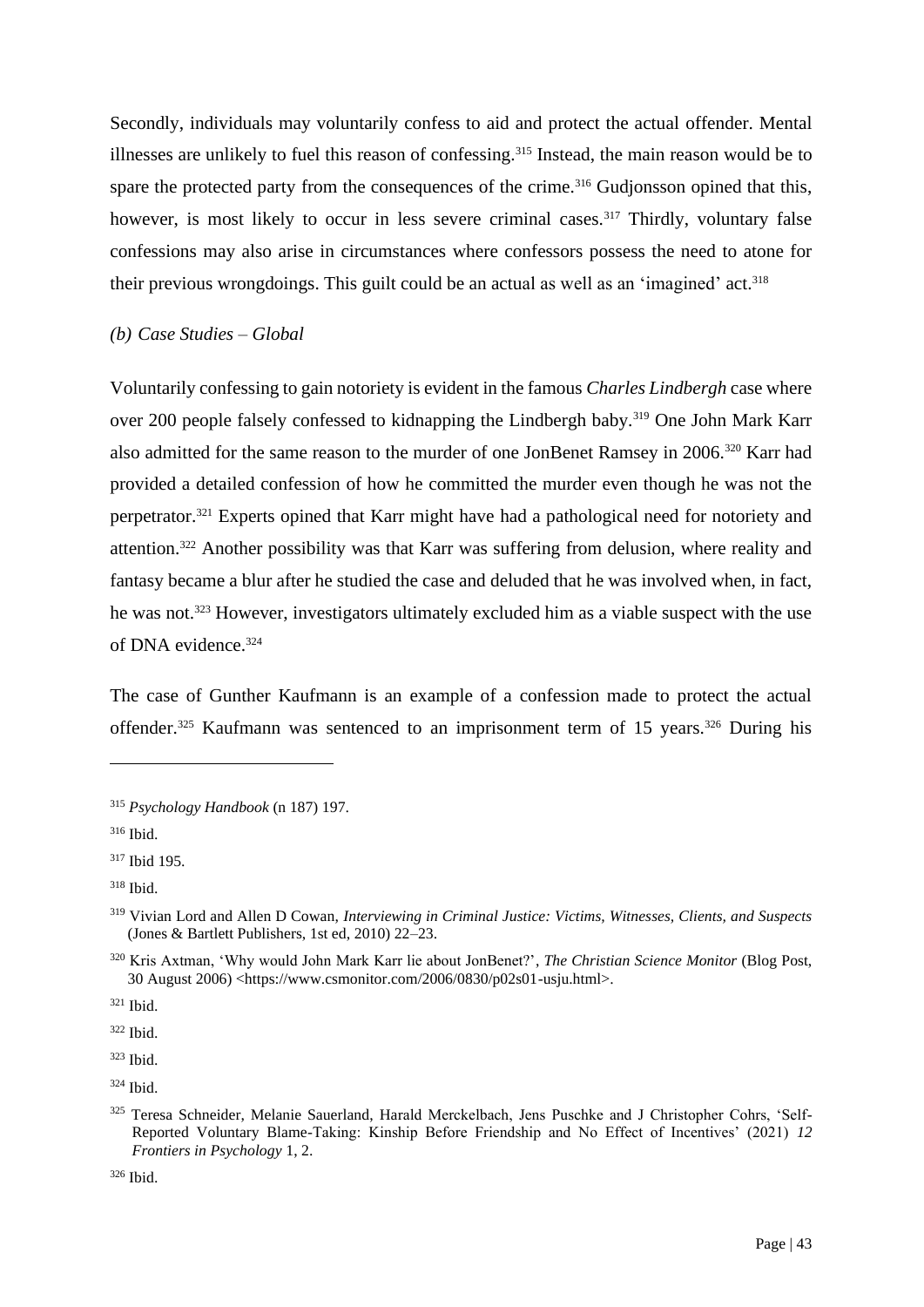imprisonment, Kaufmann revealed that he only confessed because he wanted to protect his cancer-stricken wife, who had hired three accomplices to commit the murder.<sup>327</sup>

# 4 *Critiques of Kassin and Wrightsman's Theory*

Kassin and Wrightsman's theory has undoubtedly played an essential role in understanding false confessions.<sup>328</sup> However, some critics opined that the element of 'coerced' will not necessarily be present in all compliant false confessions and internalised false confessions.<sup>329</sup> Notably, Davison and Forshaw opined that other factors might result in a compliant false confession, other than coercion from police interrogators. <sup>330</sup> For example, a heroin addict may irrationally confess, though there was extremely subtle coercion from police officers.<sup>331</sup> Therefore, they took the view that 'coercion' in Kassin and Wrightsman's threefold theory should be accorded a broader meaning.<sup>332</sup>

In 1997, Ofshe and Leo agreed with Davison and Forshaw that Kassin and Wrightsman's threefold theory failed to consider the absence of coercion in compliant false confessions.<sup>333</sup> They further argued that persuasion, not internalisation, set the basis of coerced internalised confessions.<sup>334</sup> Their study surrounded the theory that such persuaded confessions can be categorised into coerced-persuaded and non-coerced persuaded false confessions.<sup>335</sup> During interrogation, the suspect may use words such as 'I guess I did it' or 'I probably did it', reflecting his confused state.<sup>336</sup> Ofshe and Leo established this as the 'grammar of

<sup>327</sup> Ibid.

<sup>328</sup> See generally *The Social Psychology of Police Interrogation* (n 179); Richard A Leo, 'False Confessions: Causes, Consequences and Implications' (2009) 37 *The Journal of the American Academy of Psychiatry and the Law* 332; McCann J T, 'A Conceptual Framework for Identifying Various Types of Confessions' (1998) 16 *Behavioral Sciences and the Law* 441, 448.

<sup>329</sup> Ibid. See also *Psychology Handbook* (n 187) 201.

<sup>&</sup>lt;sup>330</sup> Davison SE and Forshaw DM, 'Retracted Confessions: Through Opiate Withdrawal to a New Conceptual Framework' (1993) 33(4) *Medical Science and Law Journal* 285, 292.

<sup>331</sup> Ibid 235.

<sup>332</sup> Ibid.

<sup>333</sup> *The Social Psychology of Police Interrogation* (n 179) 213. See also *Psychology Handbook* (n 187) 205.

<sup>334</sup> Ibid.

<sup>335</sup> *The Social Psychology of Police Interrogation* (n 179) 224; *Psychology Handbook* (n 187) 206.

<sup>336</sup> *The Social Psychology of Police Interrogation* (n 179) 212.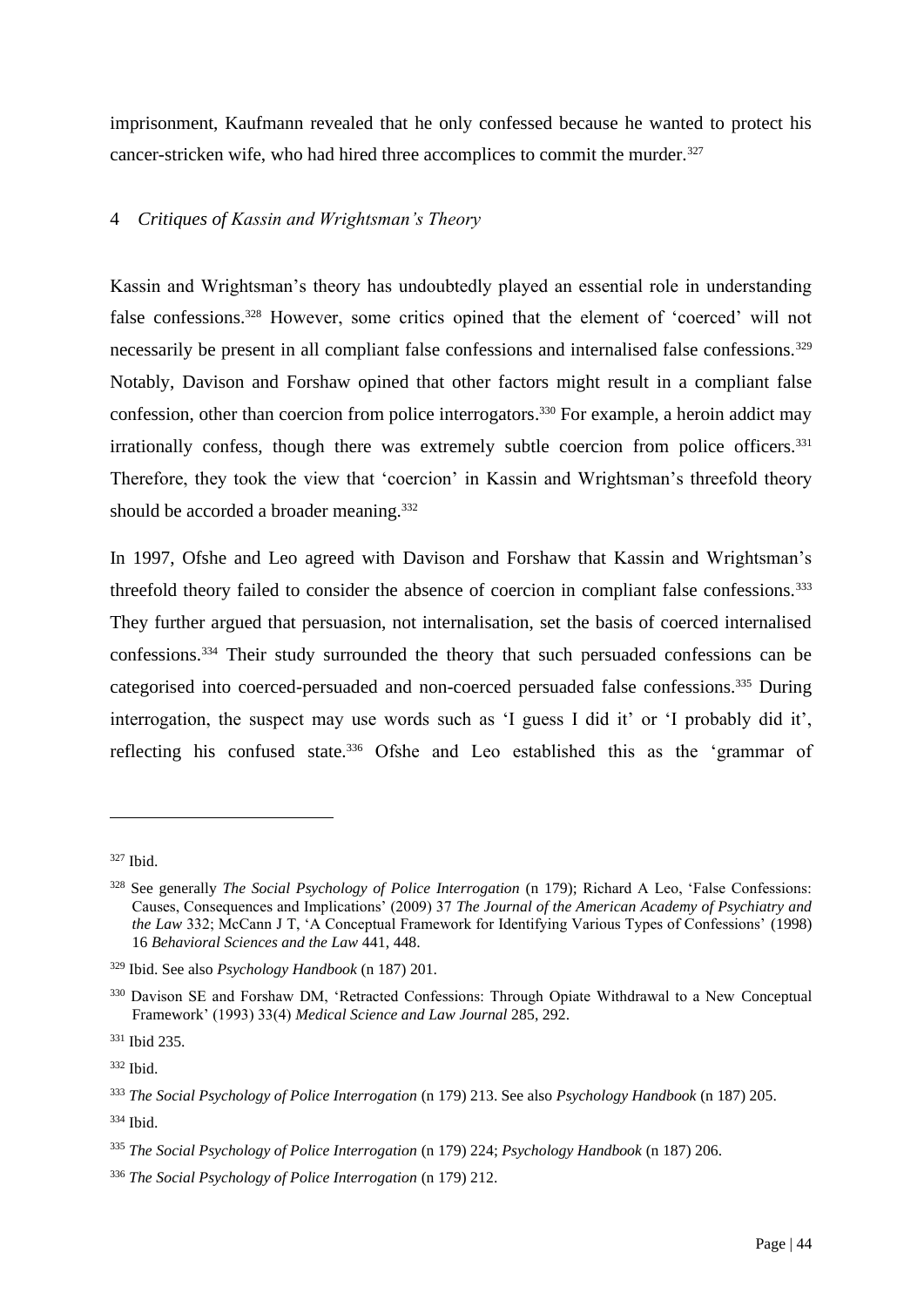confabulation', which is observed in persuaded false confessions.<sup>337</sup> In 1997, Kassin agreed and opined that the 'suspect's memory of his actions may be altered' due to inferences.<sup>338</sup> He further elaborated in 2005 that an 'innocent person can sometimes form a false memory in this process'.<sup>339</sup> Notably, Kassin himself, in collaboration with Gujdonsson, agreed on the concept of 'persuasion'.<sup>340</sup>

Ofshe concluded that this persuasion to confess is bound to happen in three sequential stages.<sup>341</sup> Firstly, interrogators will plant the seed of doubt in suspects' minds about whether they are innocent or guilty.<sup>342</sup> In creating this doubt, interrogators will convince suspects of the 'certainty' of their conviction' through 'gross distortion' of essential facts and 'intervention of evidence'.<sup>343</sup> These are mainly to contradict suspects' knowledge or account that they did not commit the crime.<sup>344</sup> Secondly, interrogators will proceed to manipulate suspects' emotional states, including 'attacking' any denials of committing the offence.<sup>345</sup> The last step is ultimately to coax the suspect into giving an 'immediate confession' due to the possibility of having a less severe punishment.<sup>346</sup>

# C *The Three Sequential Errors - Essence of Involuntariness*

The question of whether a confession is involuntary turns on whether 'a suspect's will was overcome and the confession was obtained by compulsion'.<sup>347</sup> Academics Steven Drizin and Richard Leo ('Drizin and Leo') established that law enforcement officials make three consequential errors that lead to involuntary false confessions: (i) misclassification error; (ii) coercion error; and (iii) contamination error.<sup>348</sup> They further opined that investigators are more

<sup>337</sup> Ibid 223.

<sup>338</sup> *The Psychology of Confession Evidence* (n 180) 229.

<sup>339</sup>*Kassin's Psychology of Confessions* (n 189) 221.

<sup>340</sup> *The Psychology of Confessions* (n 42) 52.

<sup>341</sup> *Coerced Confessions* (n 170) 1.

 $342$  Ibid.

<sup>343</sup> Ibid 2.

<sup>344</sup> Ibid 3.

<sup>345</sup> Ibid.

 $346$  Ibid  $2-3$ .

<sup>347</sup> *Police-Induced Confessions* (n 157)14.

<sup>&</sup>lt;sup>348</sup> Richard A Leo and Steven A Drizin, 'The Three Errors: Pathways to False Confession and Wrongful Conviction' (2012) *American Psychological Association* 4 ('*The Three Errors*') 12.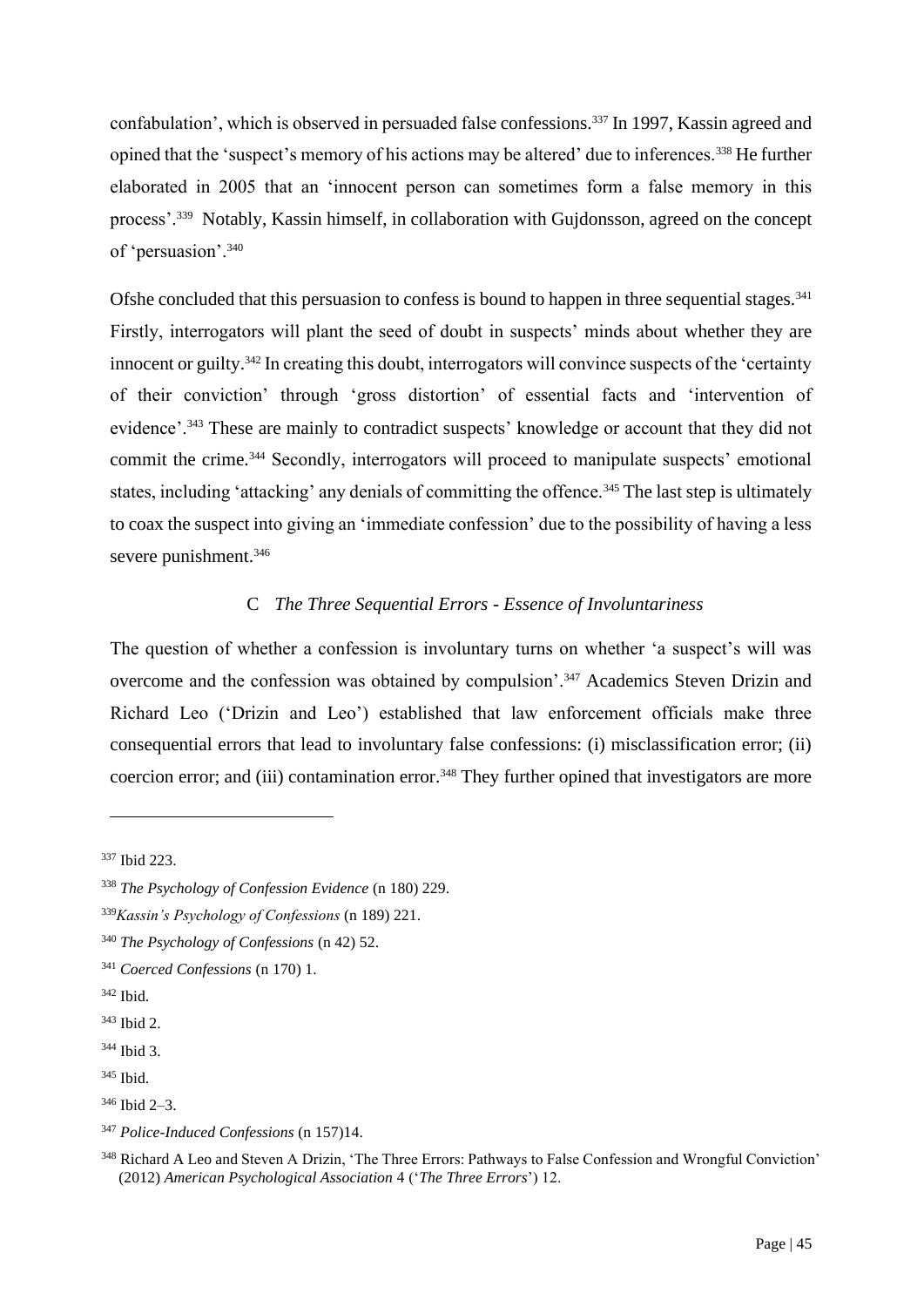likely to elicit false confessions under certain interrogation conditions, and 'individuals with certain personality traits may be more easily pressured into giving false confessions'.<sup>349</sup>

# 1 *Misclassification Error*

As noted by Drizin and Leo, 'the path to false confessions begins' when interrogators identify innocent suspects for interrogation.<sup>350</sup> The identification of suspects may be based on the suspects' antecedents, random witnesses, or police informants.<sup>351</sup> However, this identification is often 'based on nothing more than a first impression formed' during the interview.<sup>352</sup> Upon this first impression, the interrogations are thereafter 'guided by a presumption of guilt'.<sup>353</sup> This error in misclassifying innocent suspects is a 'necessary condition for all false confessions and wrongful convictions'.<sup>354</sup>

Drizin and Leo opined that interrogators, particularly American police officers, are falsely trained to think that they are 'human lie detectors capable of distinguishing truth from deception at high rates of accuracy'.<sup>355</sup> Drizin and Leo believed that this perception of being human lie detectors has wrong and dangerous consequences – conviction of innocent individuals and the actual perpetrators' escape, leading to their freedom to continue committing more crimes.<sup>356</sup>

Studies have demonstrated that professionals, including police officers, who make judgments regularly, 'typically cannot distinguish truth-tellers from liars at levels significantly greater than chance'.<sup>357</sup> It is established that police officers are trained using the 'Reid Technique'.<sup>358</sup> This Technique consists of a two-step process wherein they are taught skills for an accusatory

<sup>&</sup>lt;sup>349</sup> Ibid 13. See also Davis D and Leo R A, 'Strategies for Preventing False Confessions and their Consequences' in M Kebbell & G Davies (ed), *Practical Psychology for Forensic Investigations and Prosecutions* (John Wiley and Sons, 2006) 124 ('*Strategies for Preventing False Confessions*'.)

<sup>350</sup> Ibid.

 $351$  Ibid.

<sup>352</sup> Saul M Kassin, 'The Social Psychology of False Confessions' (2015) 9(1) *Social Issues and Policy Review* 25, 28.

<sup>353</sup> *Strategies for Preventing False Confessions* (n 345) 125.

<sup>354</sup> *The Three Errors* (n 348) 13.

<sup>355</sup> Ibid.

<sup>356</sup> Ibid.

<sup>357</sup> Ibid 14.

<sup>358</sup> Ibid. See generally Joseph P Buckley, Fred E Inbau, Brian C Jayne and John E Reid, *Criminal Interrogation*  and Confessions (Jones & Bartlett, 5<sup>th</sup> ed, 2011).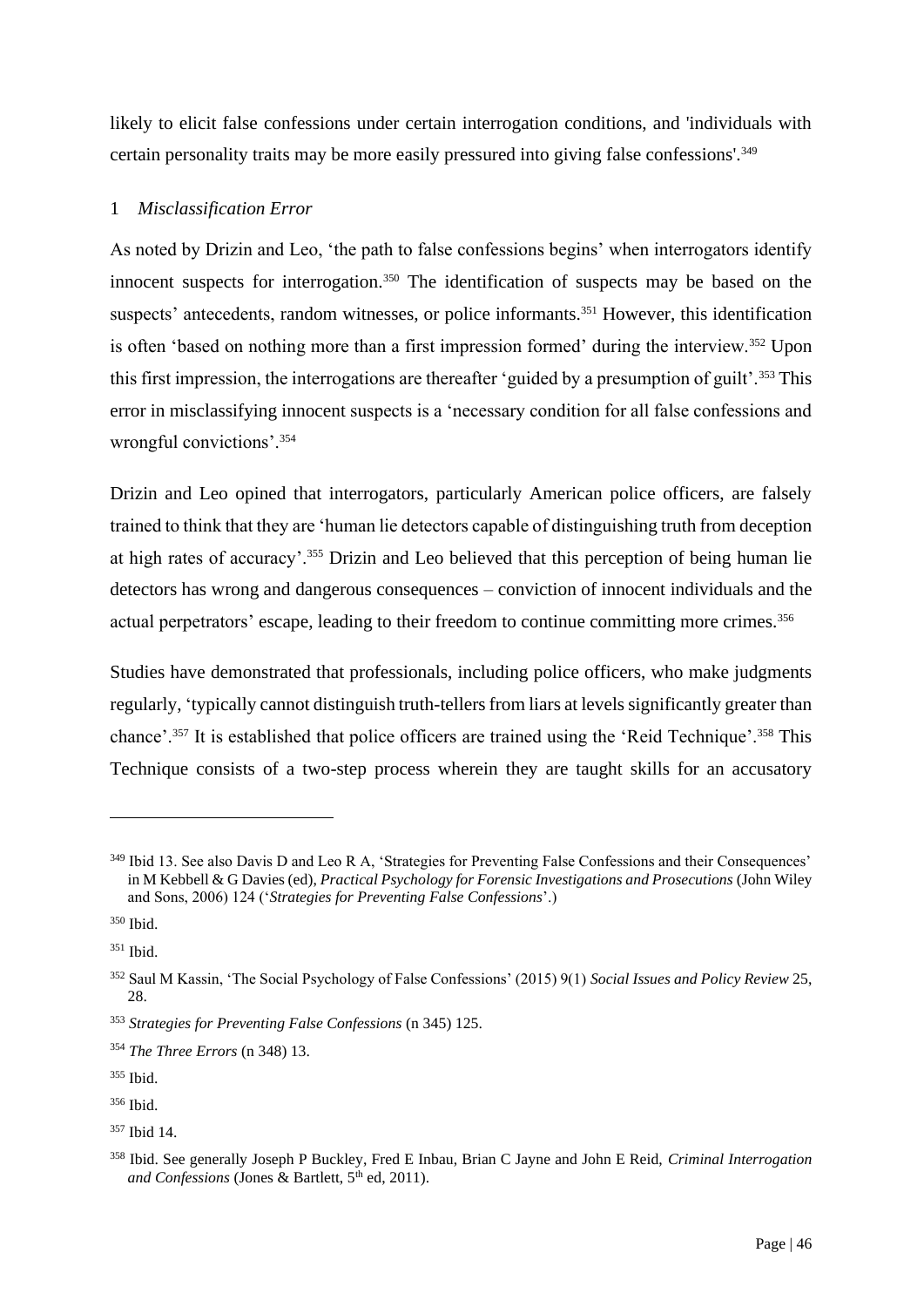interrogation followed by an information-gathering interview.<sup>359</sup> The purpose of the Technique is to allow police officers to assess if the suspect is innocent or guilty.<sup>360</sup> Officers are taught that specific non-verbal cues indicate signs of guilt.<sup>361</sup> For example, suspects who touch their nose or avert their glaze are likely to be lying.<sup>362</sup> However, innocent suspects may also present these same cues when they are merely feeling anxious due to the pressure of the interrogations.<sup>363</sup>

Therefore, any reliance on the 'diagnostic of human deception' is wrong for the apparent reason that it may lead officers to make assumptions about innocent suspects' guilt erroneously and thereafter subject them to an accusatorial interrogation, which may lead to a false confession.<sup>364</sup>

An illustration of a misclassification error is evidenced in the case of *Jeffrey Mark Deskovic*  ('Deskoviv').<sup>365</sup> Officers in New York believed that Deskoviv was guilty of the rape of his 15 year-old classmate solely because he appeared to be 'overly distraught' at her funeral.<sup>366</sup> He also displayed suspicious behaviour by starting his own investigations about possible suspects.<sup>367</sup> The officers subsequently interrogated him for an extensive period of six hours, wherein he provided his alleged confessions.<sup>368</sup> His confessions included accurate details, particularly details unknown to the public.<sup>369</sup> Whilst DNA testing revealed that Deskoviv was not the source of semen found on the victim, the prosecution continued its case on the merits of his alleged confession.<sup>370</sup> The Innocence Project team took on Deskoviv's case in 2006.<sup>371</sup>

<sup>359</sup> Ibid.

<sup>360</sup> Ibid.

<sup>361</sup> Ibid 27.

<sup>362</sup> Ibid.

<sup>363</sup> Ibid 37.

<sup>364</sup> Aldert Vrij, Samantha Mann, & Ronald P Fisher, 'An Empirical Test of the Behavioural Analysis Interview (2006) 30(3) *Law & Human Behaviour Journal* 329, 336.

<sup>365</sup> Synder L, McQuillan P, Murphy W L and Joselson R, Westchester County District Court, *Report on the Conviction of Jeffery Deskovic* (2007) ('*Report on Jeffery*').

<sup>366</sup> Ibid 4.

<sup>367</sup> Ibid 8.

<sup>368</sup> Ibid.

<sup>369</sup> Ibid 14.

<sup>370</sup> Ibid.

<sup>371</sup> The Innocence Project, *Jeff Deskovic - Time Served: 16 Years* (Webpage, 6 June 2021) <https://innocenceproject.org/cases/jeff-deskovic/> ('*Innocence Project – Jeff*').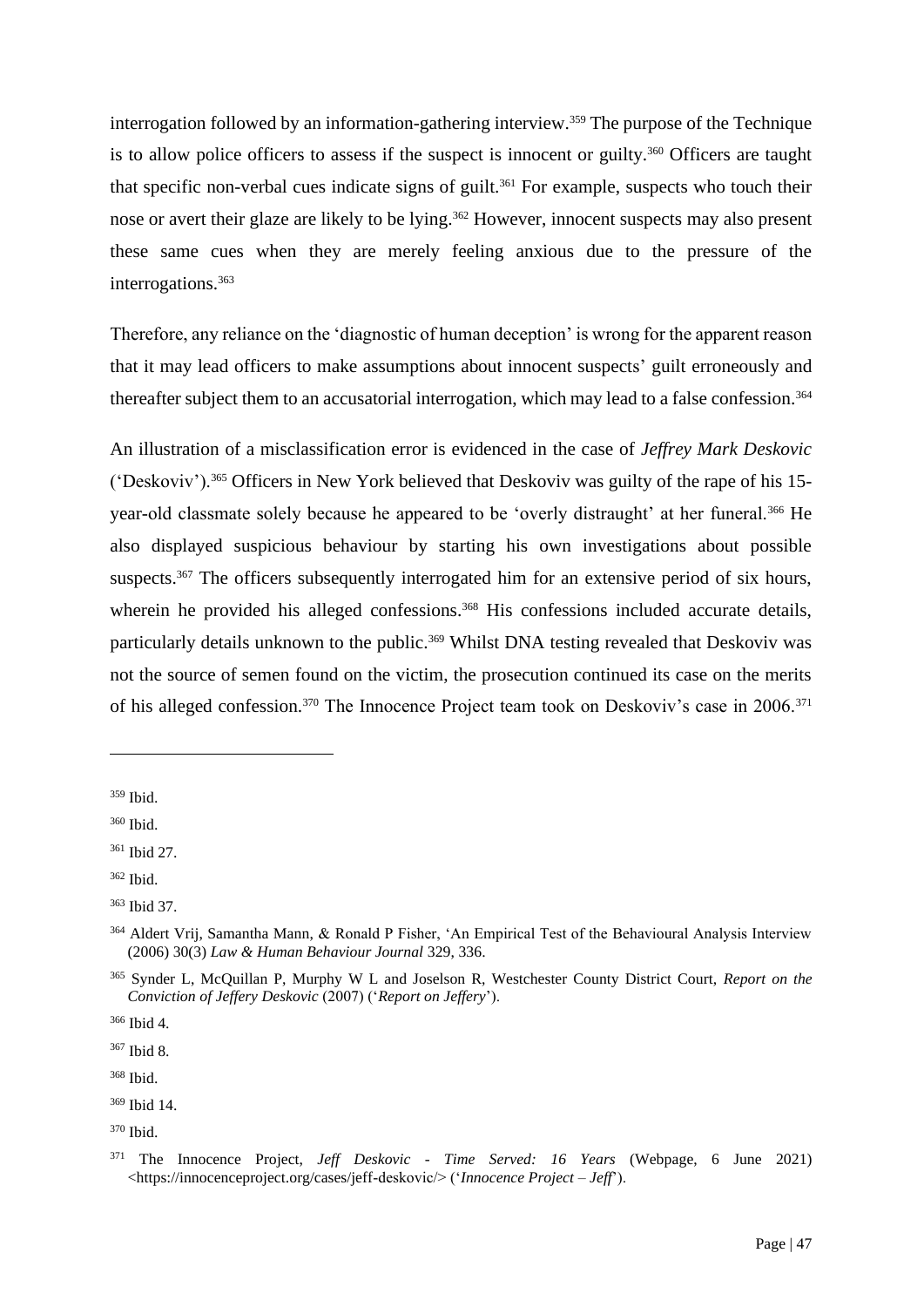The semen from the rape kit, tested with modern technology, matched the DNA of a convicted murderer in the database.<sup>372</sup> Subsequently, Deskovic's conviction was overturned.<sup>373</sup> Following an apology from the prosecution, the State of New York paid him \$13.7 million in compensation for wrongful conviction.<sup>374</sup> This wrongful conviction caused Deskovic 16 years of his life.<sup>375</sup>

The Deskoviv case demonstrates how false confessions is not one of the circumstances that occur due to chance. Instead, such confessions are 'carefully constructed during an interrogation'. <sup>376</sup> The following coercion error provides the basis for such construction.

## 2 *Coercion Error*

Once investigating officers misclassify innocent suspects as guilty, they proceed to subject them to an 'accusatorial' style of interrogations. <sup>377</sup> This interrogation becomes essential to extract a confession, especially when there is no other evidence against the suspects.<sup>378</sup> Thus, interrogators tend to use various techniques during the interrogations to 'break down' a suspect.<sup>379</sup> During interrogation, the primary cause of false confessions is the 'psychologically coercive methods that sequentially manipulate a suspect's perception of the situation, expectations for the future, and motivation to shift from denial to admission'.<sup>380</sup> One such coercive method is to induce extreme exhaustion and fatigue by depriving the suspect of necessities.<sup>381</sup> This was discussed above of this section that deals with coerced compliant false confessions.<sup>382</sup>

<sup>372</sup> Ibid. See also *Report on Jeffery* (n 365) 25.

<sup>373</sup> *Innocence Project – Jeff* (n 371).

<sup>374</sup> Ibid.

<sup>375</sup> Ibid.

<sup>376</sup> Brandon L Garrett, 'The Substance of False Confessions' (2010) 62(4) *Stanford Law Review* 1051, 1097.

<sup>377</sup> *The Three Errors* (n 348) 15.

<sup>378</sup> Ibid.

<sup>&</sup>lt;sup>379</sup> See Samuel R Gross, 'The Risks of Death: Why Erroneous Convictions are Common in Capital Cases' (1996) 44(2) *Buffalo Law Review* 469, 485.

<sup>380</sup> *The Three Errors*' (n 348) 15; *The Decision to Confess Falsely* (n 190) 983.

<sup>381</sup> *The Three Errors*' (n 348) 18.

<sup>382</sup> See above Part A.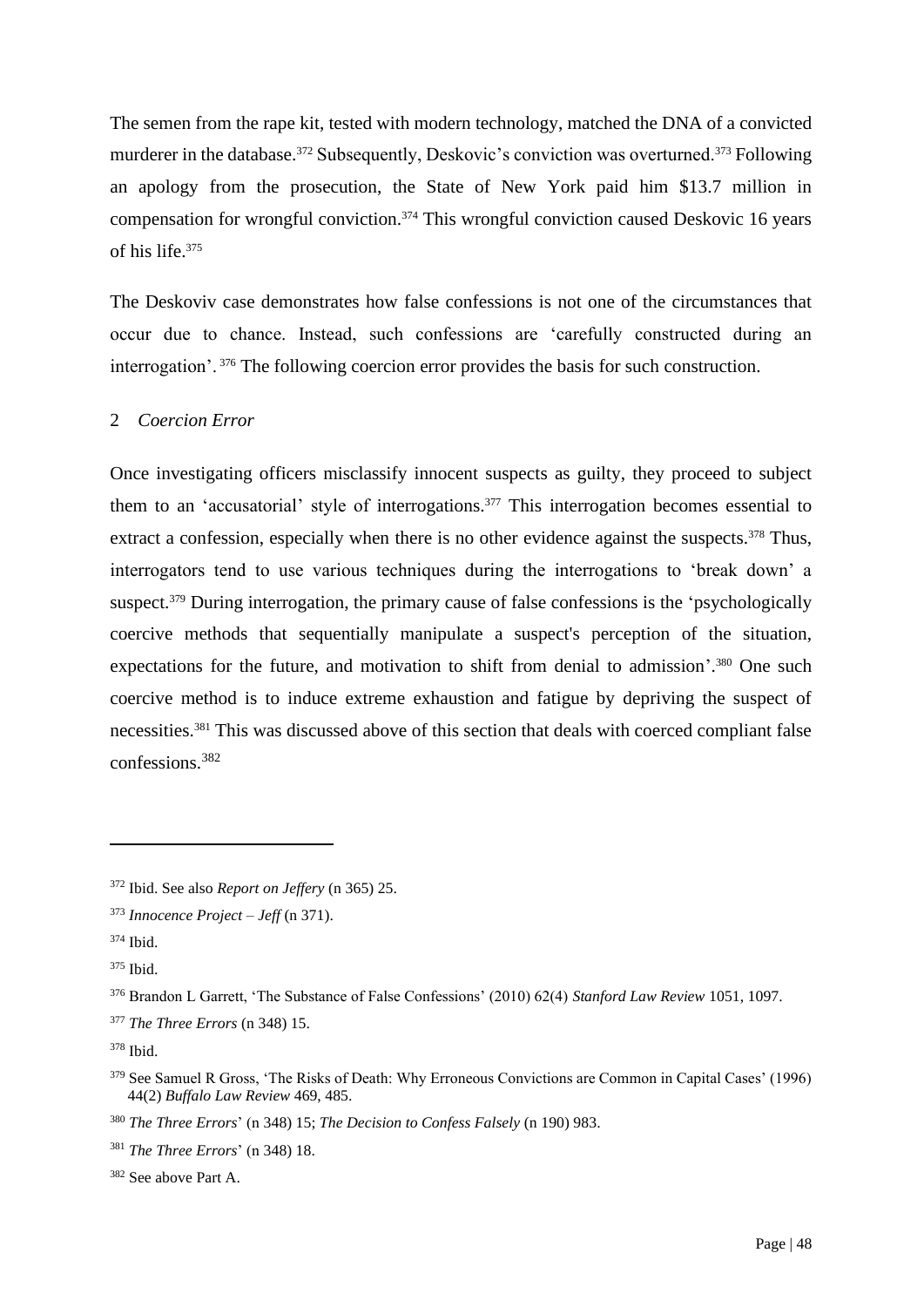Another common coercive technique is the use of fabricated evidence, such as non-existent eyewitnesses, fake polygraph tests, etc.<sup>383</sup> The purpose of this method is to convince a suspect that the prosecution's case against him is so compelling - that the prosecution can establish his guilt beyond any reasonable doubt and that conviction is inevitable'. 384

Coercion error, particularly the use of fabricated evidence, was demonstrated in a laboratory experiment conducted by Kassin and Kiechel in 1996.<sup>385</sup> Known as the 'Computer Crash' paradigm, participants were tasked to type letters on a keyboard.<sup>386</sup> A member of the research team read these letters out. Before starting the experiment, participants were strictly instructed not to touch the ALT key on the keyboard, as it would crash the computer system.<sup>387</sup> A few minutes into the experiment, the manipulated computer crashed, and participants were falsely accused of touching the ALT key.<sup>388</sup> A further manipulation was that the member, who was tasked to read the letters, witnessed some participants touching the ALT key.<sup>389</sup> Almost 69% of the participants signed a false confession stating that they hit the ALT key, causing an error in the system.<sup>390</sup> A further 9% fabricated details to substantiate their beliefs that they were indeed responsible for the error.<sup>391</sup>

Whilst this experiment demonstrated the effect of false evidence to obtain confessions, it raised concerns.<sup>392</sup> Many scholars criticised that the experiment was not comparable with confessing to an actual crime, given that there are no real, severe consequences.<sup>393</sup> Furthermore, the experiment consisted of only innocent participants, making it impractical to compare the

<sup>383</sup> Ibid 19.

<sup>384</sup> Ibid.

<sup>385</sup> Saul M Kassin and Katherine L Kiechel, 'The Social Psychology of False Confessions: Compliance, Internalisation and Confabulation' (1996) 7(3) *Americal Psychological Society* 125, 126.

<sup>386</sup> Ibid.

<sup>387</sup> Ibid.

<sup>388</sup> Ibid 129.

<sup>389</sup> Ibid.

<sup>390</sup> Ibid 129.

 $391$  Ibid.

<sup>392</sup> See generally Horselenberg R, Merckelbach H and Joseph S, 'Individual Differences, False Confessions: A Conceptual Replication of Kassin, Kiechel' (2003) 9(1) *Psychology, Crime and Law* 1.

<sup>393</sup> See, eg, Levesque R J R, *The Psychology and Law of Criminal Justice Processes* (Nova Publishers, 2006) 356.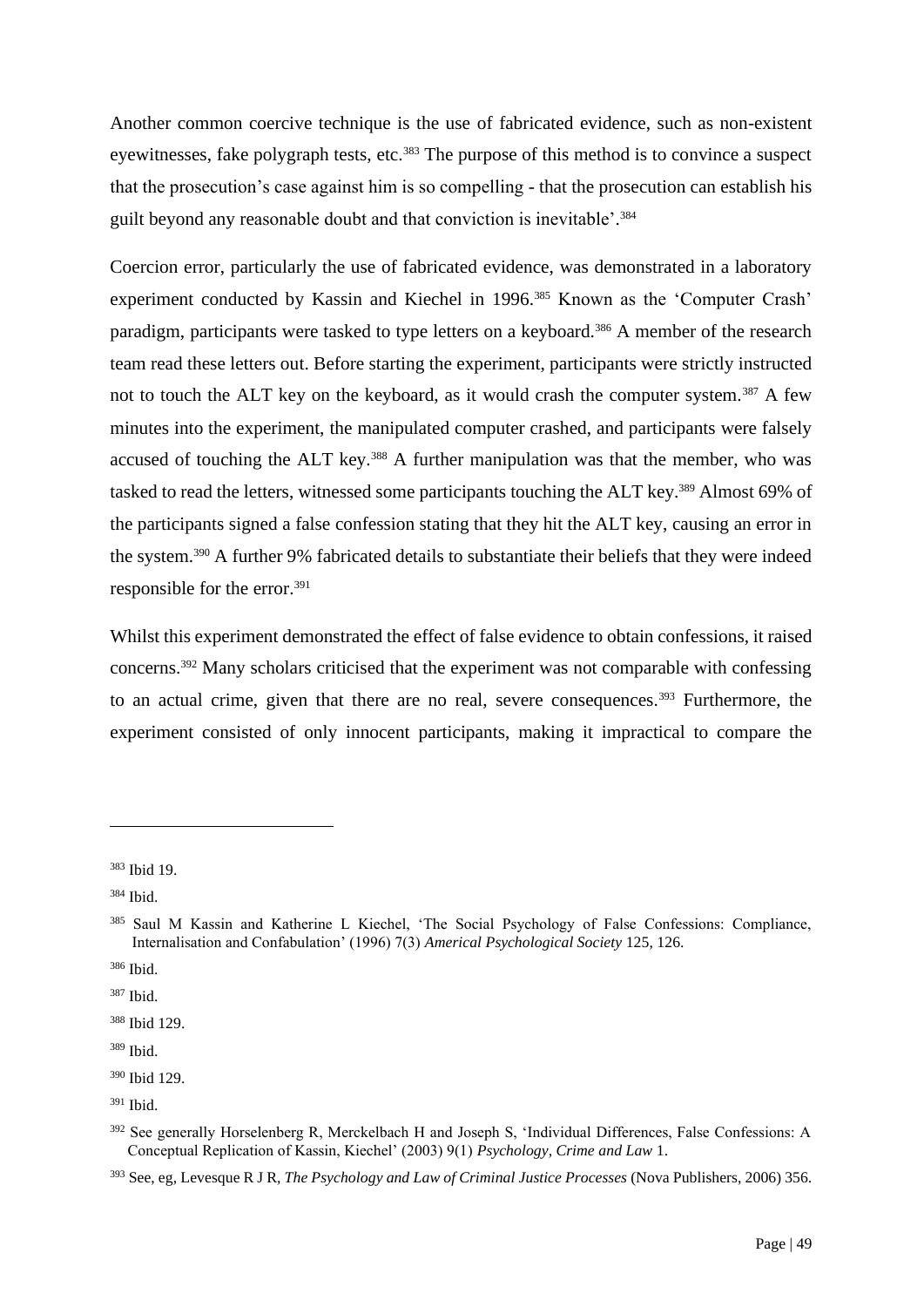accuracy between a true or false confession.<sup>394</sup> Whilst these criticisms seem reasonable, it is essential to understand the purpose of the experiment. The experiment did help to understand why innocent suspects would confess to something that they did not do, simply because false evidence was used as bait in interrogations.

### 3 *Contamination Error*

Drizin and Leo opined that the contamination of the suspect's confession is the 'third mistake in the trilogy of police errors' that cumulatively leads to a false confession.<sup>395</sup> A confessional statement not only includes the confession that a suspect committed the crime but also a narrative as to how he committed the crime.<sup>396</sup> Drizin and Leo identified that this narrative must have a 'believable' plotline.<sup>397</sup> To make it believable and show the suspect's motive for committing the crime, officers often contaminate the suspect's memory and suggest crime facts to him.<sup>398</sup> Such contamination was evident in *Deskoviv*, as this was the only explanation of how Deskoviv learned details of the crime in which only the actual perpetrator would have known*.* 399 In this regard, scholars were of the view that 'flaws in the investigation in some measure must be to blame if Deskoviv had information about the victim's death that was not widely known'.<sup>400</sup>

# D *Concluding Remarks*

As this chapter has shown, there is a wealth of literature on false confessions, their different types and how various interrogation techniques result in the extraction of such confessions. Though false confessions are somewhat counterintuitive, they can be obtained by coercive measures. The consequences of false confessions have been primarily addressed in Chapter II on wrongful convictions.<sup>401</sup>

<sup>394</sup> Ibid. See also Jennifer T Perillo and Saul M Kassin, 'The Lie, The Bluff, and False Confessions' (2010) *Law Human Behavior Journal* 1.

<sup>395</sup> '*The Three Errors*' (n 348) 20.

<sup>396</sup> Ibid 21.

<sup>397</sup> Ibid 20.

<sup>398</sup> Ibid.

<sup>399</sup> See generally *Report on Jeffery* (n 365).

 $400$  Ibid.

<sup>401</sup> See above Chapter II.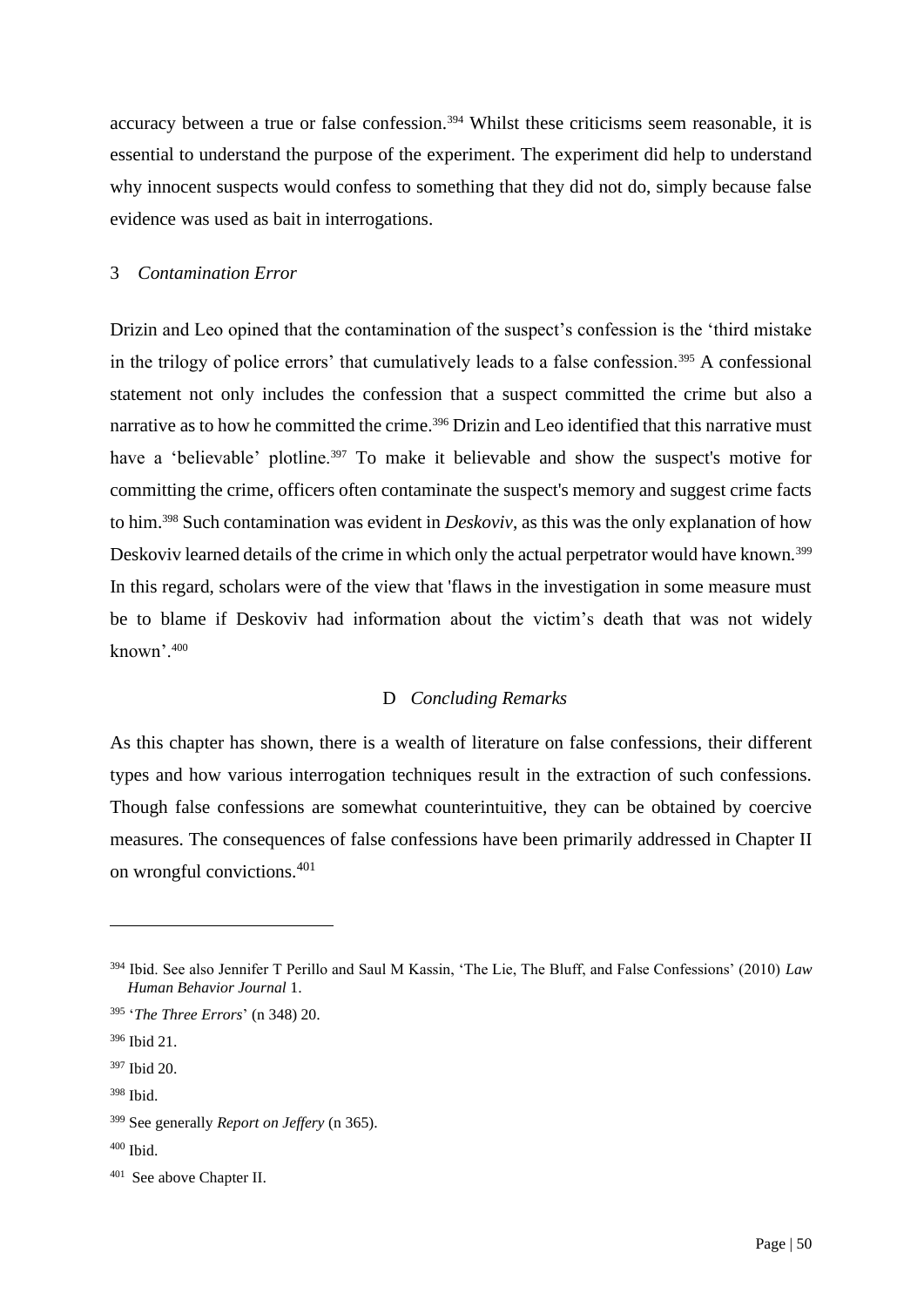### IV THE CRIMINAL JUSTICE SYSTEM

According to Andrew Ashworth, the law on confessions demonstrates a conflict in the criminal justice system, specifically in criminal procedures.<sup>402</sup> This conflict is due to the differing models of a criminal justice system where one model focuses on crime control while the other on the rights of accused persons.<sup>403</sup> This chapter will analyse the different models and determine which model is primarily used in Singapore. This is particularly important as it helps to better understand the current criminal justice system and any shortcomings in the criminal justice system that may inadvertently steer the path to false confessions, and subsequently, wrongful convictions, as explained below.

# A *Differing Models of a Criminal Justice System*

Herbert L Packer ('Packer') introduced two models that describe the criminal justice process framework, namely the 'crime control model' and 'due process model'.<sup>404</sup> His theory was that every criminal justice system in the world 'falls 'somewhere in between the spectrum' of crime control model and due process model.<sup>405</sup> However, it bears mention that no justice system would ever incorporate either of the models on a sole, exclusive basis.<sup>406</sup> As Packer stated, doing so would be 'fanatic'.<sup>407</sup>

# 1 *Crime Control Model*

The crime control model aims to 'represses criminal conduct'.<sup>408</sup> To achieve this purpose, the model predominantly focuses on the efficiency of the justice system, its criminal process, and its competency to process offenders.<sup>409</sup> This model demands a high conviction rate as its 'focal

<sup>402</sup> Andrew Ashworth, 'Excluding Evidence as Protecting Rights' (1977) *Criminal Law Review* 723, 725. <sup>403</sup> Ibid.

<sup>404</sup> Herbert L Packer, 'Two Models of the Criminal Process' (1964) 113(1) *University of Pennsylvania Law Review* 1, 6 ('*Two Models of the Criminal Process*'). See also Herbert L Packer, *The Limits of the Criminal Sanction* (Stanford University Press, 1968) 147 ('*The Limits of the Criminal Sanction*').

<sup>405</sup> *Two Models of the Criminal Process* (n 404) 6; *The Limits of the Criminal Sanction* (n 404) 101.

<sup>406</sup> *Two Models of the Criminal Process* (n 404) 8; *The Limits of the Criminal Sanction* (n 404) 154.

<sup>407</sup> Ibid.

<sup>408</sup> *Two Models of the Criminal Process* (n 404) 9; *The Limits of the Criminal Sanction* (n 404) 160.

<sup>409</sup> *Two Models of the Criminal Process* (n 404) 10; *The Limits of the Criminal Sanction* (n 404) 159.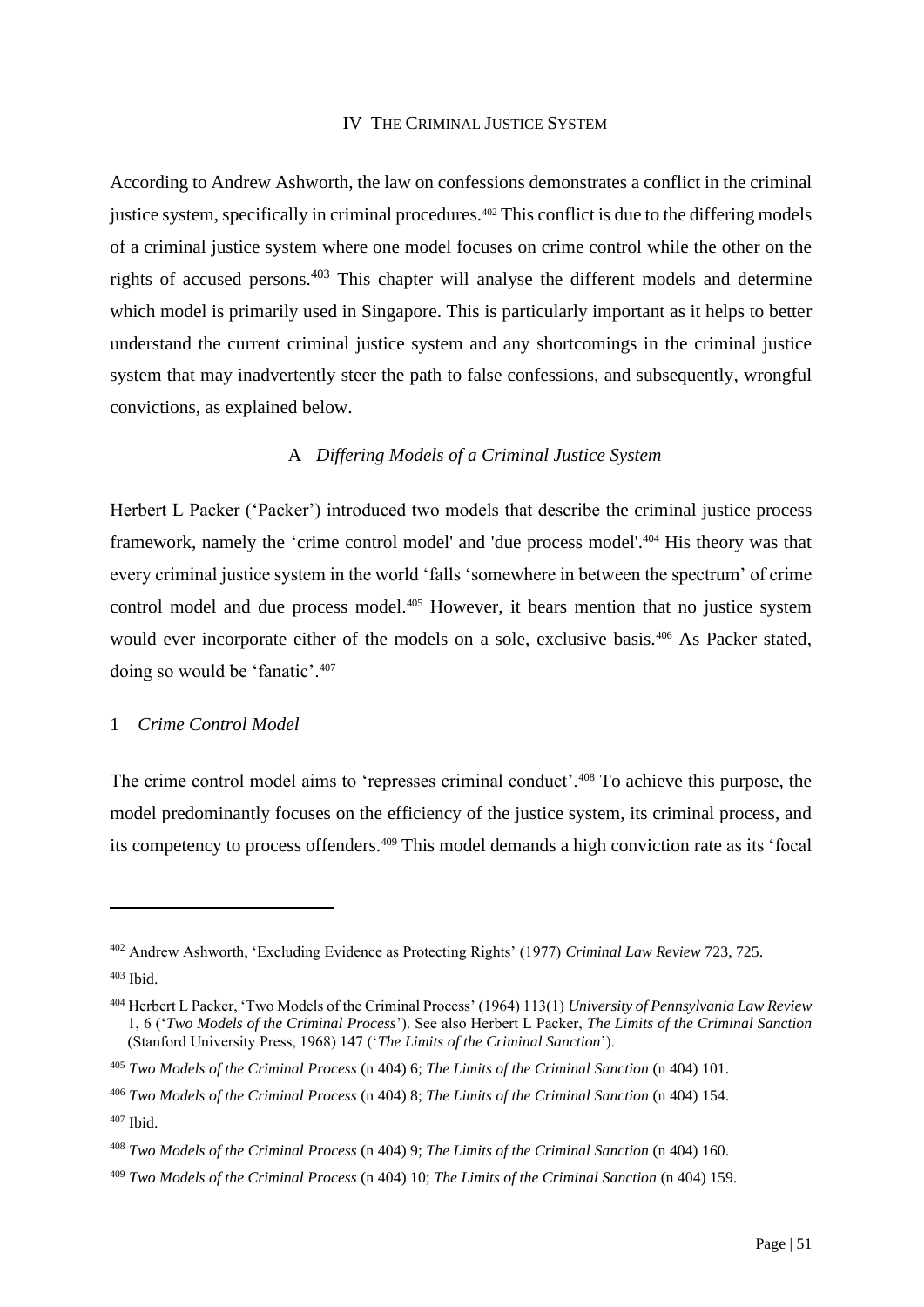device' appears to be the guilty plea rather than the adjudicative process.<sup>410</sup> The model allows the criminal process to be 'perfunctory', thus demanding as much freedom as possible for police officers to lead criminal investigations.<sup>411</sup> Therefore, police officers and the prosecution are entrusted with the administrative expertise to determine 'probable guilt or innocence' during the initial phase of the case. $412$ 

As Packer stated, the crime control model instils 'confidence in the reliability of informal administrative fact-finding activities'.<sup>413</sup> Under this model, it can be presumed that an accused is highly likely to be guilty once the case has been comprehensively investigated. By virtue of this 'presumption of guilt', the crime control model has been said to resemble an 'assemblyline conveyor belt which moves an endless stream of cases' towards their disposition.<sup>414</sup> Specifically, the process of charging and convicting the supposed guilty persons progresses expeditiously, while the supposedly innocent persons are removed from the process at an early stage.<sup>415</sup> In essence, as the model is focused on controlling crime, securing convictions takes priority over the rights of individuals.<sup>416</sup> Instead, the model aims to protect society as a whole by reducing crime rates.

## 2 *Due Process Model*

The adage that it is 'better to let ten guilty men go free than to convict a single innocent person' sets the premise of the due process model. <sup>417</sup> Under this model, the purpose of the criminal justice system is to be just, fair, and consistent to individuals.<sup>418</sup> The emphasis of the model is

<sup>410</sup> *Two Models of the Criminal Process* (n 404) 12; *The Limits of the Criminal Sanction* (n 404) 162.

<sup>411</sup> *Two Models of the Criminal Process* (n 404) 12; *The Limits of the Criminal Sanction* (n 404) 159.

<sup>412</sup> Chan Sek Keong, 'The Criminal Process - The Singapore Model' (1996) 17 *Singapore Law Review* 433, 441 ('*The Singapore Model*'). See also *Two Models of the Criminal Process* (n 404) 11; *The Limits of the Criminal Sanction* (n 404) 159.

<sup>413</sup> *Two Models of the Criminal Process* (n 404) 12; *The Limits of the Criminal Sanction* (n 404) 161.

<sup>414</sup> *Two Models of the Criminal Process* (n 404) 11; *The Limits of the Criminal Sanction* (n 404) 159.

 $415$  Ibid.

 $416$  Ibid.

<sup>417</sup> David Rose, *In the Name of the Law: Collapse of Criminal Justice* (Vintage Publishers, 1996) 2.

<sup>418</sup> *Two Models of the Criminal Process* (n 404) 12; *The Limits of the Criminal Sanction* (n 404) 160.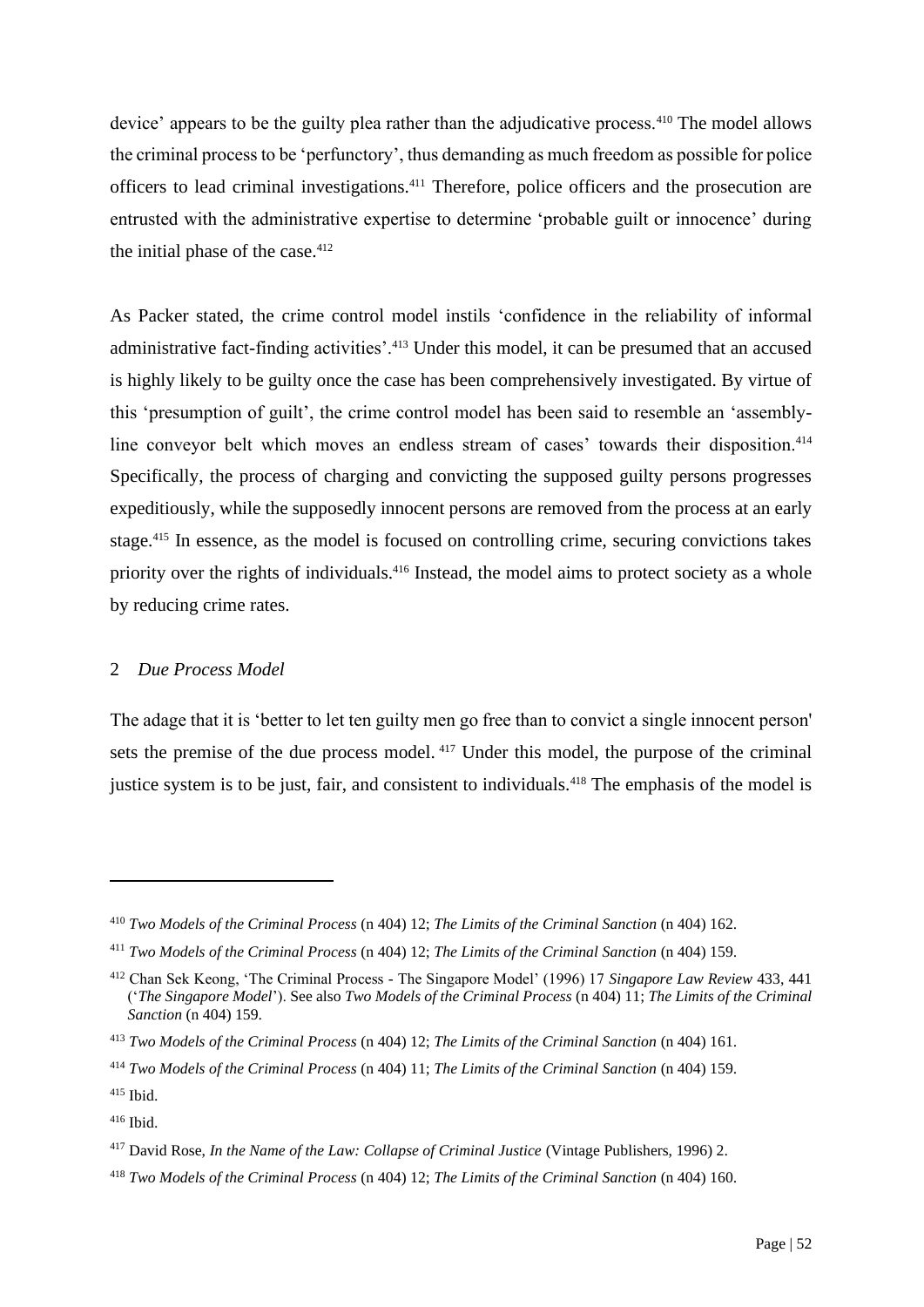the 'primacy of individuals', as opposed to repressing criminal conduct to benefit the society under the crime control model.<sup>419</sup>

The due process model distinguishes accused persons who are 'legally guilty' and 'factually guilty' through its high tolerance for the adjudicative process.<sup>420</sup> The question of whether accused persons committed the offence becomes secondary. The primary focus is that accused persons went through the proper adjudicative process while preserving their individual constitutional rights. For instance, though factually guilty, accused persons may not be considered legally guilty if procedural irregularities are found within the system. As Packer illustrated, the due process model recognises the potential errors within a justice system and acknowledges that innocent suspects may tell the officers 'what they want to hear rather than the truth'.<sup>421</sup>

Additionally, Packer analogised the due process model to an 'obstacle course', where there are 'formidable impediments' at every stage of the criminal process.<sup>422</sup> This 'obstacle course' ensures that the criminal process is filled with various procedural safeguards to protect individuals – convicting only the guilty and protecting the innocents.<sup>423</sup>

In essence, the due process model propagates for an adversarial system of justice while pivoting towards the reliability of the justice system.<sup>424</sup> Therefore, it is focused on recognising possible errors such as coerced confessions or witness misidentifications within the system.<sup>425</sup> The model ensures that such errors do not infringe the constitutional rights of accused persons, thus, limiting corruption or the existence of such errors within the system.

<sup>419</sup> *Two Models of the Criminal Process* (n 404) 14; *The Limits of the Criminal Sanction* (n 404) 165. See also *The Singapore Model* (n 412) 442.

<sup>420</sup> *Two Models of the Criminal Process* (n 404) 17; *The Limits of the Criminal Sanction* (n 404) 185.

<sup>421</sup> *Two Models of the Criminal Process* (n 404) 16; *The Limits of the Criminal Sanction* (n 404) 215.

 $422$  Ibid.

 $423$  Ibid.

<sup>424</sup> *Two Models of the Criminal Process* (n 404) 12, 16; *The Limits of the Criminal Sanction* (n 404) 163, 166.

<sup>425</sup> *Two Models of the Criminal Process* (n 404) 13; *The Limits of the Criminal Sanction* (n 404) 164.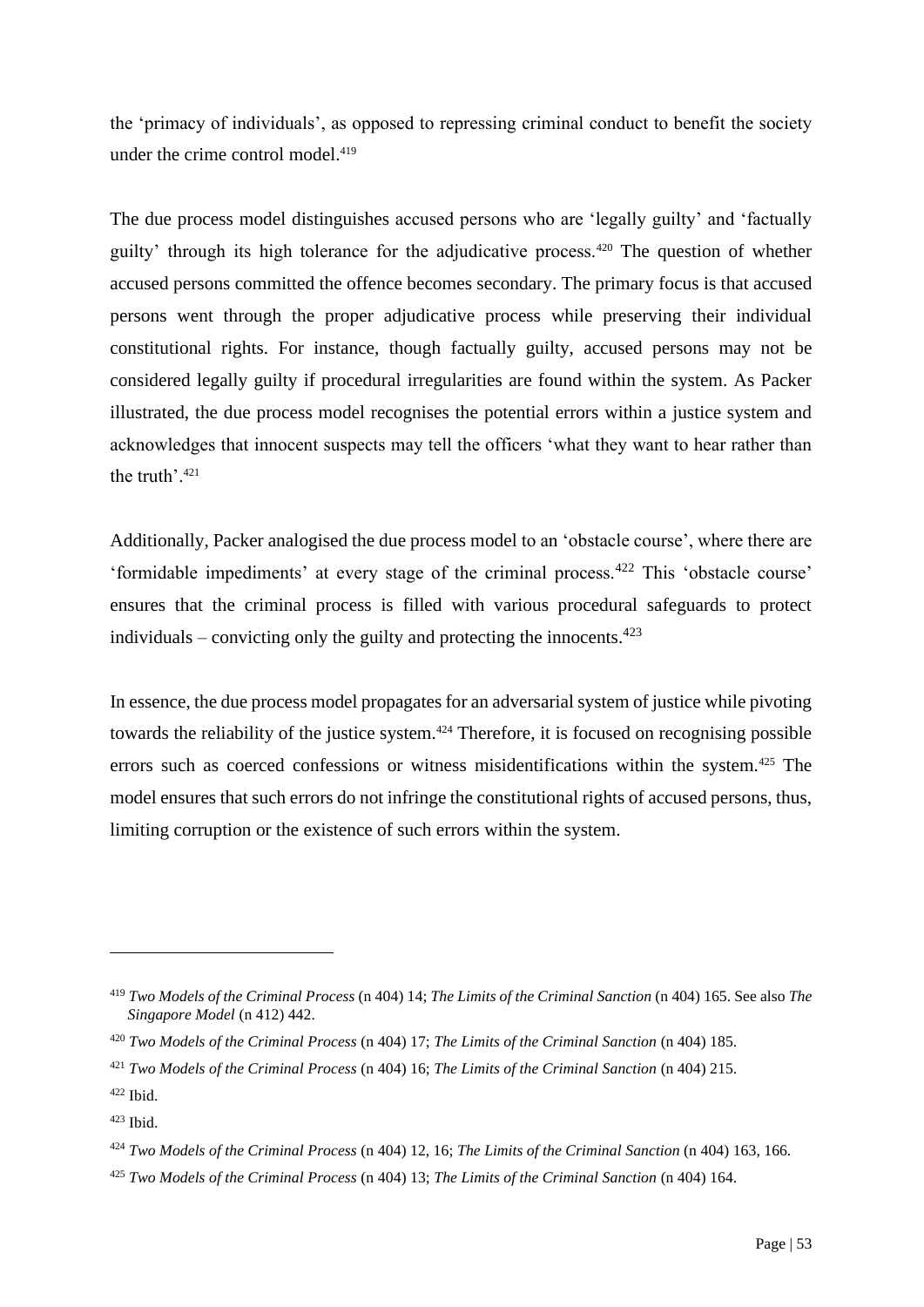## B *Criminal Justice System in Singapore*

### 1 *Singapore's Favorable Disposition*

The goal of the criminal justice system in Singapore is to achieve a 'high rate of conviction of the factually guilty'.<sup>426</sup> This would require the adoption of various aspects of the crime control model.<sup>427</sup> Consequently, there are various laws in place to ensure conviction of the factually guilty persons.<sup>428</sup> At the outset, it appears that Singapore has adopted the crime control model as the fundamental values of Singapore's criminal justice system appear 'approximate to the value system of the crime control model'.<sup>429</sup> This is further elucidated by former Prime Minister Mr Lee Kuan Yew, who clarifies that the priority in Singapore is the society as a whole, as opposed to the individual rights of criminals:

[The] basic difference in our approach springs from our traditional Asian value system, which places the community's interests over and above that of the individual. In English doctrine, an individual's right must be the paramount consideration. We shook ourselves free from English norms, which did not accord with the values of Singapore. Our priority is the security and wellbeing of law-abiding citizens rather than the rights of the criminals to be protected from incriminating evidence.<sup>430</sup>

It may be understood from the above statements that Mr Lee Kuan Yew did not want the justice system to protect factually guilty persons through an unwarranted focus on their rights. Additionally, various commentators have opined that the criminal justice system in Singapore is more favourably disposed towards the crime control model rather than the due process model.<sup>431</sup> For instance, Chen Siyuan and Eunice Chua opined that the 'balance in Singapore's

<sup>426</sup> Steven Chong, 'Recalibration of the Death Penalty Regime: Origin, Ramifications and Impact' (2017) 35 *Singapore Law Review* 1, 10. See also *The Singapore Model* (n 412) 442.

 $427$  Ibid.

<sup>428</sup> Ibid.

<sup>429</sup> Chan Sek Keong, 'Rethinking the Criminal Justice System of Singapore for the 21st Century' in *The Singapore Conference: Leading the Law and Lawyers into the New Millennium @ 2020* (Butterworths, 2000) 49.

<sup>430</sup> Lee Kuan Yew, 'The Grand Opening of the Singapore Academy of Law' (Speech, Singapore Academy of Law Journal, 31 August 1990).

<sup>431</sup> See generally Gan Wee Kiat Gregory, 'The Crippled Accused: Miranda Rights in Singapore' (2010) 28 *Singapore Law Review* 123; 'Nisha Francine Rajoo, '…. Than That One Innocent Suffer: The Innocence Project in Singapore' (2012) 30 *Singapore Law Review* 23 ('*Than That One Innocent Suffer*').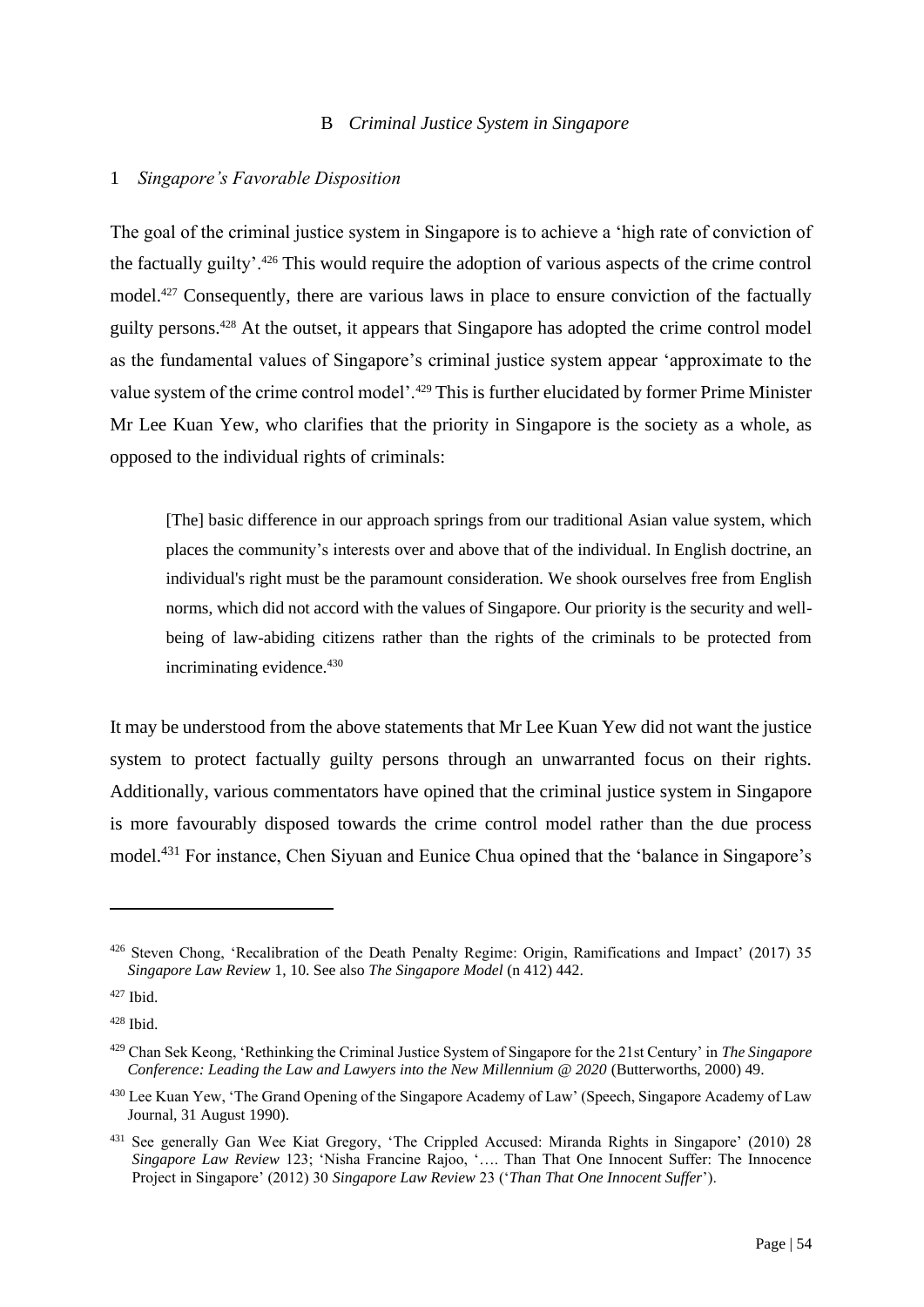criminal process is struck by heavily weighting the criminal control side of the scale'.<sup>432</sup> Another commentator opined that the level of trust in the 'efficiency and reliability of administrative procedures and prosecutor expertise' under Singapore's crime control model leads to cases being 'processed and concluded' in an expeditious manner.<sup>433</sup> Similarly, Chan CJ stated that Singapore has effectively controlled crime by delivering criminal justice 'quickly, efficiently and effectively'.<sup>434</sup>

# 2 *Adoption of Crime Control Model in Singapore*

An application of the crime control model may be seen in relation to drug trafficking offences. The *Misuse of Drugs Act* (1973) ('*MDA*'), specifically Section 17, provides for the presumption in relation to drug trafficking.<sup>435</sup> It states that any persons who have in their possession more than the amount prescribed in the statutory limitation are presumed to have that drug for the purposes of drug trafficking.<sup>436</sup> This displays the crime control model, as it helps to expedite the conviction process by 'removing an obstacle' that the due process model would have otherwise preferred. 437

The former Deputy Prime Minister, Mr Teo Chee Hean, stated that there has always been a 'highly deterrent posture towards drug trafficking'. <sup>438</sup> When the *MDA* was first enacted in 1973, the maximum penalty for drug trafficking was the imprisonment of 30 years or a fine of \$50,000.00, including 15 strokes of the cane. $439$ 

<sup>432</sup> *General Survey of Risk Factors in Singapore* (n 102) 101.

<sup>433</sup> *Than That One Innocent Suffer* (n 431) 33.

<sup>434</sup> Chan Sek Keong, 'From Justice Model to Crime Control Model' (Speech, International Conference on Criminal Justice Under Stress: Transnational Perspectives, India, 24 November 2006) ('*Chan Sek Keong's Justice Model'*).

<sup>435</sup> *Misuse of Drugs Act* (Singapore, cap 185, 2008 rev ed) s 17 ('*MDA*').

 $436$  Ibid s 11(a).

<sup>437</sup> *General Survey of Risk Factors in Singapore* (n 102) 100.

<sup>438</sup> *Singapore Parliamentary Debates*, *Official Report* (9 July 2012) [vol 89] (Teo Chee Hean, Deputy Prime Minister and Minister for Home Affairs). Mr Teo Chee Hean is the current Senior Minister and Coordinating Minister for National Security.

<sup>439</sup> *Singapore Parliamentary Debates, Official Report* (20 November 1975) [vol 34] at cols 1381–1382, (Chua Sian Chin, Minister for Home Affairs) ('*Chua Sian Chin's 1997 Debate*'); *Singapore Parliamentary Debates, Official Report* (27 May 1977) [vol 37] (Chua Sian Chin, Then Minister f or Home Affairs).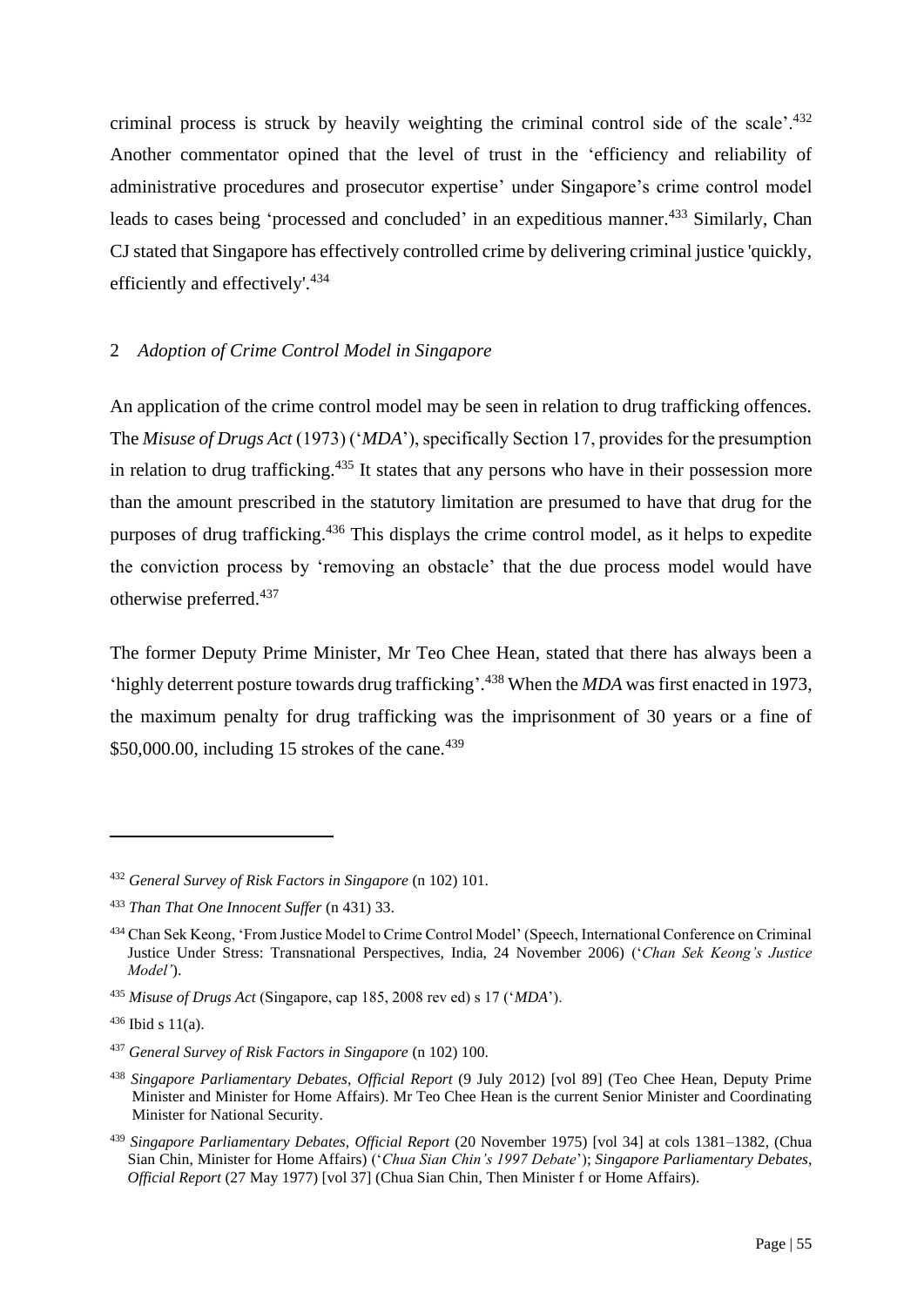Two years later, in 1975, the penalty for certain drug offences, including drug trafficking, was amended to a mandatory death penalty.<sup>440</sup> The then Minister for Home Affairs, Mr Chua Sian Chin, elucidated the rationale for this amendment in the *Second Reading Speech of the MDA Amendment Bill.*<sup>441</sup> He stated that the increased penalty was to 'provide the necessary deterrence to drug traffickers'.<sup>442</sup> He further mentioned that drug-related crimes pose a 'dangerous national security problem' and would potentially threaten the 'survival' of Singapore if left uncontrolled.<sup>443</sup>

Sometime in 2012, the Minister of Law, Mr Shanmugam Kasiviswanathan ('Mr Shanmugam'), and the Deputy Prime Minister and Minister for Home Affairs, Mr Teo Chee Hean ('Mr Teo'), proposed various amendments to the *MDA*, specifically to the mandatory death penalty.<sup>444</sup> The proposal was that the death penalty would no longer be mandatory for drug traffickers and would be 'imposed at the discretion of the courts' when certain conditions are satisfied.<sup>445</sup> These include the conditions where (i) the trafficker proves on a balance of probabilities that he only played the role of a courier and was not involved in any supply or distribution of the drugs; and (ii) the Public Prosecutor provides a Certificate of Assistance ('Certificate') certifying that the trafficker has substantially cooperated with the Central Narcotics Bureau.<sup>446</sup>

Otherwise, the trafficker must prove that he was only a courier and had a mental disability which 'impaired his appreciation of the gravity of the act'.<sup>447</sup> Mr Teo further stated that the amendments are meant to 'introduce more calibration into the legal framework against drug trafficking' yet 'retain the strong deterrent posture of [Singapore's] capital punishment regime'.<sup>448</sup> Mr Shanmugam espoused that the 'cardinal objectives' remain the same: 'crime

 $447$  Ibid.

<sup>448</sup> Ibid.

<sup>440</sup> Ibid.

 $441$  Ibid.

<sup>442</sup> Ibid.

<sup>443</sup> Ibid.

<sup>444</sup> *Singapore Parliamentary Debates*, *Official Report* (9 July 2012) [vol 89] (Teo Chee Hean, Deputy Prime Minister and Minister for Home Affairs). See also Mr K Shanmugam, Parliamentary Speeches and Responses, Ministry of Law, "Ministerial Statement by the Minister for Law Mr K Shanmugam on the changes to the Applications of the Mandatory Penalty to Homicide Offences", Parliamentary Speech (9 July 2012).

<sup>445</sup> Ibid.

<sup>446</sup> Ibid.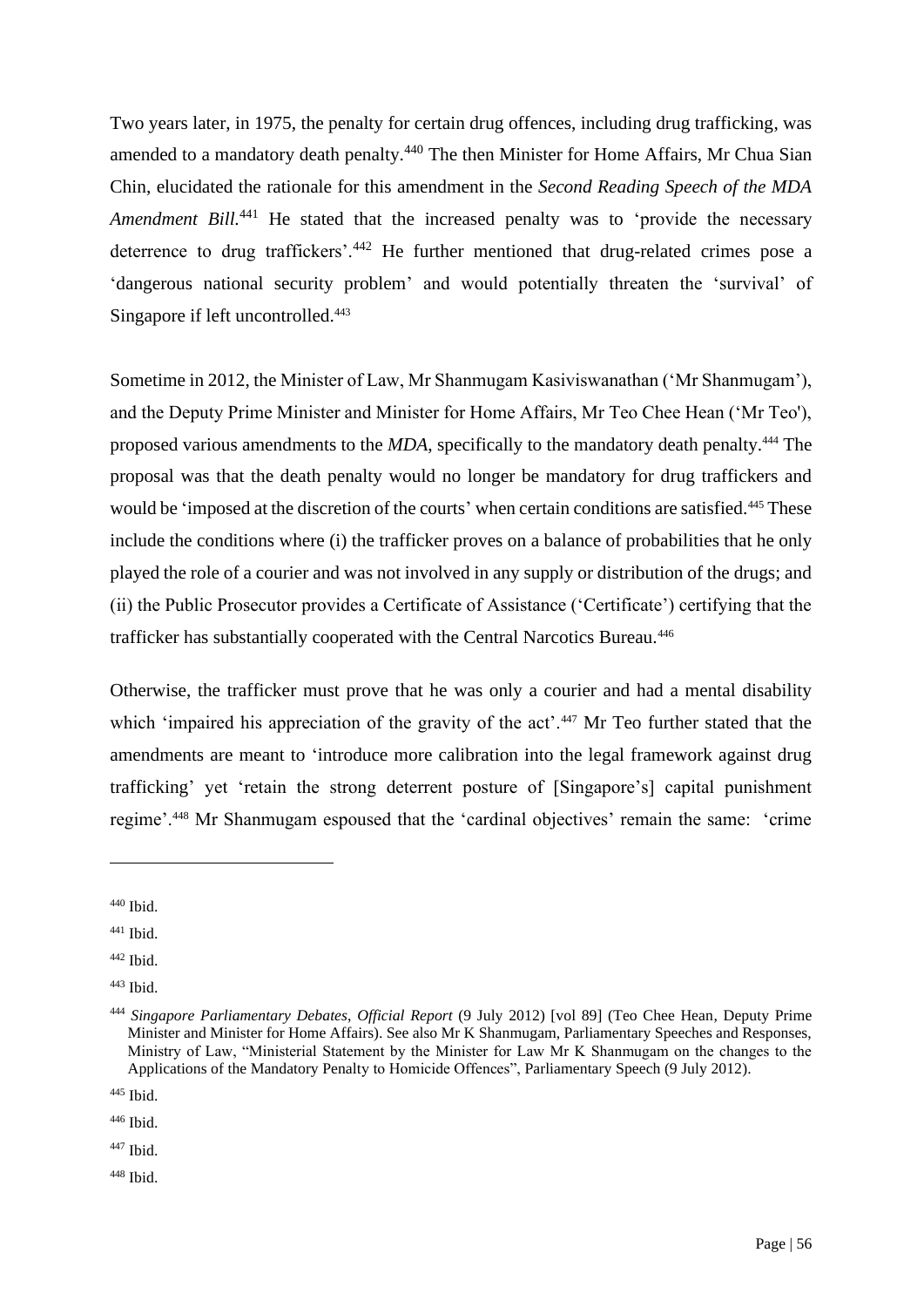must be deterred, and society must be protected against criminals'.<sup>449</sup> These proposed amendments subsequently gave rise to the new Section 33B in the MDA.<sup>450</sup>

On the face of it, the amended MDA appears to be lenient compared to the preceding MDA. However, the courts' discretion to avoid meting the death penalty is extremely narrow. If the Public Prosecutor does not provide the Certificate, the Court does not have any discretionary powers and must impose a death penalty. The fact that the Prosecutor has the discretion to provide the Certificate creates a situation where officers can pressure innocent individuals into confessing solely to obtain the Certificate. When innocent individuals are interrogated, they may realise that confessing may spare them execution; thus, they may be tempted to confess to a crime they did not commit. This, to a certain extent, encourages false confessions. This paper adopts the views of Amnesty International that granting the Public Prosecutor the power to issue the Certificate violates the rights of individuals to a fair trial. This is because the discretionary power 'places life and death decisions in the hands of an official who is neither a judge nor a neutral party in the trial'.<sup>451</sup>

## 3 *Adoption of the Due Process Model in Singapore*

As discussed above, Singapore seems to have favoured the existence of a crime control model more than a due process model. However, Singapore does have various procedural safeguards that are in congruence with the due process model to help prevent miscarriages of justice, particularly wrongful convictions. <sup>452</sup> These safeguards are demonstrated in the *Constitution of the Republic of Singapore* ('Constitution'), *Criminal Procedure Code* and *Evidence Act*. 453

*(a) Right to Fundamental Rules of Natural Justice*

 $449$  Ibid.

<sup>450</sup> *Misuse of Drugs Act (Amendment) Act 2012 (No 30 of 2012* (Singapore).

<sup>451</sup>Amnesty International, *Cooperate or Die: Singapore's Flawed Reforms to the Mandatory Death Penalty* (Report, October 2017) 7.

<sup>452</sup> Singapore, *The Constitutional Right of Silence: Abridged?*, No 2, 2003. See also *General Survey of Risk Factors in Singapore* (n 102) 99.

<sup>453</sup> *Constitution of the Republic of Singapore* (Singapore, 1999 rev ed) ('*Constitution*'); *CPC* (n 125); *Evidence Act* (n 142).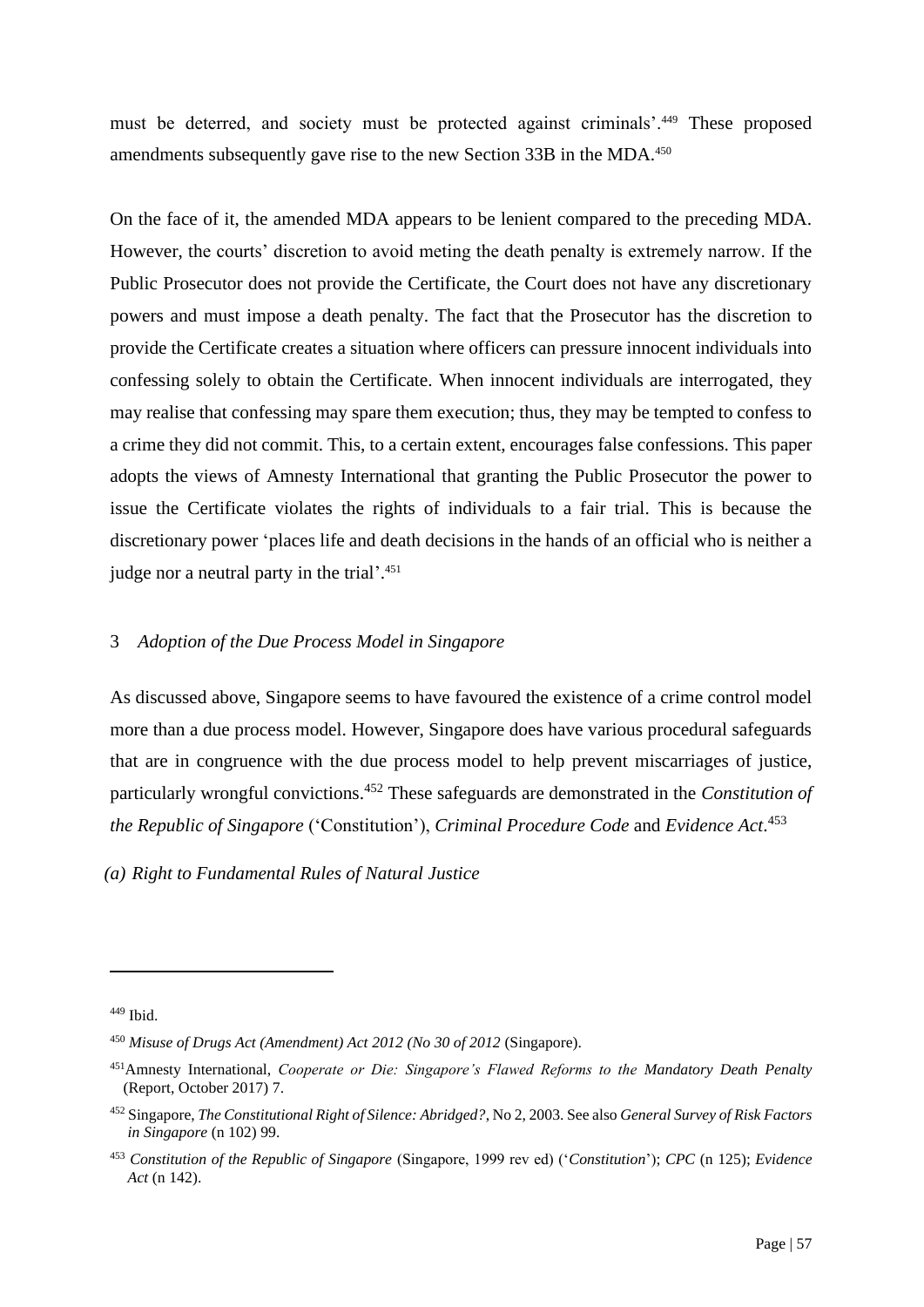The *Constitution* expressly provides the guarantee that no person (i) shall be deprived of his life or personal liberty save in accordance with the law; and  $454$  (ii) be entitled to equal protection of the law.<sup>455</sup> Though the term 'life' is not defined in the *Constitution*, the Court of Appeal in *Yong Vui Kong v Public Prosecutor* stated that having a right to life is the 'most basic [form] of human rights'.<sup>456</sup> In *Lo Pui Sang v Mamata Kapildev Dave*, the High Court established that 'personal liberty' only meant liberty from unlawful detention or incarceration.<sup>457</sup> The phrase 'accordance with the law' referred to fundamental principles of natural justice.<sup>458</sup> The Court in *Haw Tua Tau v Public Prosecutor* provided some guidance on the scope of these principles. These principles are to be considered in view of the entire justice system, including the perspectives of people operating the system.<sup>459</sup> The Council further noted that the principles are not permanent and, therefore, may vary over time. The rule in question must not be 'obviously unfair'. <sup>460</sup> Particularly in relation to the present discussion, a fundamental rule of natural justice is that individuals will not be punished for an offence unless it has been 'established to the satisfaction of an independent and unbiased tribunal' that they committed the offence.<sup>461</sup>

# *(b) The Right to Remain Silent – Privilege Against Self-Incrimination*

The general stance is that suspects can remain silent and refuse to answer questions if their answers could potentially expose them to criminal proceedings.<sup>462</sup> This is on the basis that no one should be put in a position to forcefully incriminate themselves.<sup>463</sup> This is further discussed below. 464

*(c) The Right to Counsel*

<sup>454</sup> *Constitution* (n 453) art 9(1).

<sup>455</sup> Ibid art 12 (1).

<sup>456</sup>*Yong Vui Kong v Public Prosecutor* [2010] 3 SLR 489, 528.

<sup>457</sup> *Lo Pui Sang v Mamata Kapildev Dave* [2008] 4 SLR 754, 760.

<sup>458</sup> *Ong Ah Chuan v Public Prosecutor* [1981] AC 648, 670.

<sup>459</sup> *Haw Tua Tau v Public Prosecutor* [1980] SLR 133, 135.

<sup>460</sup> Ibid 137.

<sup>461</sup> Ibid.

<sup>462</sup> *Rank Film Distributors Ltd and Others v Video Information Centre and Others* [1980] 2 All ER 273.

<sup>&</sup>lt;sup>463</sup> G D Nokes, *An Introduction to Evidence* (Sweet & Maxwell Ltd, 4<sup>th</sup> rev ed, 1967) 206.

<sup>464</sup> See below Part D.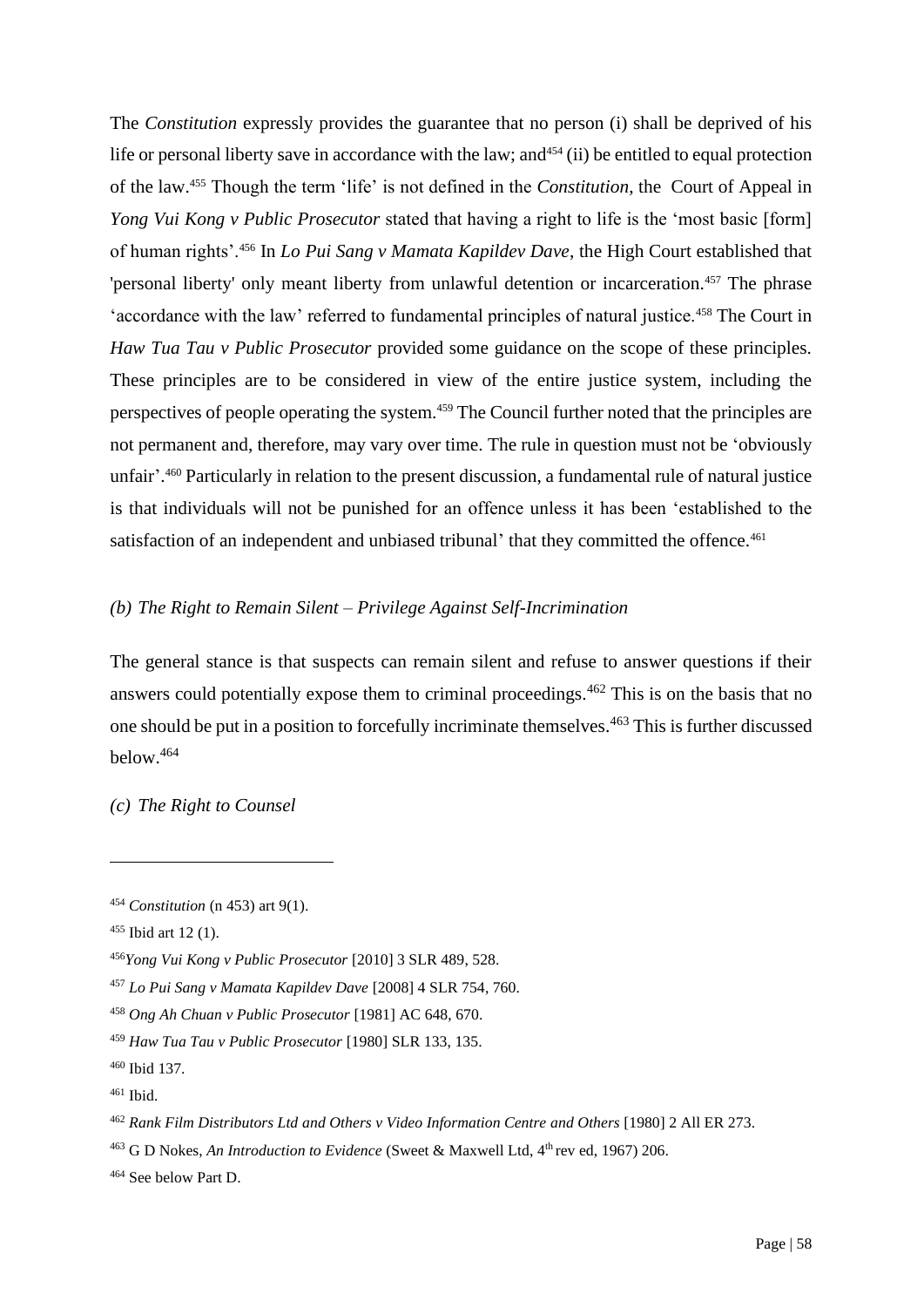The *Constitution* provides suspects with the right to consult counsel upon arrest.<sup>465</sup> However, in reality, this right has proven to be futile as it is easily abrogated for the following reasons.

Accused persons in Singapore certainly have a right to counsel; however, the issue is the time as to when this right becomes operational. It is established that investigating officers can delay an accused's right to counsel until after interrogations have ended and their statements have been obtained.<sup>466</sup> Mr Shanmugam, in a parliamentary debate, stated that suspects would be granted access to counsel when the interrogations were near completion.<sup>467</sup>

In *Jasbir Singh v Public Prosecutor*, the investigating officers deprived the accused from access to counsel for almost two weeks while interrogating him.<sup>468</sup> The Court found that this period was 'within a reasonable time', as per the criterion in *Lee Mau Seng v Minister for Home*  Affairs.<sup>469</sup> The Court further held that there was no 'statutory basis' that suspects must be allowed access to counsel before providing their statements.<sup>470</sup>

Various commentators have suggested that the delay in granting access to a counsel is for the investigating officers to 'extract incriminatory statements' from the suspects while ensuring that the suspects are 'undisturbed by any advice' from counsel.<sup>471</sup> This paper agrees with these views and concludes that promptly providing suspects with the right to counsel will keep a tight rein on investigating officers during the interrogation process.

<sup>465</sup> *Constitution* (n 453) art 9(3).

<sup>466</sup> *Singapore, Parliamentary Debates, Official Report* (19 May 2010) [vol 87] (Mr K Shanmugam, Minister for Law and Foreign Affairs).

<sup>467</sup> Ibid.

<sup>468</sup> [1994] 1 SLR 782 ('*Jasbir Singh*').

<sup>469</sup> [1971] 2 MLJ 137.

<sup>470</sup> *Jasbir Singh* (n 464) [32].

<sup>471</sup> *Death Penalty Singapore Style* (n 459) 330; See also Michael Hor, 'Singapore's Innovations to Due Process' (2001) *Criminal Law Forum* 12, 25.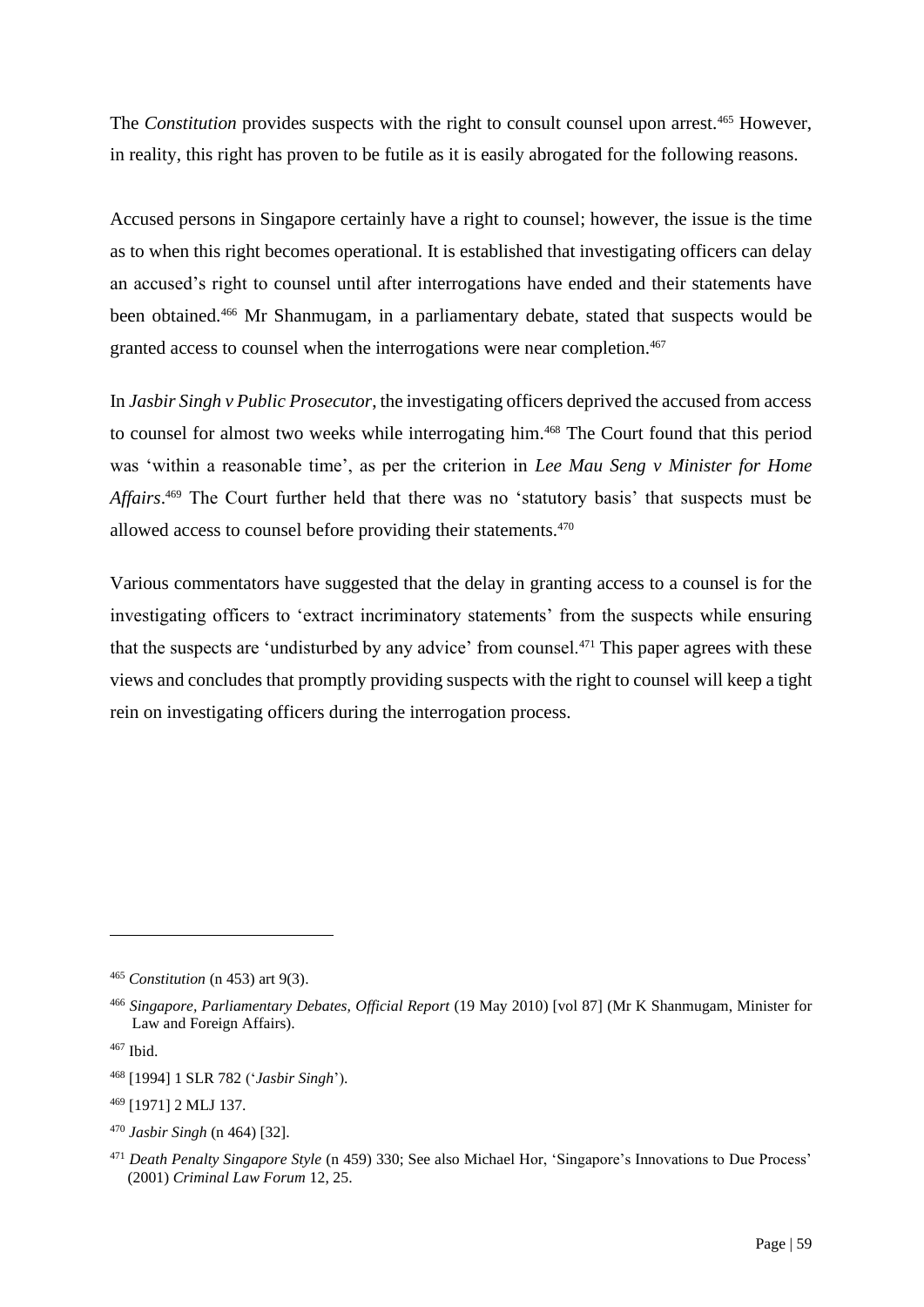## C *Concluding Remarks*

The preceding discussions show that crime control 'has always been and is a high priority' in Singapore.<sup>472</sup> Nonetheless, the privileges and rights of accused persons in the *Constitution* are examples of procedural safeguards that direct towards the existence of a due process model. These safeguards, however, do not entirely prevent false confessions and wrongful convictions. It is beyond the scope of this paper to suggest changes to these safeguards. It can, nevertheless, be established that these safeguards are somewhat limited in nature and do not strike a balance between the crime control model and the due process model. This balance is necessary to ensure that the rights of accused persons are protected, hence, potentially resulting in a lower rate of false confessions and wrongful convictions. Further, as the due process model is primarily concerned with procedural rules, it will only aid to avoid false confessions, ultimately resulting in fewer wrongful convictions of the factually innocent.<sup> $473$ </sup> Hence, the proposed solution in Chapter VI attributes more emphasis to the due process model.<sup>474</sup>

<sup>472</sup> *The Singapore Model* (n 412) 438.

<sup>473</sup> *Chan Sek Keong's Justice Model* (n 434).

<sup>474</sup> See below Chapter VI.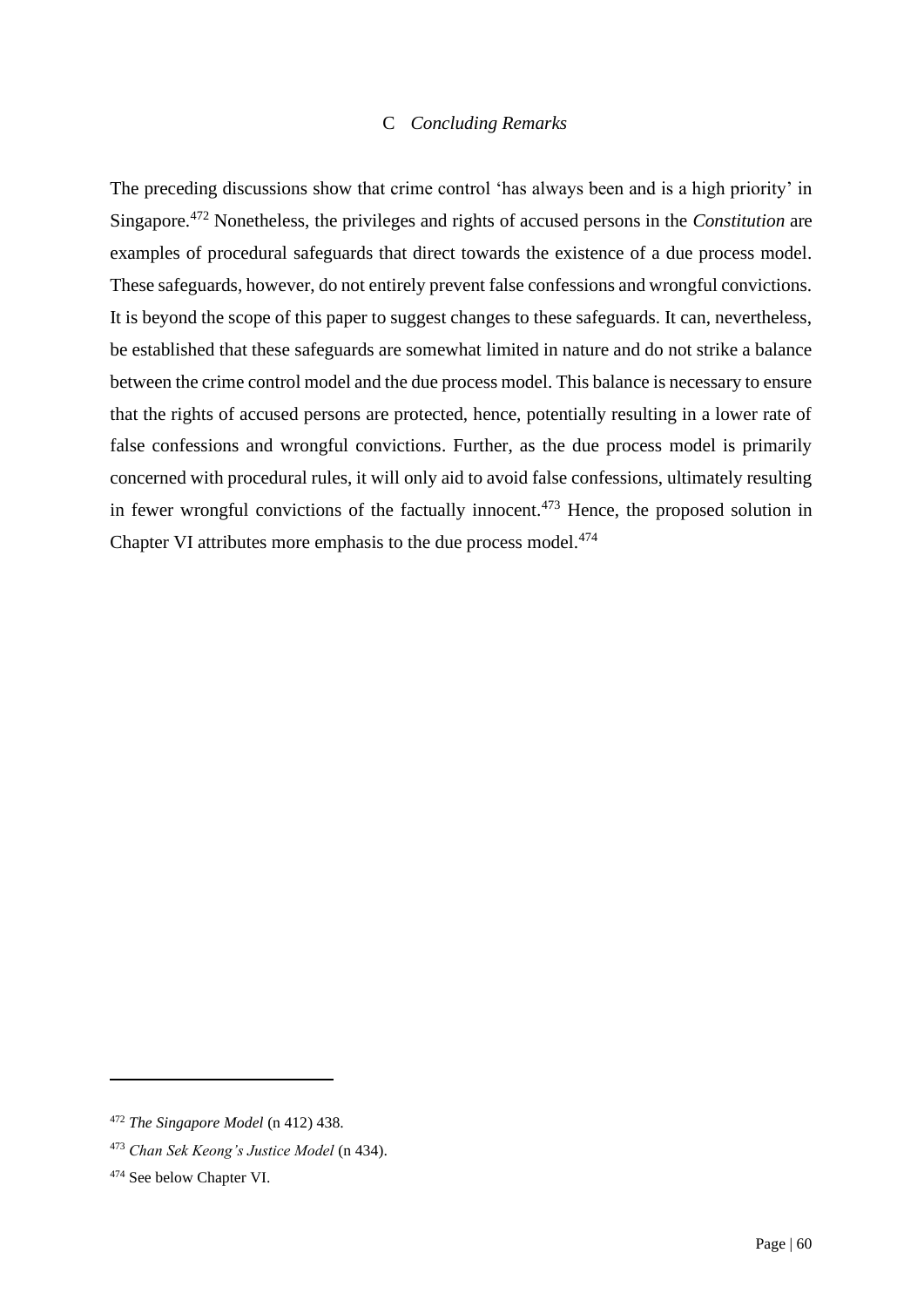### V THE LAW IN SINGAPORE: STATEMENT-RECORDING

The importance of recording police interrogations and suspects' confessions has been emphasised throughout this paper. This chapter examines the existing statutory requirements that govern the interview process in Singapore. In its analysis, the chapter will discuss the admissibility of statements and the circumstances in which their probative value may be reduced. Reference will be made to the relevant legislation and common law and how the courts generally deal with statements.<sup>475</sup>

## A *Statement-Recording in Singapore*

During investigations, investigating officers can record two types of statements that are provided for in the *CPC*. <sup>476</sup> For ease of reference, the statements are distinguished by the time they are obtained – pre-charge and post-charge. The statements will only be admissible when by a police officer above the rank of sergeant.<sup>477</sup>

### 1 *Pre-Charge*

Section 21(1) of the *CPC* provides that investigating officers can issue a written order to any person in Singapore who 'appears to be acquainted with any facts and circumstances of the case' to attend an interview.<sup>478</sup> This power allows police officers to question suspects or witnesses and obtain statements from them.<sup>479</sup> These statements obtained under Section 22 of the *CPC* are often known by their colloquial term, 'long statements' or 'investigation statements'.<sup>480</sup>

<sup>&</sup>lt;sup>475</sup> This paper will only discuss statements provided by suspects, not witnesses.

<sup>476</sup> *CPC* (n 125) s 122, 123.

 $477$  Ibid s 258(2), (3).

 $478$  Ibid s 121(1).

<sup>479</sup> Ibid s 22.

<sup>480</sup> Ibid s 22(a), (b); Lionel Leo and Chen Siyuan, *Law of Evidence in Singapore* (Sweet & Maxwell, 2016) 520 ('*Law of Evidence in Singapore'*). See also *Public Prosecutor v Mohamad Noor bin Abdullah* [2017] 3 SLR 478 [9].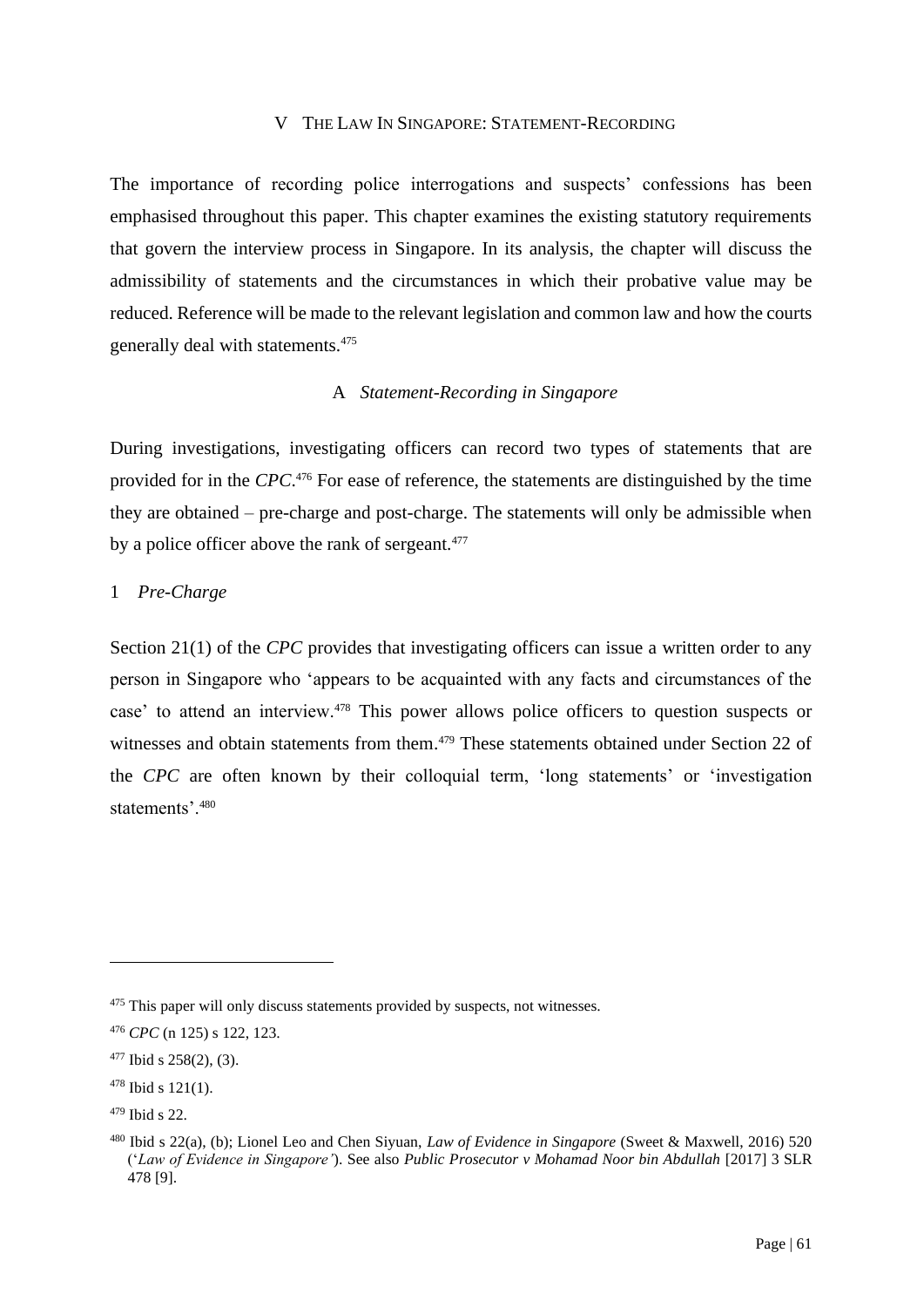These statements contain facts and circumstances surrounding the offence being investigated and are prima facie admissible. 481

The procedural requirements for obtaining statements are prescribed in Section 22(3) of the *CPC*. <sup>482</sup> For instance, the statement must be recorded in writing or the form of an audio-visual recording.<sup>483</sup> If the statement was recorded in writing, the investigating officer must read over what was written, and the suspect or witness must sign the statement.<sup>484</sup> In circumstances where they do not understand English, there must be an interpreter present to interpret on behalf of the officer in a language the suspects understand, and finally, read the written statement to them. 485

Suspects and witnesses have a right to silence if they choose not to provide a statement.<sup>486</sup> This is discussed in detail below<sup>487</sup>. However, if they decide to speak, they have an obligation to 'state truly what they know of the facts and circumstances of the case'.<sup>488</sup> Failing to do so would attract specific penalties for fabricating evidence under the *Penal Code*. 489

# 2 *Post-Charge*

The second type of statement is obtained under Section 23 of the CPC.<sup>490</sup> It is a 'cautioned statement' obtained from accused persons who are formally charged with an offence.<sup>491</sup> Accused persons can provide an explanation or defence to the charged offence when giving their cautioned statement.<sup>492</sup>

<sup>484</sup> Ibid.

- $491$  Ibid s 23.
- <sup>492</sup> Ibid.

<sup>481</sup> *CPC* (n 125) s 22 (2), s 258(1).

 $482$  Ibid s 22 (3).

<sup>483</sup> Ibid s 22(3).

 $485$  Ibid s 23(3A) (b).

<sup>486</sup> *CPC* (n 125) s 22(2).

<sup>487</sup> See below Part D.

<sup>488</sup> Ibid s 22(2).

<sup>489</sup> *Penal Code* (Singapore, cap 224, 2008 rev ed) Chapter XI.

<sup>490</sup> *CPC* (n 125) s 23.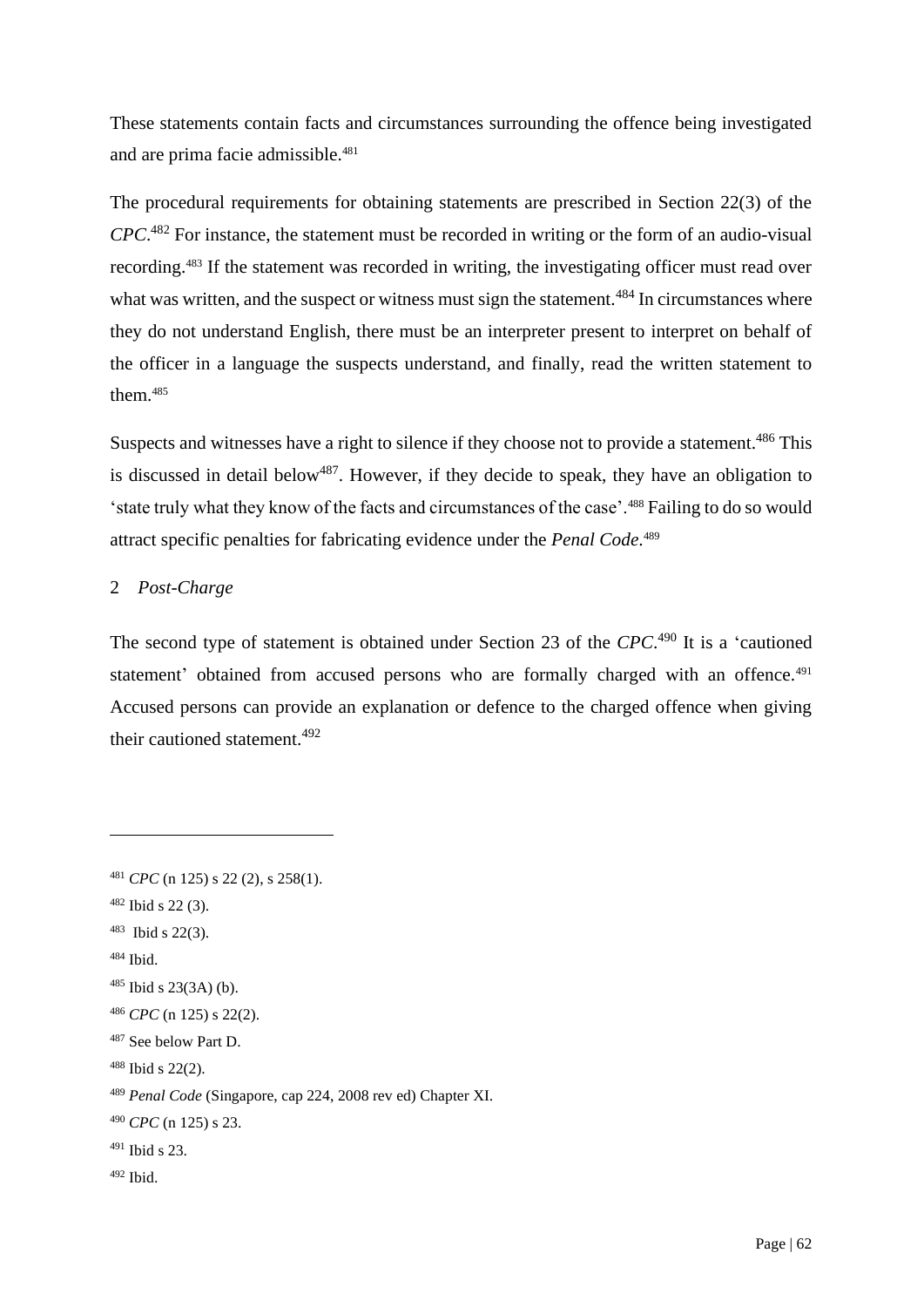The procedural requirements for obtaining statements under Section 23 are prescribed in Section 23(3) of the *CPC*.<sup>493</sup> They, as explained above, are similar to the requirements for obtaining a statement under Section 22.<sup>494</sup> However, there are additional requirements for statements obtained pursuant to Section 23.<sup>495</sup> Investigating officers are required to read the following caution to the accused person; thus, it is known as a 'cautioned statement':<sup>496</sup>

You have been charged with [the charge]. Do you want to say anything about the charge that was just read to you? If you keep quiet now about any fact or matter in your defence and you reveal this fact or matter in your defence only at your trial, the judge may be less likely to believe you. This may have a bad effect on your case in court. Therefore it may be better for you to mention such fact or matter now. If you wish to do so, what you say will be written down, read back to you for any mistakes to be corrected and then signed by you.<sup>497</sup>

Upon listening to this caution, accused persons have the right to remain silent or say anything in response that indicates their refusal to provide a statement.<sup>498</sup> This is discussed below.<sup>499</sup>

## B *The Importance of Statements and Confessions*

The Courts have accorded a broad meaning to confession; 'any statement that connects the accused in some way with the offence'.<sup>500</sup> In this regard, the Court of Appeal in *Lee Chez Kee v Public Prosecutor* stated that a confession 'is a statement made against the interests of its maker and hence inherently reliable'.<sup>501</sup> It is well settled that accused persons may be convicted on their confessional statements alone, and no further corroborations are required.<sup>502</sup> This is also true in circumstances where accused persons retract their confessions. The Court of Appeal in *Yap Sow Keong v Public Prosecutor* stated that even when accused persons retract their

 $494$  Ibid.

<sup>493</sup> Ibid s 23(3).

 $495$  Ibid s 23(1).

<sup>496</sup> Ibid.

<sup>497</sup> Ibid.

<sup>498</sup> Ibid s 23(2).

<sup>499</sup> See below Part D.

<sup>500</sup> *Tong Chee Kong v Public Prosecutor* [1998] 1 SLR(R) 591 [18].

<sup>501</sup> *Lee Chez Kee v Public Prosecutor* [2008] 3 SLR(R) 447 [102].

<sup>502</sup> See, eg., *Ismail bin U K Abdul Rahman v Public Prosecutor* [1974] SLR(R) 91 [83].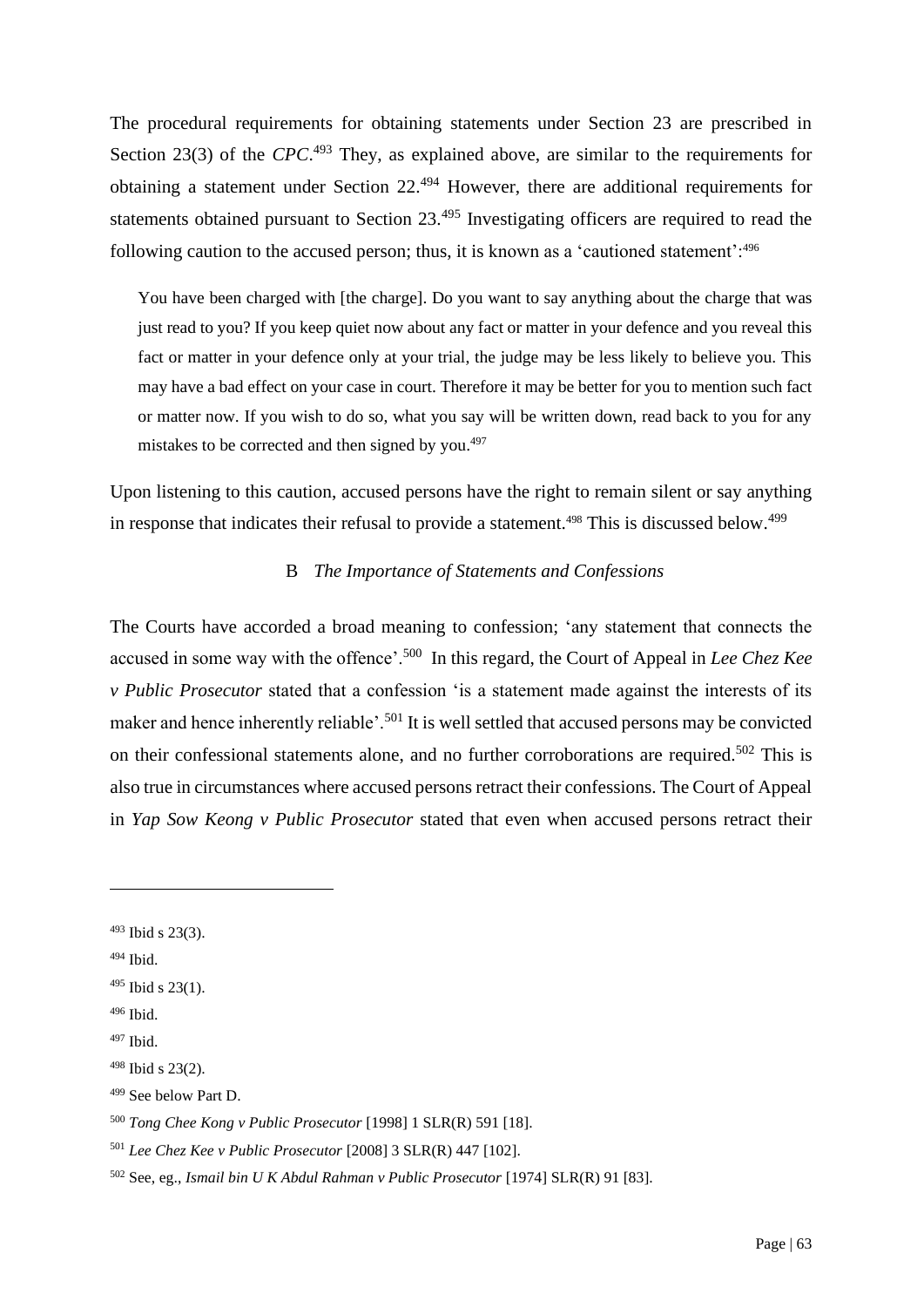confessions, they may still be convicted on the strength of their confessions alone, as long as the courts are satisfied with the accused's guilt beyond a reasonable doubt.<sup>503</sup>

These Section 22 and Section 23 statements that are recorded during investigations provide key evidence in criminal cases.<sup>504</sup> These statements often contain facts and information that aid to secure convictions.<sup>505</sup> It is essential to note that these statements have multifaceted purposes. The courts have taken into account various mitigating factors that are evident in accused persons' statements for the purposes of sentencing. For instance, these statements could demonstrate accused persons' cooperation with investigations or their genuine remorse when they provide 'full and frank disclosure of criminal activities beyond the offences' for which they were presently charged.<sup>506</sup> For example, the Court in *Public Prosecutor v Wong Jia Yi* noted that the accused was 'forthcoming' and had cooperated fully with the investigating officers, 'even to the extent of providing information as to her drug sources'.<sup>507</sup>

## C *The Admissibility of Statements*

The *Evidence Act* defines confession as 'an admission made at any time by a person accused of the offence, stating or suggesting the inference that committed that offence'.<sup>508</sup> An admission is further defined to be a statement, either oral or documentary, 'which suggests any inference as to any fact in issue or relevant fact'.<sup>509</sup> A plain reading of these definitions suggests that a statement only amounts to a confession when accused persons admit to elements of the offence, namely having had the intention to commit the crime and actually committing the crime. This was considered in *Anandagoda v R*, where the Privy Council held that the test for determining whether a statement is a confession is 'objective in nature'.<sup>510</sup> The test was whether a reasonable

<sup>503</sup> (1947) 13 MLJ 90.

<sup>504</sup> *CPC* (n 125) s 22, 23.

<sup>505</sup> *Law of Evidence in Singapore* (n 480) 520. See also Chin Tet Yung, 'Criminal Procedure Code 2010: Confessions and Statements by Accused Persons Revisited' (2012) 24(1) *Singapore Academy of Law Journal* 60 [60] ('*CPC Revisited*').

<sup>506</sup> *Public Prosecutor v Siow Kai Yuan Terence* [2020] SGHC 82 [56], [61].

<sup>507</sup> *Public Prosecutor v Wong Jia Yi* [2003] SGDC 63 [35-36]. See also *Praveen s/o Krishnan v Public Prosecutor*  [2017] SGHC 324 [40]; A *Karthik v Public Prosecutor* [2018] SGHC 202 [74].

<sup>508</sup> *Evidence Act* (n 142) s 17(2).

<sup>509</sup> Ibid s 17(1).

<sup>510</sup> [1962] 1 MLJ 289, 292.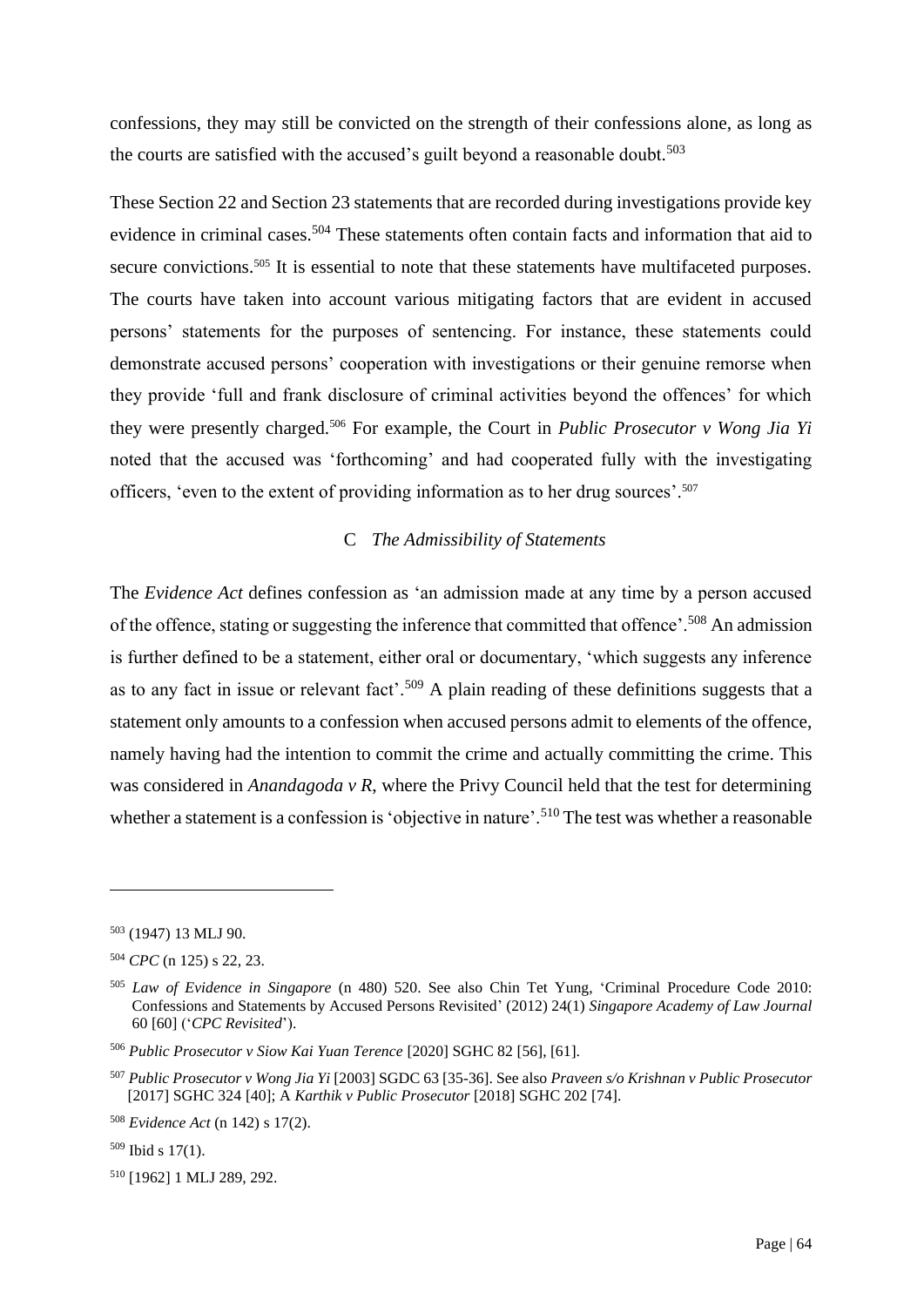man reading the statement in that circumstances would have perceived the statement to conclude that the accused intended to commit and committed the offence.<sup>511</sup>

Section 258 of the *CPC* governs the admissibility of statements provided by accused persons to investigating officers.<sup>512</sup> It prescribes that statements provided by accused persons will generally be admissible as evidence.<sup>513</sup> The *Evidence Act* further defines evidence as all statements 'which the court permits or requires to be made before it by witnesses in relation to matters of fact under inquiry'.<sup>514</sup> This includes statements made under Section 22 and Section 23 of the *CPC* by the accused persons at any time, before or after they were formally charged.<sup>515</sup> Any challenge on the admissibility of statements under Section 22 and Section 23 is usually dealt with similarly.<sup>516</sup> There are two grounds wherein one can challenge the admissibility of statements, as discussed below.<sup>517</sup>

### 1 *Substantial Grounds – Voluntariness of Statements*

It is entrenched that the burden lies on the prosecution to prove beyond a reasonable doubt that accused persons provided their statements voluntarily to the investigating officers.<sup>518</sup> Likewise, the defence counsel does not have to prove on a balance of probabilities that accused persons did not voluntarily provide their statements. 519

## *(a) The Twofold Test of Voluntariness*

<sup>511</sup> Ibid.

<sup>512</sup> *CPC* (n 125) s 258(1).

<sup>513</sup> Ibid; *Sulaiman bin Jumari v Public Prosecutor* [2020] SGCA 116 [36]. See also *Law of Evidence in Singapore* (n 480) 521.

<sup>514</sup> *Evidence Act* (n 142) s 3.

<sup>515</sup> *CPC* (n 125) s 22, 23.

<sup>516</sup> Ibid.

<sup>517</sup> *Law of Evidence in Singapore* (n 480) 523.

<sup>518</sup> *Public Prosecutor v BDA* [2018] SGHC 72 [23]. See also *Public Prosecutor v Lim Boon Hiong* [2010] 4 SLR 696.

<sup>519</sup> *Chai Chien Wei Kelvin* v *Public Prosecutor* [1998] 3 SLR(R) 619 [52] ('*Kelvin'*).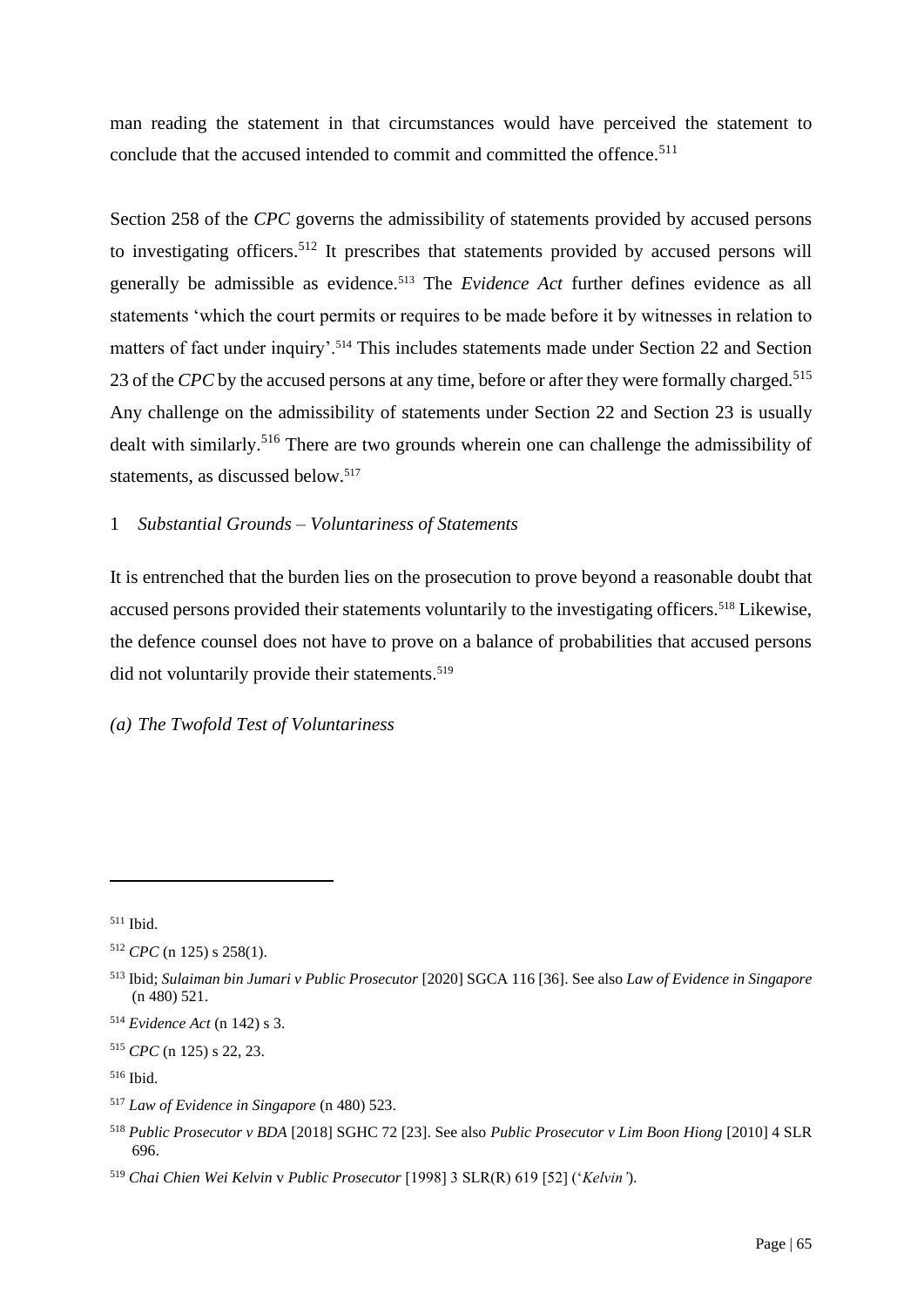This 'test of voluntariness' is twofold - consisting of an objective and subjective limb.<sup>520</sup> The subjective limb will only be reckoned once the objective limb has been satisfied.<sup>521</sup>

The objective limb is concerned with whether accused persons provided their statements in response to 'inducement, threat, or promise from a person in authority in relation to the charge'.<sup>522</sup> The inducement, threat, or promise 'may be implied from the circumstances of the case'.<sup>523</sup>

Issues may arise where actions and statements from officers may not appear to be an inducement, threat, or promise. The point is not whether the officers intended to make any inducement, threat, or promise, but whether the accused person perceived the actions and statements of the officers as such.<sup>524</sup> The standard is whether a reasonable person, in the shoes of the accused, would have rationally understood the actions of officers to be such.<sup>525</sup> This standard is especially of relevance in circumstances where accused persons are intoxicated or drugged.<sup>526</sup> Such were the circumstances of the accused in *Kadar*, as discussed in Chapter III.<sup>527</sup>

However, mere suspicion of such inducement, threat, or promise would be insufficient for the statements to be involuntary.<sup>528</sup> The inducement, threat, or promise must be sufficient to have 'operated' on the minds of accused persons 'through hope of escape, fear or punishment connected with the charge'.<sup>529</sup> This constitutes the subjective limb of the test. The court will 'clothe itself with the mentality' of accused persons to determine whether they had reasonable grounds to believe that providing confessional statements would gain them some advantage or temporarily relieve them of evil.<sup>530</sup> Therefore, words to the effect of 'you had better tell the truth' were considered to 'vitiate confessions' in *Lim Kim Tjok* but not in *Ramasamy a/l* 

<sup>520</sup> Ibid [53]; *Public Prosecutor v Omar bin Yacob Bamadhaj* [2021] SGHC 46 [36] ('*Omar*').

<sup>521</sup> *Omar bin Yacob* (n 506) [38]. See also *Lu Lai Heng v Public Prosecutor* [1994] 1 SLR(R) 1037.

<sup>522</sup> Ibid. *CPC* (n 125) s 258(2), (3).

<sup>523</sup> *Public Prosecutor v Law Say Seck* [1973] 1 MLJ 199, 199.

<sup>524</sup> *DPP v Ping Lin* [1976] AC 574, 594 ('*Ping Lin*').

<sup>525</sup> Ibid.

<sup>526</sup> Ibid.

<sup>527</sup> See above 21.

<sup>528</sup> *Panya Martmontree v Public Prosecutor* [1995] 2 SLR (R) 806 ('*Panya*').

<sup>529</sup> *Kelvin* (n 519) [52]; *Omar* (n 520) [36].

<sup>530</sup> *Ping Lin* (n 524) 561.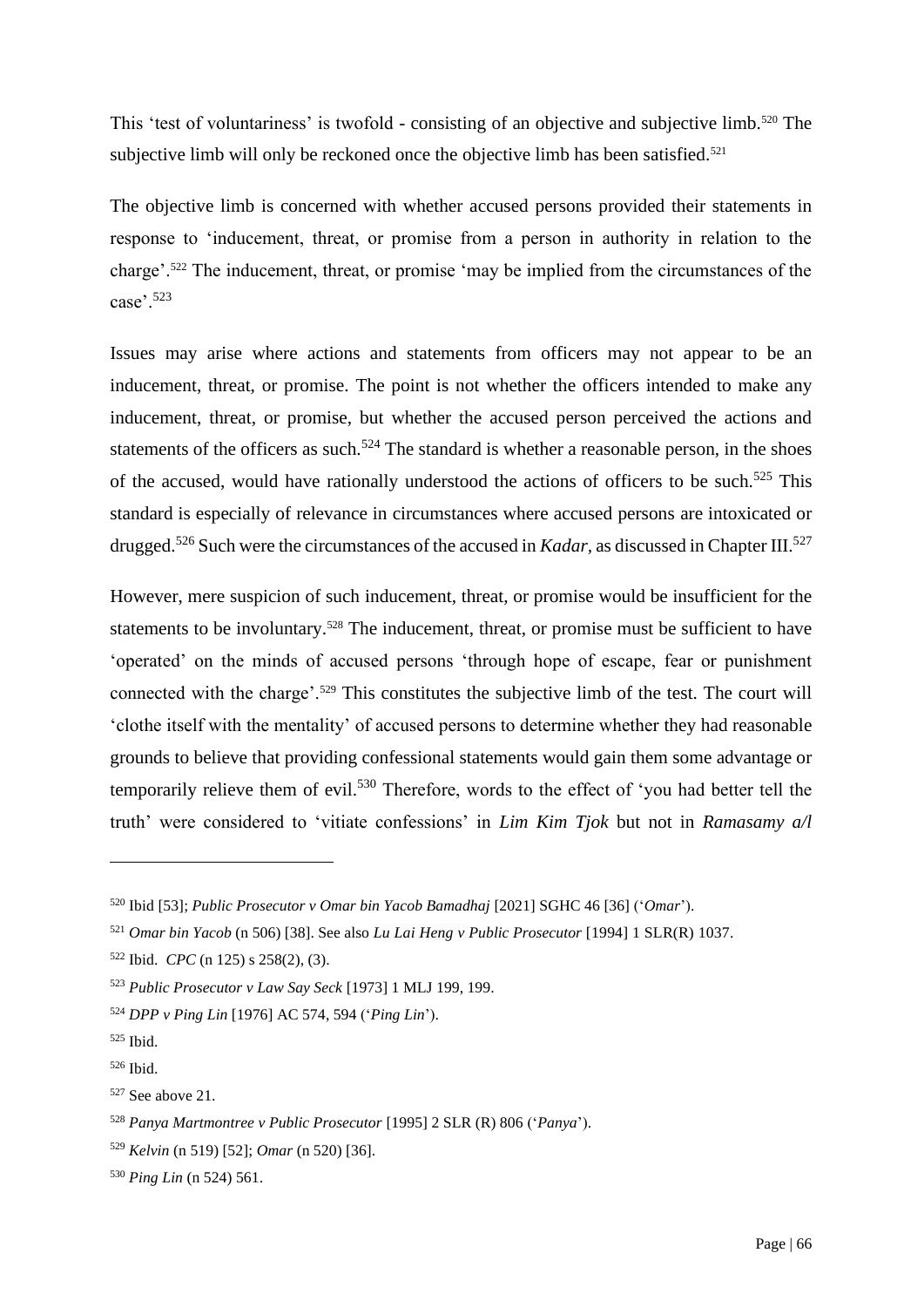*Sebastian*. <sup>531</sup> In *Ramasamy a/l Sebastian*, the Court found that these words, though they had been said to the accused, did not affect the accused's willingness to provide a statement.<sup>532</sup>

More recently, the fulfilment of the twofold voluntariness test was evident in *Public Prosecutor v Mohamed Ansari bin Mohamed Abdul Aziz.* <sup>533</sup> The accused only confessed when the threat from the officers induced some form of fear in his mind.<sup>534</sup> The accused alleged that the investigating officers threatened that they would not release his girlfriend unless he confessed.<sup>535</sup> The accused further alleged that he only provided his incriminatory statements to protect his girlfriend because the officers used words to the effect of 'it depends on what you say'.<sup>536</sup> The Court found these words to constitute inducement and thus impugn the voluntariness of the accused's statement.<sup>537</sup> The Court also observed the accused's evidence to be much more compelling and credible than the officers, given that the officers' evidence appeared to be 'oscillating'.<sup>538</sup> The accused's statement was found to be inadmissible.<sup>539</sup>

There have been various concerns that the courts would naturally believe investigating officers rather than the suspects, given that it is 'hard to believe that officers would resort to the conduct of mistreating suspects to extract a confession'. <sup>540</sup> It is also the view of the courts that investigating officers 'work in difficult circumstances and would never be able to achieve anything if they are required to remove all doubt of influence or fear'. <sup>541</sup> This was reflected in *Yeo See How v Public Prosecutor.*<sup>542</sup> The Court found that the accused had provided his

<sup>531</sup> *Lim Kim Tjok v Public Prosecutor* [1978] 2 MLJ 94; *Ramasamy a/l Sebastian* [1991] 1 MLJ 75, 78 ('*Ramasamy*'). See also Jeffrey Pinsler, *Evidence, Advocacy and the Litigation Process* (Butterworths, 1992) 81.

<sup>532</sup> *Ramasamy* (n 531) 78.

<sup>533</sup> *Public Prosecutor v Mohamed Ansari bin Mohamed Abdul Aziz and another* [2019] SGHC 268 [10] ('*Ansari*') <sup>534</sup> Ibid.

<sup>535</sup> Ibid [23].

<sup>536</sup> Ibid [37].

<sup>537</sup> Ibid [38].

<sup>538</sup> Ibid [38].

<sup>539</sup> Ibid [39].

<sup>540</sup> *Singapore, Parliamentary Debates, Official Report* (19 May 2010) [vol 87] (Wong Kan Seng, Deputy Prime Minister and Minister for Home Affairs). See also Michael Hor, *Review of Judicial and Legal Reforms in Singapore between 1990 and 1995* (Butterworths Asia, 1996).

<sup>541</sup> *Panya* (n 528) [29].

<sup>542</sup> *Yeo See How v Public Prosecutor* [1999] 2 SLR (R) 277.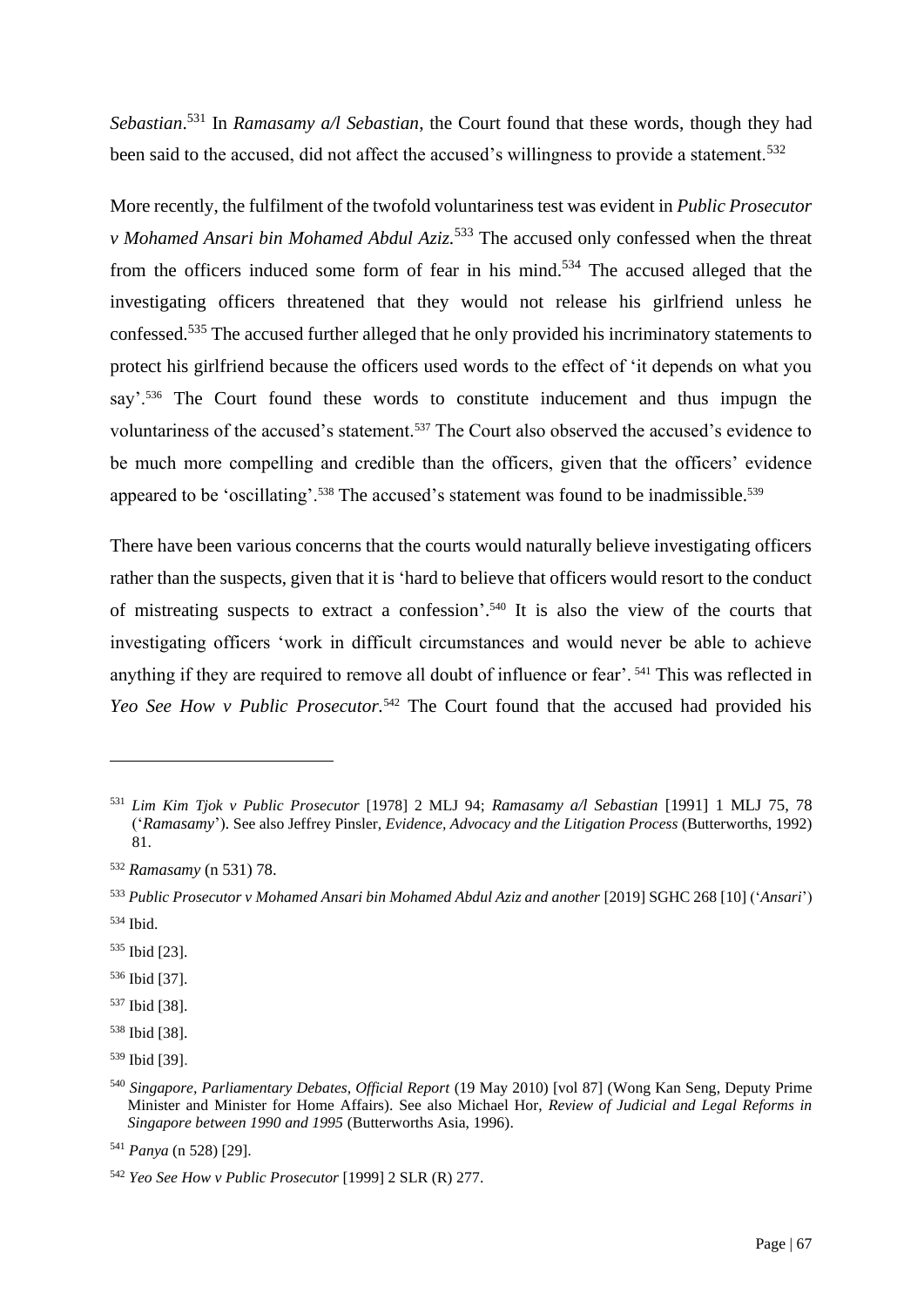statements voluntary, notwithstanding his assertions.<sup>543</sup> The accused alleged that he was hungry and cold throughout the investigation. <sup>544</sup> He also stated that the investigating officers did not give him any medication for his gastric pain.<sup>545</sup> The issue surrounded the question of whether his discomfort resulted in him providing an involuntary statement.<sup>546</sup> The Court of Appeal expressed the following:

There is no necessity for interrogating officers to remove all the discomfort. Some discomfort must be expected. The issue is whether such discomfort is of such a great extent that it causes the making of an involuntary statement.<sup>547</sup>

## *(b) The Doctrine of Oppression*

The voluntariness test has since been extended to 'subsume' oppression.<sup>548</sup> This means that statements may be rendered inadmissible if they were obtained under oppressive circumstances. Taking reference from the English courts, oppression is seen to 'import something which tends to sap, and has sapped, that free will which must exist before a confession is voluntary'.<sup>549</sup> The occurrence of an oppressive circumstance is said to depend on the 'length of time of each period of questioning, length of intervening periods between question times, and the sort of person being interrogated'.<sup>550</sup>

Although the test for oppression is provided for in the statutes, common law development shows that oppressive circumstances are relatively narrow.<sup>551</sup> In this regard, the Singapore High Court in *Public Prosecutor v Tan Boon Tat* held that the accused's feelings of hunger, stress, and fatigue would not equate to oppression unless accused persons were placed in a position

<sup>543</sup> Ibid [31].

<sup>544</sup> Ibid [33].

<sup>545</sup> Ibid.

<sup>546</sup> Ibid [35].

<sup>547</sup> Ibid [40]. See also *Tey Tsun Hang v Public* Prosecutor [2014] 2 SLR 1189 [112] ('*Tey Tsun Hang').*

<sup>548</sup> *Gulam bin Notan Mohd Shariff Jamalddin v Public* Prosecutor [1999] 1 SLR(R) 498 at [53]; *CPC* (n 125) s 258(3) Explanation Note 2. See also *CPC Revisited* (n 505) 63.

<sup>549</sup> *R* v *Prager* [1972] 1 WLR 260, 266; *R* v *Priestley* (1967) 51 Cr App R 1.

<sup>550</sup> Chin Tet Yung, *Evidence* (Malaya Law Review and Butterworths Publishers, 1988) 64 ('*Chin's Evidence*').

<sup>551</sup> *CPC* (n 125) s 258.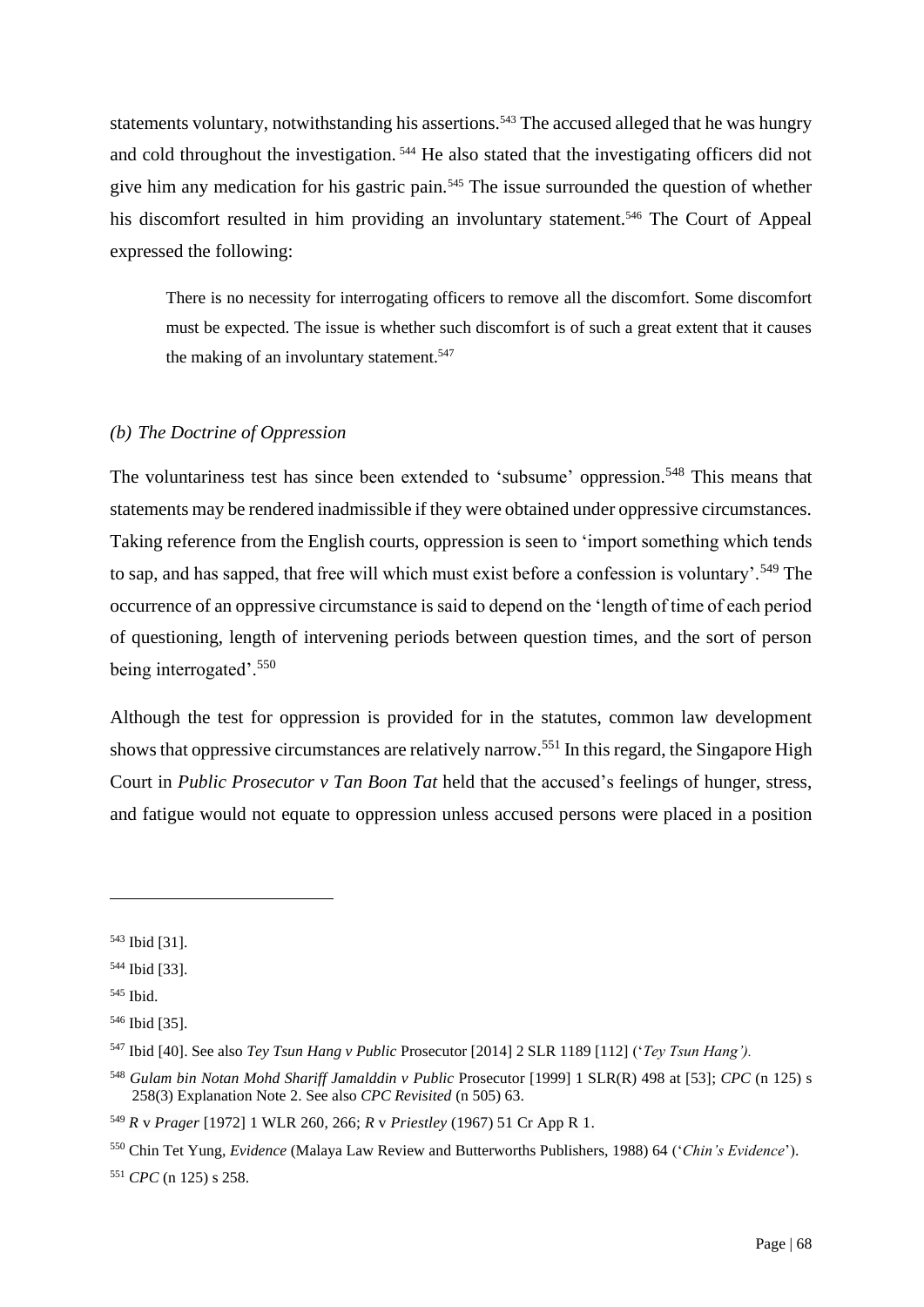where they had no will to resist providing their statements. <sup>552</sup> Similarly, the Court in *Ong Seng Hwee v Public Prosecutor* held that there must be a 'requisite weakening' of the accused's free will.<sup>553</sup> The oppressive circumstance must be in existence at the time of recording the accused's statement.<sup>554</sup>

# 2 *Procedural Grounds – Prejudicial Effect vs Probative Value*

As demonstrated above, there are statutory provisions in place to exclude involuntary statements.<sup>555</sup> There are, however, no provisions to exclude voluntary statements that are obtained by legal impropriety. The High Court in *Law Society of Singapore v Tan Guat Neo Phyllis* ('*Phyllis*') considered this matter and held that the courts do not have the power or discretion to exclude evidence simply because they were obtained by improper means.<sup>556</sup>

Specifically, the courts are 'not concerned with how the evidence is obtained' as it is not the role of the courts to 'discipline the police'.<sup>557</sup> In making this statement, the Court noted that 'all relevant evidence is admissible unless specifically expressed to be inadmissible' as per the *Evidence Act*. <sup>558</sup> Furthermore, the Court sought guidance from the English Court's considerations in *R v Sang* and held that evidence would be admissible if the probative value of evidence exceeds its prejudicial effect.<sup>559</sup>

The case of *Kadar*, discussed in Chapter III of this paper, is once more relevant to this discussion.<sup>560</sup> The Court of Appeal rendered one of the accused's statements inadmissible

<sup>552</sup> [1990] 2 SLR 1. See also *Fung Yuk Shing v Public* Prosecutor [1993] 2 SLR(R) 770.

<sup>553</sup> *Ong Seng Hwee v Public Prosecutor* [1999] 4 SLR 181, 192.

<sup>554</sup> Ibid.

<sup>555</sup> *CPC* (n 125) s 258(3).

<sup>556</sup> *Law Society of Singapore v Tan Guat Neo Phyllis* [2008] 2 SLR (R) 239 [150].

<sup>557</sup> Ibid.

<sup>558</sup> Ibid [126].

<sup>559</sup> Ibid; *R v Sang* [1980] AC 402.

<sup>560</sup> *Kadar* (n 109). See above Chapter III.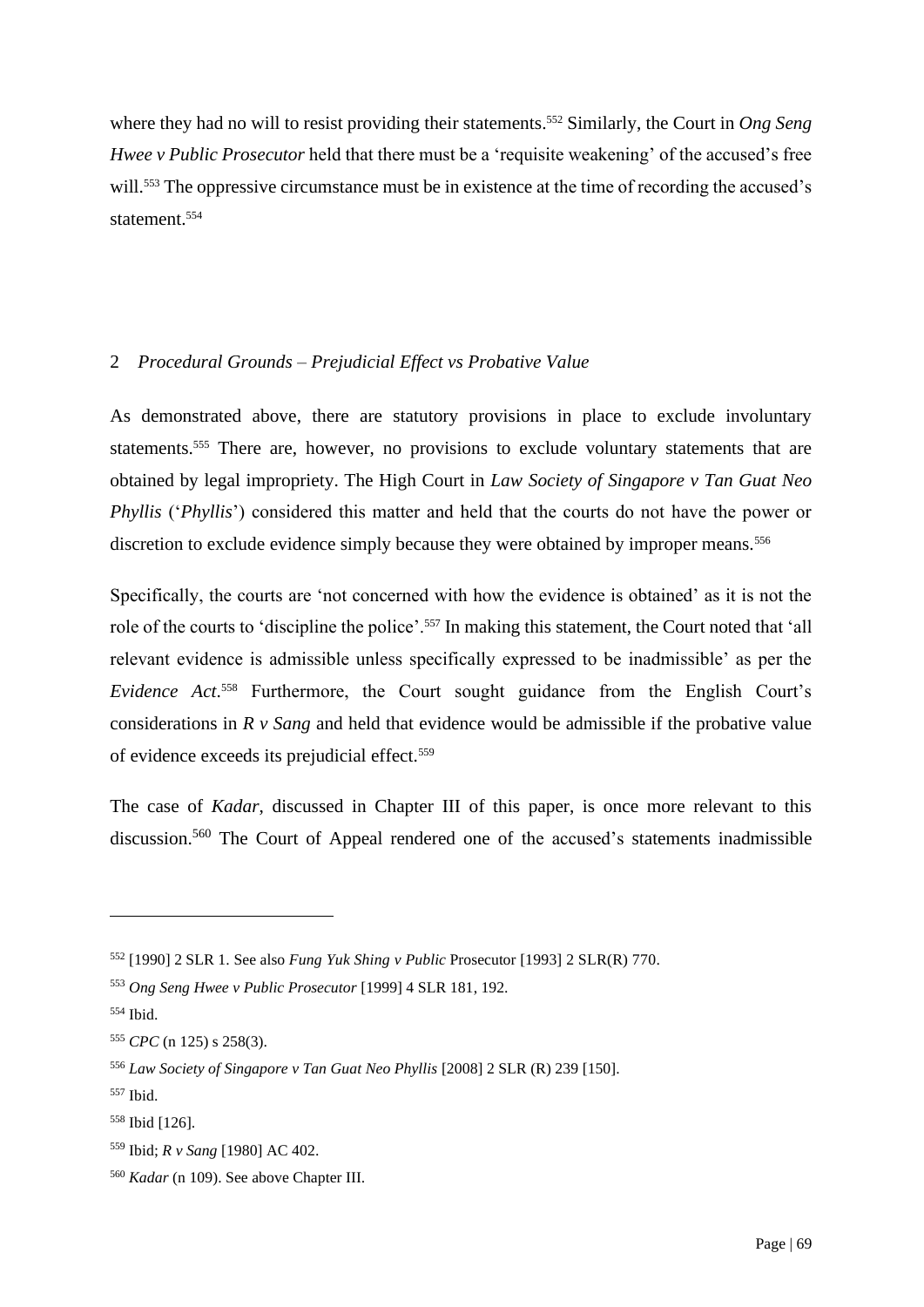because he was suffering from drug withdrawal symptoms during the interrogations.<sup>561</sup> These symptoms caused him to be confused, and he was unable to cope with the demands of the interrogations.<sup>562</sup> The Court affirmed *Phyllis* and held that courts do have the discretion to exclude statements if the 'prejudicial effect exceeds their probative value'. This power was described as an 'exclusionary discretion'.<sup>563</sup>

# D *Exercising the Right to Silence – Privilege against Self-Incrimination*

The discussion above on the admissibility of statements is premised on situations where accused persons provided their statements. It is now essential to give due considerations to circumstances where accused persons decline to provide a statement. These include choosing to remain silent, refusing to answer officers' questions or exercising their rights'to say anything that may expose them to a criminal charge'.<sup>564</sup> The issue is whether the silence has any 'evidential value'.<sup>565</sup>

This right to silence appears to be limited in various ways. Firstly, officers do not have to inform accused persons that they are entitled to such a right.<sup>566</sup> There have been various judicial debates on whether the privilege against self-incrimination embedded within the right to silence should be regarded as a principle of natural justice pursuant to the *Constitution*. <sup>567</sup> At the outset, the *Constitution* appears to offer suspects some form of protection against the pressure of making false confessions. However, judicial decisions have proven otherwise. In *Mazlan*, the Court of Appeal held that suspects do not have to be expressly notified of their rights to remain

<sup>561</sup> Ibid [1207], [1287].

<sup>562</sup> Ibid [1288].

<sup>563</sup> Ibid 1238.

<sup>564</sup> *CPC* (n 125) s 22(2), 23.

<sup>565</sup> *Chin's Evidence* (n 550) 56.

<sup>566</sup> Ibid. See also *Public Prosecutor v Mazlan bin Maidun and another* [1992] 3 SLR(R) 968 ('*Mazlan*').

<sup>567</sup> *Constitution* (n 453) art 9(1), 9(3); Michael Hor, 'The Privilege Against Self-Incrimination and Fairness to the Accused: PP v Mazlan bin Maidun' (1993) *Singapore Journal of Legal Studies 2* ('*Privilege Against Self-Incrimination*').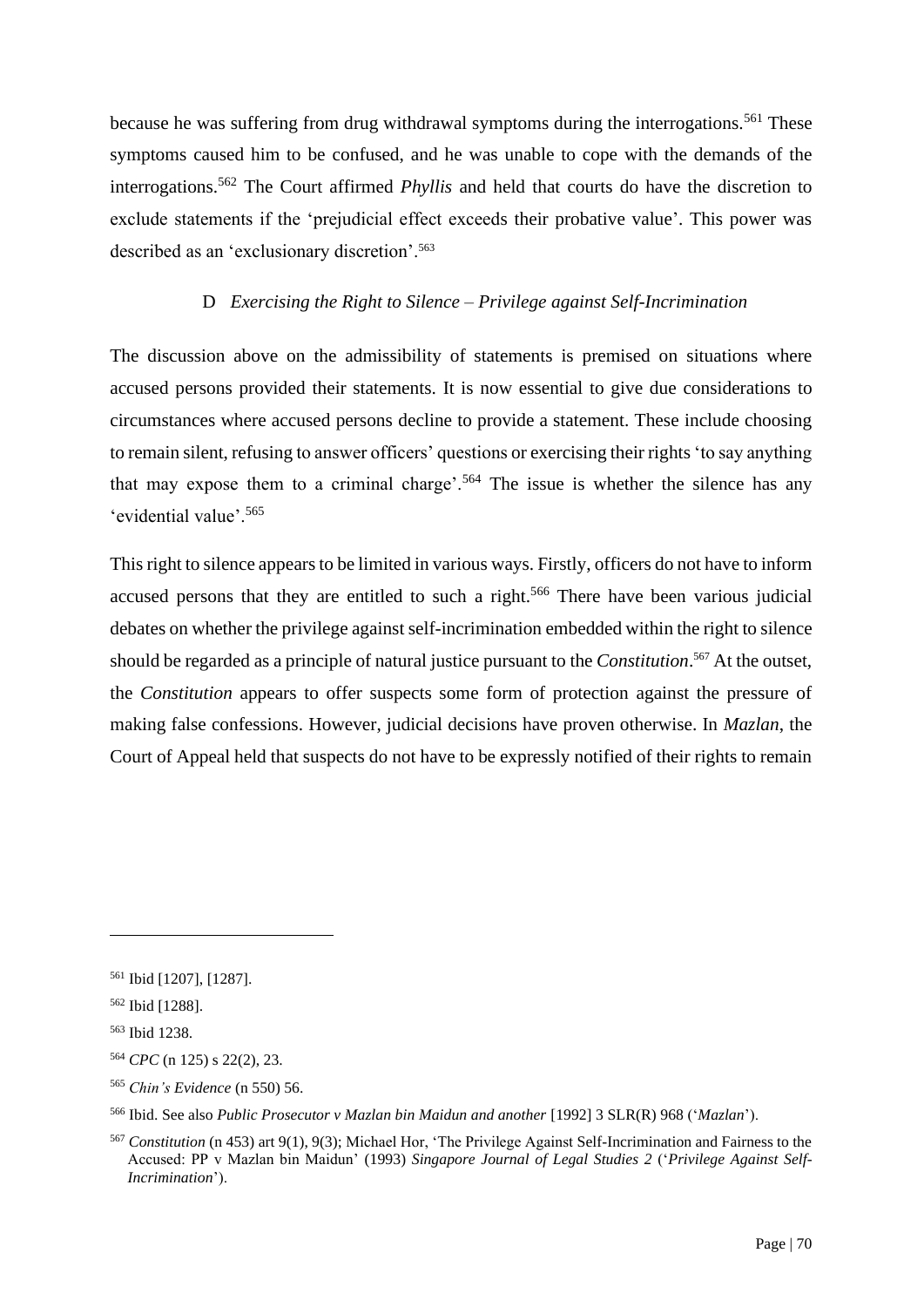silent during interrogations.<sup>568</sup> It was further held that this failure to inform suspects of such rights would not infringe their constitutional rights.<sup>569</sup>

Secondly, the *CPC* provides courts with the discretionary power to draw adverse inferences from the silence of accused persons. <sup>570</sup> The Court espoused this in *Kwek Seow Hock v Public Prosecutor* that adverse inferences can be drawn on an individual's failure to state facts that may prove their innocence when providing a statement. <sup>571</sup> This is contrary to other jurisdictions in which the criminal justice system leans towards a due process model. For instance, the courts in Western Australia are not permitted to draw adverse inferences from a silent accused.<sup>572</sup>

The High Court noted that the primary purpose of allowing the courts to draw adverse inferences is to 'compel' accused persons to 'outline the main aspects of their defence immediately upon being charged as to guard against the accused raising defences at trial which are merely afterthoughts'.<sup>573</sup> This is in tandem with the notice read out to accused persons for statements obtained under Section 23. The words used are to the effect that the courts are less likely to believe them if they remain quiet when providing their statements. At the outset, it appears that the notice required under Section 23 and the courts' power to draw adverse inferences are merely used to encourage accused persons to make an 'early disclosure of any exculpatory facts' known to them.<sup>574</sup> Nonetheless, exercising the right to remain silent can be used against the accused persons. It bears mention that an accused's silence will not solely form the basis for conviction, yet it can be used to build a case to secure a conviction. 575

<sup>568</sup> *Mazlan v Public Prosecutor* [1993] 1 SLR 512, 531. See also *Public Prosecutor v Tan Ho Teck* [1983] MLJ 264.

<sup>569</sup> Ibid. See also *Rajeevan Edakalavan v Public Prosecutor* [1998] 1 SLR 815.

<sup>570</sup> *CPC* (n 125) s 261(1). See also *Mazlan* (n 66) 978; *Mohamed Bachu Miah v Public Prosecutor* [1992] 2 SLR(R) 783 at [43], [48].

<sup>571</sup> [2011] 3 SLR 157.

<sup>572</sup> *Evidence Act* 1906 (WA) ss 8, 11; *Petty v The Queen* (1991) 173 CLR 95, 101.

<sup>573</sup> [1998] 2 SLR (R) 855 [39].

<sup>574</sup> *Kwek Seow Hock v Public Prosecutor* [2011] 3 SLR 157 [18].

<sup>575</sup> *Public Prosecutor v Chee Cheong Hin Constance* [2006] 2 SLR(R) 24 [92].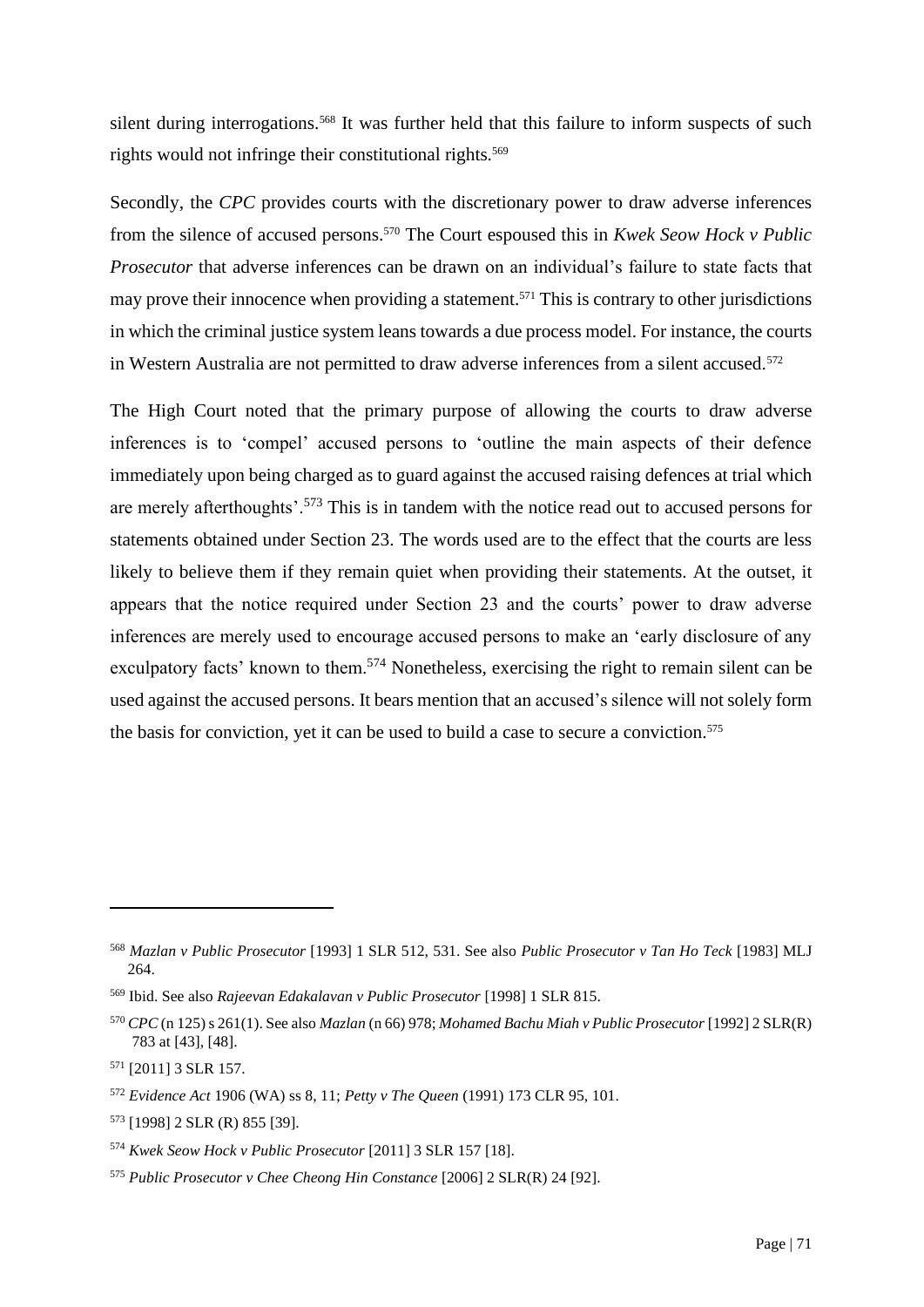# E *Concluding Remarks*

Both statute and common law positions in relation to interrogations appear to be of substandard because of their stance towards the privilege against self-incrimination. It is not disputable that accused persons have a right to silence, according them the said privilege. However, this very right that protects accused persons can be used against them if and when exercised. There are statutory requirements in place to ensure that accused persons provide their statements voluntarily. Still, as demonstrated, a mere breach of these requirements does not necessarily render the statements inadmissible.

There appears to be an overlapping concept between voluntariness and the reliability of the statements. The law, as discussed, clearly indicates that officers are not to make any form of inducements, threats, or promises to accused persons when obtaining their statements. The fundamental missing element is whether the officers 'created' that statement during interrogations. This was identified previously as a coerced-internalised false confession in Chapter III. The reliability of statements will only improve when such gaps are filled. This paper attempts to bridge this gap with the upcoming chapter.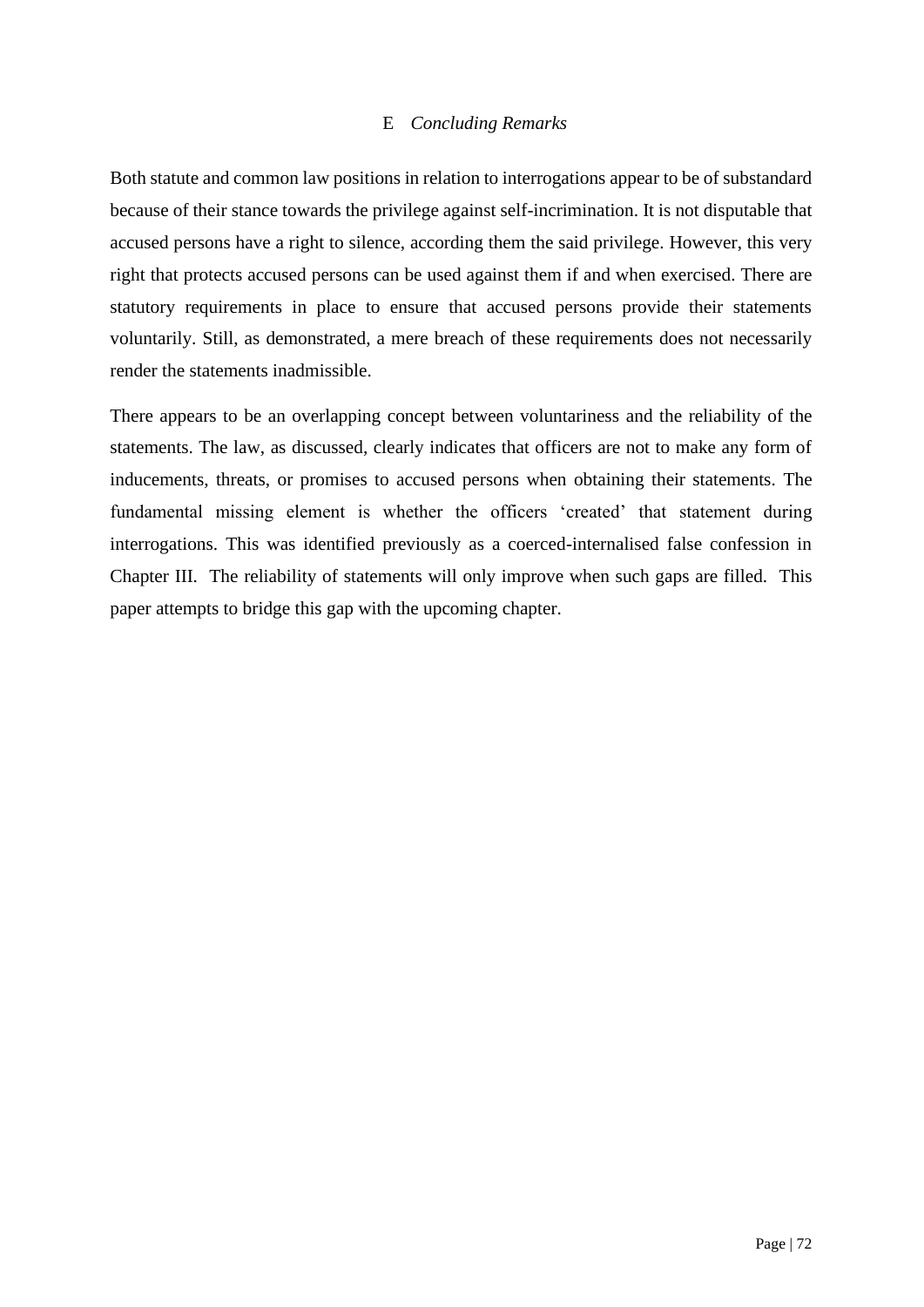#### VI MANDATE THE RECORDING OF CUSTODIAL INTERROGATIONS

# A *Current Reforms in Singapore*

The Ministry of Law ('Ministry') tabled 52 proposed changes to the criminal justice system in the Criminal Justice Reform Bill and Evidence (Amendment) Bill in 2018.<sup>576</sup> These diverse reforms target an array of areas within the justice system, from investigation processes to sentencing powers of the courts.<sup>577</sup> One of the most significant changes was the requirement of video-recording of interviews ('VRIs') when accused persons provide their statements in relation to a criminal charge.<sup>578</sup> This amendment gives accused persons the option to provide their statements via video recording.<sup>579</sup>

The purpose of the VRIs was to help the courts 'try cases more effectively when investigation statements are sought to be admitted'.<sup>580</sup> The courts would be able to assess the accused person's demeanour in deciding allegations about the involuntariness of statements because the VRIs would provide an objective account of the interview.<sup>581</sup> Specifically, it was pointed out that the VRIs will aid with admissibility issues - 'allegations of oppression, inducement, threat or promise… the evidence-gathering process would hence become more transparent'.<sup>582</sup>

The Parliament has made it evident that the VRIs would only be introduced in staggered stages as this required a 'significant investment of infrastructure and training'.<sup>583</sup> Specific sexual offences are the first type of offences where VRIs are currently required.<sup>584</sup> Presently, the modified CPC stipulates that any statement, pursuant to Section 22 of the *CPC*, made by a person who is reasonably suspected of committing an offence specified in the Third Schedule

<sup>584</sup> *CPC* (n 125) s 22, 23.

<sup>576</sup> Criminal Justice Reform Bill (Bill 14 of 2018) ('*Criminal Justice Reform Bill*'); Evidence (Amendment) Bill (Bill 15 of 2018).

<sup>577</sup> *Criminal Justice Reform Bill* (n 576) cl 6.

<sup>578</sup> Ibid.

<sup>579</sup> Ibid.

<sup>580</sup> *Singapore, Parliamentary Debates, Official Report* (19 March 2018) [vol 94] (Indranee Rajah, Senior Minister of State for Finance and Law) ('*Ms Rajah's Report*').

<sup>581</sup> Ibid.

<sup>582</sup> *Singapore, Parliamentary Debates, Official Report* (19 March 2018) [vol 94] (Christopher de Souza, Member of Parliament for Holland-Bukit Timah GRC).

<sup>583</sup> *Ms Rajah's Report* (n 580).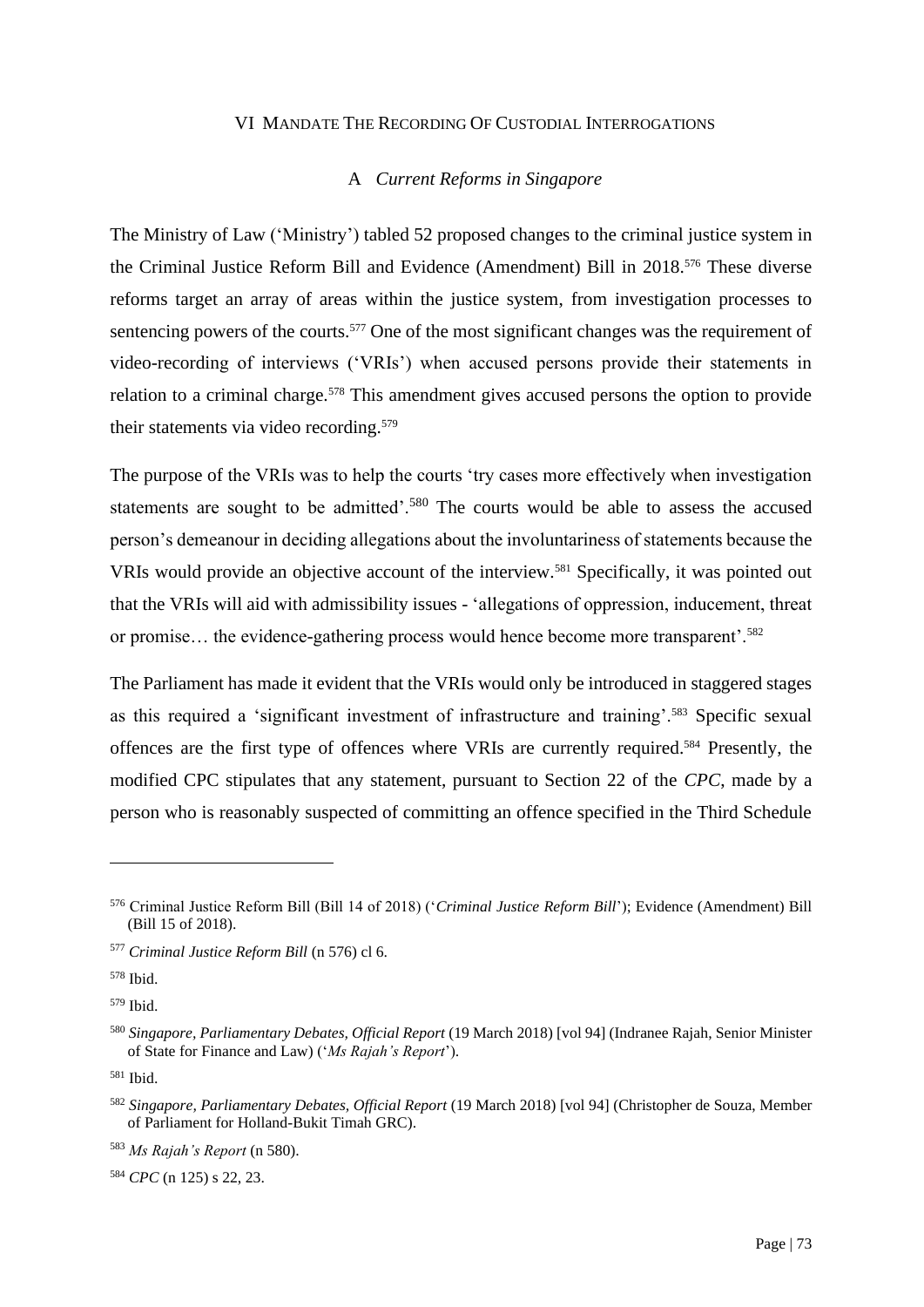must be recorded in the form of an audio-visual recording unless any exigencies apply.<sup>585</sup> Offences in the Third Schedule include outrages of modesty, sexual assault by penetration, sexual penetration of minors, sexual grooming, and rape.<sup>586</sup> The same amendments apply to cautioned statements under Section 23 of the *CPC*. 587

# B *The Inadequacy of the Reforms*

On first consideration, the introduction of VRIs appears to be a good development towards reducing false confessions, specifically coerced ones, in Singapore. However, the VRIs at this stage are undoubtedly insufficient just from a plain reading of the modified Section 22 and 23.<sup>588</sup> The phrase 'statement made by the person' in Sections 22 and 23 of the *CPC* makes it apparent that the VRIs will not include preliminary interrogations.<sup>589</sup> This gives investigating officers the discretion to decide when to record the statements audio-visually.<sup>590</sup> Therefore, there exists the possibility that officers may only record the accused's final confessional statements but nothing prior to it. Thus, the amended provisions do not provide any form of protection to ensure the reliability and voluntariness of the statements. Apropos of the same, a Member of Parliament ('MP') for Nee Soon GRC, Mr Louis Ng, queried if pre-interrogation exchanges will be recorded.<sup>591</sup> He further suggested that there should be safeguards to ensure that the entire police interview, including pre-interrogation exchanges, are recorded.<sup>592</sup>

This was espoused by Nominated MP, Mr Kok Heng Leun ('Mr Kok'),<sup>593</sup> who stated that the newly introduced VRIs would be pointless if inducement, promises or threats of any kind were

<sup>592</sup> Ibid.

<sup>593</sup> Ibid.

<sup>585</sup> *CPC* (n 125) s 22(5); *Criminal Justice Reform Bill* (n 549) cl 6.

<sup>586</sup> *Penal Code* (Singapore, cap 224, 2008 rev ed) s 375, 376, 377B.

<sup>587</sup> *Criminal Justice Reform Bill* (n 576) cl 6.

<sup>588</sup> *CPC* (n 125) s 22, 23.

<sup>589</sup> Ibid.

<sup>590</sup> Siau Ming En, 'Video interviews for suspects among changes to criminal code passed by Parliament', *Today* (online, 19 March 2018) <https://www.todayonline.com/singapore/video-interviews-suspects-among-changescriminal-code-passed-parliament>.

<sup>591</sup> Ibid.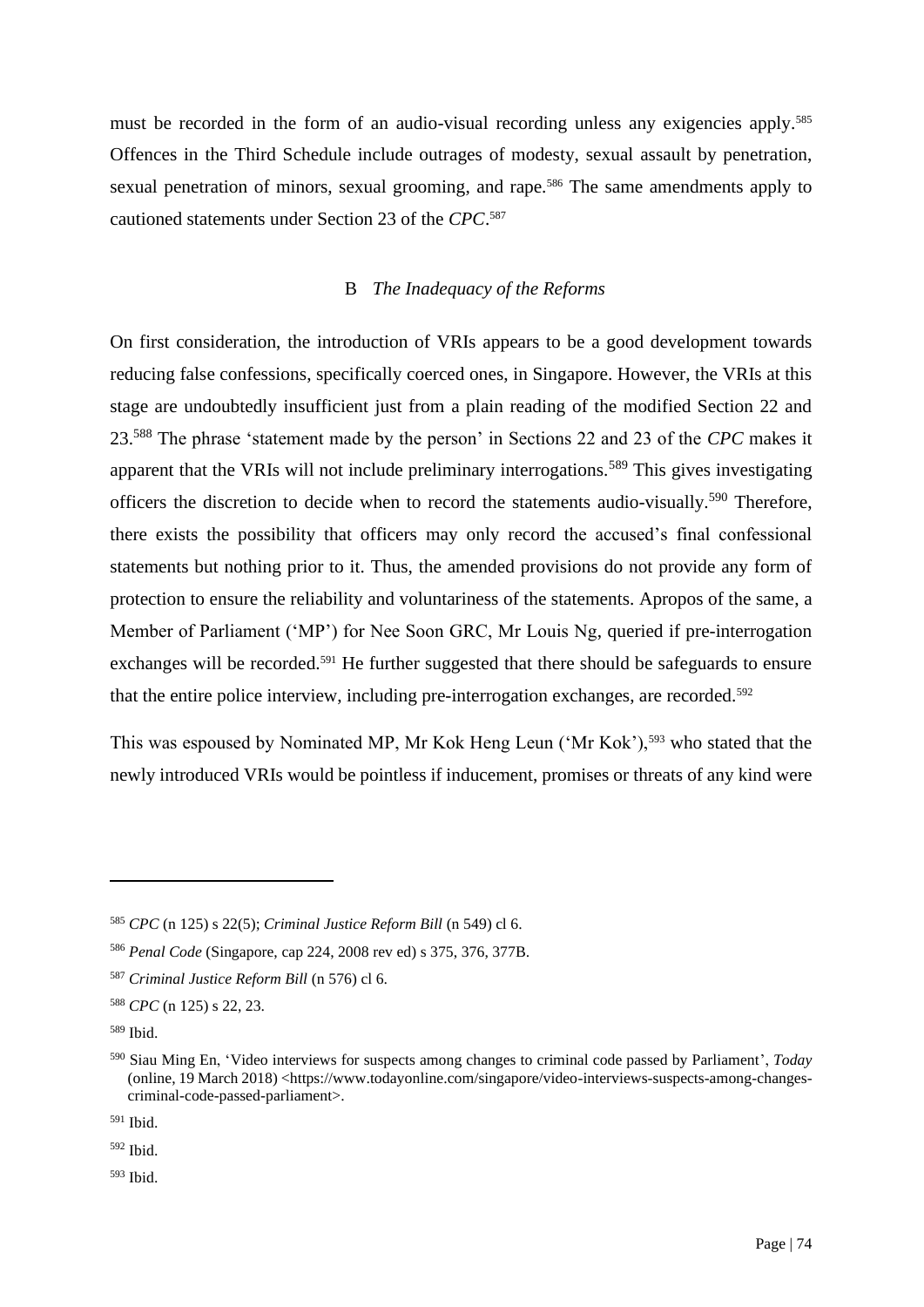made to the accused person before the beginning of the recording.<sup>594</sup> He also further opined that the recording could be manipulated to the prosecution's advantage before even being made available to parties.<sup>595</sup> Senior Minister of State for Finance and Law, Ms Indranee Thurai Rajah ('Ms Rajah') responded that it would be infeasible to 'record every single exchange that the officers have with the accused person' and that the primary intent of the interview is to take the person's statement'.<sup>596</sup>

This paper posits that the issues of false confessions and wrongful confessions will still exist, even with the VRIs, because: (i) suspects may have been subjected to threats even before the commencement of recordings; and (ii) the amendments do not indicate when the recording should begin; thus, one cannot guarantee that officers have complied with the statutory requirements. In totality, the recordings stipulated under the present legislation will not be sufficient or beneficial as it fails to capture the interactions between accused persons and investigating officers before accused persons provide their statements. These interactions preceding the provided statements can make or break a case for conviction, hence their significance.

# C *The Solution*

Ensuring that accused persons have swift access to counsel during interrogations may safeguard the voluntariness of their confessions. However, as discussed, this right to counsel is already limited in Singapore.

How can a court determine if accused persons provided their statements voluntarily without the influence of inducement, promises or threats? The best way to safeguard the voluntariness of statements provided by accused persons is to record the entire police interview. This includes all pre-interrogations exchanges, including statements under Sections 22 and 23 of the *CPC*. 597 The current legislation should be broadened to cover the issues mentioned above.

<sup>594</sup> *Singapore Parliamentary Debates, Official Report* (19 March 2018) [vol 94] (Kok Heng Leun, Nominated Member of Parliament).

<sup>595</sup> Ibid.

<sup>596</sup> *Ms Rajah's Report* (n 580).

<sup>597</sup> *CPC* (n 125) s 22, 23.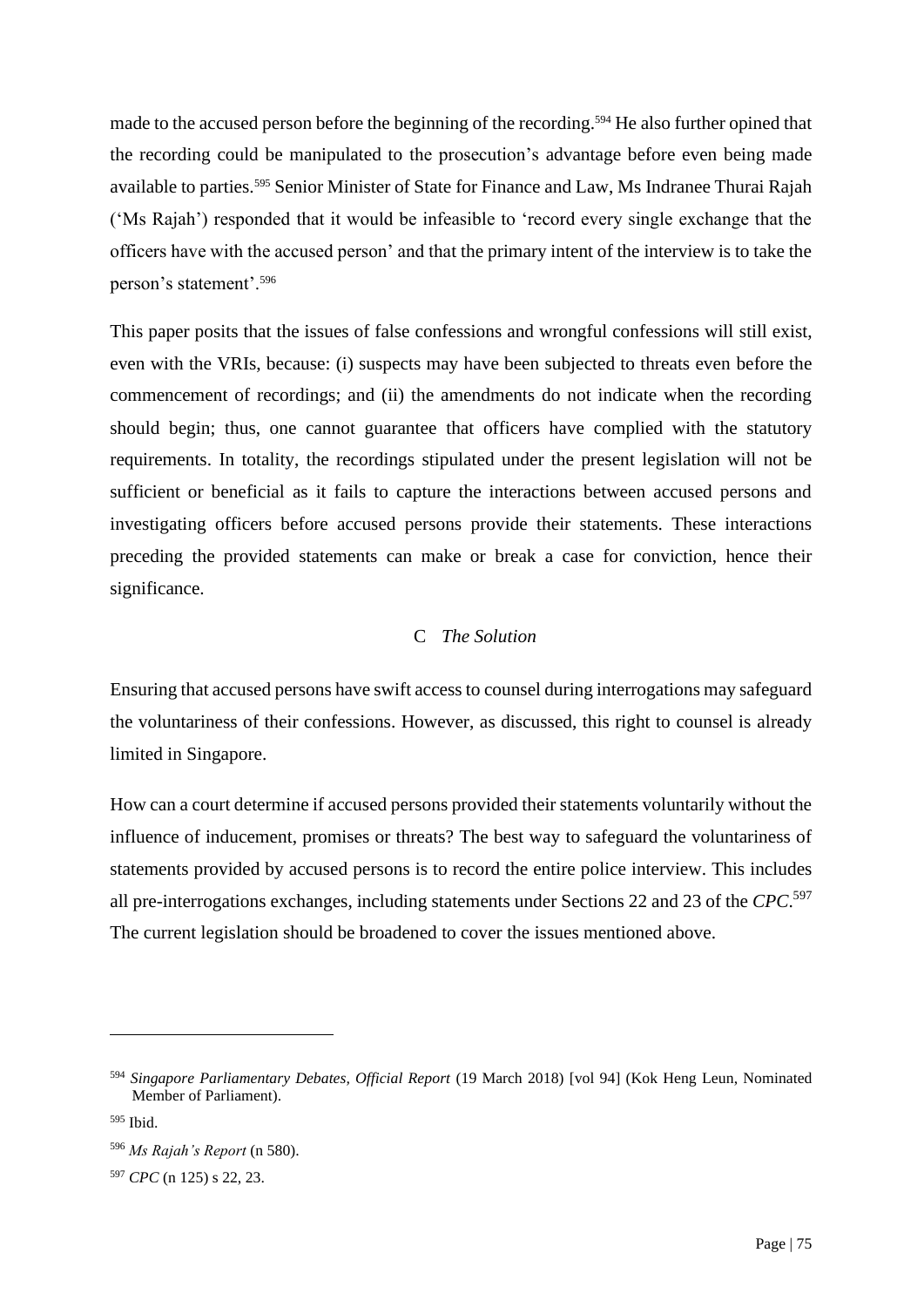#### 1 *Previous Debates about Recording of Interrogations in Singapore*

The topic of recording interrogations is not entirely novel in Singapore. There has been a multitude of debates surrounding this plausible solution*.* In 1994, Mr Ho Peng Kee, the then Secretary for Home Affairs, opined that recording of statements might be considered. Yet, it is not a 'cure-all' solution as threats, inducements, or promises could be made to accused persons before the start of recording.<sup>598</sup> His opinion differed from the opinions of Ms Sylvia Lim ('Ms Lim'), a Member of Parliament for Aljunied GRC, and Mr Hri Kumar Nair ('Mr Kumar'), a former Member of Parliament for Bishan-Toa Payoh GRC.<sup>599</sup> They were of the view that the video recording rule ought to be introduced.<sup>600</sup> Ms Lim stated that these recordings would prevent any type of mistreatment of the accused persons and would offer 'significant protection to law enforcement officers against groundless allegations'.<sup>601</sup> Mr Kumar opined that this rule would save the courts' time in determining whether the statements were accurately recorded.<sup>602</sup>

The Ministry, in reviewing the *CPC* in 2017, stated that 'video recording would not be effective in ensuring that statements were voluntarily given'.<sup>603</sup> Additionally, the Ministry was also of the opinion that such recordings would not 'prevent allegations that the statements were given under some form of coercion'.<sup>604</sup>

The suicide of one Benjamin Lim ('Benjamin') in January 2016 sparked a debate on this issue. The 14-year-old teenager jumped to his death hours after being interrogated by police officers about an allegation involving an outrage of modesty.<sup>605</sup> Both the public and Members of Parliament questioned the current protocols of officers during interrogations, specifically interrogations involving young people. Many espoused the opinions that the police interview led to Benjamin's death. Some assertions were that investigating officers coerced Benjamin

<sup>598</sup> Kelly Ng, 'Video-recorded statements among key changes mooted for fairer legal system', *Today* (online, 24 July 2017) <https://www.todayonline.com/singapore/video-recording-interviews-during-police-investigationsbeing-considered>.

<sup>599</sup> Ibid.

<sup>600</sup> Ibid.

 $601$  Ibid.

<sup>602</sup> Ibid.

<sup>603</sup> Ibid.

<sup>604</sup> Ibid.

<sup>605</sup> Seow Bei Yi, 'The Benjamin Lim case: A timeline of what happened', *The Straits Times* (online, 3 March 2016) <https://www.straitstimes.com/singapore/the-benjamin-lim-case-a-timeline-of-what-happened>.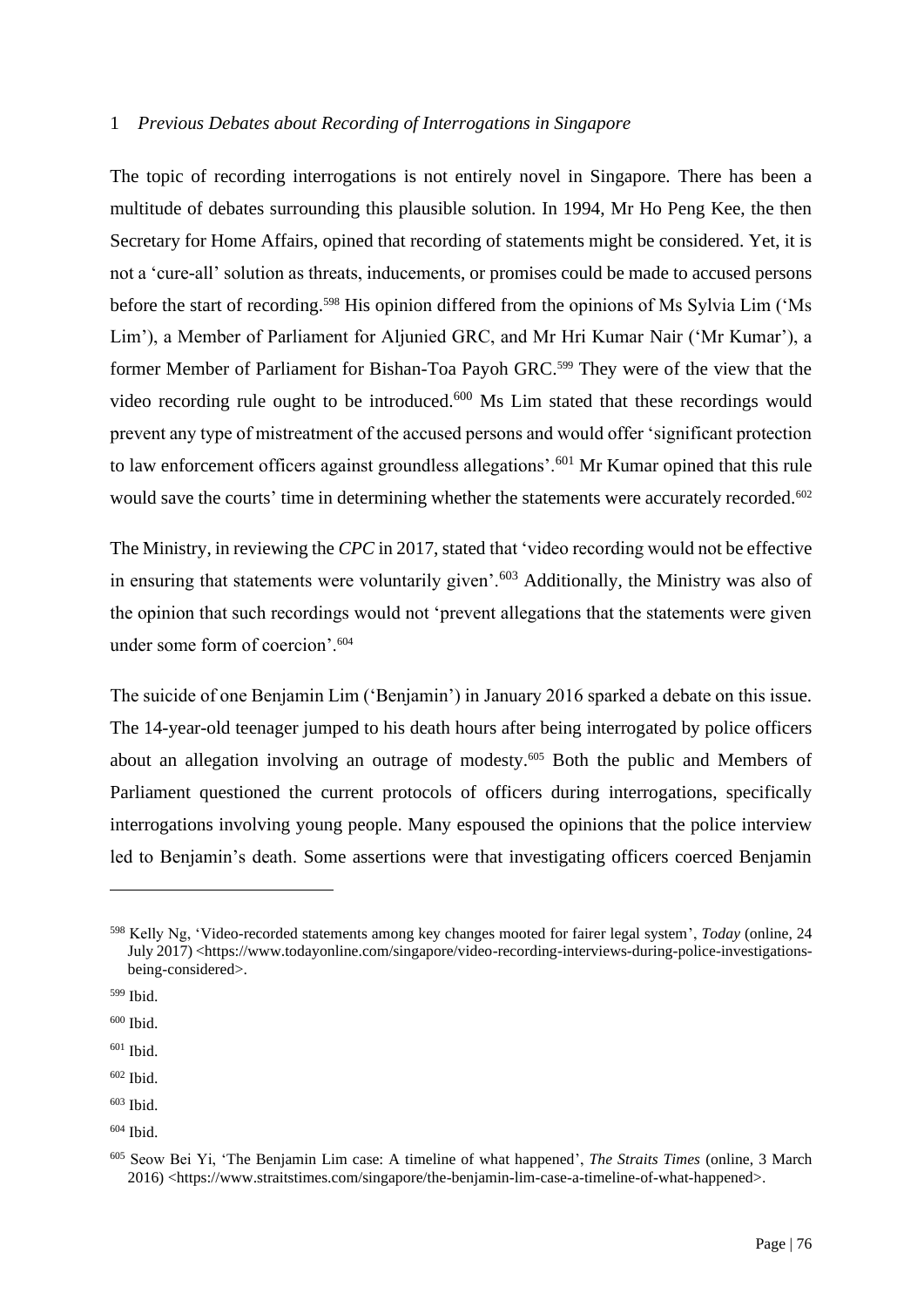into confessing to an offence he did not commit.<sup>606</sup> Had the police interview been recorded, there would be a clear conclusion as to whether there was a link between the officers' conduct and Benjamin's suicide.

Mr Thio Shen Yi ('Mr Yi'), the then President of the Law Society of Singapore, stated that the investigating officers should have acted in a less intimidating manner.<sup>607</sup> Mr Shanmugam released a Ministerial Statement clarifying various issues.<sup>608</sup> Mr Shanmugam noted that Mr Yi's statements 'implied that Benjamin killed himself because of police intimidation'.<sup>609</sup> He said that Benjamin was not handcuffed at any point in time. In fact, the officers had offered Benjamin food and drink during the interview, which he refused.<sup>610</sup> In this regard, Mr Shanmugam stated that there was no evidence to suggest that the investigating officers mistreated Benjamin and that the police interview was the specific reason for his death.<sup>611</sup>

It was further disclosed that the retrieved CCTV footage proved that the allegations against Benjamin were true.<sup>612</sup> Mr Shanmugam added that Benjamin is more likely to have received a warning, given that the nature of the alleged molestation appeared to be in the less severe range.<sup>613</sup>

Benjamin's case is an example of why Singapore should adopt the practice of recording interrogations. False criticisms of the police officers would not have been eventuated had the interrogations been recorded. The solution proposed in this paper is in tandem with MP Mr Kok's suggestion to record the entire interrogation process. 614

- $611$  Ibid.
- <sup>612</sup> Ibid.
- $613$  Ibid.
- <sup>614</sup> Ibid.

<sup>606</sup> Ibid.

 $^{607}$  Lee Min Kok, 'Shanmugam slams inaccurate statements on death of teen Benjamin Lim; MHA to look into how to respond to falsehoods', *The Straits Times* (online. 3 March 2016) how to respond to falsehoods', *The Straits Times* (online, 3 March 2016) <https://www.straitstimes.com/singapore/shanmugam-slams-inaccurate-statements-on-death-of-teenbenjamin-lim-mha-to-look-into-how>. See also K Shanmugam, 'Ministerial Statement on Death of Student' (Speech, Singapore, 1 March 2016).

<sup>608</sup> Ibid.

<sup>609</sup> Ibid.

<sup>610</sup> Ibid.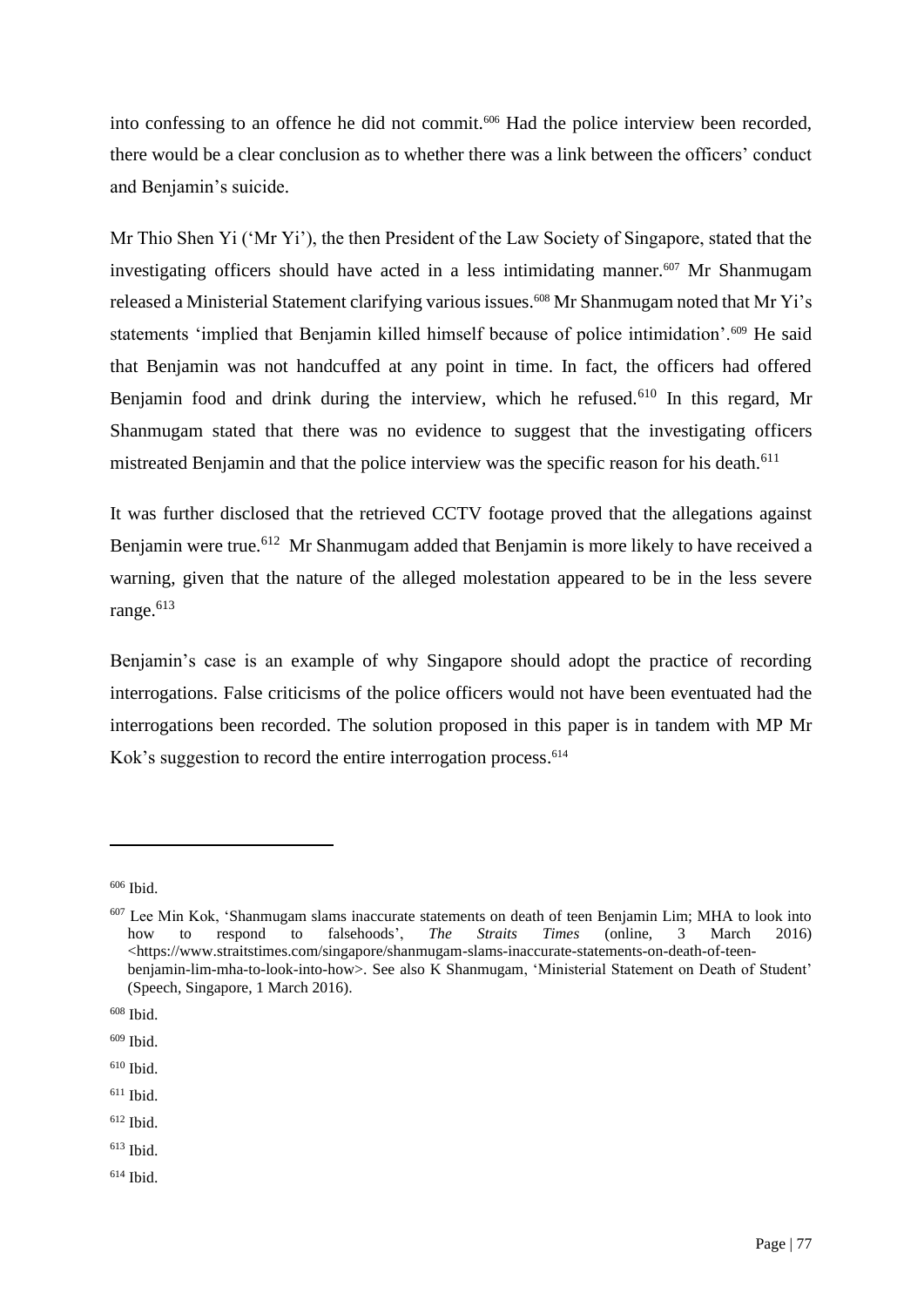### 2 *History of Recording Interrogations in Other Jurisdictions*

In 1985, Alaska was one of the first states in the United States to mandate electronic recording of interrogations.<sup>615</sup> This arose due to *Stephan v. Alaska.*<sup>616</sup> The case concerned two petitioners, Donald Stephan ('Stephan') and Malcolm Scott Harris ('Harris'), who were arrested and interrogated by police officers in relation to various unrelated charges.<sup>617</sup> A video recorder was placed in the room during both their interrogations to record part of the interrogations.<sup>618</sup> Both Stephan and Harris provided inculpatory statements.<sup>619</sup> There were various conflicting testimonies in relation to what occurred during the interrogations.<sup>620</sup> Stephen alleged that he only provided inculpatory statements upon the police officers' promises of leniency. The statements were obtained in the absence of a counsel, though he had requested for one.<sup>621</sup>

In a similar vein, Harris claimed that the officers made promises and threats during the unrecorded interrogations.<sup>622</sup> Harris further alleged that he was not informed of his *Miranda* rights, and the officers continued interrogating him even after he had asserted his right to silence.<sup>623</sup> The testimonies of the officers were contrary to Stephan and Harris' allegations.<sup>624</sup> The Supreme Court acknowledged the difficulty of resolving the conflict without a complete recording of the interrogations.<sup>625</sup> Without the recording, the Court had to rely on the credibility of Stephan, Harris and the officers and decide on whose version of events to believe.<sup>626</sup> Ultimately, the Court accepted the officers' accounts over Stephan and Harris', finding that Stephen and Harris provided their statements voluntarily.<sup>627</sup> The Court that it is necessary and reasonable to record the entire interrogation process because the recordings would ensure that

- <sup>616</sup> Ibid 1159.
- <sup>617</sup> Ibid 1160.
- <sup>618</sup> Ibid.
- $619$  Ibid.
- $620$  Ibid.
- <sup>621</sup> Ibid 1159.
- <sup>622</sup> Ibid 1161.
- <sup>623</sup> Ibid 1164.
- <sup>624</sup> Ibid 1165.
- $625$  Ibid.

<sup>627</sup> Ibid.

<sup>615</sup> *Stephan v Alaska*, 711 P 2d 1156 (Alaska, 1985).

<sup>626</sup> Ibid 1161.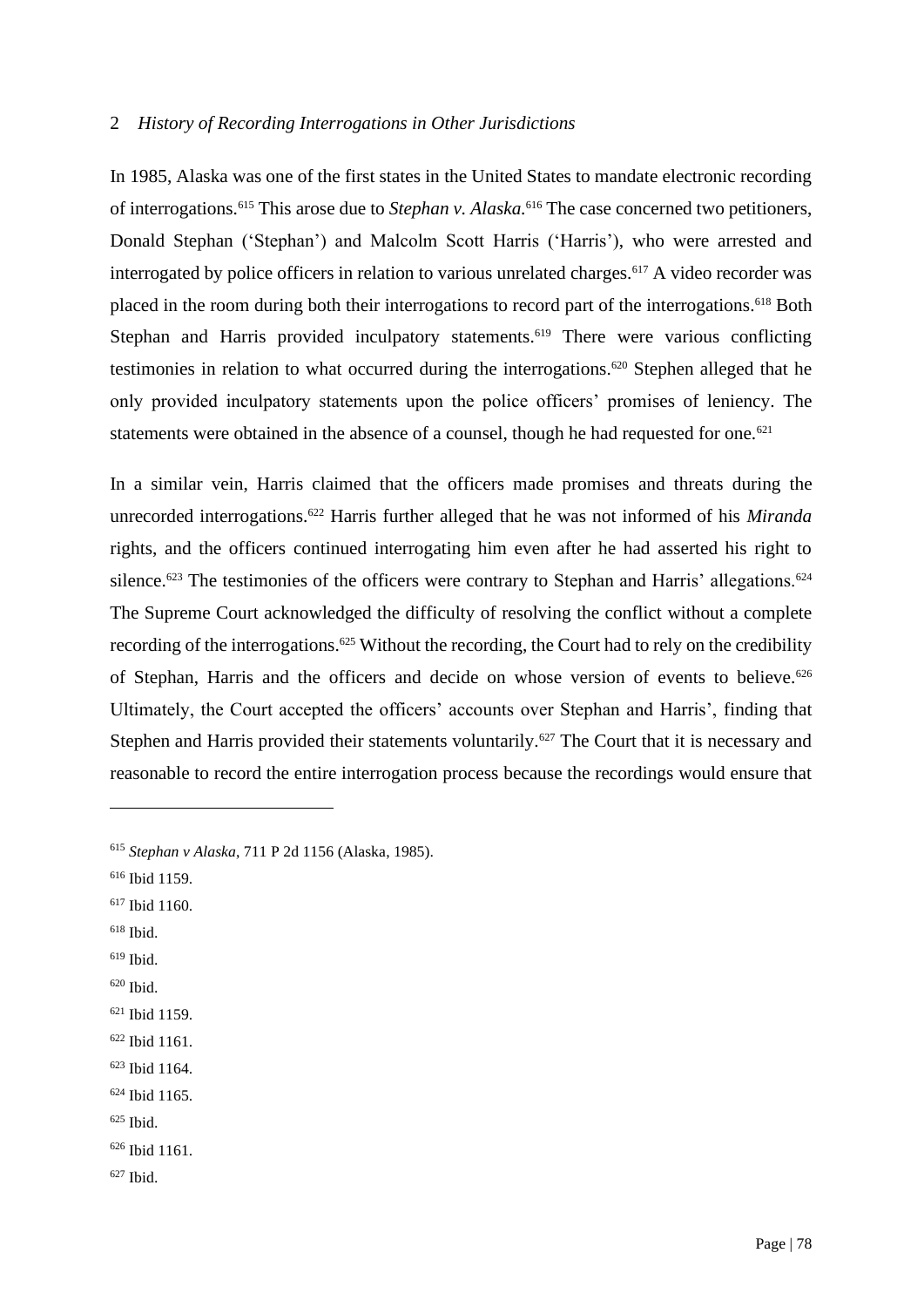the rights of the accused persons are adequately protected.<sup>628</sup> Further, in its ruling, the Court opined that the recording would provide an accurate record of the interrogations and thus reduce the need for disputes concerning the voluntariness of confessions.<sup>629</sup>

This ruling was followed by the Supreme Court of Minnesota, which reasoned that an electronic record would allow an accused person to 'challenge false testimony' and would further 'protect the state against meritless claims'.<sup>630</sup> In 2004, Illinois became the first state in the United States to enact laws requiring custodial interrogations to be electronically recorded.<sup>631</sup> Any interrogations that were not recorded were presumed to be inadmissible, particularly statements recorded for homicide offences.<sup>632</sup>

Many states in the United States require investigating officers to record the interrogation process.<sup>633</sup> The strength of having a visual record of the entire interrogation process may be likened to the strength of DNA evidence. A police officer from the San Diego Police Department stated that not having an audio-visual record of interrogations equates to 'not using a state-of-the-art fingerprint analysis equipment'.<sup>634</sup>

# D *Benefits of Recording Custodial Interrogations*

There have been various debates that the 'greatest beneficiaries' of a mandatory recording rule of interrogations are not 'criminal suspects' and defence counsel, but 'police officers and prosecutors'.<sup>635</sup> A National Institute of Justice Survey revealed that almost every police department that videotaped the interrogation process found it helpful to record the process instead of refreshing their memories as to what occurred during the interrogation.<sup>636</sup> The paper

<sup>628</sup> Ibid

 $629$  Ibid

<sup>630</sup> *State of Minnesota v Michael Jerome Scales,* 518 N W 2d 587 (Minnesota, 1994).

<sup>631</sup> *Criminal Procedure Code*, 725 §§ 5/103-2.1 (2014).

<sup>&</sup>lt;sup>632</sup> Ibid. Following this, the District of Columbia, Maine and New Mexico have since enacted similar legislation.

<sup>633</sup> States include Alaska, Illinois, New Mexico, and Texas amongst many others.

<sup>634</sup> W A Geller, 'Police videotaping of suspect interrogations and confessions: A preliminary examination of issues and practices' (1993) 3 *National Institute of Justice Research* 1, 153.

<sup>635</sup> Matthew D Thurlow, 'Lights, Camera, Action: Video Cameras as Tools of Justice' (2005) 23(4) *Journal of Computer and Information Law* 771, 777 ('*Tools of Justice*').

<sup>636</sup> Ibid. See also *The Psychology of Confession Evidence* (n 180) 61.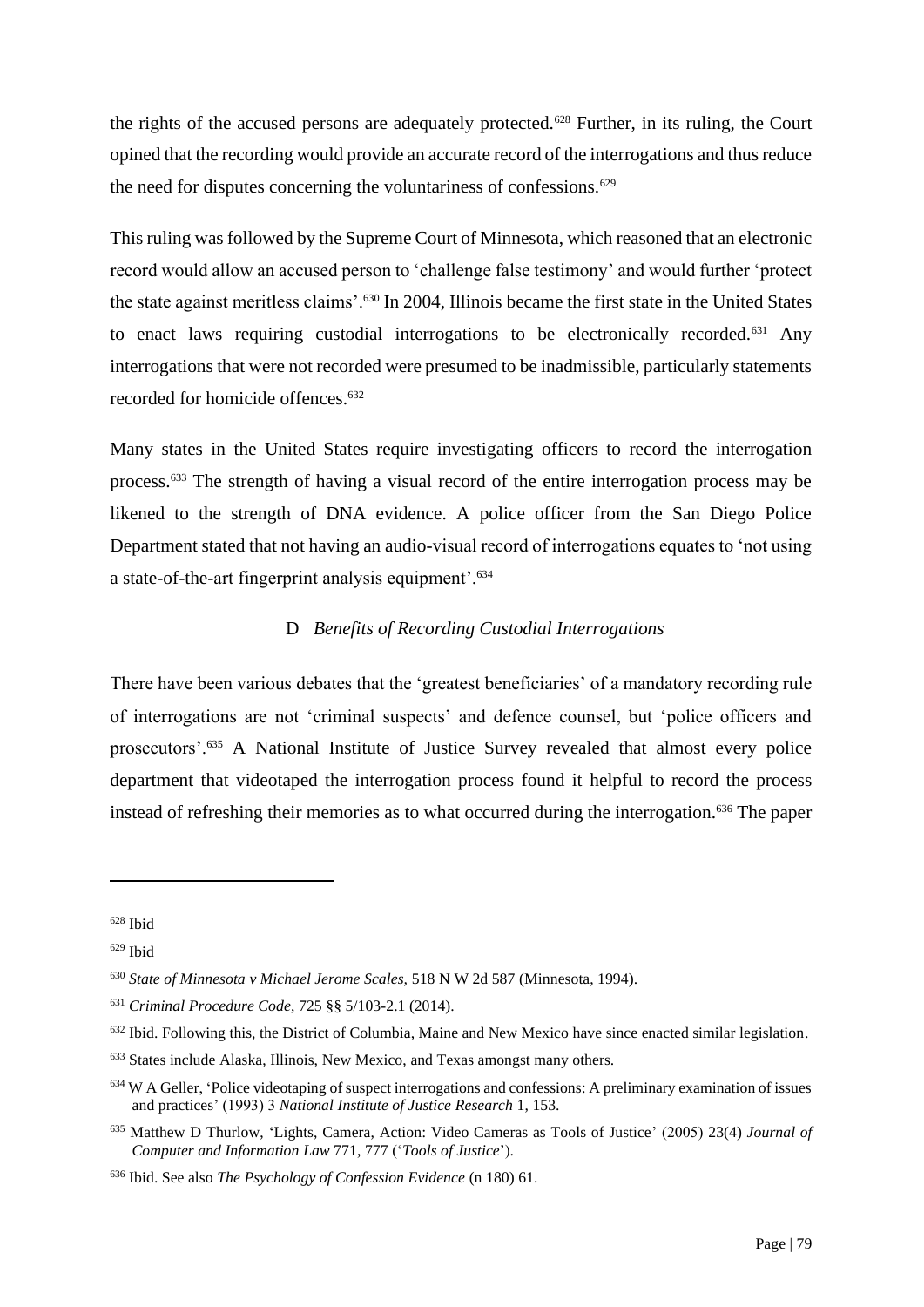begs to differ, as everyone involved in the criminal justice process will benefit equally. The benefits are explained below.

### 1 *The Accused*

Electronic records of the entire interrogation process would reduce wrongful convictions stemming from false confessions for various reasons. Firstly, the recordings would accurately assess if the statements provided by accused persons are voluntary. They would demonstrate if accused persons were suffering from any vulnerabilities that may render them susceptible to providing false confessions. Secondly, the recordings would protect an accused person's interests during the entire interrogation, including the pre-interrogation exchanges leading up to providing an official statement under Sections 22 and 23 of the *CPC*. <sup>637</sup> This would ensure that investigating officers comply with the requisite procedures when obtaining a statement. Furthermore, the recordings provide a deterrent against investigating officers who might otherwise be tempted to deploy any coercive techniques during interrogations.

# 2 *Investigating Officers*

As discussed above, investigating officers play a vital role in a criminal justice system. Having a mandatory recording of the entire interrogation process, including the accused person's statements, would accord several benefits for investigating officers. Firstly, there will be little to no allegations of misconduct against investigating officers. A record will show how investigating officers conduct themselves during pre-interrogation exchanges. This would undoubtedly make it difficult for any accused person to make false allegations against investigating officers – they will not be able to change their account of events as to what originally occurred in the interrogation room. Naturally, investigating officers would think twice about using specific interrogation techniques, knowing they are being recorded. Therefore, the electronic record would double up by deterring investigating officers from improper conduct.

Secondly, investigating officers will be discharged from the additional responsibility of accurately taking notes and copiously noting statements from the accused person. Instead,

<sup>637</sup> *CPC* (n 125) s 22, 23.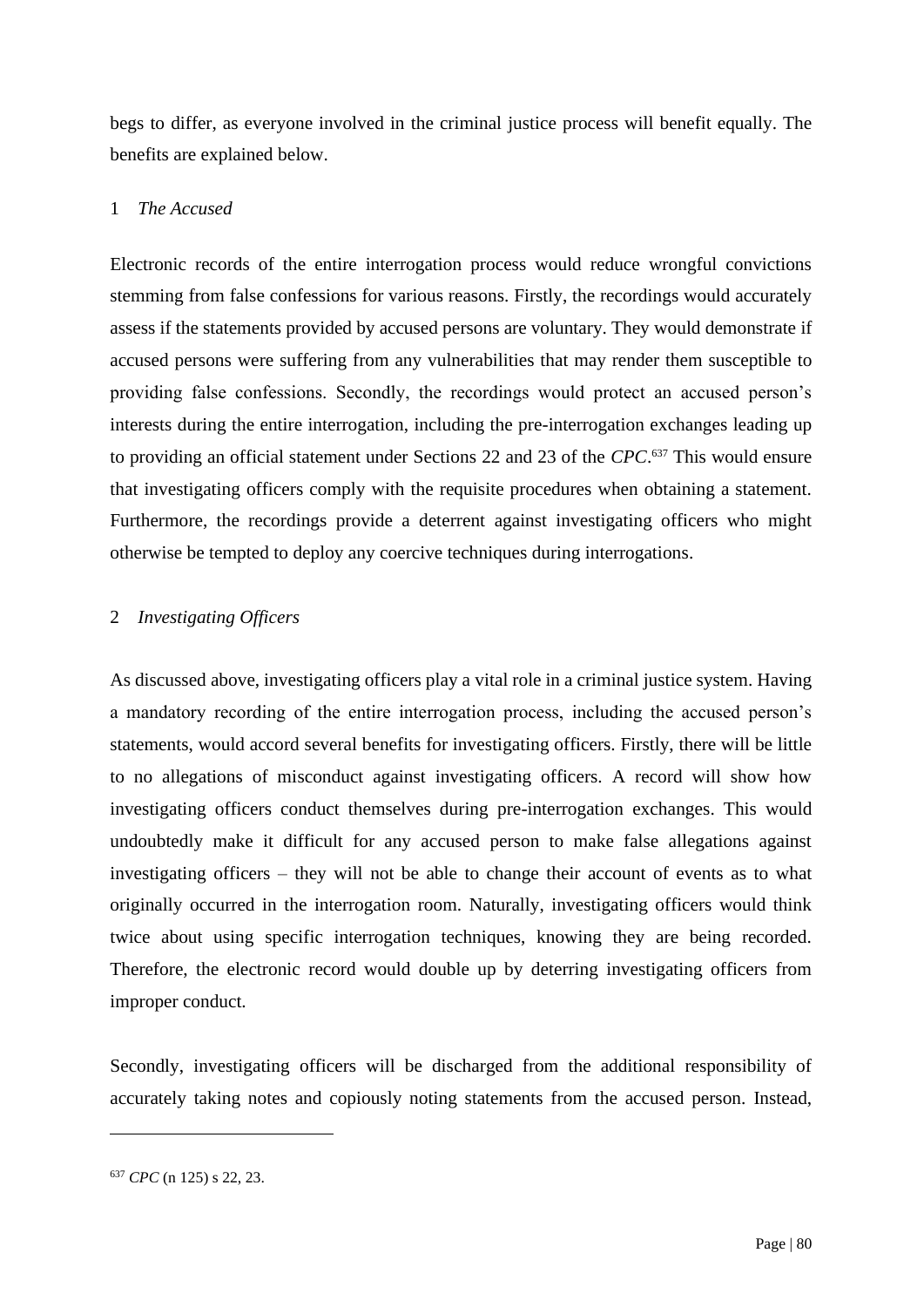investigating officers can solely focus on the interview and observe the demeanour of the accused person. They will be able to have a two-way conversation while always making eye contact with the accused person. In addition to this, the record can serve as a teaching tool to educate investigating officers about the proper interrogation techniques. An officer from Louisiana, United States, stated that 'younger officers review recordings of more experienced officers to improve their own techniques'.<sup>638</sup>

#### 3 *The Prosecution and Defence Counsel*

Having a record of the interrogations would allow the prosecution to seek a realistic evaluation of whether they have a real success at trial. In a similar vein, defence counsel may be persuaded to enter a plea bargain upon seeing their clients' confessions during interrogations.<sup>639</sup>

### 4 *The Trier of Facts – The Courts*

Recording the entire interrogation process accords various benefits to the system in its entirety by increasing efficiency and reliability.<sup>640</sup> It has been explained that these recordings enhanced the 'quantity and quality of incriminating evidence at trial'.<sup>641</sup> The courts can review the electronic records to observe what transpired during the interrogation process, including the questions from the investigating officers and responses from the accused persons. This would help the courts assess the voluntariness of the provided statements. Essentially, the courts will have recourse to the demeanour and credibility of both the accused persons and officers who obtained the statements.

Furthermore, the visuals of the recordings will capture nuances that written statements cannot possibly replicate. This may provide the Court insights into the suspects' state of mind, eliminating any doubt of false confessions as described above.

The electronic record of interrogations would reduce the necessity and duration for any hearings required in relation to the admissibility of statements. Therefore, the court's time and

<sup>638</sup> Thomas P Sullivan, Andrew W Vail and Howard W Anderson, 'The Case for Recording Police Interrogations' (2008) 34(3) *American Bar Association* 1, 5 ('*The Case for Recording Interrogations*').

<sup>639</sup> *Tools of Justice* (n 635) 807.

<sup>640</sup> The Justice Project, *Electronic Recording of Custodial Interrogations* (Policy Review, 2008) 8.

<sup>641</sup> Ibid 19.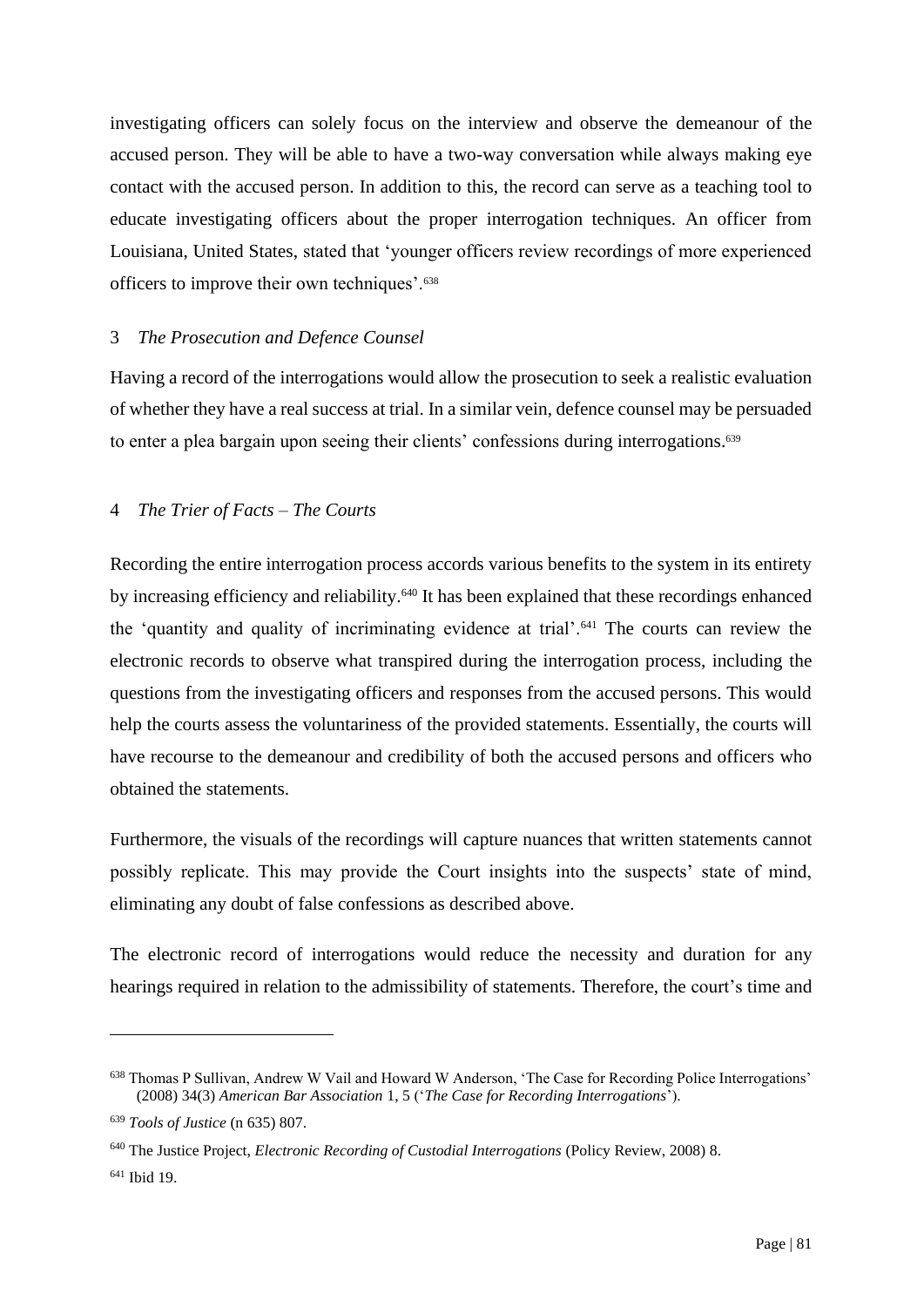resources would be significantly saved. In totality, recording the interrogation process promotes due process as it ensures equality for all parties.

# 5 *The Public*

The recordings serve an essential purpose in convicting accused persons who are factually guilty by placing on record the 'solid confessions' that are 'beyond reproach'.<sup>642</sup> This increases public safety as perpetrators are not left out on the streets. Similarly, the recordings ensure that innocent suspects are not wrongly convicted. More importantly, the recordings should improve public trust and confidence in investigating officers because they show that 'the police have nothing to hide'.<sup>643</sup> By virtue of this recording, the rate of wrongful convictions may reduce and thus, increase public confidence in the criminal justice system. With reference to the Central Park Indictment discussed in Chapter III, it was expressed that 'ensuring that prosecutors bring the right person to trial not only saves taxpayers' time and money, in some instances, but it may also even save lives'.<sup>644</sup>

# E *Potential Drawbacks of Recording Custodial Interrogations*

While various benefits are associated with recording custodial interrogations, it is prudent to consider the related concerns.

### 1 *Camera Bias leading to a Prejudicial Effect*

In 2006, a psychology professor at Ohio University, Daniel Lassiter and his colleagues reasoned that a camera placement would affect the outcome of interrogations.<sup>645</sup> They opined that video-recorded interrogations are often recorded with the camera solely focused on the

<sup>642</sup> Ibid 8.

<sup>643</sup> *The Case for Recording Interrogations* (n 638) 5.

<sup>644</sup> *Tools of Justice* (n 635) 812.

<sup>645</sup> G Daniel Lassiter, Jennifer J Ratcliff, Lezlee J Ware and Clinton R Irvin, 'Videotaped confessions: Panacea or Pandora's box?' (2006) 28 *Law and Policy* 192, 210 ('*Videotaped Confessions*').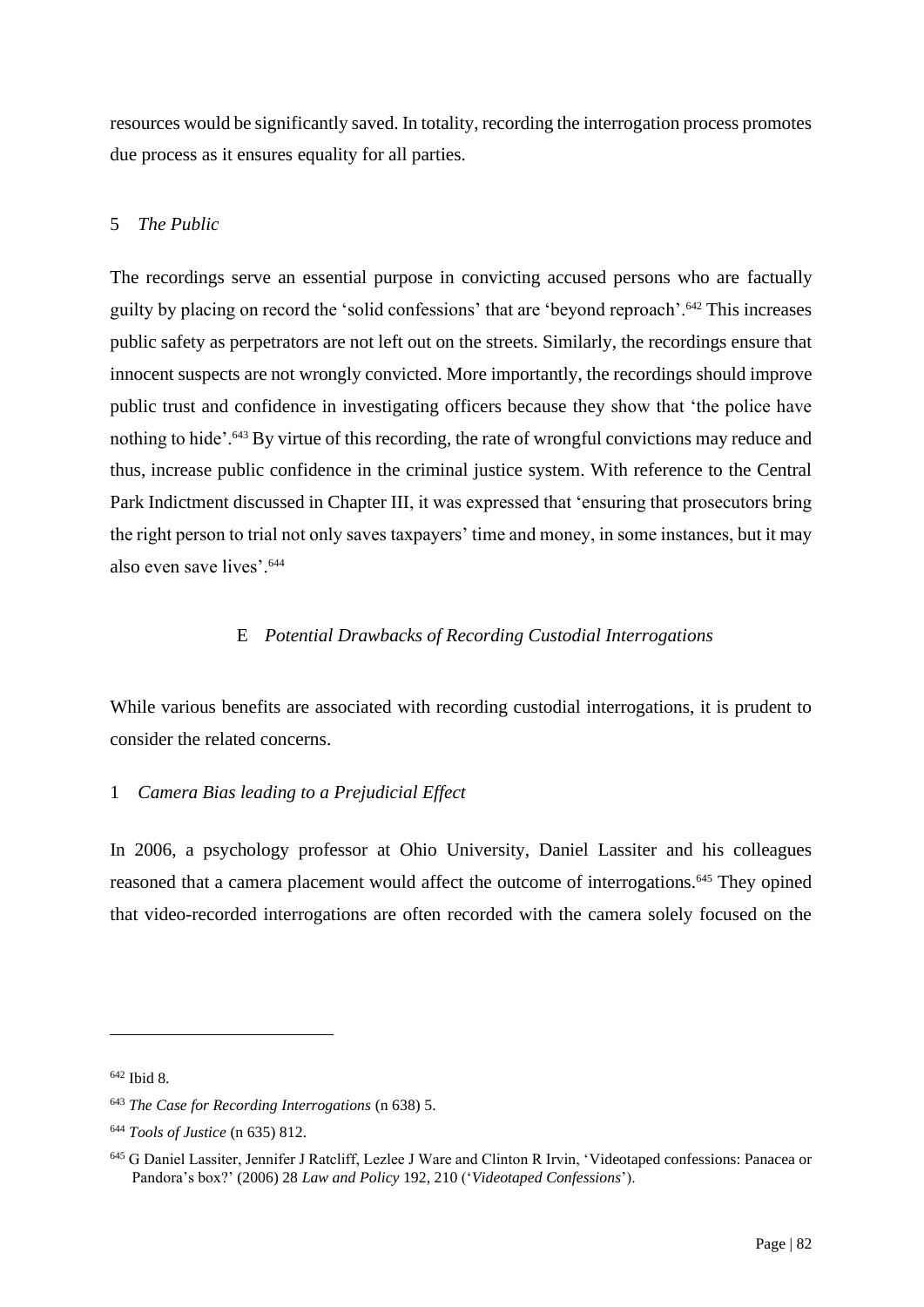accused person and may lead the courts to assess that the accused provided his statements voluntarily, thus determining that he is more likely to be guilty.<sup>646</sup>

This theory is known as the 'illusory causation'.<sup>647</sup> Illusory causation occurs when an unwarranted causality is ascribed to a stimulus 'simply because it is more salient than other available stimuli'.<sup>648</sup> For instance, when observers had a vantage point of two people having a conversation, greater causality would be attributed to the person the observers were facing.<sup>649</sup> Scholars have opined that a camera perspective, when focused on a single party, may have an 'unintended prejudicial effect' on evaluating the voluntariness of confessions given by accused persons.<sup>650</sup> Specifically, observers may deem a confession voluntary when the camera is focused on the accused person instead of a different camera angle.<sup>651</sup> Lassiter further stated that observers would have impartial views when the camera is focused on both the interrogator and the accused person.<sup>652</sup> This led to the suggestion that legislation requiring interrogations to be videotaped should state that an 'equal-focus camera perspective' be used.<sup>653</sup> Incidentally, Ms Rajah noted that there would be two cameras in the VRI room – one will focus on the accused, while the other will capture an overview of the room.<sup>654</sup>

# 2 *High Costs associated with Recording*

Indeed, high costs may be associated with recording interrogations. The significant costs involved would be purchasing and maintaining the recording equipment and possibly preserving the electronic records.<sup>655</sup> Other associated costs may include training investigating officers to operate the recording equipment.<sup>656</sup> Nevertheless, these costs are only incurred at the

<sup>646</sup> Ibid.

<sup>&</sup>lt;sup>647</sup> G Daniel Lassiter, R David Slaw, Michael A Briggs and Carla R Scanlan, 'The Potential for Bias in Videotaped Confessions' (1992) 22 *Journal of Applied Social Psychology* 1838, 1841 ('*The Potential for Bias*').

<sup>648</sup> Ibid. See also Leslie McArthur, 'Illusory Causation and Illusory Correlation: Two Epistemological Accounts' (1980) 6 *Personality and Social Psychology Bulletin* 507–519, 510.

 $649$  Ibid.

<sup>650</sup> *The Potential for Bias* (n 647) 1842.

<sup>651</sup> Ibid.

<sup>652</sup> *Videotaped Confessions* (n 645) 200.

<sup>653</sup> *Videotaped Confessions* (n 645) 200.

<sup>654</sup> *Ms Rajah's Report* (n 580).

<sup>655</sup> *Videotaped Confessions* (n 645) 211.

<sup>656</sup> Ibid 212.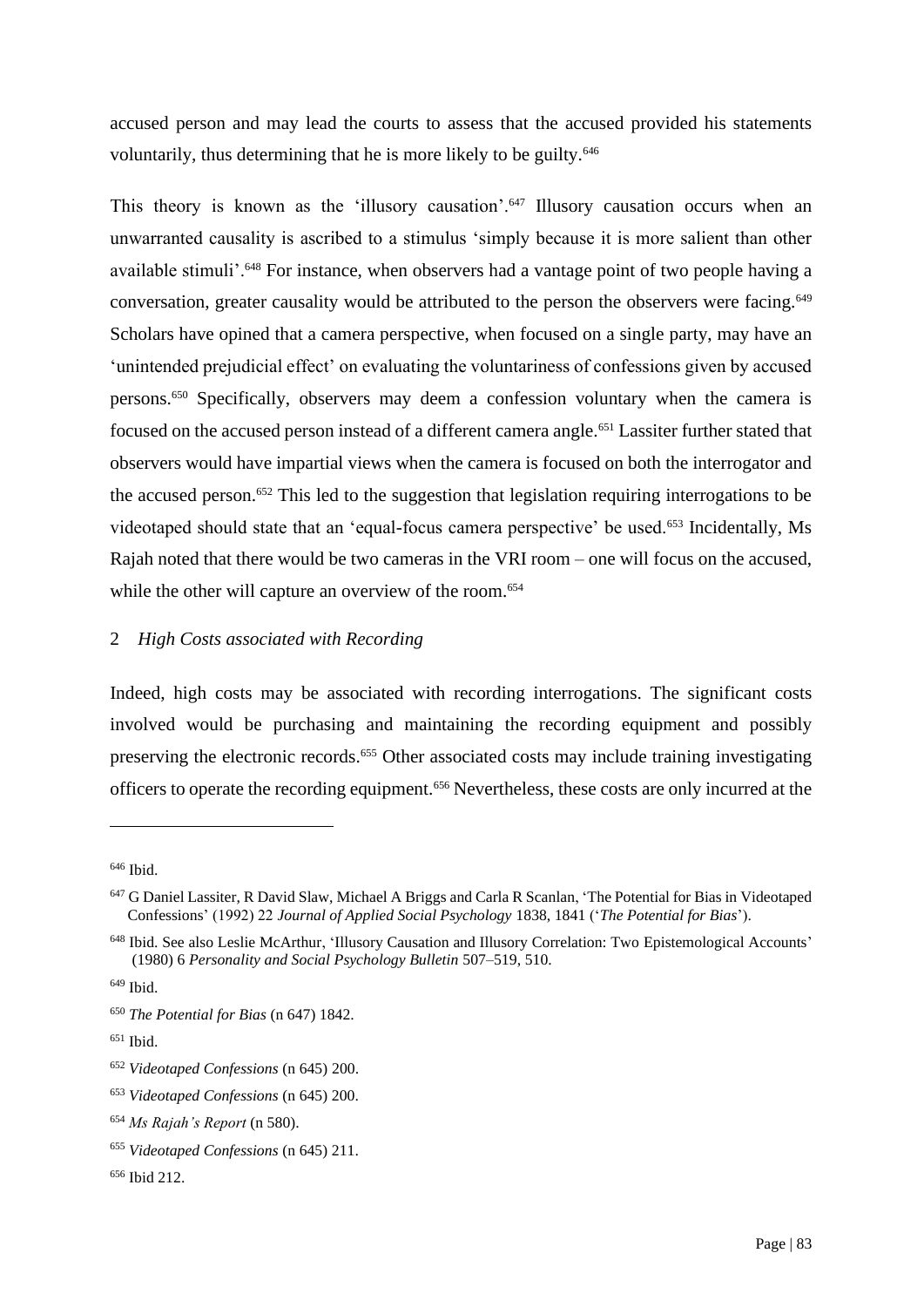initial stage and would most likely reduce once the process is underway. In contrast to these associated costs, the costs arising from wrongful convictions are far more significant, mainly because wrongful convictions can lead to civil lawsuits.<sup>657</sup> As demonstrated in Chapter III, the juveniles involved in the Central Park indictment received \$41 million in compensation.<sup>658</sup> Furthermore, compared to the long-term benefits of such recordings, these costs should be of minimal concern because of the increased accuracy and reliability of the criminal justice system. In this regard, a former Attorney from the United States opined 'savings that result from recording custodial interrogations far outweigh the costs' of recording interrogations.<sup>659</sup>

#### F *Concluding Remarks*

The Parliament should consider several factors to develop a comprehensive rule for the mandatory recording of interrogations. Perhaps the most fundamental criteria to consider is whether this recording should be audio, video, or both. This paper has postulated that video recording is the more beneficial option given their visuals. The best way to mandate the recording of interrogations is via legislation while ensuring that potential concerns are addressed, such as when to start recording. As discussed, this concern is not adequately addressed in the present legislation, thus leaving the possibility of coercion before the recording begins.

The modern era today has undoubtedly made it easier to store digital records. Therefore, the legislation should be amended further to include a mandatory role to record interrogations. In totality, recording interrogations will protect officers from baseless accusations of abuse, suspects from making false confessions, and, more significantly, the integrity of the evidence. Therefore, such reform would provide a win-win situation for all parties and reduce the likelihood of injustice. As stated by Thomas Sullivan, the practice of recording interrogations

<sup>&</sup>lt;sup>657</sup> Ibid.

<sup>658</sup> See above Chapter III.

<sup>659</sup> Thomas P. Sullivan, Taping Interrogations Benefits Police and Suspects, 18 Subject to Debate: A Newsletter of the Police Exec. Research Forum 1, 5 (2004)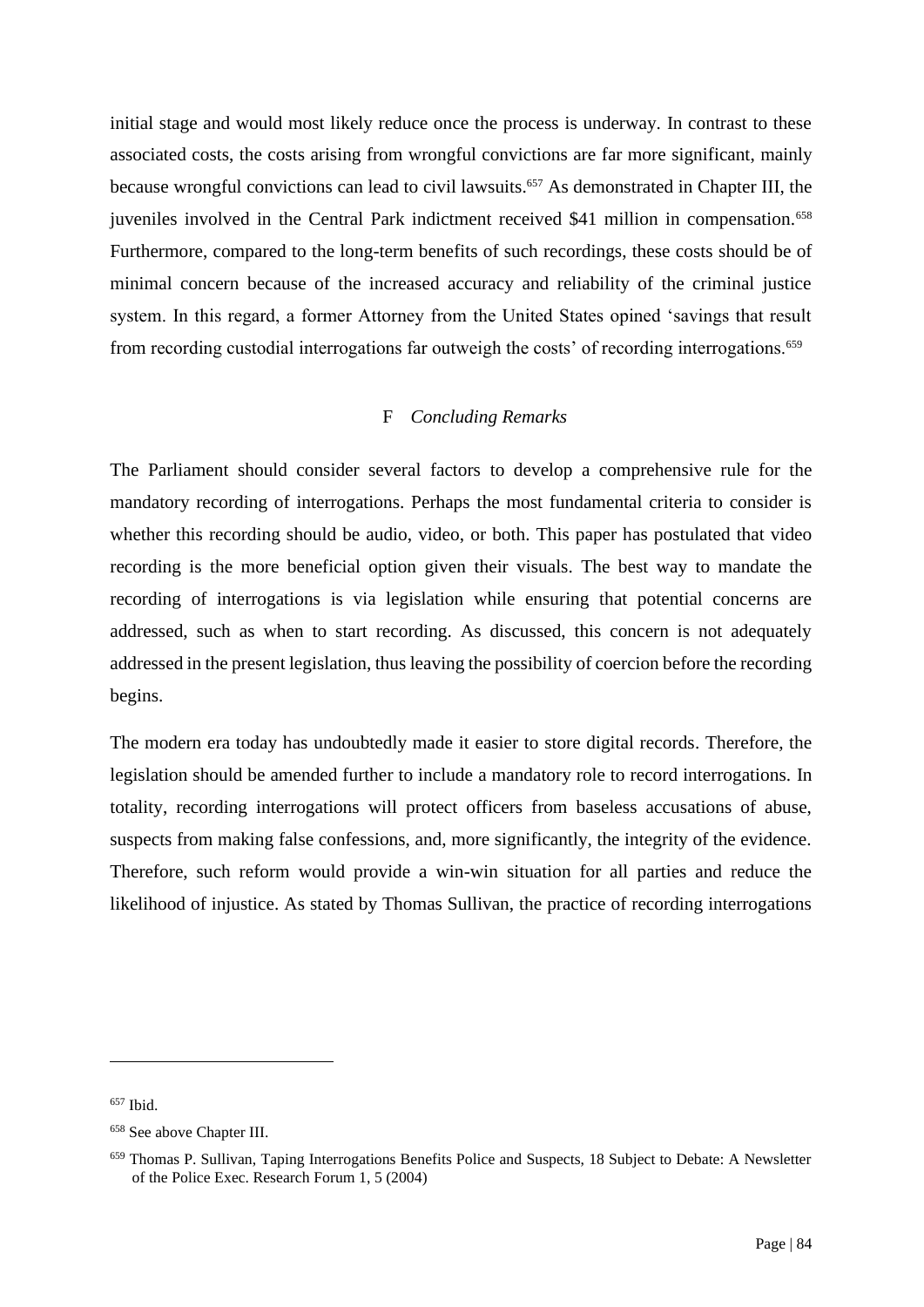will 'benefit suspects, law enforcement, prosecutors, juries, trial and reviewing court judges, and the search for truth in our justice system'.<sup>660</sup>

<sup>660</sup> Thomas P Sullivan, 'Police experiences with recording custodial interrogations' (2004) 21 *Northwestern University School of Law* 1, 28.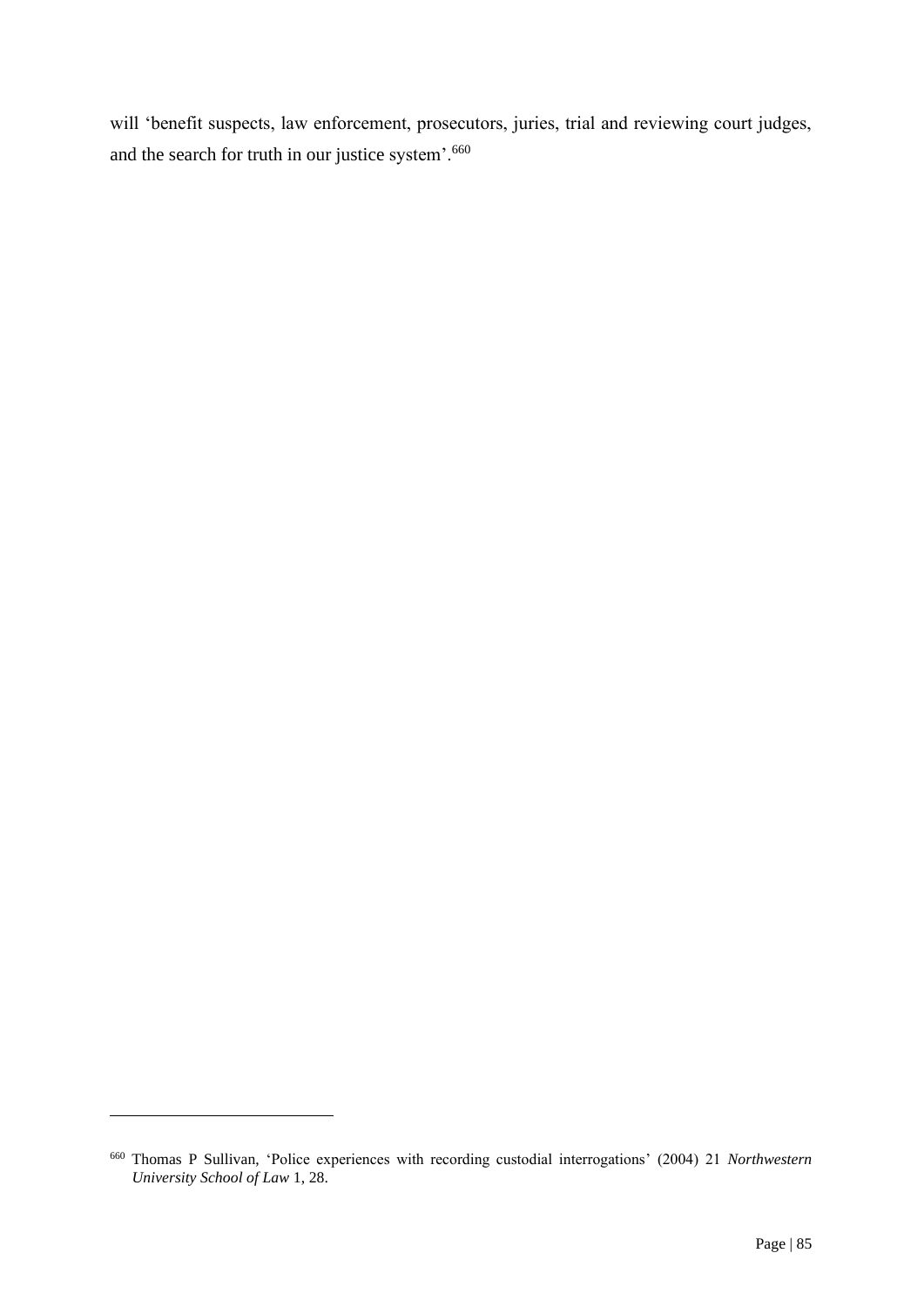#### VIICONCLUSION

As stated above, 'intuition holds that the innocent do not make false confessions'.<sup>661</sup> This paper has demonstrated otherwise. The issue of false confessions cannot be eradicated in its entirety. The interrogation process appears to be transparent, yet it is not and indeed invites scrutiny. There are flaws rooted within which simply cannot be disregarded.

Confessions in Singapore are extracted within four walls with only the presence of suspects and interrogating officers. This presents a challenge for the courts on whose account of events to believe in relation to allegations against officers or circumstances in which the statements were obtained. The lack of data on wrongful convictions in Singapore must not blind us to the reality that such convictions still exist. Singapore's preference forthe crime control model does, in some way, create a lack of balance between protecting the rights of suspects and suppressing crimes for the betterment of the community.<sup>662</sup> This tension is continual and will exist between the interests in seeking the truth and the necessity to protect accused persons. There ought to be a balance between both, and as the paper suggests, the way forward to striking this balance is to record interrogations.

The recording of interrogations is the solution to a host of problems. Having an indisputable record of interrogations would ensure that there are due process rights in place for accused persons without having to impede the investigating efforts of the authorities. The benefits are aplenty, and the drawbacks are few. The recordings collectively benefit the criminal justice system – the rightful convictions increase while the wrongful convictions decrease.

As a final note, it is to be acknowledged that confessions are a double-edged sword. While they facilitate to convict factually guilty persons, they can also put the jobs of investigating officers in jeopardy. Ultimately, the proposed recordings should act as a shield for accused persons and investigating officers, as they would mirror the reality, in an unfiltered way, of what occurs in interrogation rooms.

<sup>661</sup> David K Shipler, 'Why Do Innocent People Confess?', *The New York Times* (online, 23 February 2012) [6] <https://www.nytimes.com/2012/02/26/opinion/sunday/why-do-innocent-people-confess.html>.

<sup>662</sup> Hock Lai Ho, 'On the Obtaining and Admissibility of Incriminating Statements' (2016) *Singapore Journal of Legal Studies* 256.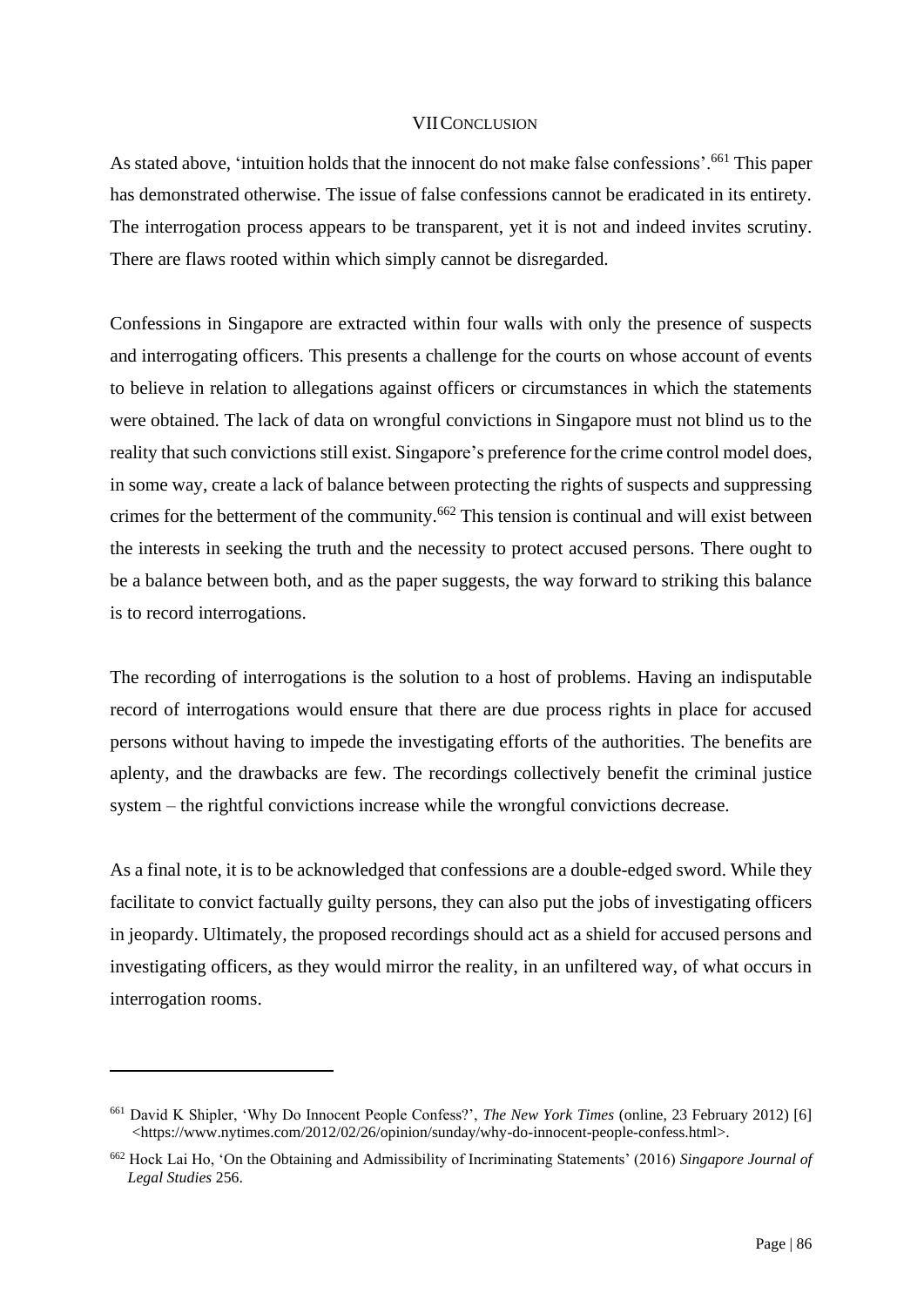### **BIBLIOGRAPHY**

### A *Articles/Books/Reports*

Amnesty International, *Cooperate or Die: Singapore's Flawed Reforms to the Mandatory Death Penalty* (Report, October 2017)

Ashworth, Andrew, 'Excluding Evidence as Protecting Rights' (1977) *Criminal Law Review* 723

Baumgartner, Frank R and Amber E Boydstun, *The Decline of the Death Penalty and the Discovery of Innocence* (Cambridge University Press, 2007)

Baumgartner, Frank R, Amanda Grigg, Rachelle Ramirez and J Sawyer Lucy, 'The Mayhem of Wrongful Liberty: Documenting the Crimes of True Perpetrators in Cases of Wrongful Incarceration (2018) 4 *Albany Law Review* 81

Bedau, Hugo Adam and Michael L Radelet, 'Miscarriages of Justice in Potentially Capital Cases' (1987) 40(1) *Stanford Law Review* 21

Bernhard, Adele, 'Effective Assistance of Counsel' in Saundra D Westervelt (ed) and John A Humphrey, *Wrongly Convicted: Perspectives on Failed Justice* (Rutgers University Press, 2001)

Bernhard, Adele, 'Exonerations Change Judicial Views on Ineffective Assistance of Counsel' (2003) 18 *Journal of Criminal Justice* 37

Berry, Sheila Martin, 'Bad Lawyering: How Defense Attorneys Help Convict the Innocent' (2003) 26 *Northern Kentucky Law Review* 487

Bouchard, Edwin M, *Convicting the Innocent: Sixty-five Actual Errors of Criminal Justice* (Doubleday & Company Inc, 1932)

Buckley, Joseph P, Fred E Inbau, Brian C Jayne and John E Reid, *Criminal Interrogation and Confessions* (Jones & Bartlett, 5<sup>th</sup> ed, 2011)

Burns, Robert P, *Kafka's Law: "The Trial" and American Criminal Justice* (University of Chicago Press, 2014)

Burns, Sarah *Central Park Five: The Untold Story Behind One of New York City's Most Infamous Crimes* (Vintage Publishers, 2012)

Chan, Sek Keong, 'The Criminal Process - The Singapore Model' (1996) 17 *Singapore Law Review* 433

Chen, Siyuan and Eunice Chua, 'Wrongful Convictions in Singapore: A General Survey of Risk Factors' (2010) 28 *Singapore Law Review* 98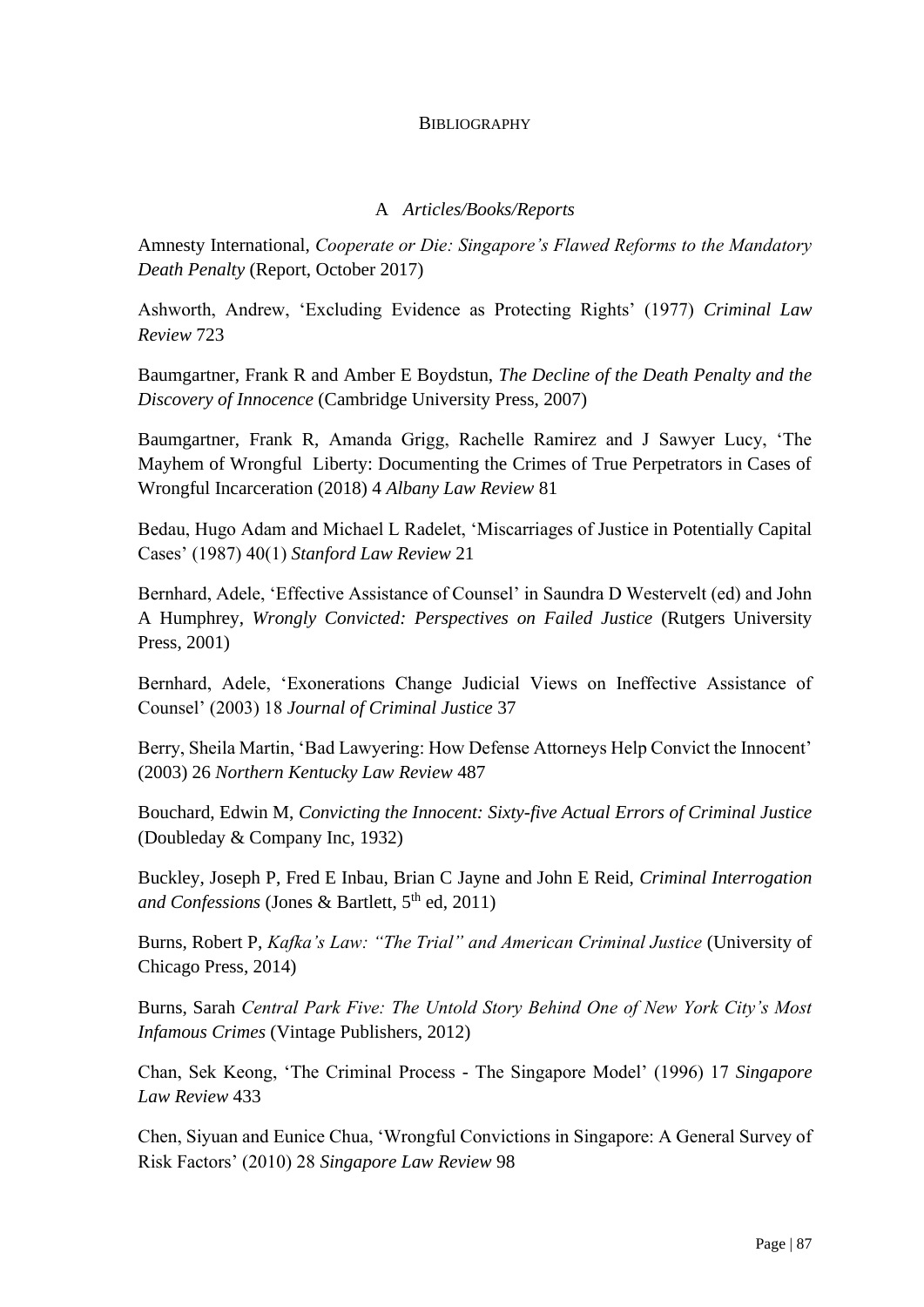Chin, Tet Yung, 'Criminal Procedure Code 2010: Confessions and Statements by Accused Persons Revisited' (2012) 24(1) *Singapore Academy of Law Journal* 60

Chin, Tet Yung, *Evidence* (Malaya Law Review and Butterworths Publishers, 1988)

Chong, Steven, 'Recalibration of the Death Penalty Regime: Origin, Ramifications and Impact' (2017) 35 *Singapore Law Review* 1

Cooley, Thomas M, *Commentaries on the Laws of England* (Callaghan and Company, 4<sup>th</sup> ed, 1899)

D, Davis and Leo R A, 'Strategies for Preventing False Confessions and their Consequences' in M Kebbell & G Davies (ed), *Practical Psychology for Forensic Investigations and Prosecutions* (John Wiley and Sons, 2006)

Drizin, Steven A and Richard A Leo, 'The Problem of False Confessions in the Post-DNA World' (2008) 82 *North Carolina Law Review* 892

Frank, Jerome and Barbara Frank, *Not Guilty* (Doubleday & Company Inc, 1957)

Gan, Wee Kiat Gregory, 'The Crippled Accused: Miranda Rights in Singapore' (2010) 28 *Singapore Law Review* 123

Gardner, Erle Stanley, *The Court of Last Resort: The True Story of a Team of Crime Experts Who Fought to Save the Wrongfully Convicted* (Open Road Media, 2017)

Garrett, Brandon L, 'The Substance of False Confessions' (2010) 62(4) *Stanford Law Review* 1051

Gershman, Bennett L 'Witness Coaching By Prosecutors' (2002) 23 *Cardozo Law Review* 829 (2002) 839

Gould, Jon B and Richard A Leo, 'One Hundred Years Later: Wrongful Convictions after a Century of Research' (2010) 100(3) *Journal of Criminal Law and Criminology* 825

Gross, Samuel, 'Lost Lives: Miscarriages of Justice in Capital Cases' (1998) 61 *Law and Contemporary Problems* 125

Gross, Samuel R, 'The Risks of Death: Why Erroneous Convictions are Common in Capital Cases' (1996) 44(2) *Buffalo Law Review* 469

Gross, Samuel R, Kristen Jacoby, Daniel J Matheson and Nicholas Montgomery, 'Exonerations in the United States 1989 through 2003' (2005) 95(2) *The Journal of Criminal Law and Criminology* 523

Gudjonsson, Gisli H, *The Psychology of Interrogations and Confessions: A Handbook* (John Wiley & Sons Publishing, 2003)

Gudjonsson, G H and Brek LeBegue, 'Psychological and Psychiatric Aspects of a Coerced-Internalized False Confession' (1989) *Forensic Science Journal* 261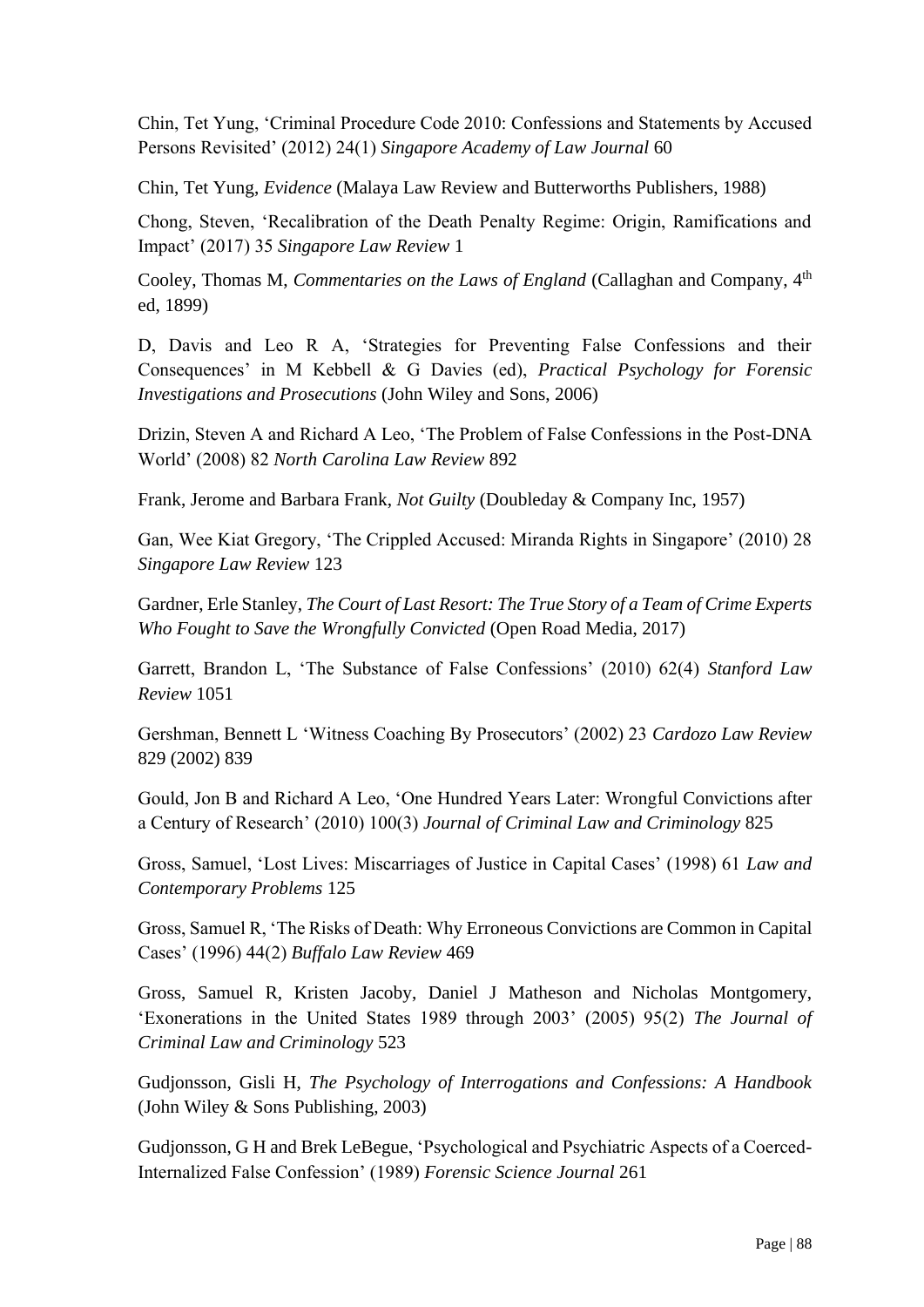Gudjonsson, Gisli H, Jon Fridrik Sigurdsson, Olafur O Bragason, Emil Einarsson and Eva B Valdimarsdottir, 'Confessions and Denials and the Relationship with Personality' (2004) 9(1) *Legal and Criminological Psychology* 121

Haber, Lyn and Ralph Norman Haber, 'Scientific Validation of Fingerprint Evidence Under Daubert' (2008) 7(2) *Law, Probability and Risk* 87

Hamby, Chris, 'The Ryan Ferguson Case: An Examination of a Strange Murder and Conviction' (2010) *University of Missouri Journalism Projects* 2

Hanson, Neil, *The Dreadful Judgement: The True Story of the Great Fire of London, 1666* (Doubleday Publishers, 2001)

Hanson, Neil, *The Great Fire of London: In that Apocalyptic Year, 1666* (John Wiley & Sons Publishing, 2002)

Hattenstone, S, 'I am dead inside', *The Guardian* (London,17 June 2002)

Hock, Lai Ho, 'On the Obtaining and Admissibility of Incriminating Statements' (2016) *Singapore Journal of Legal Studies* 249

Hor, Michael, 'Singapore's Innovations to Due Process' (2001) *Criminal Law Forum* 12

Hor, Michael, 'The Privilege Against Self-Incrimination and Fairness to the Accused: PP v Mazlan bin Maidun' (1993) *Singapore Journal of Legal Studies 2*

Huff, Ronald, 'Wrongful Conviction and Public Policy: The American Society of Criminology 2001 Presidential Address' (2002) 40(1) *Criminology and Public Policy* 1

Imwinkelried, Edward J, 'Forensic Hair Analysis: The Case Against the Underemployment of Scientific Evidence' (1982) 39 *Washington and Lee Law Review* 41

Jenkins, Sion, 'Secondary Victims and the Trauma of Wrongful Conviction: Families and Children's Perspectives on Imprisonment, Release and Adjustment' (2013) 46 *Australian & New Zealand Journal of Criminology* 119

K, Campbell and Denov M, 'The Burden of Innnocence: Coping with a Wrongful Imprisonment' (2004) 46(2) *Canadian Journal of Criminology and Criminal Justice* 139

Kassin, Saul M, 'False Confessions' (2010) 73(4) *Albany Law Review* 1227

Kassin, Saul M, 'On the Psychology of Confessions: Does Innocence Put Innocents at Risk?' (2005) 60(3) *American Psychologist Association* 215

Kassin, Saul M, 'The Psychology of Confession Evidence' (1997) 52(3) *American Psychologist Association* 221

Kassin, Saul M, 'The Social Psychology of False Confessions' (2015) 9(1) *Social Issues and Policy Review* 25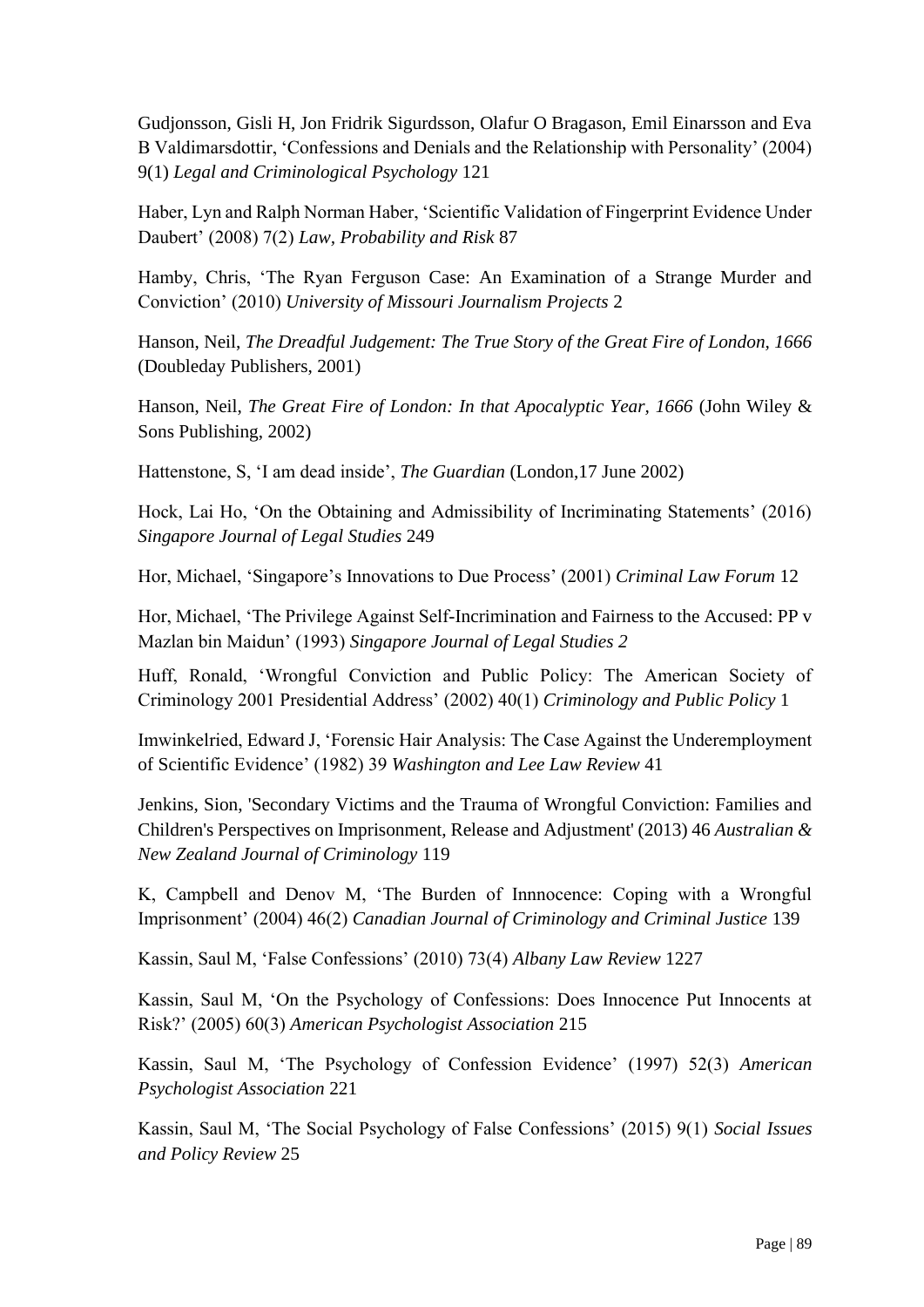Kassin, Saul and Katherine Neumann, 'On the Power of Confession Evidence: An Experimental Test of the Fundamental Difference Hypothesis' (1997) 21(5) *Law and Human Behaviour* 468

Kassin, Saul M 'Internalised False Confessions' in Michael Toglia, J Pon Read, David F Ross and R C L Lindsay (ed), *The Handbook of Eyewitness Psychology: Volume I* (Lawrence Erlbaum Associates Publishers, 2007)

Kassin, Saul M and Gisli H Gudjonsson, 'The Psychology of Confessions: A Review of the Literature and Issues' (2004) 5 (2) *Psychological Science Public Interest* 33

Kassin, Saul M and Katherine L Kiechel, 'The Social Psychology of False Confessions: Compliance, Internalisation and Confabulation' (1996) 7(3) *Americal Psychological Society* 125

Kassin, Saul M and Lawrence S Wrightsman, *The Psychology of Evidence and Trial Procedure* (SAGE Publications, 1985)

Kassin, Saul M, Steven A Drizin, Thomas Grisso, Gisli H Gudjonsson, Richard A Leo and Allison D Redlich, 'Police-Induced Confessions: Risk Factors and Recommendations' (2010) 34 *Law and Human Behaviour Journal* 3

Kreisler, Harry, 'A Passion for Justice: Conversation with Peter Neufeld' (2001) *Institute of International Studies* 2

L, Synder, McQuillan P, Murphy W L and Joselson R, Westchester County District Court, *Report on the Conviction of Jeffery Deskovic* (2007)

LaPorte, Gerald, 'Wrongful Convictions and DNA Exonerations: Understanding the Role of Forensic Science' (2018) 279 *National Institute of Justice Journal* 1

Lassiter, G Daniel, *Interrogations, Confessions and Entrapment* (Springer Publishers, 2004)

Lassiter, G Daniel, Jennifer J Ratcliff, Lezlee J Ware and Clinton R Irvin, 'Videotaped confessions: Panacea or Pandora's box?' (2006) 28 *Law and Policy* 192

Lassiter, G Daniel, R David Slaw, Michael A Briggs and Carla R Scanlan, 'The Potential for Bias in Videotaped Confessions' (1992) 22 *Journal of Applied Social Psychology* 1838

Law, Jonathan and Elizabeth A Martin, *Oxford: A Dictionary of Law* (Oxford University Press,  $7<sup>th</sup>$  ed, 2014)

Leo, Lionel and Chen Siyuan, *Law of Evidence in Singapore* (Sweet & Maxwell, 2016)

Leo, Richard A, 'False Confessions: Causes, Consequences and Implications' (2009) 37 *The Journal of the American Academy of Psychiatry and the Law* 332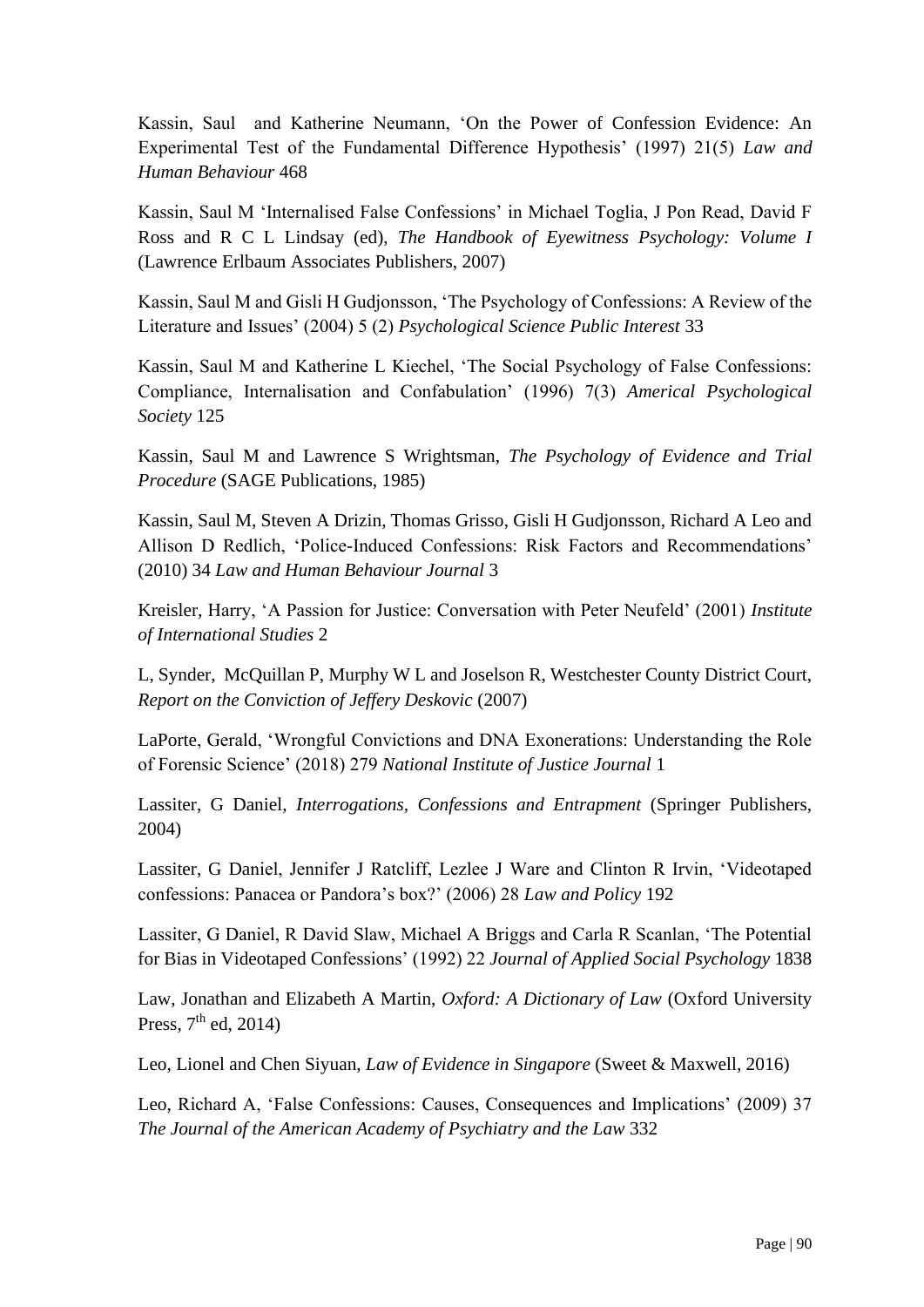Leo, Richard A, 'False Confessions: Causes, Consequences and Implications' (2009) 37 *The Journal of the American Academy of Psychiatry and the Law* 332

Leo, Richard A, 'Rethinking the Study of Miscarriages of Justice: Developing a Criminology of Wrongful Conviction' (2005) 21(3) *Journal of Contemporary Criminal Justice* 201, 204

Leo, Richard A and Jon B Gould, 'Wrongful Convictions: Learning from Social Science' (2009) 7 *Ohio State Journal of Criminal Law* 7

Leo, Richard A and Richard J Ofshe, 'The Consequences of False Confessions: Deprivations of Liberty and Miscarriages of Justice in the Age of Psychological Interrogation' (1998) 88 *Journal of Criminal Law and Criminology* 429

Leo, Richard A and Richard J Ofshe, 'The Social Psychology of Police Interrogation: The Theory and Classification of True and False Confessions' (1997) 16 *Studies in Law, Politics and Society* 189

Leo, Richard A and Steven A Drizin, 'The Three Errors: Pathways to False Confession and Wrongful Conviction' (2012) *American Psychological Association* 4

Levesque, Roger J R, *The Psychology and Law of Criminal Justice Processes* (Nova Publishers, 2006)

Lord, Vivian and Allen D Cowan, *Interviewing in Criminal Justice: Victims, Witnesses, Clients, and Suspects* (Jones & Bartlett Publishers, 1st ed, 2010)

J T, McCann, 'A Conceptual Framework for Identifying Various Types of Confessions' (1998) 16 *Behavioral Sciences and the Law* 441

McCormick, Charles Tilford, *McCormick's Handbook of the Law of Evidence* (West Publishing Company, 2nd ed, 1972)

Miller, Larry S, 'Procedural Bias in Forensic Science Examinations of Human Hair' (1987) 11 *Law Human Behaviour Journal* 157

Moenssens, Andre A, 'Novel Scientific Evidence in Criminal Cases: Some Words of Caution' (1993) 84(1) *The Journal of Criminal Law and Criminology* 1

Munsterberg, Hugo, *On the Witness Stand: Essays on Psychology and Crime (Classics in Psychology)* (Greentop Academic Press, 2009)

Nokes, G K, *An Introduction to Evidence* (Sydney Law Review, 1953)

Norris, Robert J, Catherine L Bonventre and James R Acker, *When Justice Fails: Causes and Consequences of Wrongful Convictions* (Carolina Academic Press, 2018)

Ofshe, Richard J and Richard A Leo, 'The Decision to Confess Falsely: Rational Choice and Irrational Action (1997) 74(4) *Denver Law Review* 979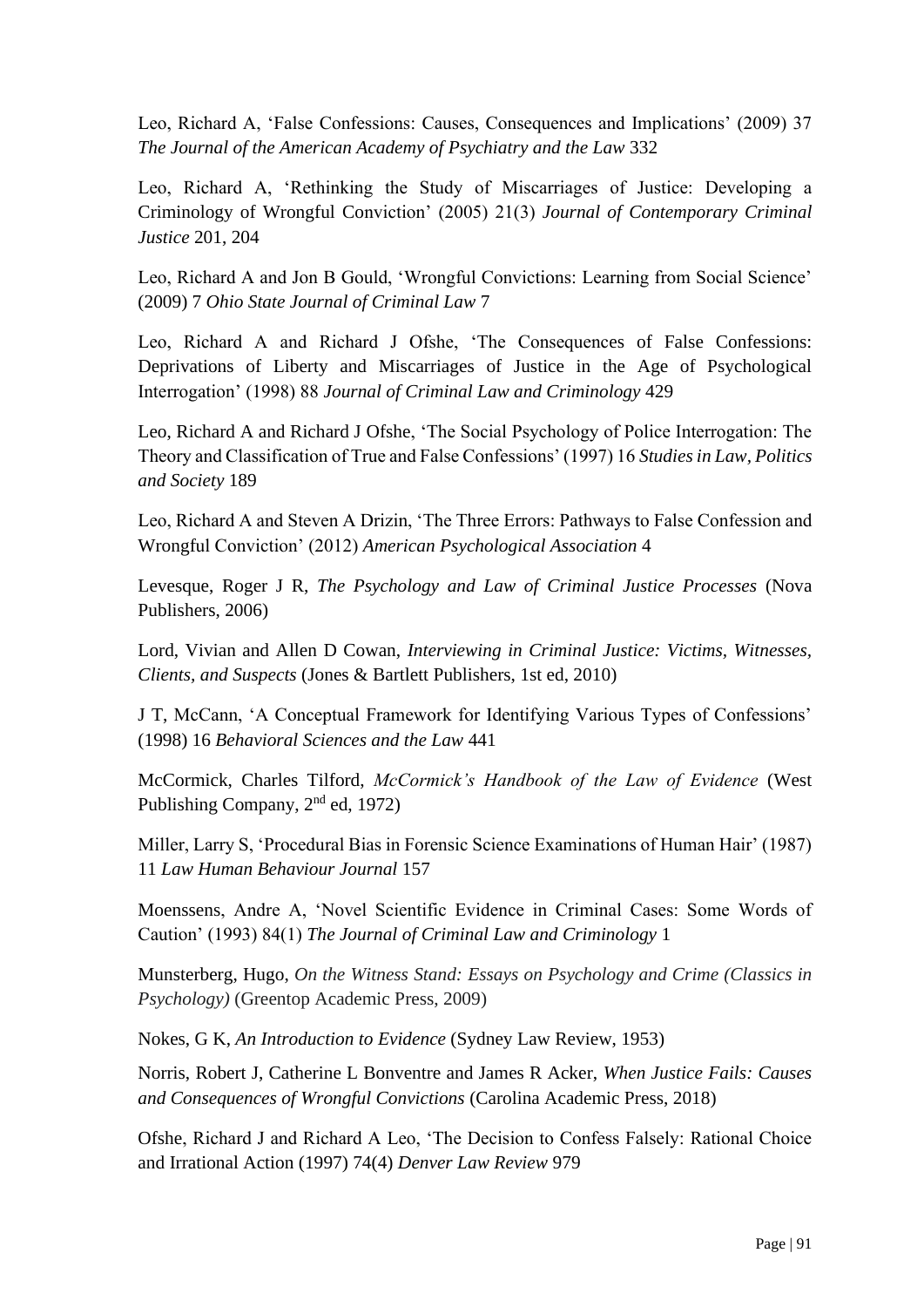Ormerod, David, *Blackstone's Criminal Practice 2012* (Oxford University Press, 2012)

Packer, Herbert L, 'Two Models of the Criminal Process' (1964) 113(1) *University of Pennsylvania Law Review* 1

Packer, Herbert L, *The Limits of the Criminal Sanction* (Stanford University Press, 1968)

Perillo, Jennifer T and Saul M Kassin, 'The Lie, The Bluff, and False Confessions' (2010) *Law Human Behavior Journal* 1

Pinsler, Jeffrey, *Evidence, Advocacy and the Litigation Process* (Butterworths, 1992) 81

R, Horselenberg Merckelbach H and Joseph S, 'Individual Differences, False Confessions: A Conceptual Replication of Kassin, Kiechel' (2003) 9(1) *Psychology, Crime and Law* 1

Rajoo, Nisha Francine, 'Than That One Innocence Suffer' (2012) 30 *Singapore Law Review*

Rose, David, *In the Name of the Law: Collapse of Criminal Justice* (Vintage Publishers, 1996)

Santilla, Pekka, Petri Alkiora,Magnus Ekholm and Pekka Niemi, 'False Confessions to Robbery: The Role of Suggestibility, Anxiety, Memory Disturbance and Withdrawal Symptoms' (1999) 10 *Journal of Forensic Psychiatry* 399, 402.

Scheck, Barry C and Peter J Neufeld, 'Toward the Formation of "Innocence Commissions" in America' (2002) 86(2) *Judicature* 100

Scheck, Barry, Jim Dwyer and Peter Neufield, *Actual Innocence: Five Days to Execution and Other Dispatches from the Wrongly Convicted* (Doubleday Publishers, 2000)

Schneider, Teresa, Melanie Sauerland, Harald Merckelbach, Jens Puschke and J Christopher Cohrs, 'Self-Reported Voluntary Blame-Taking: Kinship Before Friendship and No Effect of Incentives' (2021) *12 Frontiers in Psychology* 1

SE, Davison and Forshaw DM, 'Retracted Confessions: Through Opiate Withdrawal to a New Conceptual Framework' (1993) 33(4) *Medical Science and Law Journal* 285

Simon, David *Homicide: A Year on the Killing Streets* (Canongate Publishers, 1991)

Smith, Bruce P,'The History of Wrongful Execution' (2005) 56(6) *Hastings Law Journal* 1185

Subordinate Court of Singapore, *Annual Report* (Report, 2007)

Torneo, Erin, Jennifer Thompson-Cannino and Ronald Cotton, *Picking Cotton (Our Memoir of Injustice and Redemption)* (St Martin's Publishing Group, 2009)

Turvey, Brent E and Craig Cooley, *Miscarriages of Justice: Actual Innocence, Forensic Evidence, and the Law* (Academic Press, 1<sup>st</sup> ed, 2014)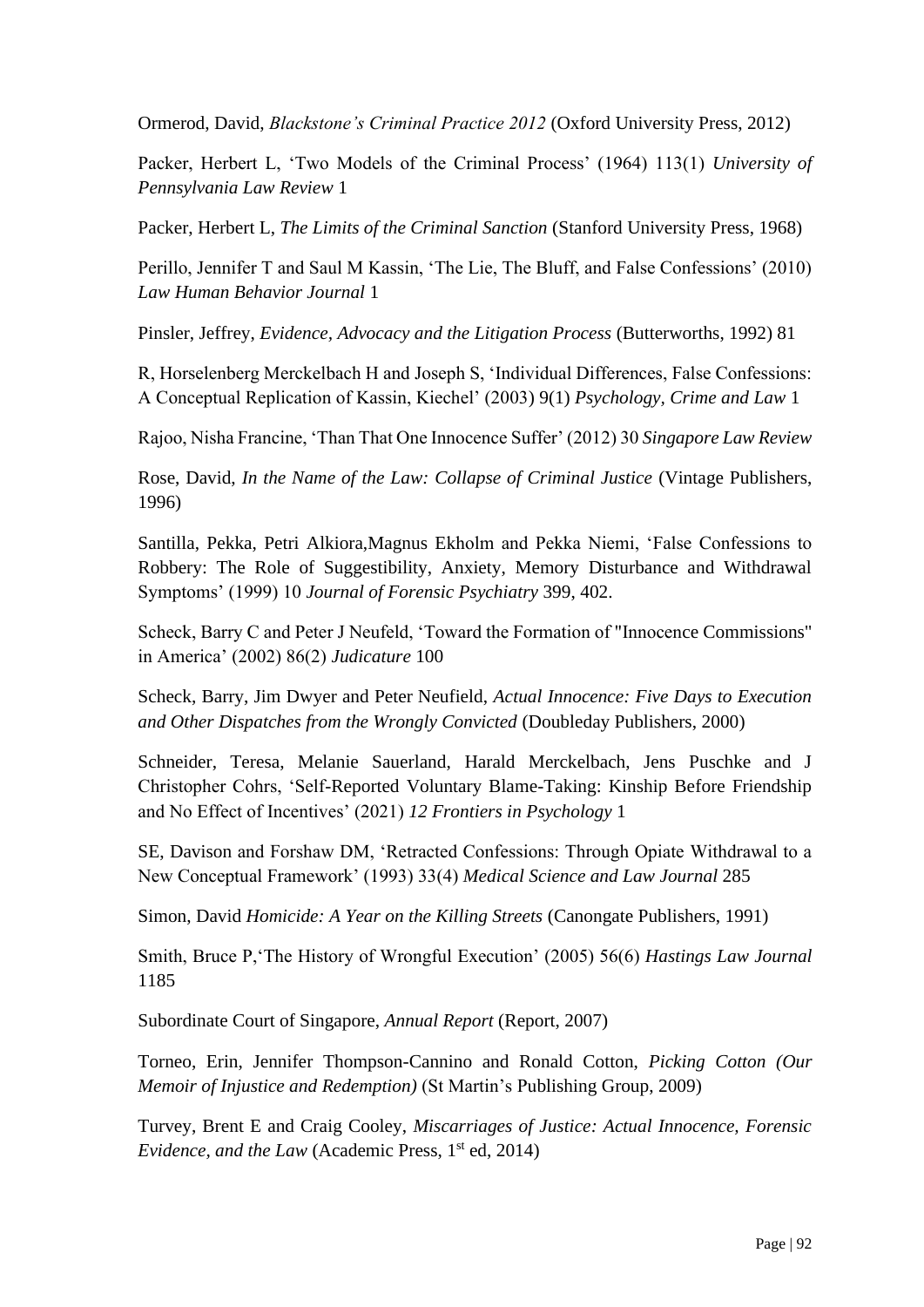Vrij, Aldert, Samantha Mann, & Ronald P Fisher, 'An Empirical Test of the Behavioural Analysis Interview (2006) 30(3) *Law & Human Behaviour Journal* 329

Wakefield, Hollida and Ralph Underwager, 'Coerced or Nonvoluntary Confessions' (1998) 16(4) *Behavioral Sciences and the Law Journal* 423

Wells, Gary L and Amy L Bradfield, '"Good, You Identified the Suspect": Feedback to Eyewitnesses Distorts Their Reports of the Witnessing Experience' (1998) 83(3) *Journal of Applied Psychology* 360

Wells, Gary L and Donna M Murray, 'What Can Psychology Say about the Neil v. Biggers Criteria for Judging Eyewitness Accuracy?' (1983) 68 *Journal of Applied Psychology* 347

Williams, Glanville, *The Proof of Guilt* (Stevens & Sons Limited, 3<sup>rd</sup> ed, 1963)

Willliams, Robin and Paul Johnston, *Genetic Policing: The Use of DNA in Criminal Invstigations* (Willan Publishing, 2008)

Woffinden, Bob, *Miscarriages of Justice* (Hodder and Stoughton, 1988)

Wrightsman, Lawrence S and Saul M Kassin, *Confessions in the Courtroom* (SAGE Publishing, 1993)

#### B *Cases*

*A Karthik v Public Prosecutor* [2018] SGHC 202

*Abdul Munaf bin Mohd Ismail v Public Prosecutor* [2004] SGHC 4

*Anandagoda v R* [1962] MLJ 289

*Ang Poh Chuan v Public Prosecutor* [1995] 3 SLR (R) 929

*AOF v Public Prosecutor* [2012] 3 SLR 34

*Azman bin Mohamed Sanwan v Public Prosecutor* [2012] SGCA 19

*Brady v Maryland*, 373 US 83 (1963)

*Chai Chien Wei Kelvin v Public Prosecutor* [1998] 3 SLR(R) 619

*Crowe v County of San Diego* Crim No. (2008) 99-0241-R

*Deputy of Public Prosecutions v Ping Lin* [1976] AC 574

*Fung Yuk Shing v Public* Prosecutor [1993] 2 SLR(R) 770

*Gao Hua v Public Prosecutor* [2009] SGHC 95

*Gulam bin Notan Mohd Shariff Jamalddin v Public* Prosecutor [1999] 1 SLR(R) 498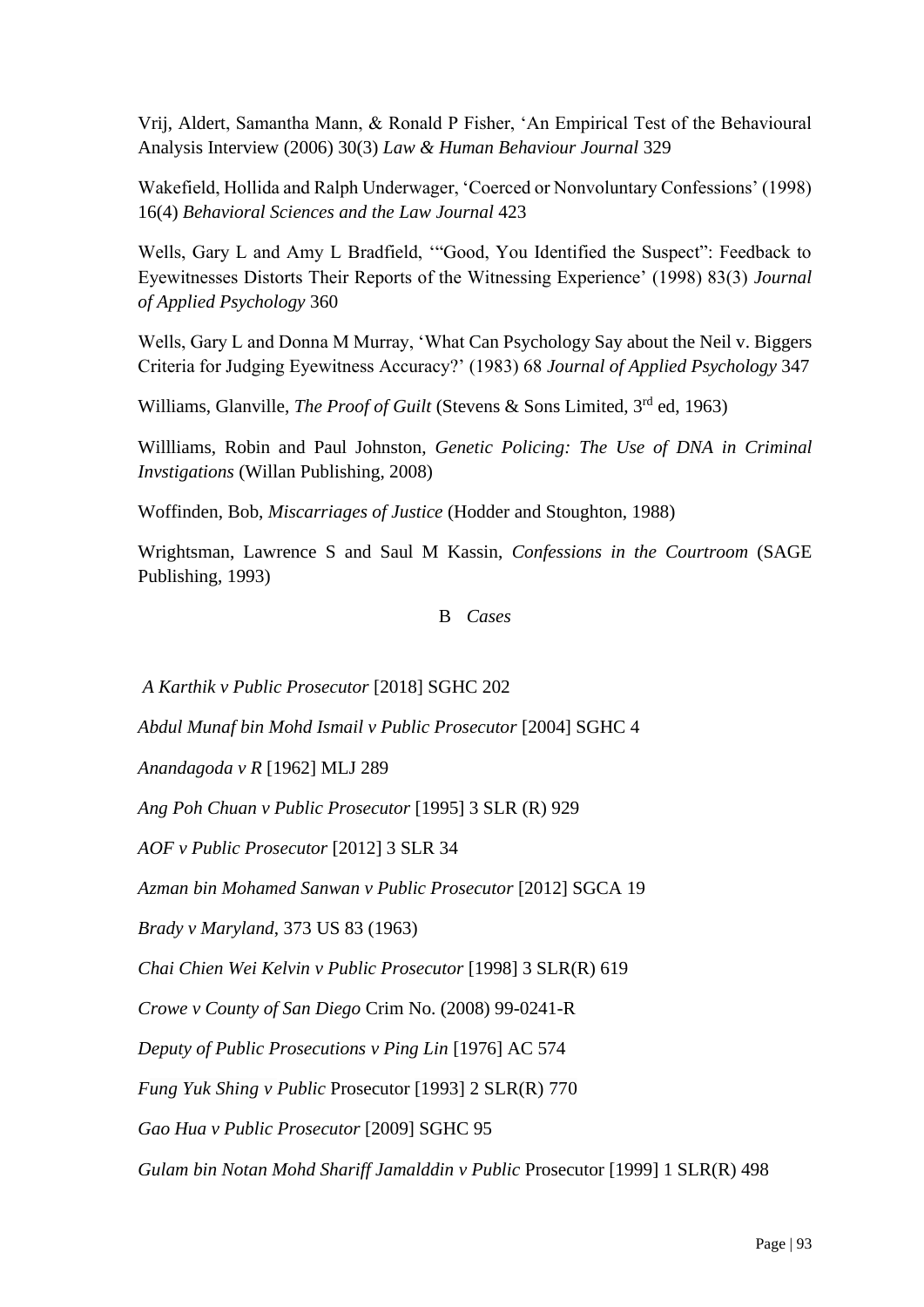*Haw Tua Tau v Public Prosecutor* [1980] SLR 133 *Ismail bin U K Abdul Rahman v Public Prosecutor* [1974] SLR(R) 91 *Jasbir Singh v Public Prosecutor* [1994] 1 SLR 782 *Kwan Peng Hong v Public Prosecutor* [2000] 2 SLR (R) 824 *Kwek Seow Hock v Public Prosecutor* [2011] 3 SLR 157 [18]. *Law Society of Singapore v Tan Guat Neo Phyllis* [2008] 2 SLR (R) 239 *Lee Chez Kee v Public Prosecutor* [2008] 3 SLR(R) 447 *Lee Mau Seng v Minister for Home Affairs* [1971] 2 MLJ 137 *Lim Kim Tjok v Public Prosecutor* [1978] 2 MLJ 94 *Lo Pui Sang v Mamata Kapildev Dave* [2008] 4 SLR 754 *Lu Lai Heng v Public Prosecutor* [1994] 1 SLR(R) 1037 *Mazlan v Public Prosecutor* [1993] 1 SLR 512 *Mohamed Bachu Miah v Public Prosecutor* [1992] 2 SLR(R) 783 *Mohammed Ali Bin Johari v Public Prosecutor* [2008] 4 SLR 158 *Muhammad bin Kadar v Public Prosecutor* [2011] 3 SLR 1205 *Ong Ah Chuan v Public Prosecutor* [1981] AC 648 *Ong Seng Hwee v Public Prosecutor* [1999] 4 SLR 181 *Panya Martmontree v Public Prosecutor* [1995] 2 SLR (R) 806 *Parti Liyani v Public Prosecutor* [2020] SGHC 187 *Petty v The Queen* (1991) 173 CLR 95 *Praveen s/o Krishnan v Public Prosecutor* [2017] SGHC 324 *Public Prosecutor v Azman Bin Mohamed Sanwan* [2010] *Public Prosecutor v BDA* [2018] SGHC 72 *Public Prosecutor v Chee Cheong Hin Constance* [2006] 2 SLR(R) 24 *Public Prosecutor v Law Say Seck* [1973] 1 MLJ 199 *Public Prosecutor v Lim Boon Hiong* [2010] 4 SLR 696 *Public Prosecutor v Lim Kian Tat* [1990]1 SLR (R) 273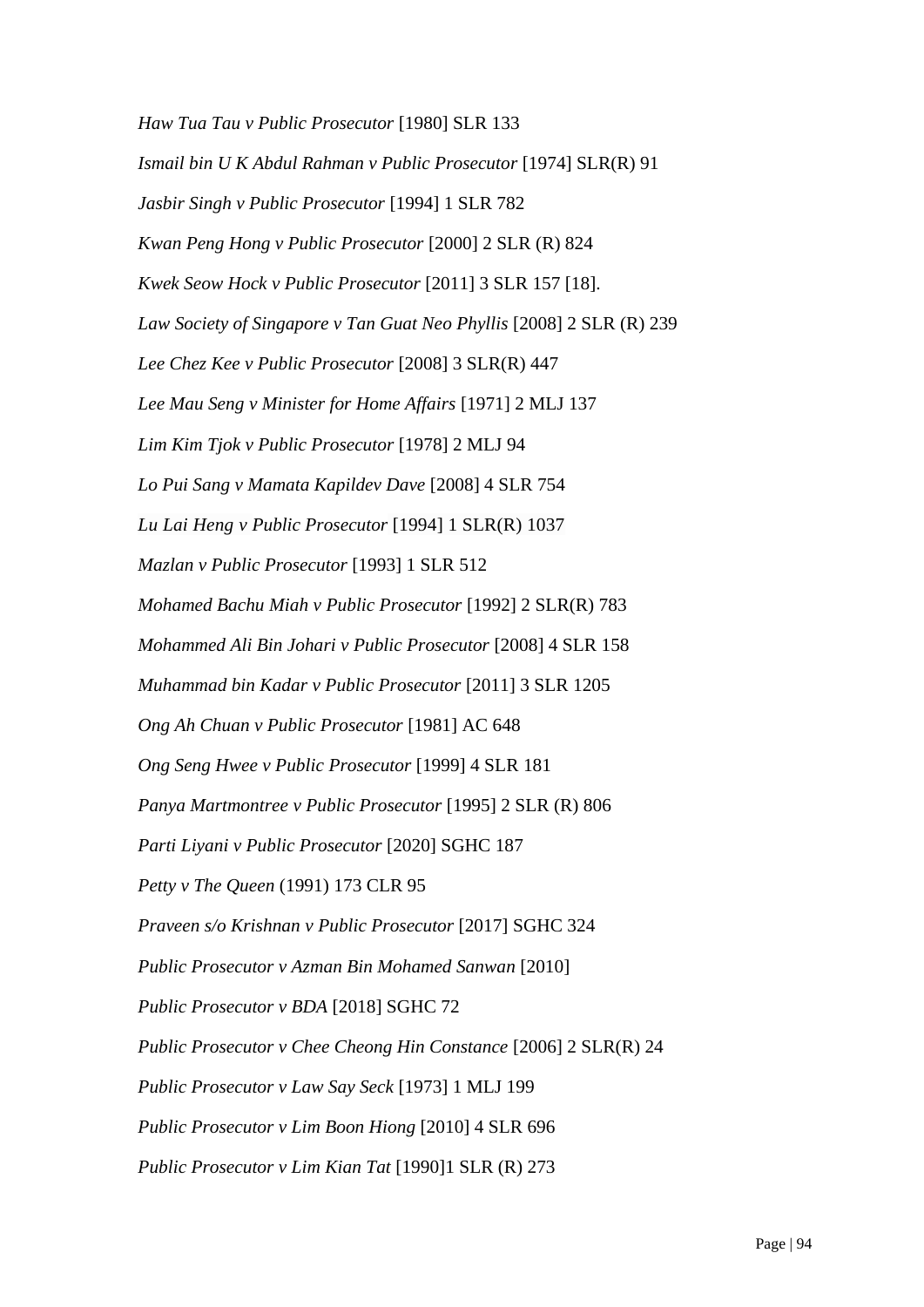*Public Prosecutor v Mazlan bin Maidun and another* [1992] 3 SLR(R) 968

*Public Prosecutor v Mohamad Noor bin Abdullah* [2017] 3 SLR 478

*Public Prosecutor v Mohamed Ansari bin Mohamed Abdul Aziz and another* [2019] SGHC 268

*Public Prosecutor v Omar bin Yacob Bamadhaj* [2021] SGHC 46

*Public Prosecutor v Siow Kai Yuan Terence* [2020] SGHC 82

*Public Prosecutor v Tan Boon Tat* [1990] 2 SLR 1

*Public Prosecutor v Tan Ho Teck* [1983] MLJ 264

*Public Prosecutor v Wong Jia Yi* [2003] SGDC 63

*R v Sang* [1980] AC 402

*R v Prager* [1972] 1 WLR 260

*R v Priestley* (1967) 51 Cr App R 1

*Rajeevan Edakalavan v Public Prosecutor* [1998] 1 SLR 815

*Ramakrishnan s/o Ramayan v Public Prosecutor* [1998] 3 SLR 161

*Ramasamy a/l Sebastian* [1991] 1 MLJ 75

*Rank Film Distributors Ltd & Ors v Video Information Centre & Ors* [1980] 2 All ER 273

*Re Winship* 397 US 358, 362 (1970)

*Reck v Pate,* 367 US 433, 435 (1961)

*Ronnie Wallace Long v Erik A Hooks, Secretary, Department of Public Safety* 18-6980 (4<sup>th</sup> Circuit, 2020)

*State of Minnesota v Michael Jerome Scales,* 518 N W 2d 587 (Minnesota, 1994)

*Stephan v Alaska*, 711 P 2d 1156 (Alaska, 1985)

*Sulaiman bin Jumari v Public Prosecutor* [2020] SGCA 116

*Tey Tsun Hang v Public* Prosecutor [2014] 2 SLR 1189

*Tong Chee Kong v Public Prosecutor* [1998] 1 SLR(R) 591

*Took Leng How v Public Prosecutor* [2006] 2 SLR 70

*United States v Bagley*, 473 US 667 (1985)

*Woolmington v DPP* [1935] AC 462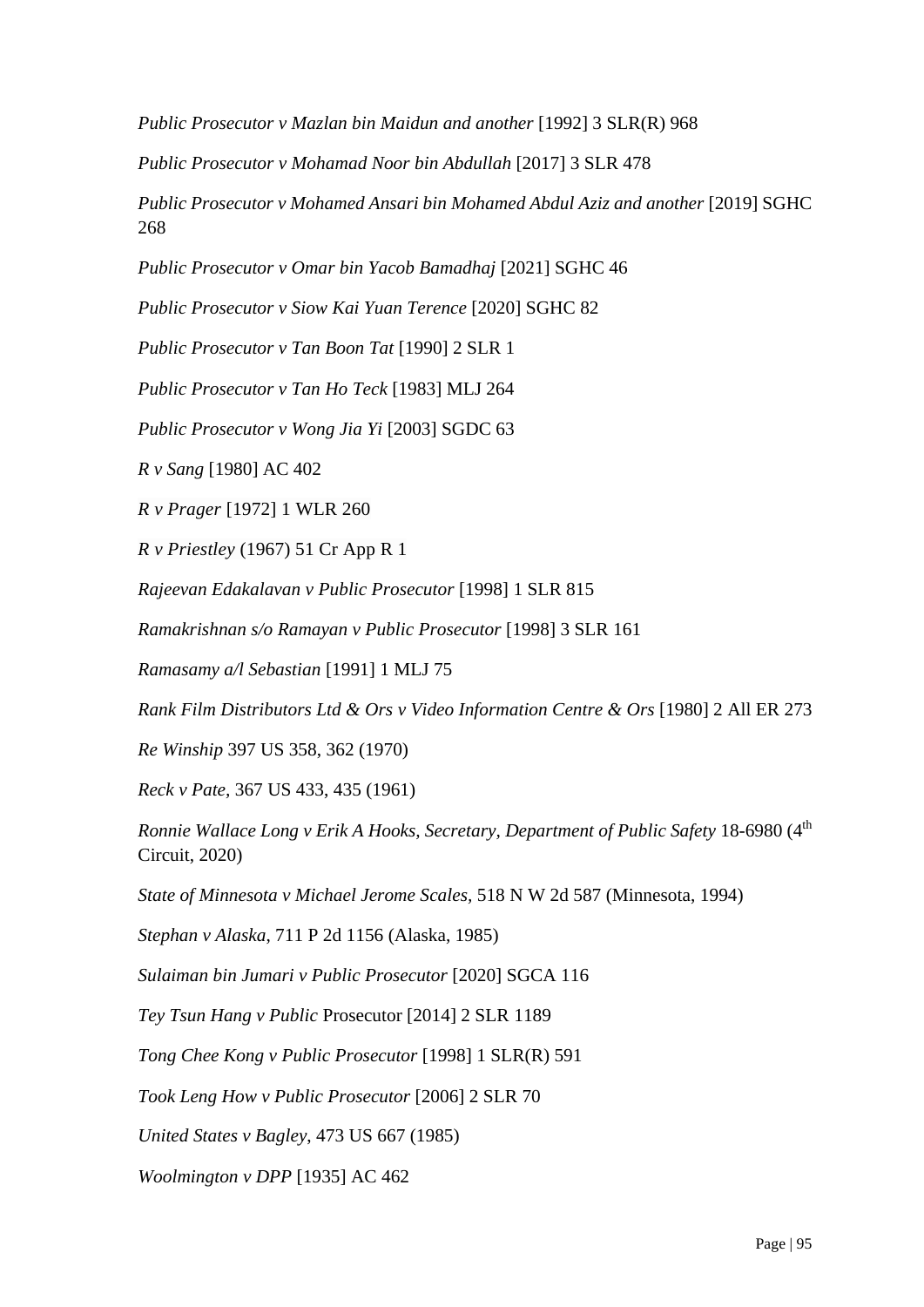*Yap Giau Beng Terence v Public Prosecutor* [1998] 2 SLR (R) 855 *Yap Sow Keong v Public Prosecutor* (1947) 13 MLJ 90 *Yeo See How v Public Prosecutor* [1999] 2 SLR (R) 277 *Yong Vui Kong v Public Prosecutor* [2010] 3 SLR 489

C *Legislation*

*Code of Criminal Procedure* (Illinois)

*Constitution* (Singapore)

Criminal Justice Reform Bill (Bill 14 of 2018) (Singapore)

*Criminal Procedure Code 2010* (Singapore)

Evidence (Amendment) Bill (Bill 15 of 2018) (Singapore)

*Evidence Act 1997* (Singapore*)*

*Evidence Act 1906* (WA)

*Misuse of Drugs Act 2001* (Singapore)

*Penal Code 2008* (Singapore)

#### D *Other*

*Channel News Asia* (Online News Platform) <https://www.channelnewsasia.com/>

Depositiion of Michael Crowe in *Stephen Crowe v City of Escondido*

*Esquire* (Website) <https://www.esquire.com/news-politics/>

*Hartford Courant* (Website) <https://www.courant.com>

*Museum of London* (Website) <http://www.museumoflondon.org.uk>

*New York Times* (Online News Platform) <https://www.nytimes.com/>

*NUS Criminal Justice Club* (Website) <https://nuscriminaljustice.com>

Singapore, *International Speech*, Conference, 24 November 2006

Singapore, *Opening Speech*, Singapore Academy of Law, 31 August 1990

Singapore*, Parliamentary Debates,* Official Report, 19 March 2018

Singapore, *Parliamentary Debates*, Official Report, 20 November 1975

Singapore, *Parliamentary Debates*, Official Report, 9 July 2012

Singapore*, Parliamentary Debates,* Official Report,19 May 2010

Singapore, *Parliamentary Speech*, 21 March 2018